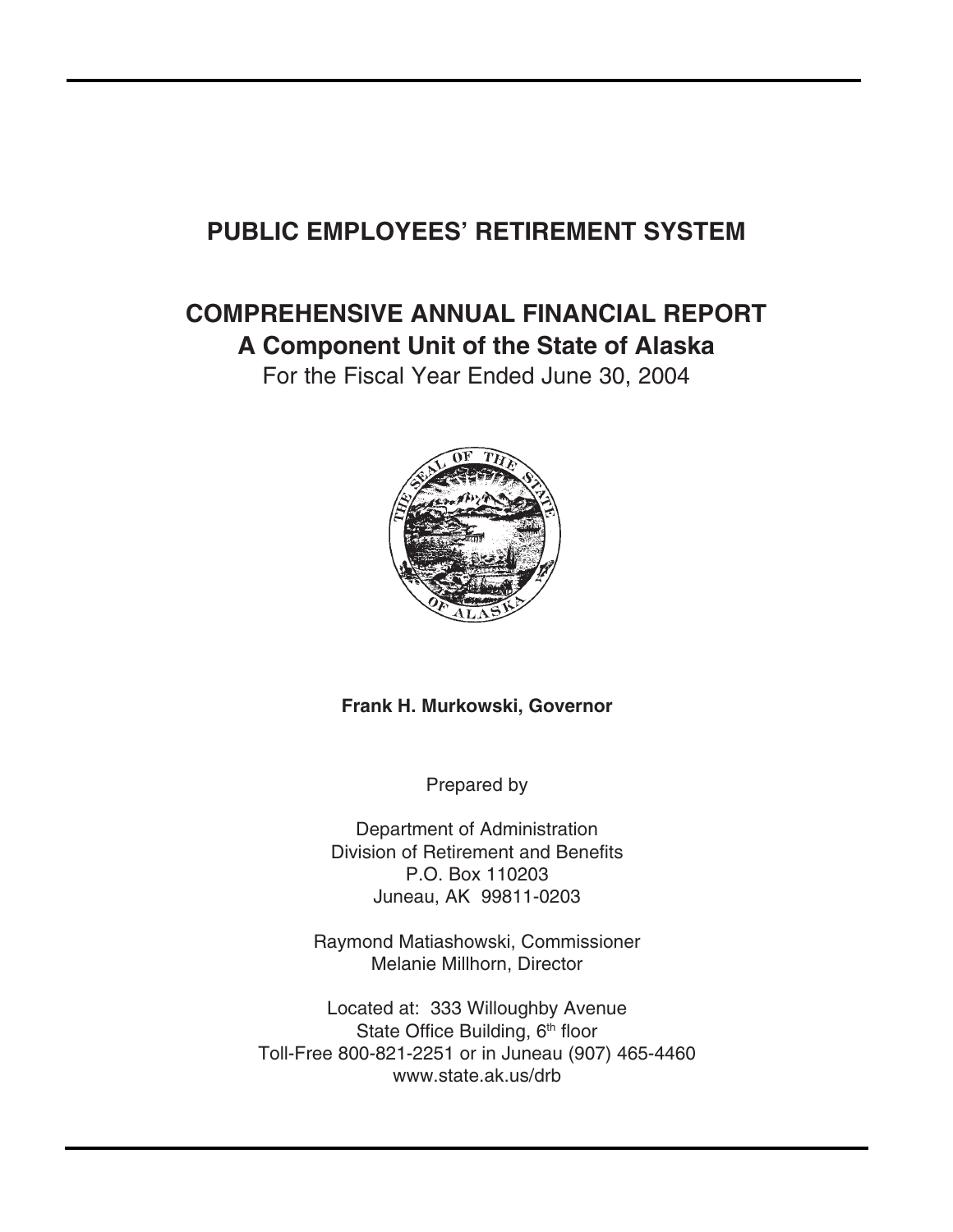This page intentionally left blank.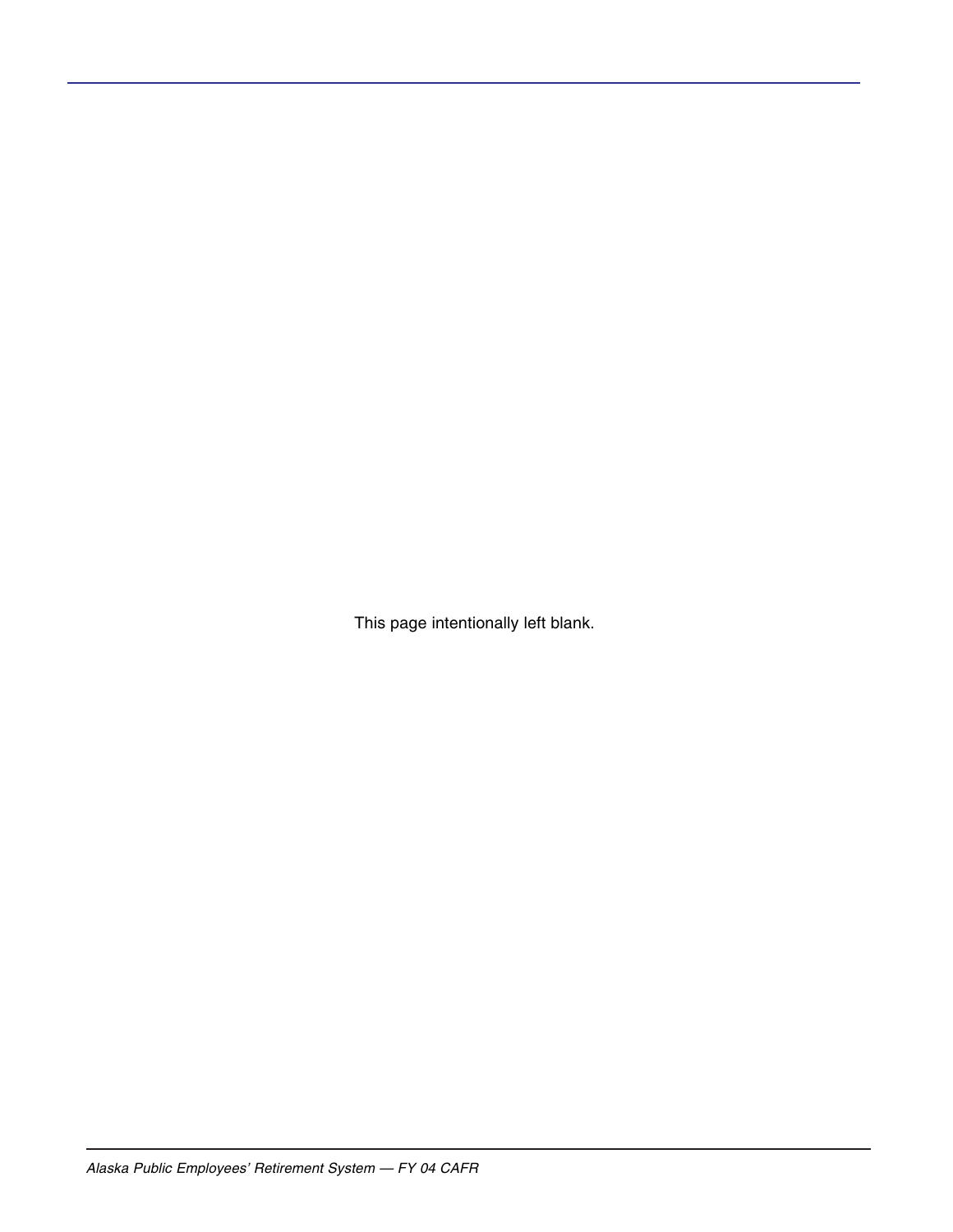# **PUBLIC EMPLOYEES' RETIREMENT SYSTEM TABLE OF CONTENTS**

| <b>Introductory Section</b>                                         |                |
|---------------------------------------------------------------------|----------------|
|                                                                     | 1              |
| Certificate of Achievement for Excellence in Financial Reporting    | 5              |
|                                                                     | 6              |
|                                                                     | $\overline{7}$ |
|                                                                     | 8              |
| <b>Financial Section</b>                                            |                |
|                                                                     | 11             |
|                                                                     | 13             |
| <b>Basic Financial Statements</b>                                   |                |
|                                                                     | 20             |
|                                                                     | 21             |
| <b>Notes to Financial Statements</b>                                |                |
|                                                                     | 22             |
|                                                                     | 25             |
|                                                                     | 28             |
|                                                                     | 30             |
| Note 5 - Foreign Exchange Contracts and Off-Balance Sheet Risk      | 34             |
|                                                                     | 35             |
|                                                                     | 36             |
|                                                                     | 36             |
|                                                                     | 37             |
| <b>Required Supplementary Information:</b>                          |                |
| <b>GASB Statement No. 25:</b>                                       |                |
|                                                                     | 39             |
| Schedule of Funding Progress - Postemployment Healthcare Benefits   | 40             |
| Schedule of Employer Contributions - Pension and Postemployment     |                |
|                                                                     | 41             |
| Notes to Required Supplementary Information                         |                |
| Note 1 - Description of Schedule of Funding Progress                | 42             |
|                                                                     | 42             |
|                                                                     | 45             |
| <b>Additional Information</b>                                       |                |
|                                                                     | 46             |
| Schedule of Payments to Consultants Other than Investment Advisors  | 47             |
| <b>Investment Section</b>                                           |                |
|                                                                     | 49             |
|                                                                     | 50             |
| Treasury Division Staff and External Money Managers and Consultants | 52             |
|                                                                     | 54             |
|                                                                     | 56             |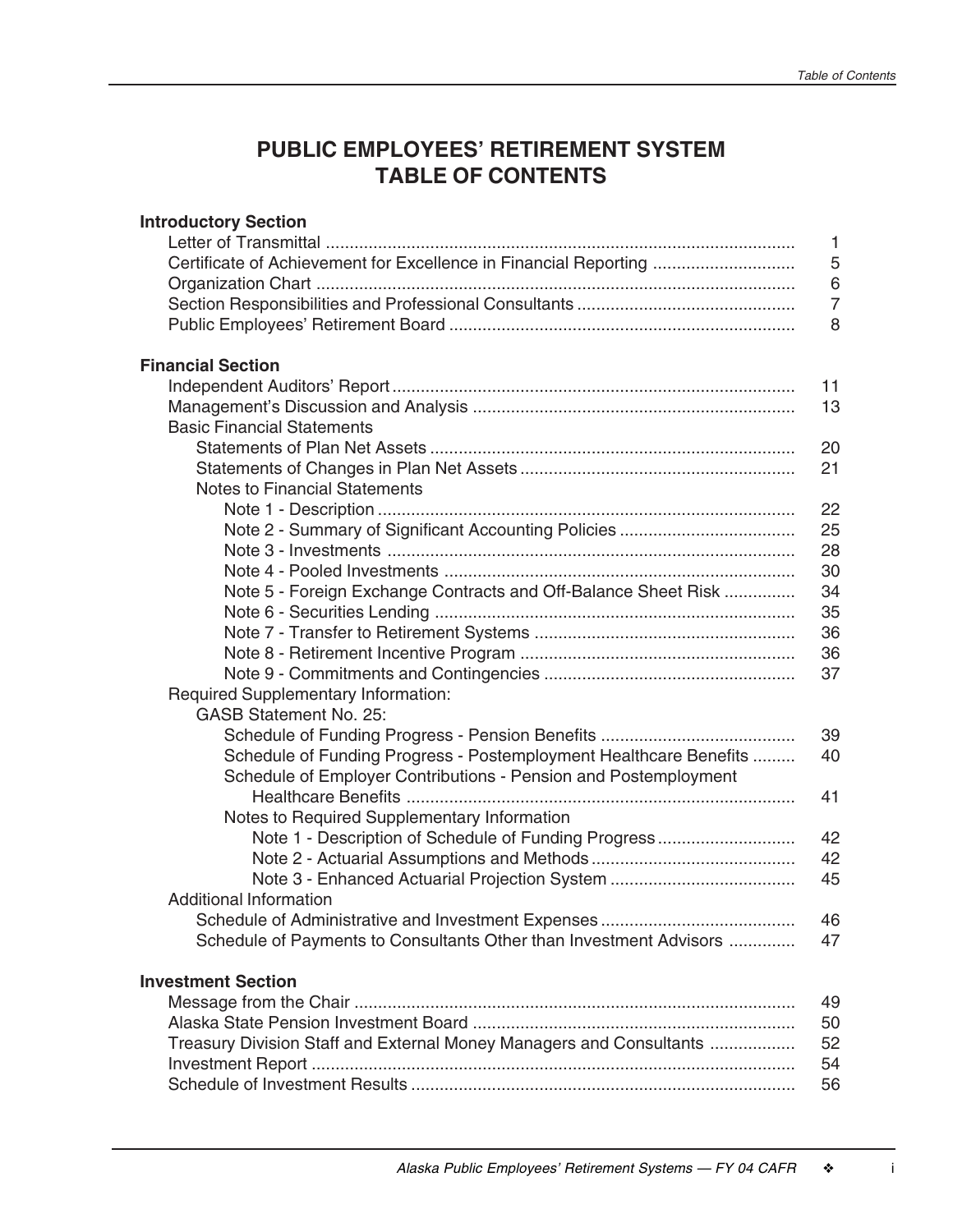# **Investment Section (continued)**

| -58 |
|-----|
|     |
|     |
|     |
|     |

#### **Actuarial Section**

#### **Statistical Section**

|                                                                       | 83 |
|-----------------------------------------------------------------------|----|
|                                                                       | 83 |
|                                                                       | 84 |
|                                                                       | 84 |
|                                                                       | 85 |
|                                                                       | 85 |
|                                                                       | 86 |
| Graph-10-Year Comparison of Valuation Assets and Accrued Liabilities  | 86 |
|                                                                       | 87 |
| Graph-20-Year Comparison of Retiree Monthly Health Insurance Premiums | 87 |
| Schedule of Benefit Recipients by Type of Benefit and Option Selected | 88 |
|                                                                       | 89 |
|                                                                       | 90 |
|                                                                       |    |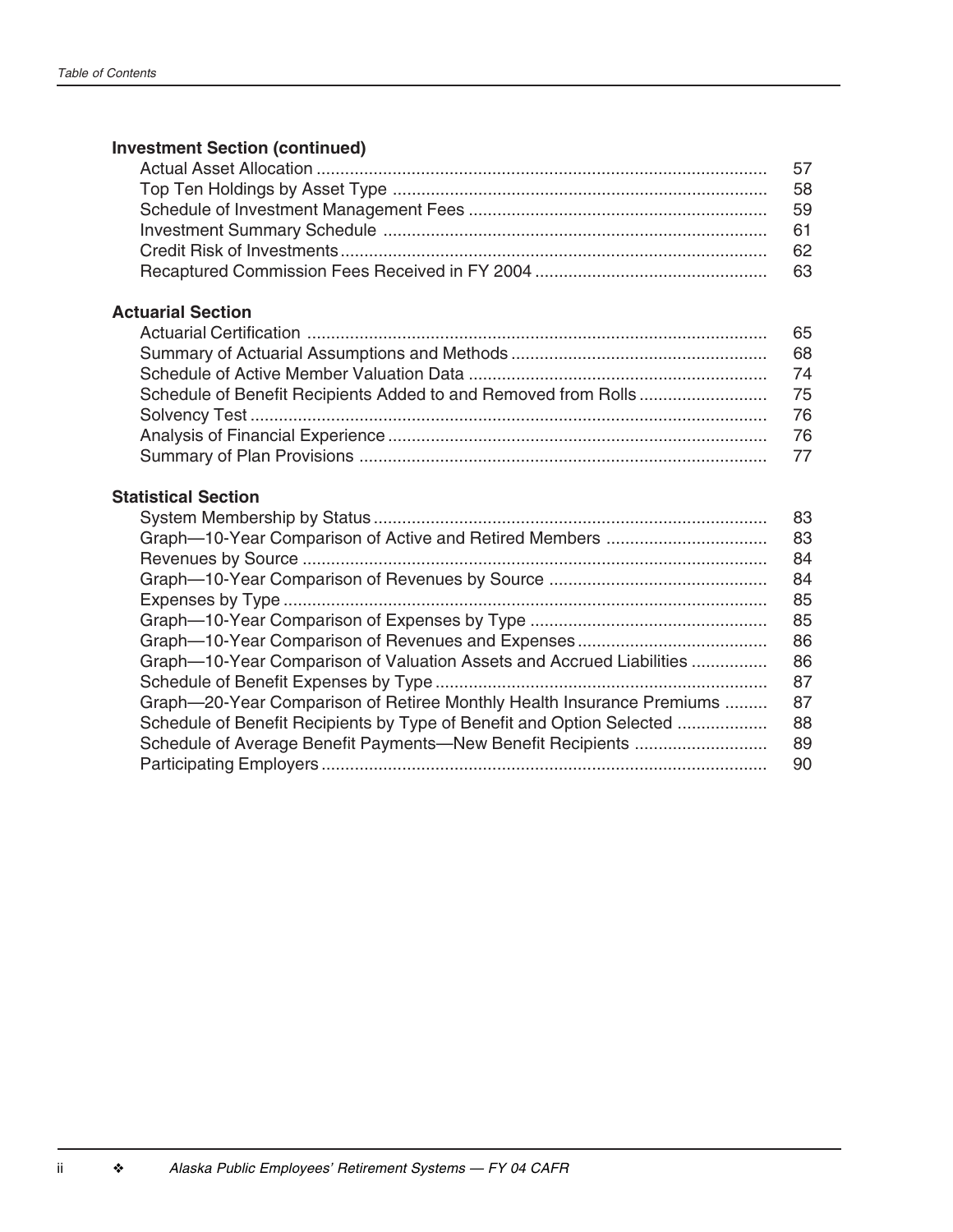December 16, 2004

The Honorable Frank H. Murkowski, Governor Members of the Alaska State Legislature Public Employees' Retirement Board Alaska State Pension Investment Board Employers and Plan Members of the System

We are pleased to present the Comprehensive Annual Financial Report (CAFR) of the Public Employees' Retirement System (PERS) (System) for the fiscal year ended June 30, 2004.

This report is intended to provide comprehensive information on the financial operations of the System for the year. Responsibility for both the accuracy of the data, and the completeness and fairness of the presentation, including all disclosures, rests with the management of the System. To the best of our knowledge and belief, the enclosed data is accurate in all material respects and is reported in a manner designed to present fairly the financial position and results of operations of the System for the year ended June 30, 2004. All disclosures necessary to enable the reader to gain an understanding of the System's activities have been included.

For financial reporting purposes, the System utilizes Governmental Accounting Standards Board (GASB) Statement No. 25, Financial Reporting for Defined Benefit Pension Plans and Note Disclosures for Defined Contribution Plans; GASB Statement No. 34, Basic Financial Statements – and Management's Discussion and Analysis – for State and Local Governments; GASB Statement No. 37, Basic Financial Statements – and Management's Discussion and Analysis – for State and Local Governments: Omnibus; and GASB Statement No. 38, Certain Financial Statement Note Disclosures. Assets of the System are presented at fair value. The actuarial value of assets and the actuarial accrued liability are presented in the required supplementary information following the notes to the financial statements.

The FY 2004 CAFR is divided into five sections:

- **Introductory Section**, which contains this letter of transmittal, the administrative organization of the System, and a list of the members serving on the Public Employees' Retirement Board;
- **Financial Section**, which contains the Independent Auditors' Report, management's discussion and analysis (MD&A), basic financial statements, required supplementary information, and additional information;
- **Investment Section**, which contains a message from the Chair of the Alaska State Pension Investment Board (ASPIB), a list of members serving on the ASPIB, a report on investment activity, investment results, and various investment schedules;
- **Actuarial Section**, which contains the Actuarial Certification letter and the results of the most current (June 30, 2003) annual actuarial valuation; and
- **Statistical Section**, which includes graphs and tables of significant data.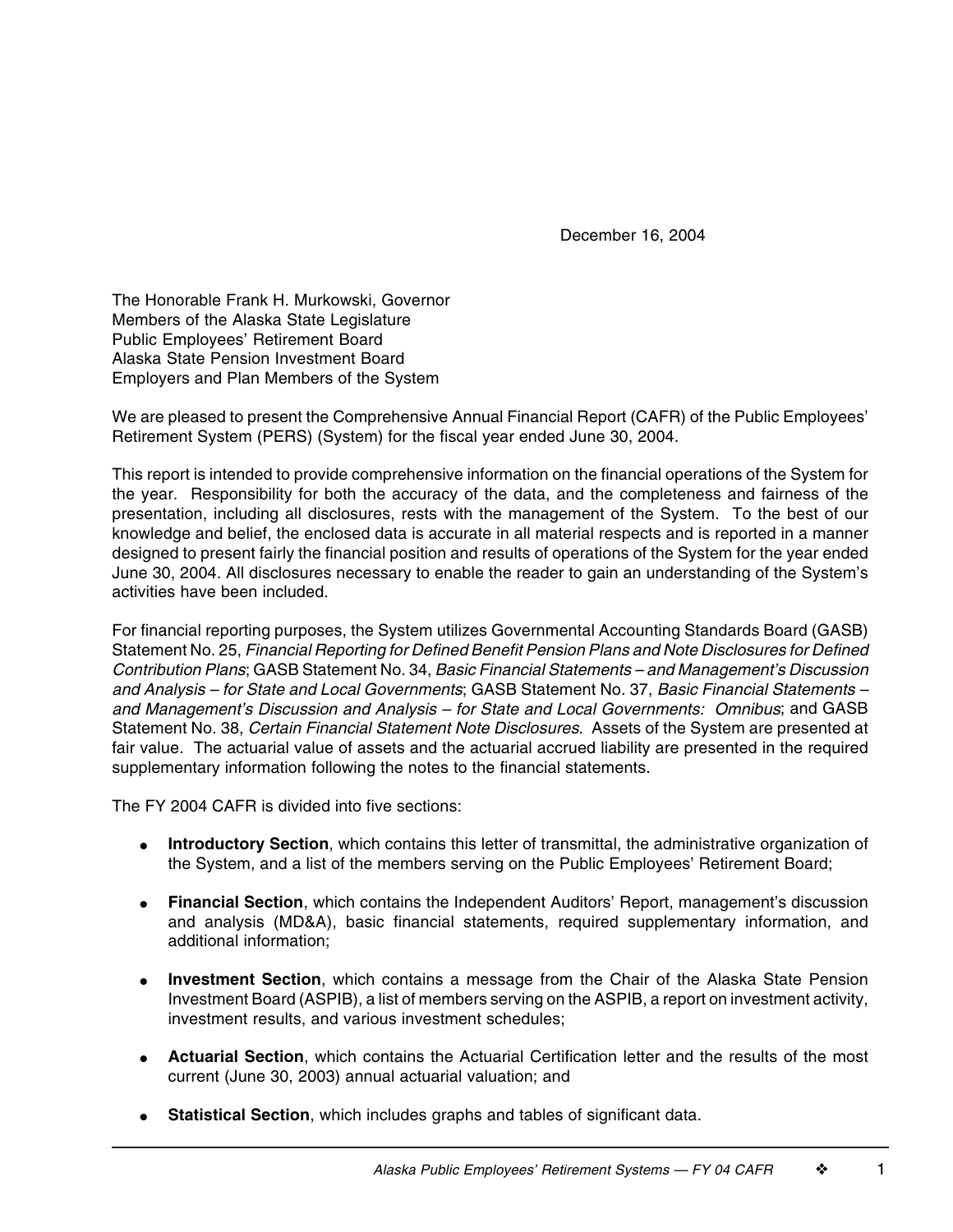The Alaska PERS was established in 1961 to provide pension and postemployment healthcare benefits for eligible state and local government employees. Normal service, survivor, and disability benefits are available to all members who attain the age and service requirements of the System.

|                                |             | <b>PERS</b> |             |  |  |  |
|--------------------------------|-------------|-------------|-------------|--|--|--|
|                                | <b>FY04</b> | <b>FY03</b> | <b>FY02</b> |  |  |  |
| Net Assets (millions)          | \$8,177.3   | 7,391.5     | 7,412.8     |  |  |  |
| <b>Participating Employers</b> | 161         | 160         | 161         |  |  |  |

#### **Reporting Entity**

The System is considered a component unit of the State of Alaska for financial reporting purposes. Because of the closeness of the System's relationship to the State, it is included in the State of Alaska CAFR as a blended component unit.

The Commissioner of the Department of Administration, appointed by the Governor, is responsible for administering the System. In order to meet the statutory requirements of administering the System, the Commissioner appoints the Director of the Division of Retirement and Benefits. The Director is responsible for the daily operations of the System.

The Public Employees' Retirement Board prescribes policies and regulations, hears appeals, and approves employers' contribution rates prepared by the System's independent actuary.

The ASPIB has statutory oversight of the System's investments and the authority to invest the System's monies. Actual investing is performed by external investment firms and investment officers of the Department of Revenue, Treasury Division listed in the Investment Section of this report. The Treasury Division is responsible for carrying out investment policies established by ASPIB.

#### **Major Initiatives**

The System continues to make progress on completing several on-going projects. Most of these efforts focused on improvements in technology, improving methods for members to obtain information about the System and their benefits, and continued compliance with accounting requirements of the Governmental Accounting Standards Board (GASB) and the Financial Accounting Standards Board (FASB) as applicable in the circumstances.

The Public Employees' and Teachers' Retirement Boards have been looking at ways to reduce costs to the employers and address the underfunded status of the Systems while also balancing the need to provide adequate benefits in order to effectively recruit and retain new members. A "Tier subcommittee" was developed to look at the possibility of adding a Tier IV in the PERS and a Tier III in the TRS. These new tiers would provide pension and postemployment healthcare benefits at levels the same as or less than current tiers. The Tier subcommittee has been meeting for almost a year and surveyed employers, employees, and benchmarked current Tiers with other states pension benefits. In order to accomplish this project the Tier Subcommittee used the services of the System's actuarial consultant to review and analyze the results of the study and determine the impact on the Systems. The Tier subcommittee did make a formal recommendation about a Tier redesign to the respective boards in November 2004.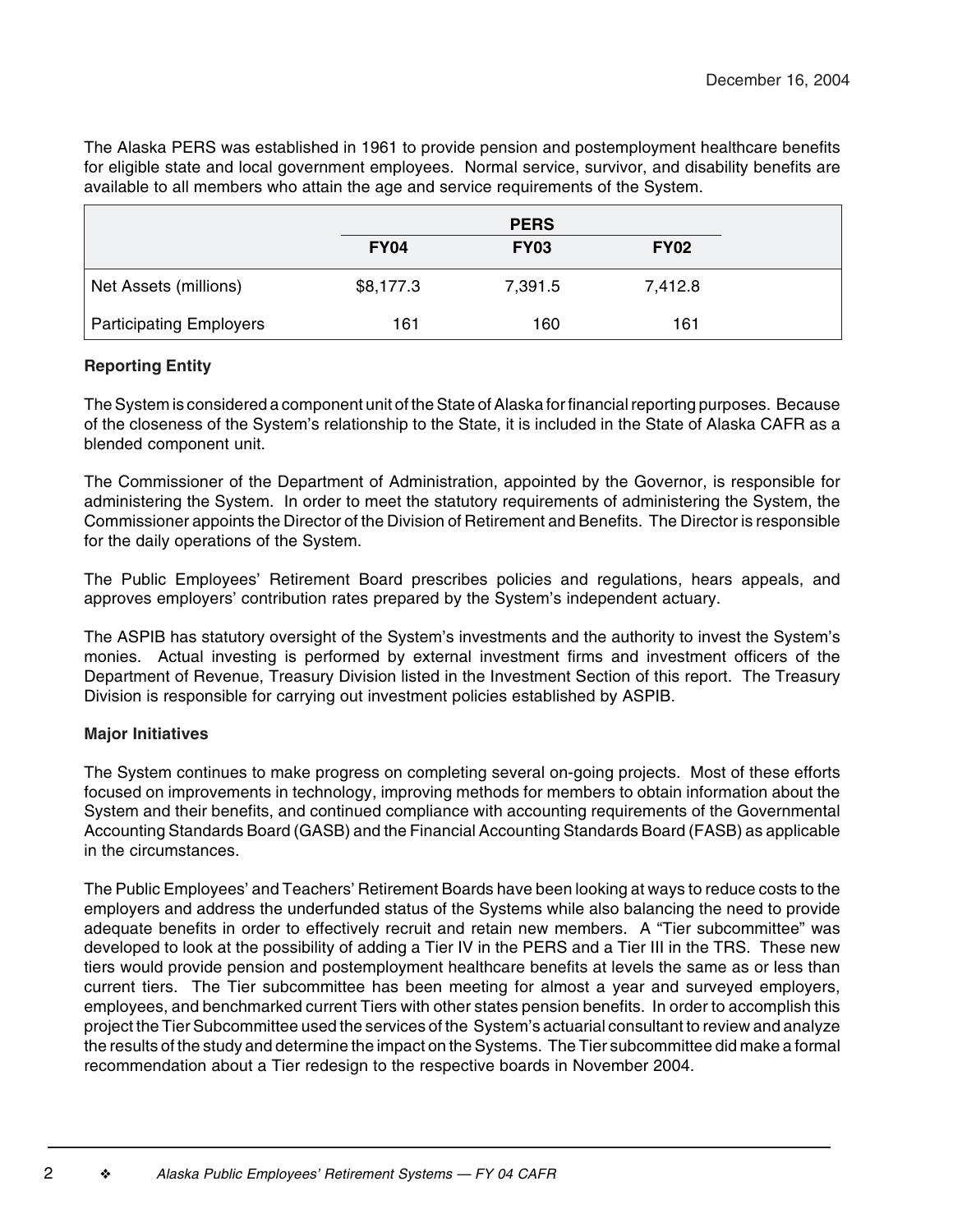#### **Independent Audit**

The System's annual audit was conducted by the independent accounting firm of KPMG LLP. The auditors' report on the basic financial statements is included in the Financial Section of this report.

#### **Actuarial Valuation**

An actuarial valuation of the System is performed annually. An assumption experience study is performed at least every other year. The actuarial firm, Mercer Human Resource Consulting, completed the actuarial reviews and valuations as of June 30, 2003, and served as technical advisor to the System. Actuarial certifications and supporting statistics are included in the Actuarial and Statistical Sections of this report.

#### **Professional Services**

Professional consultants are retained to perform professional services that are essential to the effective and efficient operation of the System. A list of consultants is provided in the Introductory Section with the exception of investment professional consultants, who are listed in the Investment Section of this report.

#### **Certificate of Achievement**

The Government Finance Officers Association of the United States and Canada (GFOA) awarded a Certificate of Achievement for Excellence in Financial Reporting to the Alaska Public Employees' Retirement System for its comprehensive annual financial report for the fiscal year ended June 30, 2003. In order to be awarded a Certificate of Achievement, a government must publish an easily readable and efficiently organized comprehensive annual financial report. This report must satisfy both generally accepted accounting principles and applicable legal requirements.

A Certificate of Achievement is valid for a period of one year only. We are confident that our current comprehensive annual financial report continues to meet the Certificate of Achievement Program's requirements. Therefore, we are submitting it to the GFOA to determine its eligibility for another certificate.

#### **Future Employer Contribution Rates**

The System's consulting actuary presented the results of the June 30, 2003 actuarial valuation report to the administrator and the board. The assumptions and benefits are explained in the Actuarial Section of this report.

Based on this most recent valuation report, the System has a funding ratio (assets of the System divided by the total liabilities for pension and postemployment healthcare) of 72.8%. The unfunded portion of the System's liabilities totals approximately \$2.9 billion. The unfunded liability is amortized over a 25 year period, as established by the Board. In order to bridge the gap between assets and liabilities of the System, the employer matching contribution rate would increase over the same 25 year period from the Fiscal Year 2004 rate of 11.77% to approximately 30% in Fiscal Year 2028 if the System earns the assumed rate of 8.25%. The current asset allocation that the Alaska State Pension Investment Board for the System's investments is expected to provide a five year median return of 7.72%.

While investment returns in Fiscal Year 2004 of 15.08% exceeded the actuarial assumed rate of 8.25%, one good year does not make up for the three prior years of earnings less than the assumed rate. Any time the System earns less than the assumed 8.25%, the impact typically will be an increase to the employer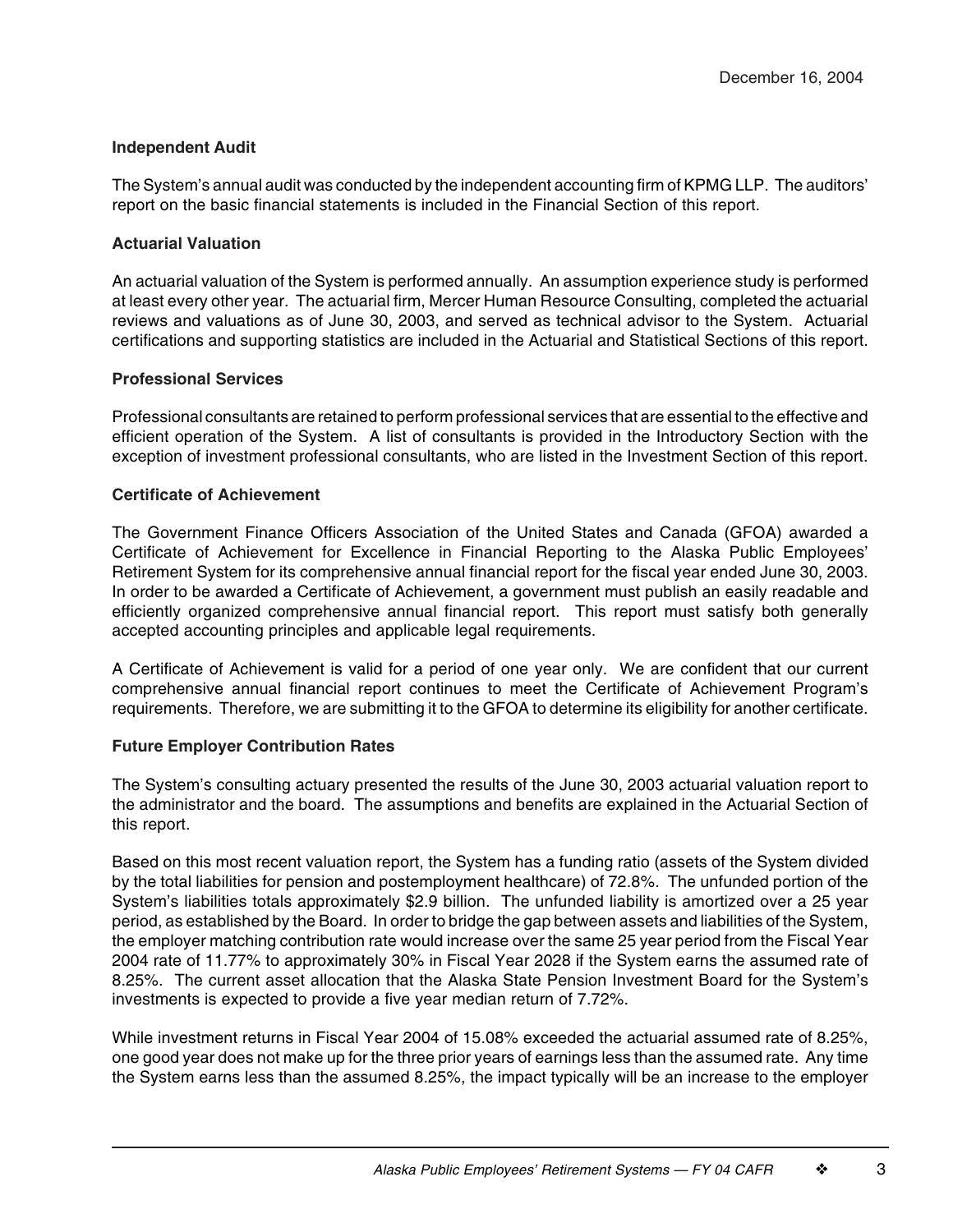matching contribution rate. Since the three prior years rates were less than the assumed rate by 4.58% to 13.73%, these differences severely impacted the funding ratios, which in turn results in increased rates to the employers.

Besides the obvious impact of investments, the System also experienced significant increases in healthcare costs. In order to properly accrue (build up) assets to pay for the future "more expensive" health benefits, the System needs to charge employers a higher rate to offset those costs. The System has assumptions in place to account for healthcare costs, but if cost increases exceed what the System assumes, the impact is to increase the employer matching contribution rate.

For additional information on how a defined benefit system like PERS operates, the Division has developed a "white paper" that describes how the System is funded by revenues from plan members, employers, and investments, and where System costs are. This "white paper" is titled "Employee Benefits and Retirement System Funding" and is located at www.state.ak.us/drb/pers/perspublications.htm.

Currently, the Alaska PERS and TRS are rare in that these plans constitute two out of eight retirement systems that pre-fund and account for medical costs. The other three states that do this are Ohio, Michigan and Kentucky. The PERS and TRS systems are fortunate in that the creators and administrators of the Systems had foresight to fund the healthcare costs in advance. The remaining 120 other major governmental retirement systems only account for their current annual liability for healthcare costs. Once GASB #45 is effective in 2006/2007, all retirement systems will have to account for their future healthcare costs, similar to what our System already reports. So, current comparisons to other systems will be comparable once other systems start reporting their liabilities like PERS and TRS.

#### **Acknowledgments**

The preparation of this report is made possible by the dedicated service of the staff of the System. It is intended to provide complete and reliable information as a basis for making management decisions, as a means of determining compliance with legal provisions, and as a means of determining responsible stewardship of the funds of the System.

The report is being mailed to all employer members of the System. They form the link between the System and the membership. Their cooperation contributes significantly to the success of the System. We hope the employers and plan members find this report informative.

We would like to take this opportunity to express our gratitude to the Public Employees' Retirement Board, the Alaska State Pension Investment Board, the staff, the advisors, and to the many people who have worked so diligently to assure the successful operation of the System.

Ray Matiashowski, Commissioner Mulletton Melanie Millhorn, Director

Respectfully submitted,

Kevin Brooks, Deputy Commissioner **Anselm Staack, CPA, JD, Chief Financial Officer** 

Kevin<sup>I</sup> Worley, CPA, Defined Benefits Accounting Supervisor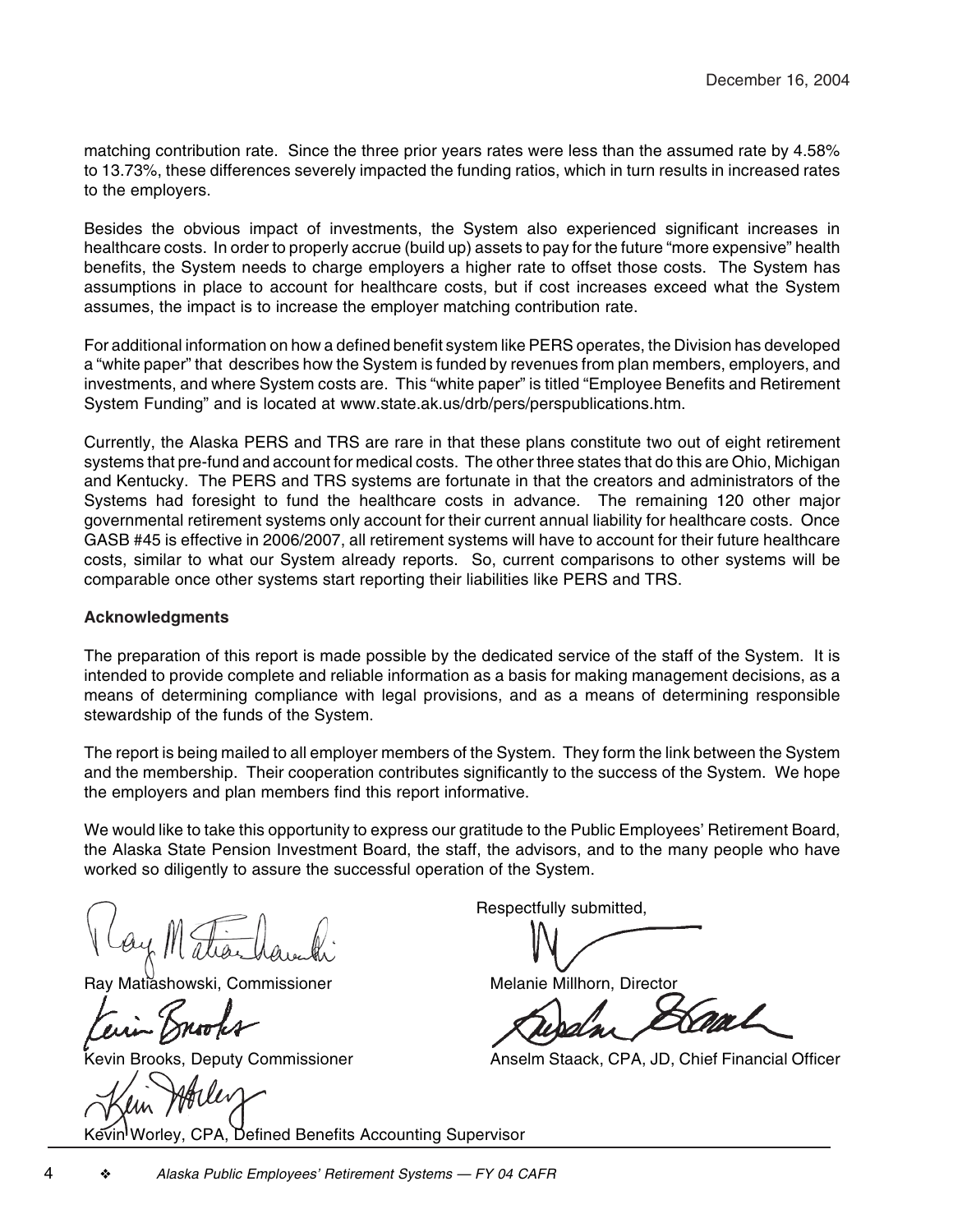# Certificate of Achievement for Excellence in Financial Reporting

Presented to

# Alaska Public Employees' **Retirement System**

For its Comprehensive Annual **Financial Report** for the Fiscal Year Ended June 30, 2003

A Certificate of Achievement for Excellence in Financial Reporting is presented by the Government Finance Officers Association of the United States and Canada to government units and public employee retirement systems whose comprehensive annual financial reports (CAFRs) achieve the highest standards in government accounting and financial reporting.



dword Han

President

**Executive Director**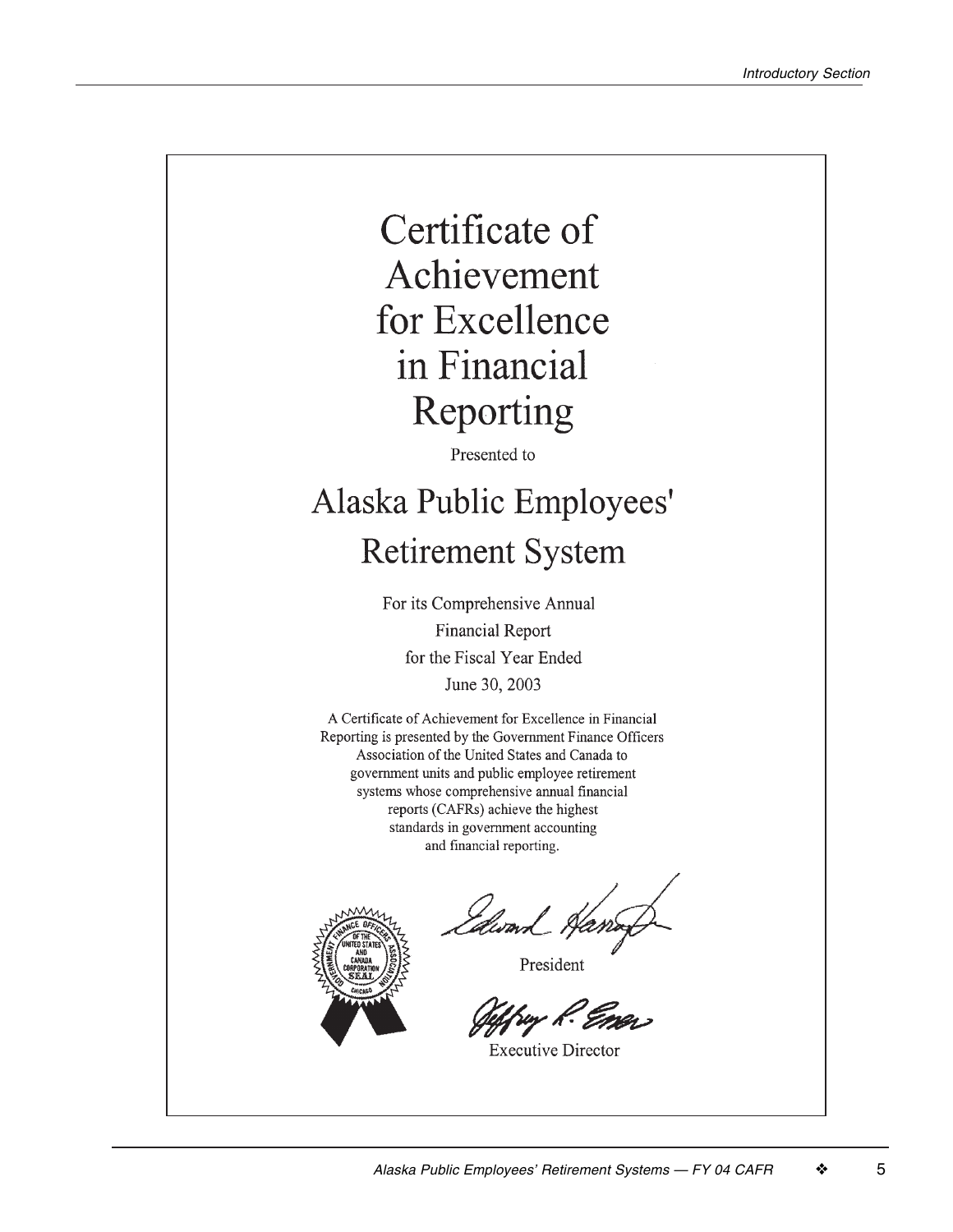#### **ORGANIZATION CHART**

December 16, 2004

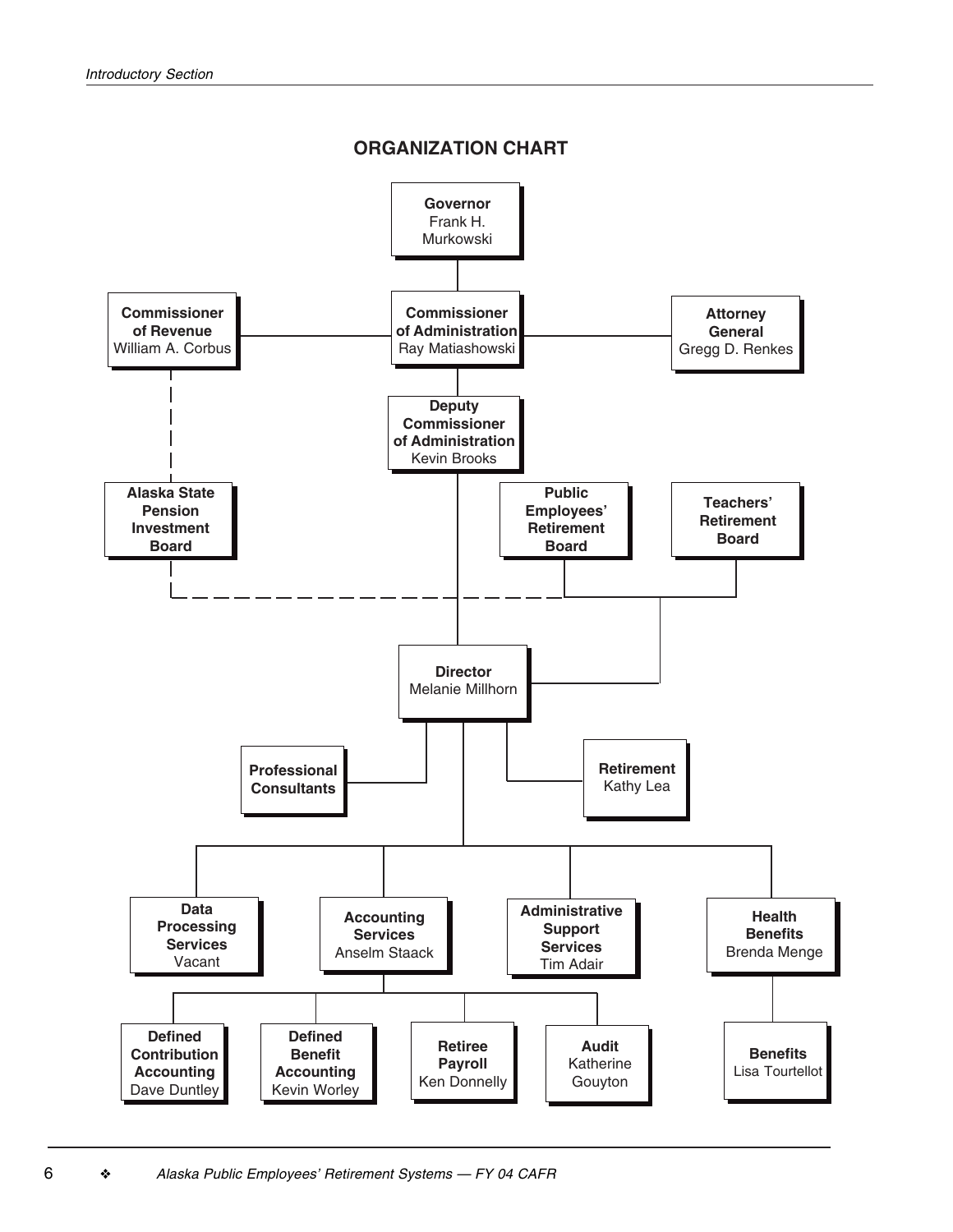### **Section Responsibilities**

The **Retirement Section** is responsible for providing comprehensive retirement counseling to the participating members and employers in the plan. The section appoints members to retirement benefits and maintains benefit payment information.

The **Benefits Section** is responsible for the administration of group health, disability, and life insurance. This section provides benefits counseling and plan change information to the membership.

The **Defined Benefit Accounting Section** is responsible for maintaining the employee and employer records and accounts in each of the defined benefit plans administered by the Division, producing financial statements and reports, and assuring compliance with the Internal Revenue Service requirements for defined benefit plans.

The **Defined Contribution Accounting Section** is responsible for accounting, plan operations, and financial activities related to the defined contribution plan systems administered by the Division.

The **Data Processing Services Section** supports the information systems the Systems use. Responsibilities include planning, development, data base design, programming, and operational support of the data processing systems, including the Local Area Network.

The **Administrative Support Services Section** is responsible for budget preparation, fiscal management of appropriations, procurement of professional services, supplies, and equipment. The section manages the systems' record center containing the member's physical records and performs other administrative functions such as legislative tracking and personnel management.

The **Retiree Payroll Section** is responsible for issuing monthly and on-demand retirement benefit payments to eligible retirees or their beneficiaries. The section maintains accurate records for reporting benefit recipient tax statements and reporting and paying withheld income taxes, garnishments, and IRS levies.

| PROFESSIONAL CONSULTANTS                                 |                                                                                 |  |  |  |
|----------------------------------------------------------|---------------------------------------------------------------------------------|--|--|--|
| <b>Consulting Actuary</b>                                | <b>Legal Counsel</b>                                                            |  |  |  |
| Mercer Human Resource Consulting                         | Virginia Ragle                                                                  |  |  |  |
| Seattle, Washington                                      | Kathleen Strasbaugh                                                             |  |  |  |
|                                                          | <b>Assistant Attorney Generals</b>                                              |  |  |  |
| <b>Independent Auditors</b><br><b>KPMG LLP</b>           | Juneau, Alaska                                                                  |  |  |  |
| Anchorage, Alaska                                        | <b>Legal Counsel - Retirement Boards</b><br>Wohlforth, Vassar, Johnson & Brecht |  |  |  |
| <b>Benefits Consultant</b>                               | Anchorage, Alaska                                                               |  |  |  |
| Deloitte & Touche, LLP                                   |                                                                                 |  |  |  |
| Minneapolis, Minnesota                                   | <b>Consulting Physicians</b><br>Kim Smith, M.D.                                 |  |  |  |
| <b>Third Party Health Claim Administrator</b>            | William Cole, M.D.                                                              |  |  |  |
| Aetna Life Insurance Company<br>Walnut Creek, California | Juneau, Alaska                                                                  |  |  |  |

A list of external money managers and consultants for the System can be found on pages 52-53, and the Schedule of Investment Management Fees on pages 59-60.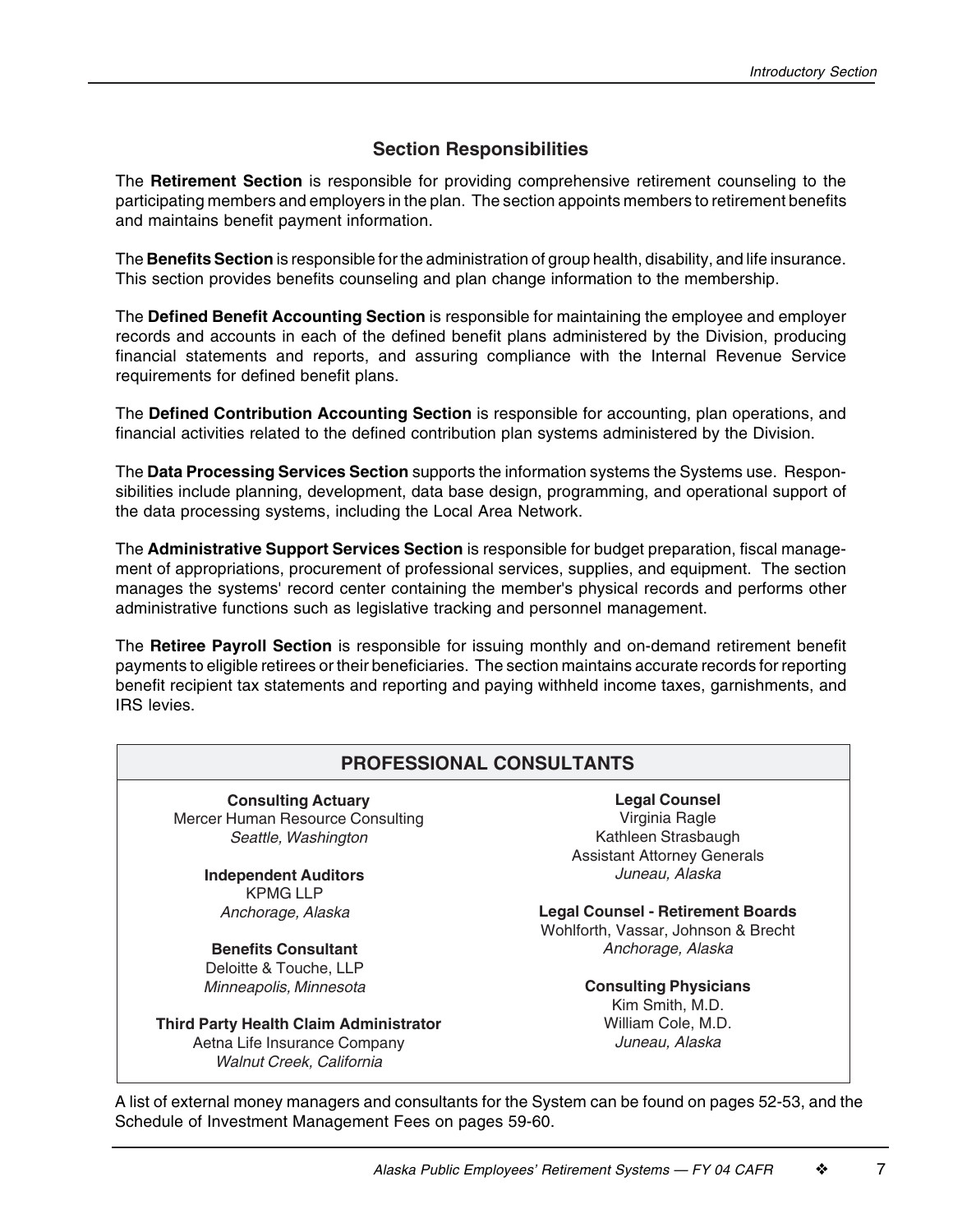# **PUBLIC EMPLOYEES' RETIREMENT BOARD**

(as of June 30, 2004)



**George Sullivan, Chair**

Term Expires: June 30, 2006

George Sullivan grew up in Alaska. After graduation from Valdez High School, he joined the Army during WWII and served in the Aleutians. George represented the Anchorage area in the legislature in the mid 60's and was mayor of Anchorage from 1967 to 1982. He has always been active in the community and continues to give leadership to a number of organizations in Alaska, including The Anchorage Senior Center, Boys and Girls Club, Enstar Gas Board, Pioneers of Alaska, and the Veterans of Foreign Wars. George lives in Anchorage with his wife, Margaret. They divide their retirement days between a very appreciative community and the families of their 9 children, which include 15 grandchildren and 1 great-grandchild.

December 16, 2004



# **Alyce Hanley, Vice Chair**

Term Expires: June 20, 2008

Alyce Hanley has lived in Anchorage since 1971. She graduated from high school in Pawtucket, Rhode Island and completed her nurse's training at the New England Deaconess Hospital School of Nursing in Boston, Mass. She was elected to the Anchorage School Board in 1981 and to the Alaska House of Representatives in 1984. After serving three terms, she chose not to run for reelection. In 1993, Mrs. Hanley was appointed to serve as a Commissioner with the Alaska Public Utilities Commission. She retired from that position in April 1999.

Alyce enjoys family activities with her five sons, their wives and seven grandchildren, all of whom live in the Anchorage area.



#### **Bronk Jorgensen**

Term Expires: June 20, 2010

Bronk Jorgensen was born in Jackson Hole, Wyoming. He became an Alaskan resident in 1978, before he was one year old. Bronk attended Tok School, the University of Alaska Fairbanks and attended the University of Pittsburgh, Semester at Sea program, graduating with a degree in Business Administration.

Bronk lives in Tok and is the owner/manager of All Alaska Gifts and Crafts and Jorgensen Realty. He is also a member of the Tok and State of Alaska Chambers of Commerce and was the 2002 recipient of the Chuck West New Pioneer Award from the Alaska Travel Industry Association.

Bronk enjoys Alaska's hunting, fishing and outdoor activities.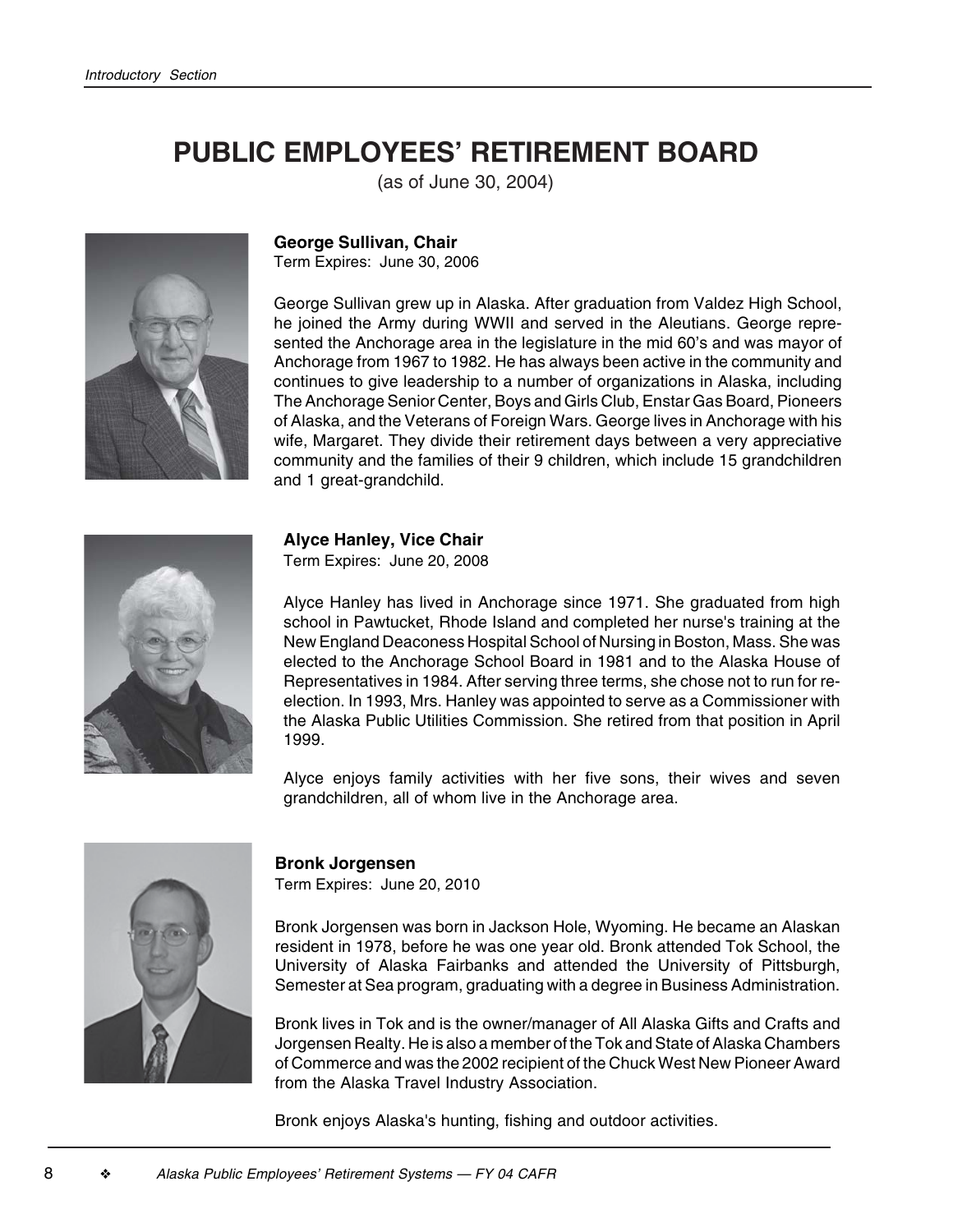

**Frank Narusch**

Term Expires: April 24, 2006

Frank Narusch has been an Alaskan resident since 1952. Raised in the coal mining camp of Suntrana on the Healy River, he boarded away to attend high school at Monroe High School in Fairbanks and Copper Valley School in Glennallen. While attending Seattle University, he worked summers commercial fishing in Cordova, coal mining in Suntrana, and surveying and inspecting projects around Fairbanks and Valdez for the Department of Highways (now DOT&PF). After receiving a degree in civil engineering in 1966, he began his professional career with the Department of Highways. During his 31 years of State employment, he held positions as Construction Project Manager, Regional Materials Engineer, Contract Claims Engineer, and Professional Services Chief. While with the State, he was active with the Alaska Public Employees Association.

He enjoys weekly breakfast get-togethers with retired friends as well as summer travel, camping, and exploring back roads around the State.



**James "Pat" Wellington, Chair** Term Expires: April 5, 2008

Pat Wellington was born in Ketchikan, Alaska and graduated from Douglas High School. He served two years in the U.S. Army and started his law enforcement career with the Seward Police Department in late 1955. He served as Deputy U.S. Marshal, Alaska State Troopers; Chief of Police of Juneau; Deputy Commissioner and Commissioner of the Department of Public Safety; and retired in 1977 as Director of the Alaska State Troopers. Mr. Wellington is also a trustee of the Alaska State Pension Investment Board.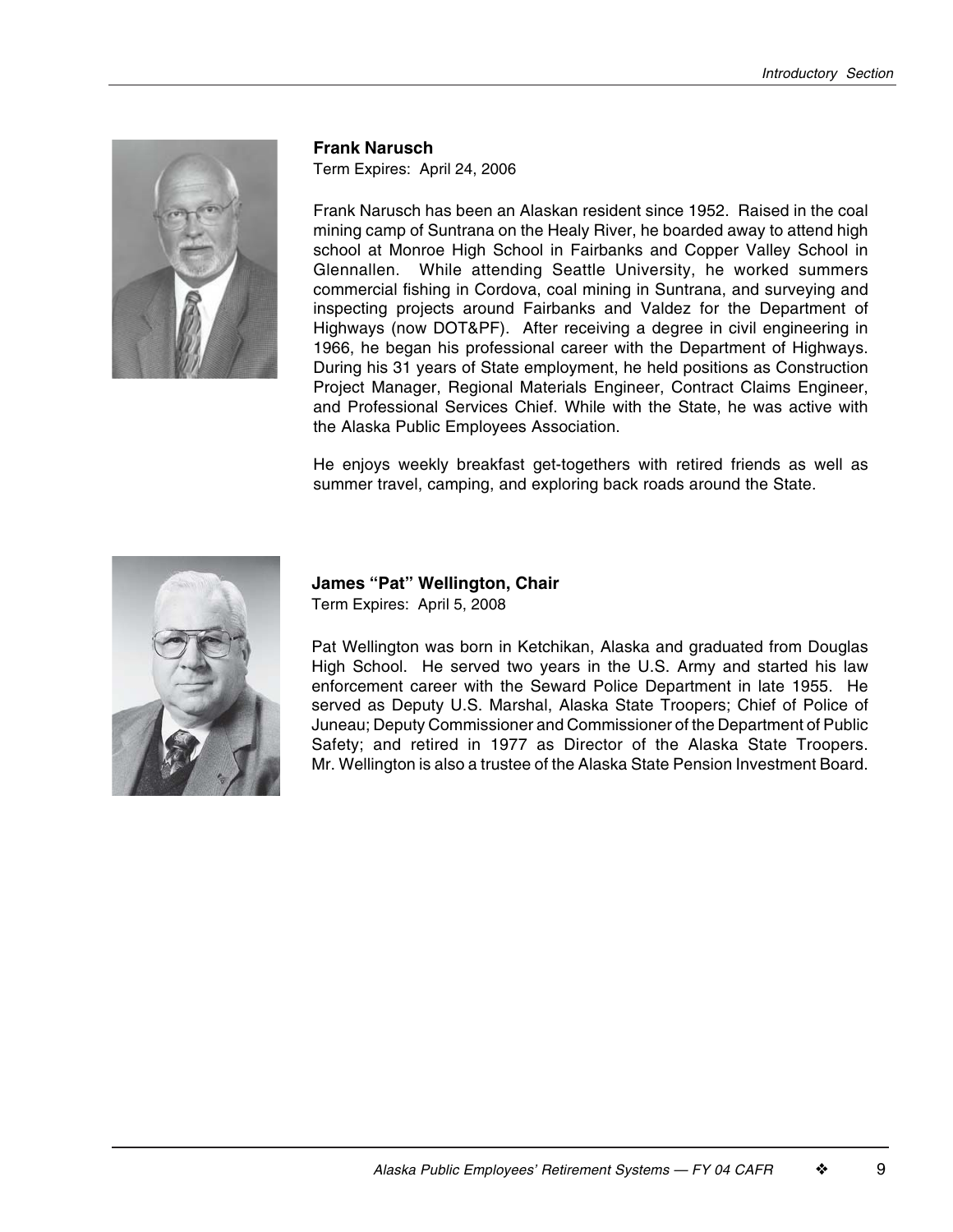This page intentionally left blank.

December 16, 2004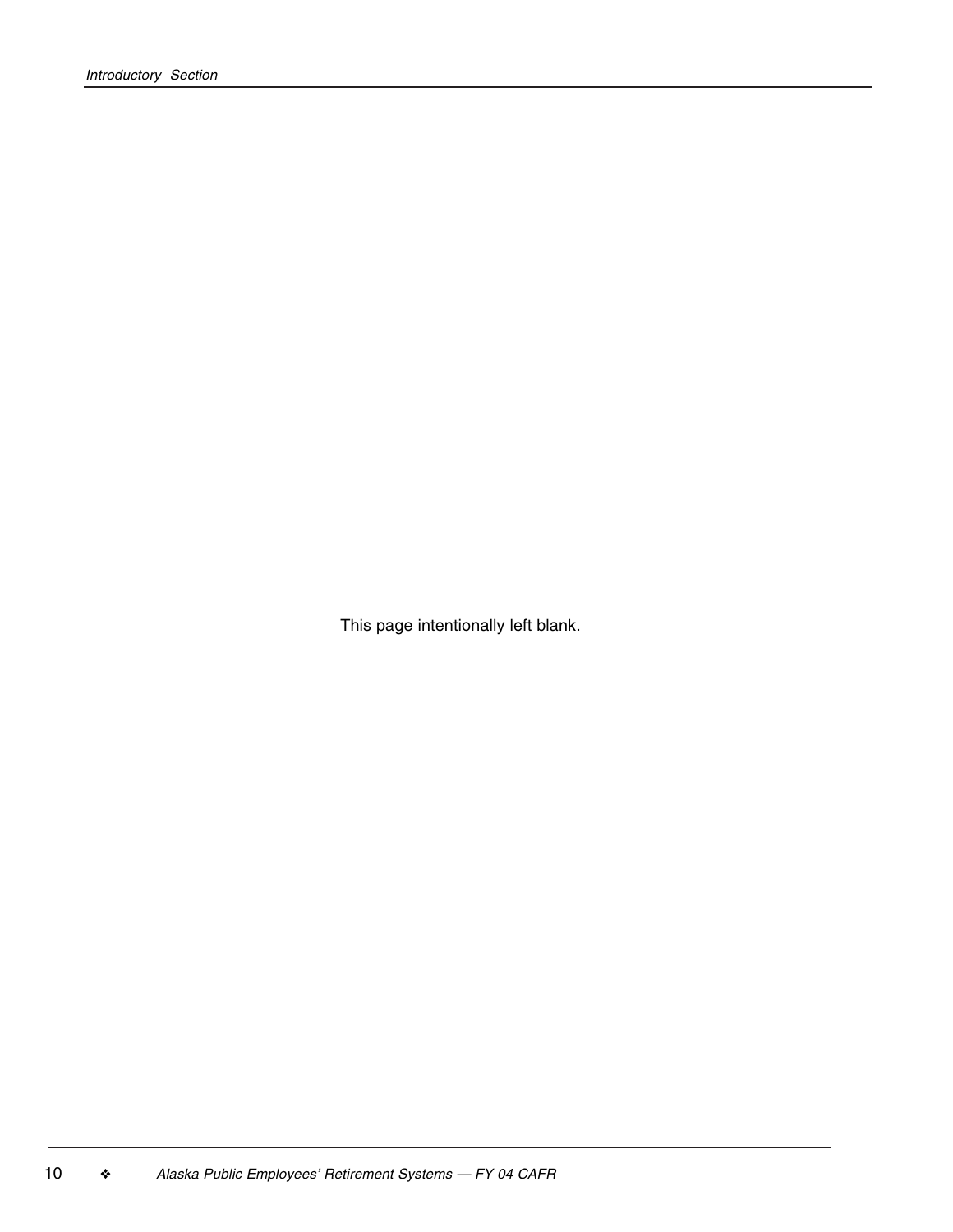

701 West Eighth Avenue Suite 600 Anchorage, AK 99501

#### **Independent Auditors' Report**

Division of Retirement and Benefits State of Alaska Public Employees' Retirement System:

We have audited the accompanying statements of plan net assets of the State of Alaska Public Employees' Retirement System (Plan), a Component Unit of the State of Alaska, as of June 30, 2004 and 2003, and the related statements of changes in plan net assets for the years then ended. These financial statements are the responsibility of the Plan's management. Our responsibility is to express an opinion on these financial statements based on our audits.

We conducted our audits in accordance with auditing standards generally accepted in the United States of America. Those standards require that we plan and perform the audit to obtain reasonable assurance about whether the financial statements are free of material misstatement. An audit includes examining, on a test basis, evidence supporting the amounts and disclosures in the financial statements. An audit also includes assessing the accounting principles used and significant estimates made by management, as well as evaluating the overall financial statement presentation. We believe that our audits provide a reasonable basis for our opinion.

In our opinion, the financial statements referred to above present fairly, in all material respects, the plan net assets of the State of Alaska Public Employees' Retirement System, a Component Unit of the State of Alaska, as of June 30, 2004 and 2003, and the changes in plan net assets for the years then ended in conformity with accounting principles generally accepted in the United States of America.

The accompanying required supplementary information of management's discussion and analysis on pages 13 to 19 and schedules of funding progress and employer contributions on pages 39 to 45 are not a required part of the basic financial statements but are supplementary information required by accounting principles generally accepted in the United States of America. We have applied certain limited procedures, which consisted principally of inquiries of management regarding the methods of measurement and presentation of the required supplementary information. However, we did not audit the information and express no opinion on it.

Our audits were conducted for the purpose of forming an opinion on the basic financial statements taken as a whole. Schedules 1 and 2 on pages 46 and 47 are presented for the purpose of additional analysis and are not a required part of the basic financial statements. This information is the responsibility of the Plan's management, has been subjected to the auditing procedures applied in the audits of the basic financial statements and, in our opinion, is fairly stated in all material respects in relation to the basic financial statements taken as a whole.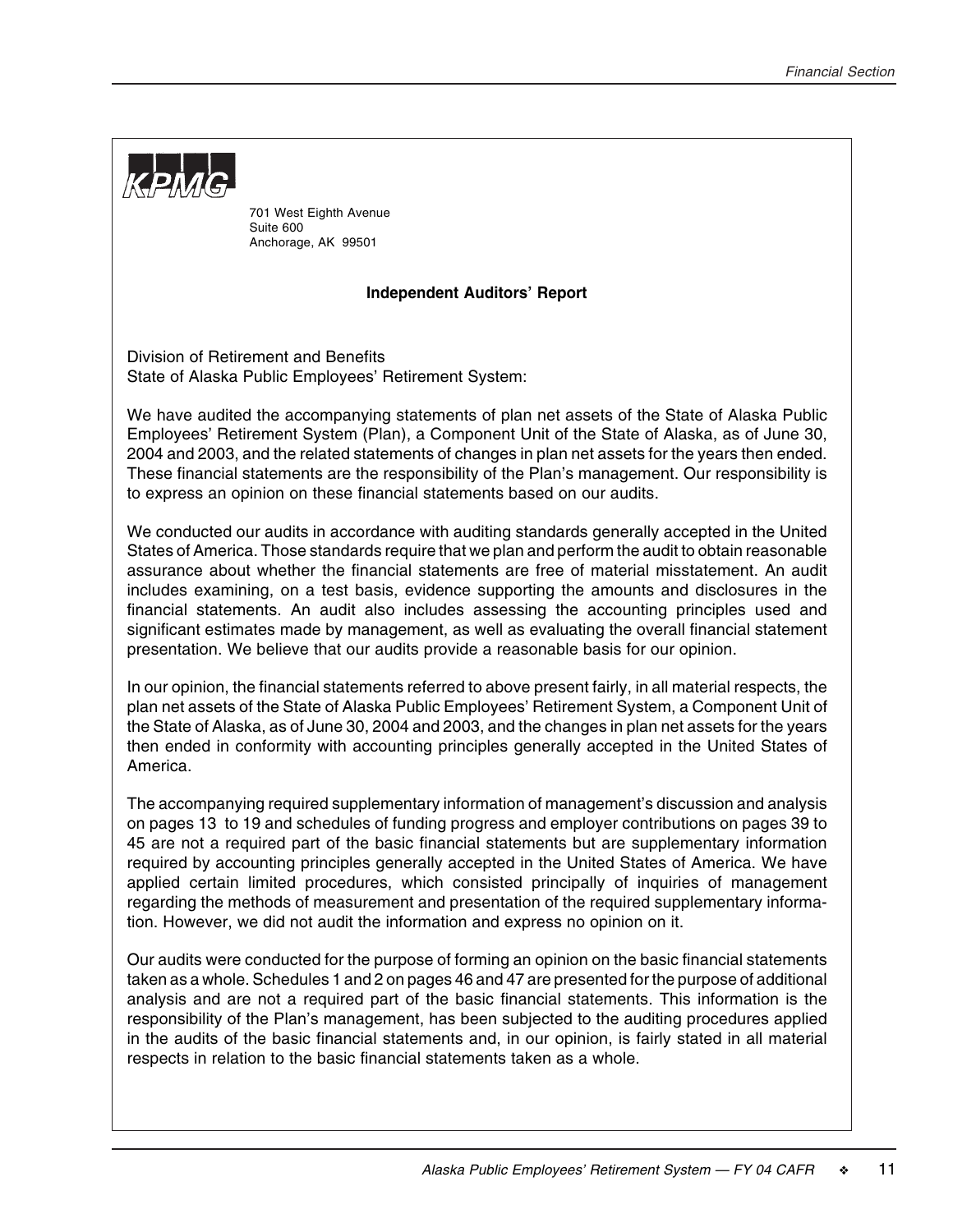# KPMG

The investment, actuarial and statistical data on pages 49 through 91 are presented for the purpose of additional analysis and are not a required part of the basic financial statements of the State of Alaska Public Employees' Retirement System (Plan), a Component Unit of the State of Alaska. Such additional information has not been subjected to the auditing procedures applied in the audit of the basic financial statements and, accordingly, we express no opinion on it.

KPMG LLP

September 24, 2004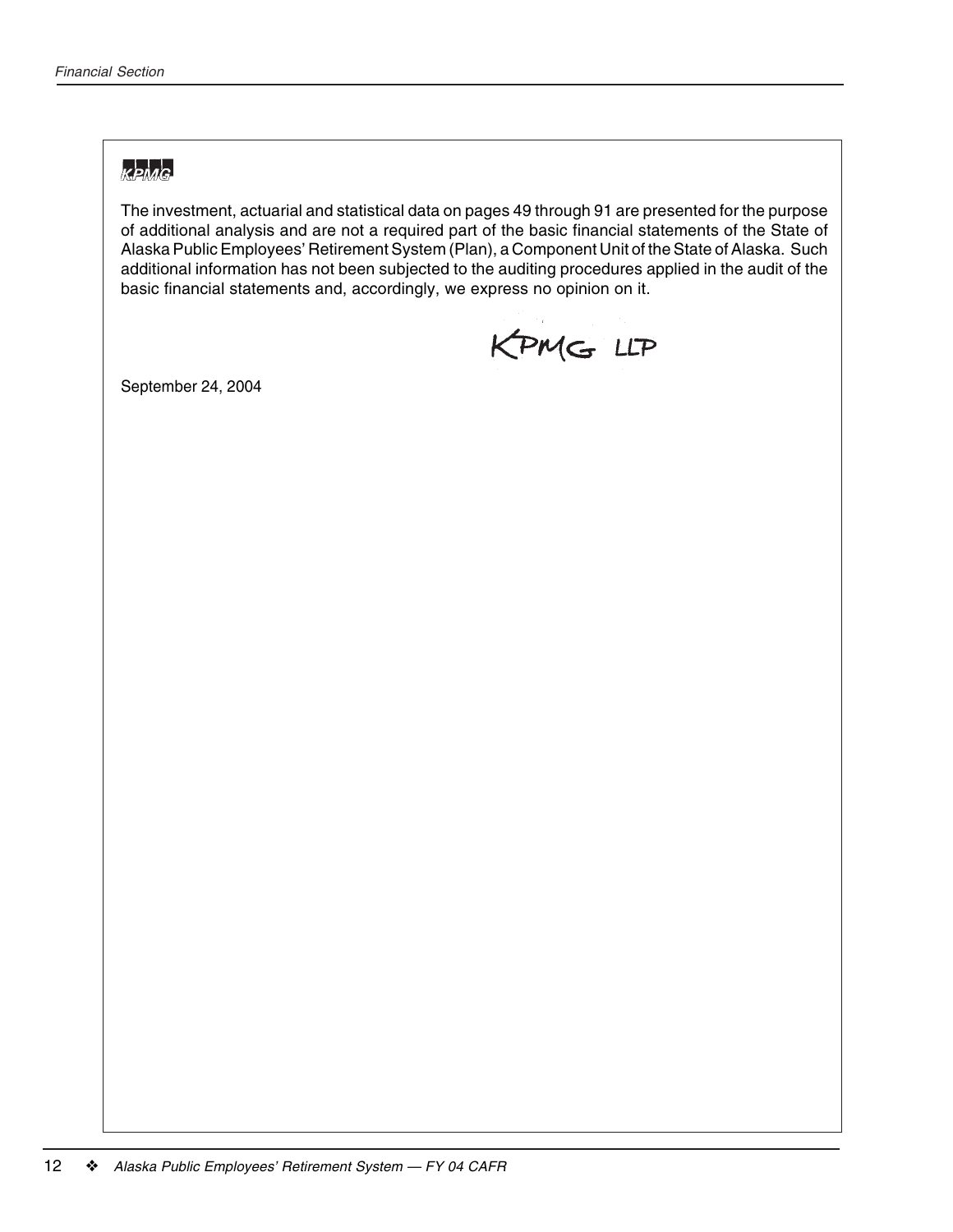# **Management's Discussion and Analysis**

This section presents management's discussion and analysis (MD&A) of the Public Employees' Retirement System's (Plan) financial position and performance for the years ended June 30, 2004 and 2003. This section is presented as a narrative overview and analysis. Please read the MD&A in conjunction with the financial statements, notes to the financial statements, required supplementary and additional information to better understand the financial condition and performance of the Plan during the fiscal years ended June 30, 2004 and 2003. Prior fiscal year information for 2002 is presented for comparative purposes.

#### **Financial Highlights**

The Plan's total current assets exceeded its total current liabilities by \$8,177,306,000 and \$7,391,455,000 at the close of Fiscal Years 2004 and 2003, respectively.

The Plan's "Net assets held in trust for pension and postemployment healthcare benefits" as of June 30, 2004 and 2003 increased by \$785,851,000 or 10.6% and decreased by \$21,378,000 or 0.3% over the closing balances of those assets in Fiscal Years 2003 and 2002, respectively.

Plan member and employer contributions received totaled \$224,139,000 and \$211,310,000 during Fiscal Years 2004 and 2003; increases of \$12,829,000 and \$15,912,000 or 6.1% and 8.1% from Fiscal Years 2003 and 2002, respectively.

Net investment income (loss) increased from \$237,205,000 to \$1,064,605,000 during Fiscal Year 2004 and increased from (\$448,279,000) to \$237,205,000 during Fiscal Year 2003; reflecting an increase of 348.8% and 152.9% from Fiscal Years 2003 and 2002, respectively.

Pension benefit and postemployment healthcare payments totaled \$496,750,000 and \$451,015,000 during Fiscal Years 2004 and 2003; reflecting an increase of \$45,735,000 and \$46,479,000 or 10.1% and 11.5% from Fiscal Years 2003 and 2002, respectively.

#### **Overview of the Financial Statements**

This discussion and analysis is intended to serve as an introduction to the Plan's basic financial statements. The Plan's basic financial statements are comprised of three components: (1) statement of plan net assets, (2) statement of changes in plan net assets, and (3) notes to the financial statements. This report also contains required supplementary information in addition to the basic financial statements.

Statement of Plan Net Assets – This statement presents information regarding the Plan's assets, liabilities, and net assets. Net assets represent the total amount of assets less the total liabilities. The Statement of Plan Net Assets classifies assets, liabilities and net assets as current, non-current and restricted.

Statement of Changes in Plan Net Assets – This statement presents how the Plan's net assets changed during the fiscal year as a result of contributions, investment income (loss), operating expenses, and changes in net assets.

The above statements represent resources available for investment and the payment of benefits as of the fiscal year-end and the sources and uses of those funds during the fiscal year.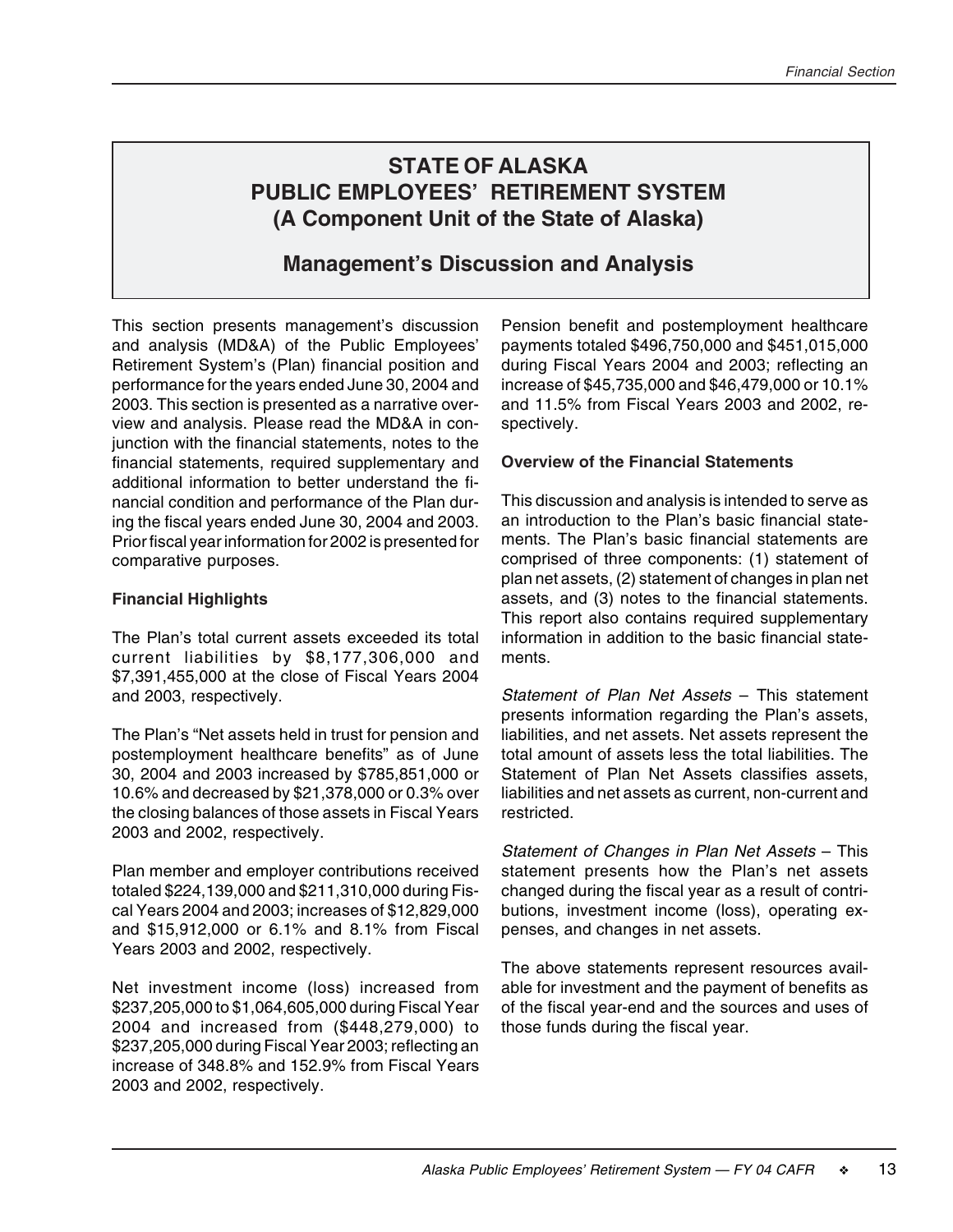# **Management's Discussion and Analysis**

Notes to the Financial Statements – The notes to the financial statements are an integral part of the financial statements and provide additional detailed information and schedules to better understand the Plan's financial statements.

Required Supplementary Information – The required supplementary information consists of three schedules and related notes concerning the funded status and actuarial assumptions and methods of the Plan.

Other Supplementary Schedules – Other supplementary schedules include detailed information on administrative and investment expenses incurred by the Plan and payments to consultants for professional services.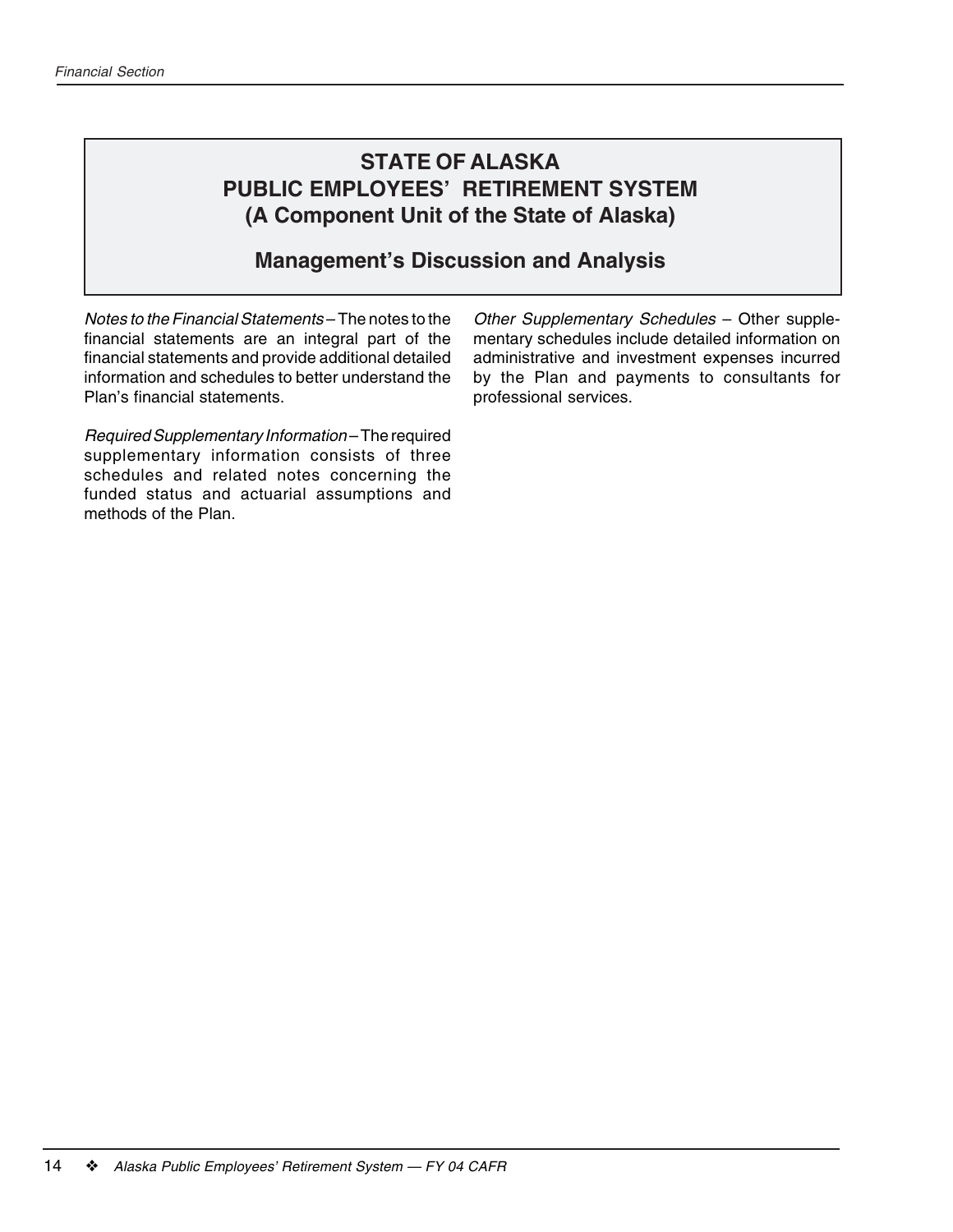# **Management's Discussion and Analysis**

#### **Condensed Financial Information**

#### **Public Employees' Retirement System (000's omitted)**

#### **NET ASSETS**

|                                   |             |                              | <b>Increase/Decrease</b> |            |            |
|-----------------------------------|-------------|------------------------------|--------------------------|------------|------------|
| <b>Description</b>                | 2004        | 2003                         | <b>Amount</b>            | %          | 2002       |
| Assets:                           |             |                              |                          |            |            |
| Cash and receivables              | \$<br>9,702 | 9,373                        | 329                      | 3.5%       | 14,009     |
| Investments, at fair value        | 8,174,863   | 7,388,741                    | 786,122                  | 10.6%      | 7,406,520  |
| Other assets                      | 126         | 166                          | (40)                     | $(24.1\%)$ | 118        |
| <b>Total assets</b>               | 8,184,691   | 7,398,280                    | 786,411                  | 10.6%      | 7,420,647  |
| Liabilities:                      |             |                              |                          |            |            |
| Accrued expenses                  | 7,281       | 6,764                        | 517                      | 7.6%       | 7,395      |
| <b>Other liabilities</b>          | 104         | 61                           | 43                       | 70.5%      | 419        |
| <b>Total liabilities</b>          | 7,385       | 6,825                        | 560                      | 8.2%       | 7,814      |
| <b>Total net assets</b>           | \$8,177,306 | 7,391,455                    | 785,851                  | 10.6%      | 7,412,833  |
|                                   |             | <b>CHANGES IN NET ASSETS</b> |                          |            |            |
| Net assets, beginning of year     | \$7,391,455 | 7,412,833                    | (21, 378)                | $(0.3\%)$  | 8,088,382  |
| Additions:                        |             |                              |                          |            |            |
| Contributions                     | 224,139     | 211,310                      | 12,829                   | 6.1%       | 195,408    |
| Net investment income (loss)      | 1,064,605   | 237,205                      | 827,400                  | 348.8%     | (448, 279) |
| Other additions                   | 152         | 27                           | 125                      | 463.0%     | 10         |
| <b>Total additions</b>            | 1,288,896   | 448,542                      | 840,354                  | 187.4%     | (252, 861) |
| Deductions:                       |             |                              |                          |            |            |
| <b>Benefits</b>                   | 496,750     | 451,015                      | 45,735                   | 10.1%      | 404,536    |
| Refunds                           | 14,723      | 13,025                       | 1,698                    | 13.0%      | 12,869     |
| Administrative expenses           | 5,296       | 5,880                        | (584)                    | $(9.9\%)$  | 5,283      |
| <b>Total deductions</b>           | 516,769     | 469,920                      | 46,849                   | 10.0%      | 422,688    |
| Transfer in from                  |             |                              |                          |            |            |
| <b>Retiree Health Fund</b>        | 13,724      |                              | 13,724                   | 100.0%     |            |
| Increase (decrease) in net assets | 785,851     | (21, 378)                    | 807,229                  | 3776.0%    | (675, 549) |
| Net assets, end of year           | \$8,177,306 | 7,391,455                    | 785,851                  | 10.6%      | 7,412,833  |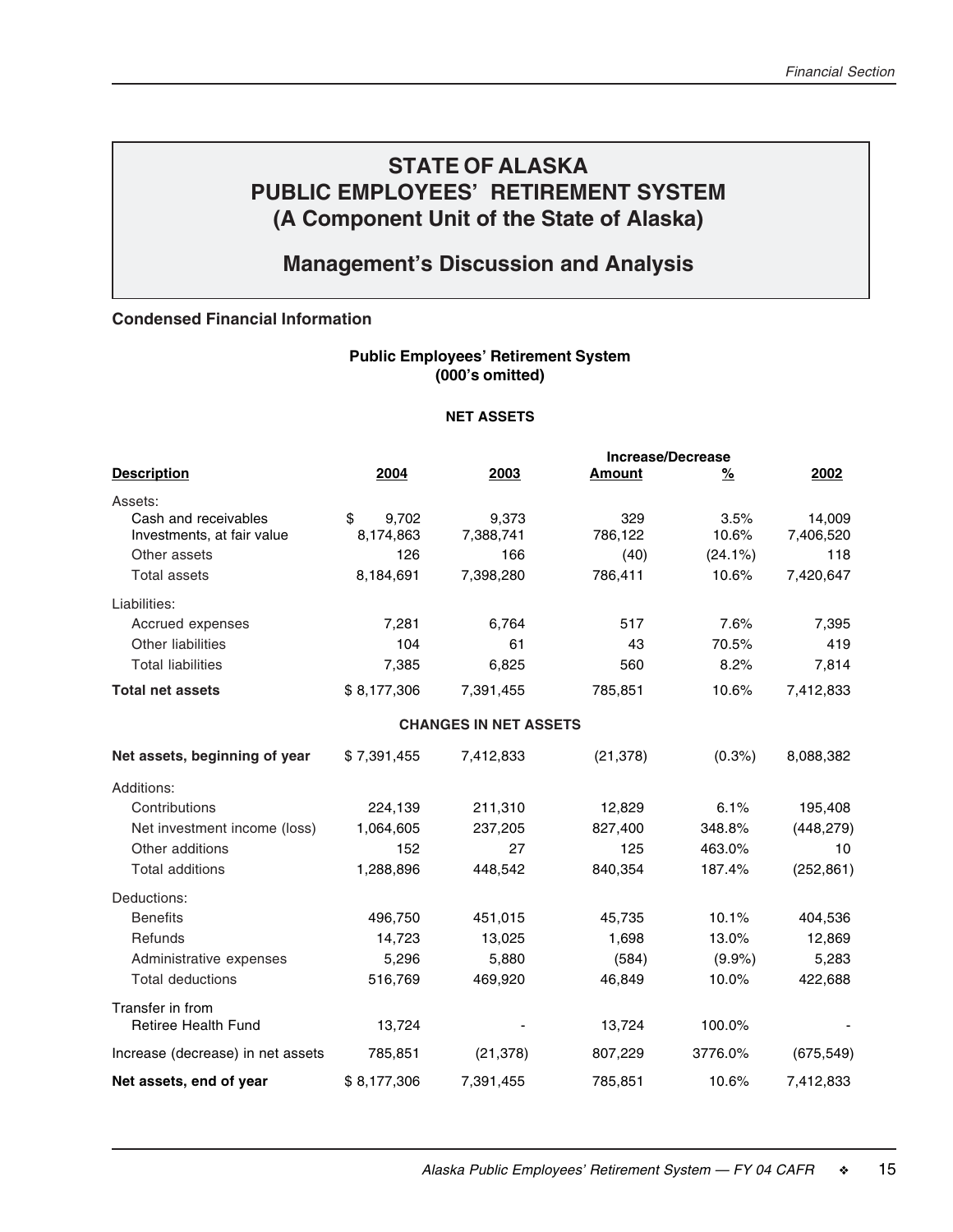# **Management's Discussion and Analysis**

#### **Financial Analysis of the Plan**

The Statement of Plan Net Assets as of June 30, 2004 and 2003 showed total assets exceeding total liabilities by \$8,177,306,000 and \$7,391,455,000. These amounts represent the Plan "Net assets held in trust for pension and postemployment healthcare benefits". The entire amount is available to cover the Plan's obligations to pay pension and postemployment healthcare benefits to its members and their beneficiaries.

These amounts also represent an increase in "Net assets held in trust for pension and postemployment healthcare benefits" of \$785,851,000 or 10.6% and a decrease of \$21,378,000 or 0.3% from Fiscal Years 2003 and 2002. Over the long term, plan member and employer contributions, as well as investment income earned, are expected to sufficiently fund the pension benefit and postemployment healthcare costs of the Plan.

The investment of pension funds is a long-term undertaking. On an annual basis, the Alaska State Pension Investment Board (ASPIB) reviews and adopts an asset allocation strategy to ensure the asset mix will remain at an optimal risk/reward level given the Plan's constraints and objectives. During Fiscal Year 2003, ASPIB adopted an asset allocation that includes 37% in Domestic Equities, 15% in International Equities, 30% in Domestic Fixed Income, 3% in International Fixed Income, 6% in Alternatives, and 9% in Real Estate. This asset allocation is expected to provide a five year median return of 7.72%.

For Fiscal Years 2004 and 2003, the Plan's investments generated 15.08% and 3.67% rate of return, respectively. The Plan's annualized rate of return was 4.09% over the last three years and 3.29% over the last five years.

#### **Actuarial Valuations and Funding Progress**

The overall objective of a pension fund is to accumulate sufficient funds to meet all expected future obligations to participants. The contribution requirements are determined as a percentage of eligible salaries, and reflect the cost of benefits accruing in Fiscal Year 2004 and a fixed amortization of the funding target surplus or the unfunded accrued liability. The amortization period is set by the Public Employees' Retirement Board. Contribution levels are recommended by the Actuary and adopted by the Board each year. Investment losses and increasing healthcare costs impacted the Plan's funding ratio as of June 30, 2003 (the date of the Plan's latest actuarial valuation report). The ratio of assets to liabilities decreased from 75.2% to 72.8% during the year, using June 30, 2002 net assets as a base. The goal for the Plan is to have progress toward achieving the funding objectives of the Plan.

A summary of the actuarial assumptions and methods is presented in the Notes to Required Supplementary Information. The assumptions, when applied in combination, fairly represent past and anticipated future experience of the Plan.

The Fiscal Year 2004 employer consolidated rate decreased from 5.43% to 5.42%, the average past service rate was 1.35%, thus producing a total average rate for all employers in the Plan of 6.77%. The Public Employees' Retirement Board adopted an average employer contribution rate of 6.77%.

The Fiscal Year 2005 employer consolidated rate increased from 5.42% to 13.31%, the average past service rate was 11.60%, thus producing a total average rate for all employers in the Plan of 24.91%.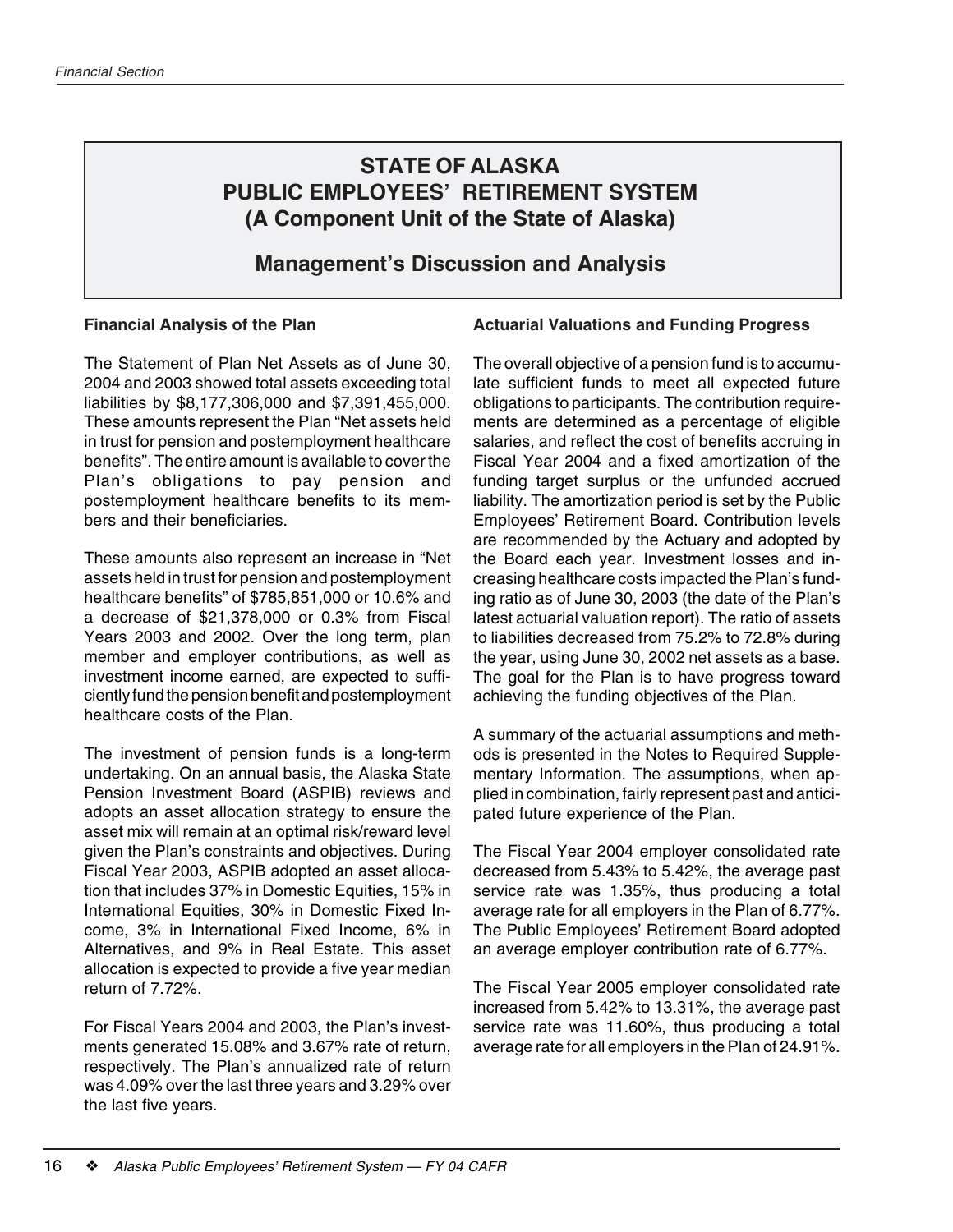# **Management's Discussion and Analysis**

The Public Employees' Retirement Board adopted an average employer contribution rate of 11.77%.

|                                                | (000's omitted)           |                        |  |  |  |
|------------------------------------------------|---------------------------|------------------------|--|--|--|
| <b>Valuation Year</b>                          | 2003                      | 2002                   |  |  |  |
| Valuation Assets<br><b>Accrued Liabilities</b> | \$7,687,281<br>10,561,653 | 7,412,833<br>9,859,591 |  |  |  |
| Funding ratio                                  | 72.8%                     | 75.2%                  |  |  |  |

#### **Contributions and Investment Income (Loss)**

The revenues required to finance retirement benefits are accumulated through a combination of employer and plan member contributions and investment income.

|                |                                    | <b>Revenues</b> |       |           |             |  |  |  |
|----------------|------------------------------------|-----------------|-------|-----------|-------------|--|--|--|
|                |                                    | (000's Omitted) |       | Inc/(Dec) |             |  |  |  |
|                | <b>FY04</b>                        | <b>FY03</b>     | Amt   | %         | <b>FY02</b> |  |  |  |
| Plan Member    |                                    |                 |       |           |             |  |  |  |
| Contributions  | \$118,554 112,112                  |                 | 6.442 | 5.7%      | 100,639     |  |  |  |
| Employer       |                                    |                 |       |           |             |  |  |  |
| Contributions  | 105.585                            | 99.198          | 6.387 | 6.4%      | 94.769      |  |  |  |
| Net Investment |                                    |                 |       |           |             |  |  |  |
| Income (Loss)  | 1,064,605 237,205 827,400 348.8%   |                 |       |           | (448, 279)  |  |  |  |
| Total          | \$1,288,744 448,515 840,229 187.3% |                 |       |           | (252, 871)  |  |  |  |

Plan member contributions increased from \$112,112,000 in Fiscal Year 2003 to \$118,554,000 during Fiscal Year 2004, an increase of \$6,442,000 or 5.7%. Employer contributions increased from \$99,198,000 during Fiscal Year 2003 to \$105,585,000 during Fiscal Year 2004, an increase of \$6,387,000 or 6.4%.

Investment income in Fiscal Year 2004 increased by \$827,400,000 or 348.8% from amounts recorded in Fiscal Year 2003. Investment income in Fiscal Year 2003 increased by \$685,484,000 or 152.9% over amounts recorded in Fiscal Year 2002. The equity markets continued their strong performance

during the last quarter of Fiscal Year 2003 into the first three quarters of Fiscal Year 2004. However, the last quarter of Fiscal Year 2004 proved to be flat, posting an overall investment return of –0.07%.

#### **Benefits, Refunds, and Expenses**

The primary expense of the Plan is the payment of pension benefits. These benefit payments, together with postemployment healthcare premiums paid, lump sum refunds made to former plan members and the cost of administering the Plan comprise the costs of operations.

|                 |    |             | <b>Expenses</b>              |           |                   |             |  |  |
|-----------------|----|-------------|------------------------------|-----------|-------------------|-------------|--|--|
|                 |    |             | (000's Omitted)              | Inc/(Dec) |                   |             |  |  |
|                 |    | <b>FY04</b> | <b>FY03</b>                  | Amt       | %                 | <b>FY02</b> |  |  |
| Pension         |    |             |                              |           |                   |             |  |  |
| <b>Benefits</b> | \$ |             | 329.390 307.684 21.706 7.1%  |           |                   | 279.731     |  |  |
| Healthcare      |    |             |                              |           |                   |             |  |  |
| <b>Benefits</b> |    |             | 167.360 143.331 24.029 16.8% |           |                   | 124.805     |  |  |
| Refunds of      |    |             |                              |           |                   |             |  |  |
| Contributions   |    | 14.723      | 13.025                       |           | 1,698 13.0%       | 12,869      |  |  |
| Administrative  |    |             |                              |           |                   |             |  |  |
| Expenses        |    | 5.296       | 5,880                        |           | $(584)$ $(9.9\%)$ | 5,283       |  |  |
|                 |    |             |                              |           |                   |             |  |  |
| Total           | S  |             | 516.769 469.920 46.849 10.0% |           |                   | 422.688     |  |  |

Pension benefit payments in 2004 and 2003 increased \$21,706,000 and \$27,953,000 or 7.1% and 10.0% from Fiscal Years 2003 and 2002, respectively. The majority of the increase in pension benefits was the result of a continuing increase in the number of retirees. The Plan's board did not grant a discretionary cost-of-living (ad hoc post retirement pension adjustment (ad hoc PRPA)) increase for Fiscal Year 2004.

Postemployment healthcare benefits in 2004 and 2003 increased \$24,029,000 and \$18,526,000 or 16.8% and 14.8% from Fiscal Years 2003 and 2002, respectively. Healthcare costs continue to rise in amounts exceeding 10% year over year and the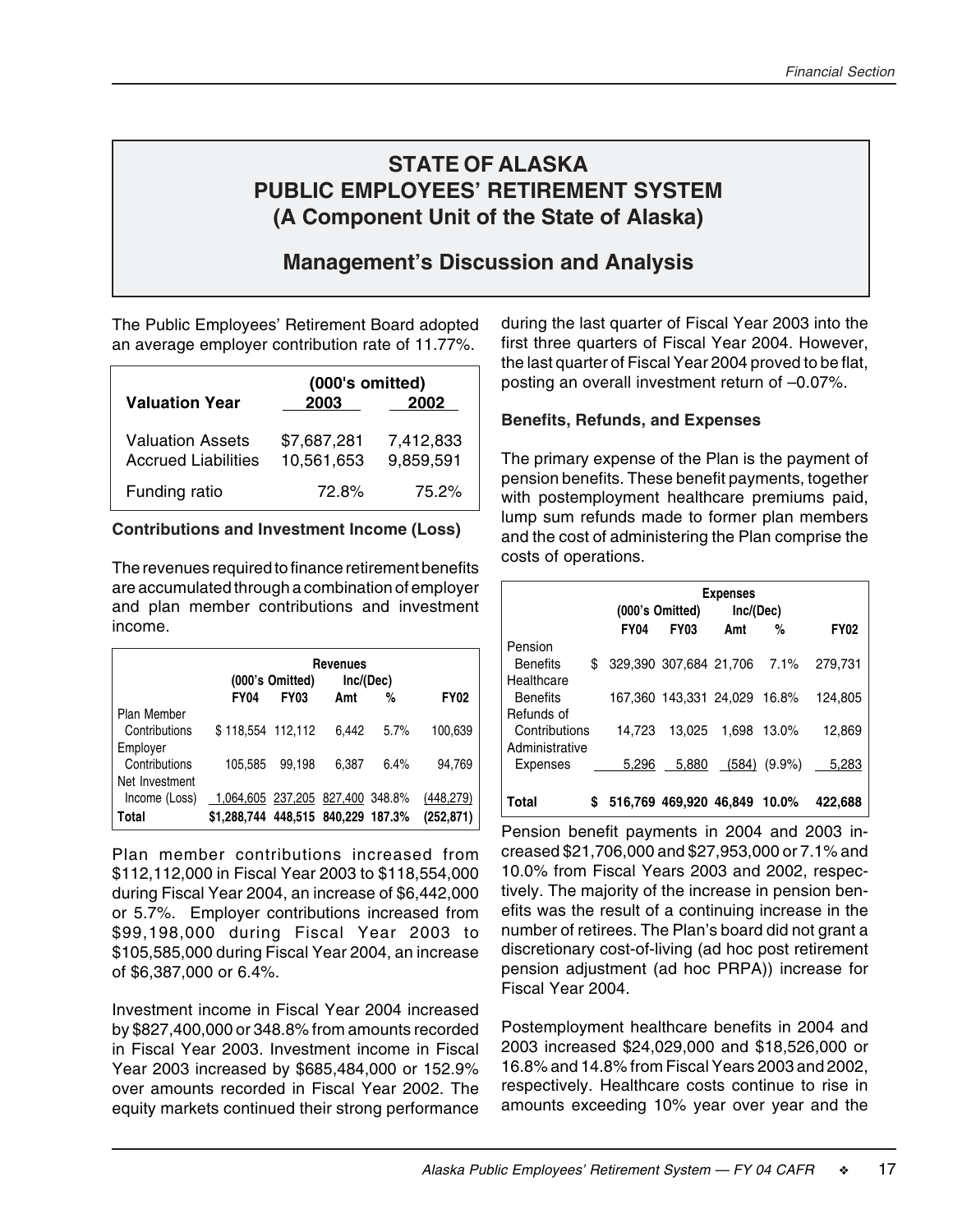# **Management's Discussion and Analysis**

increase is also directly related to the increased number of retirees in the Plan.

#### **Funding**

Retirement benefits are financed by accumulations from employer and plan member contributions and income earned on the Plan's investments.

- Employer contributions are determined by the Plan's consulting actuaries and approved by the Plan's governing board.
- **Plan member contributions are determined** by statute.
- ASPIB works in conjunction with the Department of Revenue, Division of Treasury, in determining the proper asset allocation strategy.

#### **Legislation**

During the Fiscal Year 2004 legislative session, one law was enacted that affected the Plan:

Senate Bill 232 – The purpose of this bill is to (1) assure that the teachers' retirement system, the public employees' retirement system, and the judicial retirement system continue to meet governmental plan qualifications set by the Internal Revenue Service so that those plans may qualify for a favorable federal tax treatment; and (2) implement changes in those retirement systems for members to take advantage of changes in federal tax laws to better plan their retirement.

#### **Economic Conditions, Future Contribution Rates, and Status of Unfunded Liability**

During the period July 1, 2003 to March 31, 2004, the Plan's investments continued to make great strides to the upside, a continuation of the Fiscal Year 2003's last quarter performance. The last quarter of Fiscal Year 2004 proved to be flat by returning -0.07%. Overall, the Plan's investments returned 15.08% for the year. The Plan did exceed its' actuarially assumed investment return of 8.25% for the first time in over three years. Even with the real investment returns exceeding the actuarial rate of return, the Plan will most likely see an increase in employer contribution rates in Fiscal Year 2007. The employer contribution rate for Fiscal Year 2007 will be announced by May 2005.

The financial market environment continues to challenge investors. With the threat of inflation, interest rate increases by the Federal Reserve Bank, and continued turmoil in the Middle East, many forces once again pose challenges to Plan investments. ASPIB continues to diversify the portfolio of the Plan to maintain an optimal risk / reward ratio.

The impact of Fiscal Year 2001 and 2002's decline on the Plan's market value, returns less than the actuarial rate of return in Fiscal Year 2003, and the additional impacts of increasing healthcare premiums paid to the Retiree Health Fund continue to weigh on the Plan's funding ratio and the employer contribution rates. Typically, when the Plan earns less than the actuarial rate of return, the effect is an increase to the employer contribution rate. This was the case in Fiscal Year 2003, which impacts the Plan's funding status as of June 30, 2003 as well as the Fiscal Year 2005 employer contribution rate. Due to investment deficiencies, demographic experiences greater than valuation assumptions, and the contribution shortfall compared to the actuarially calculated rate, the June 30, 2003 actuarial valuation report for the Plan's reported a funding ratio of 72.8%, down from Fiscal Year 2002's funding ratio of 75.2%.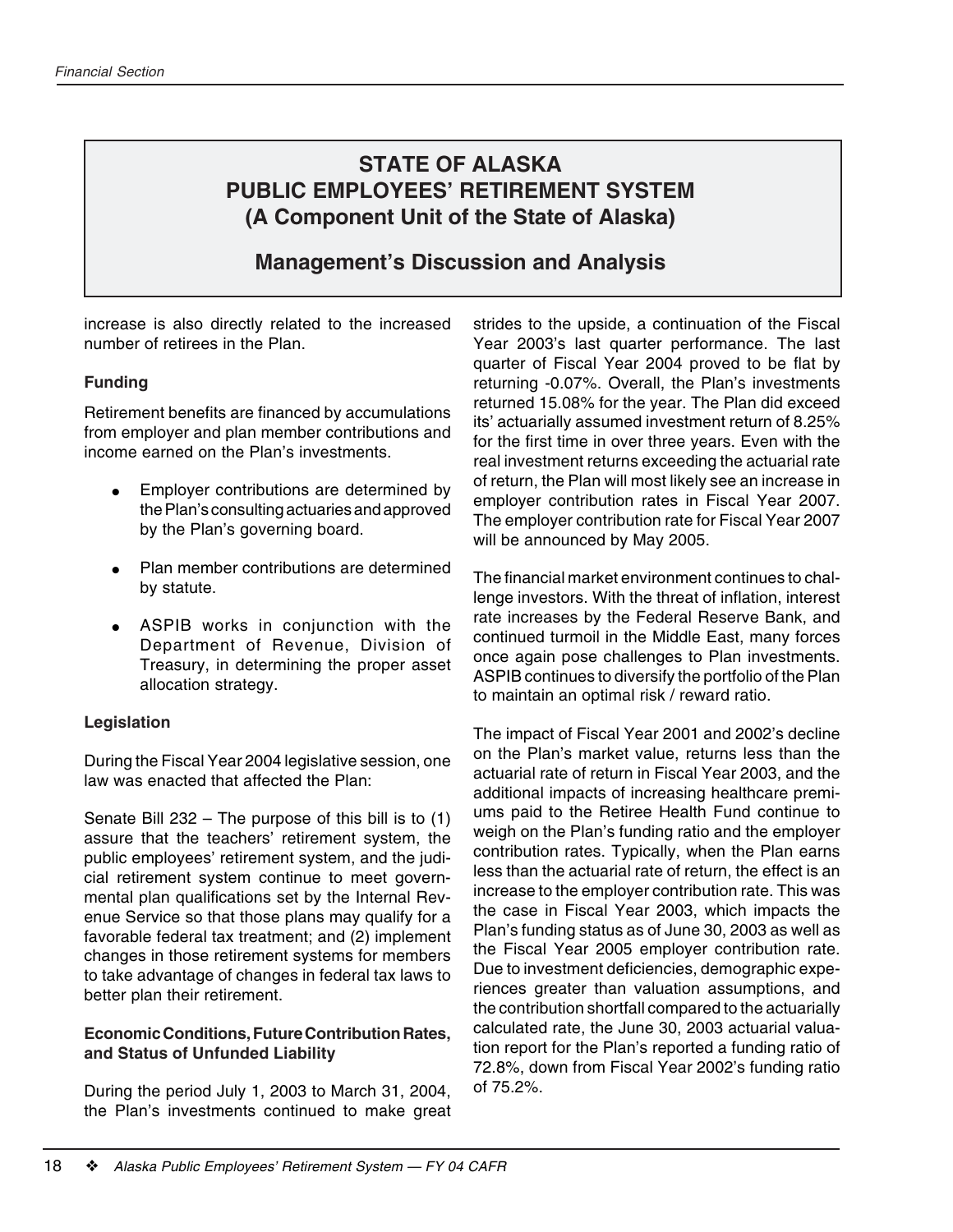# **Management's Discussion and Analysis**

With the decline in the funding ratio, the consulting actuary recommended an increase from the average employer contribution rate of 24.91% in Fiscal Year 2005 to 25.63% in Fiscal Year 2006. The PERS board adopted an average employer contribution rate of 16.77% for Fiscal Year 2006, up 5 points from the Fiscal Year 2005 employer contribution rate of 11.77%. The primary reason for the five (5) point change in the average matching employer contribution rate from 11.77% to 16.77% is due to the Plan's regulation, 2 AAC 35.900 Maximum Employer Contribution Rate Change, which states "(T)he maximum change in the contribution rate from one year to the next shall be no more than five percentage points, as actuarially calculated, whether the change is an increase or a decrease." Despite a modest 0.72 point change in the calculated average employer contribution rates from Fiscal Year 2005 to 2006 prescribed by the Plan's consulting actuary, regulations prohibit more than a five point change from year to year, so the Board was limited in its capacity to increase the PERS board adopted

employer rates to a rate capped at 16.77%. This regulation was put in place to reduce the volatility that employer contribution rates could have in market conditions similar to the past couple of years, as well as conditions that are beyond the control of the Plan, such as rising healthcare costs. However, even with the five point increase to 16.77%, employers are paying only a little less than two-thirds of the average total employer contribution rate of 25.63% in Fiscal Year 2006.

#### **Requests for Information**

This financial report is designed to provide a general overview of the Plan's finances for all those with interest in the Plan's finances. Questions concerning any of the information provided in this report or requests for additional financial information should be addressed to the Alaska Public Employees' Retirement System, Division of Retirement & Benefits, Accounting Section, P.O. Box 110203, Juneau, Alaska 99811-0203.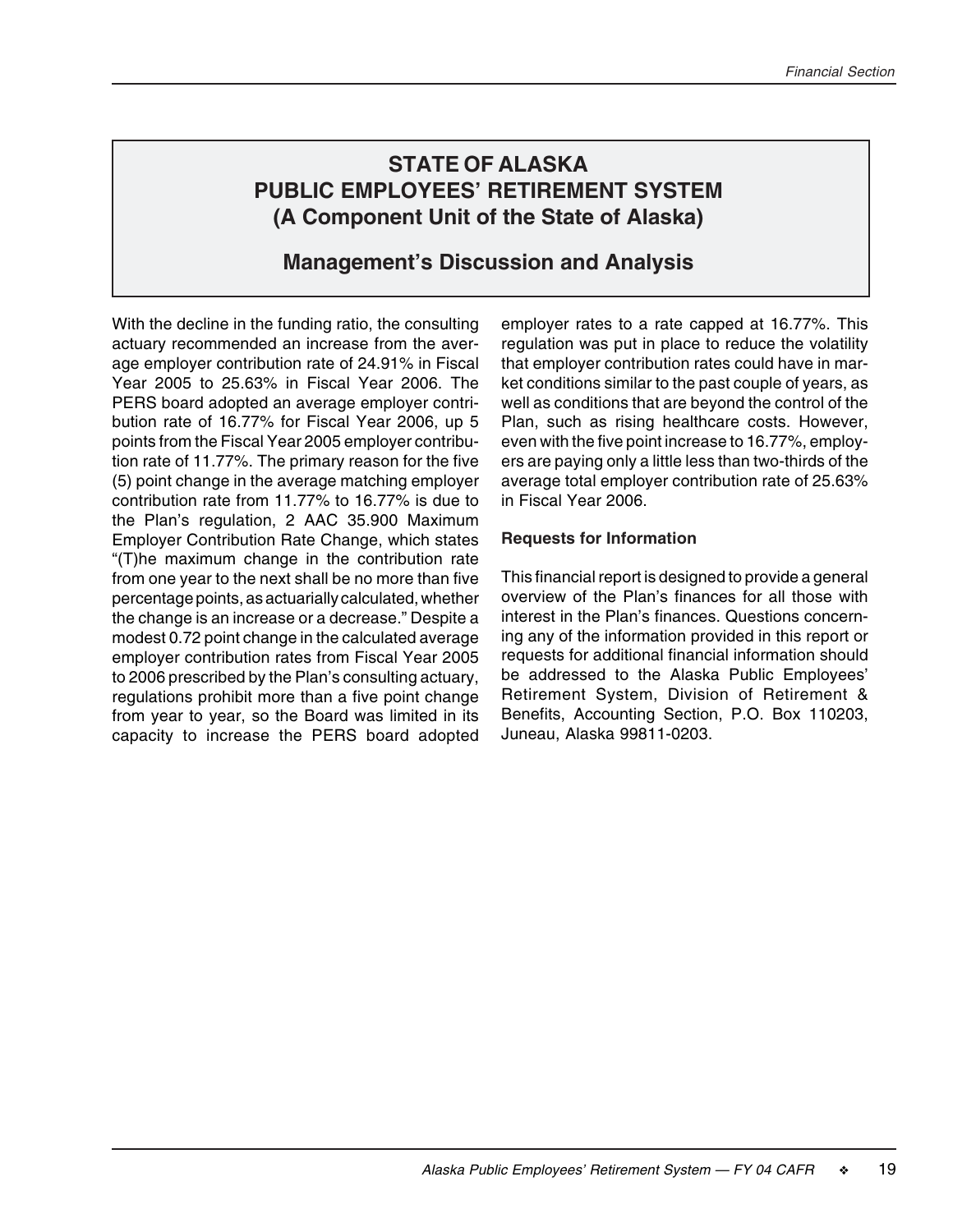# **Statements of Plan Net Assets**

# **June 30, 2004 and 2003 (000's omitted)**

|                                             | 2004<br>Post-<br>employment |                                                                                                                        |                | 2003<br>Post- |                           |              |
|---------------------------------------------|-----------------------------|------------------------------------------------------------------------------------------------------------------------|----------------|---------------|---------------------------|--------------|
|                                             |                             |                                                                                                                        |                |               |                           |              |
|                                             |                             |                                                                                                                        |                |               | employment                |              |
|                                             | <b>Pension</b>              | <b>Healthcare</b>                                                                                                      | <b>Total</b>   |               | <b>Pension Healthcare</b> | <b>Total</b> |
| Current assets:                             |                             |                                                                                                                        |                |               |                           |              |
| Cash and cash equivalents (notes 3 and 4):  |                             |                                                                                                                        |                |               |                           |              |
| Short-term fixed income pool                | 359<br>\$                   | 152                                                                                                                    | 511            | 369           | 155                       | 524          |
|                                             |                             |                                                                                                                        |                |               |                           |              |
| Receivables:                                |                             |                                                                                                                        |                |               |                           |              |
| Contributions                               | 6,457                       | 2,734                                                                                                                  | 9,191          | 6,220         | 2,620                     | 8,840        |
| Retirement Incentive Program                |                             |                                                                                                                        |                |               |                           |              |
| employer contributions (note 8)             |                             |                                                                                                                        |                |               | 2                         | 9            |
| <b>Total receivables</b>                    | 6.457                       | 2,734                                                                                                                  | 9,191          | 6,227         | 2,622                     | 8,849        |
| Investments, at fair value (notes 3 and 4): |                             |                                                                                                                        |                |               |                           |              |
| Domestic equity pool                        | 2,453,196                   | 845,777                                                                                                                | 3,298,973      | 2,210,167     | 764,062                   | 2,974,229    |
| Retirement fixed income pool                | 1,025,053                   | 434,004                                                                                                                | 1,459,057      | 986,806       | 415,586                   | 1,402,392    |
| International equity pool                   | 958,337                     | 405,757                                                                                                                | 1,364,094      | 811,591       | 341,794                   | 1,153,385    |
| Real estate pool                            | 441,475                     | 186,619                                                                                                                | 628,394        | 364,096       | 153,337                   | 517,433      |
| International fixed income pool             | 208,994                     | 88,487                                                                                                                 | 297,481        | 193,697       | 81,574                    | 275,271      |
| Private equity pool (note 9)                | 189,148                     | 80,085                                                                                                                 | 269,233        | 152,079       | 64,046                    | 216,125      |
| Emerging markets equity pool                | 69,676                      | 29,501                                                                                                                 | 99,177         | 52,442        | 22,085                    | 74,527       |
| External domestic fixed income pool         | 527,115                     | 231,179                                                                                                                | 750,294        | 545,603       | 229,776                   | 775,379      |
| Other investment pool                       | 5,733                       | 2,427                                                                                                                  | 8,160          |               |                           |              |
| <b>Total investments</b>                    |                             | 5,878,727 2,296,136                                                                                                    | 8,174,863      |               | 5,316,481 2,072,260       | 7,388,741    |
| Loans and mortgages, at fair value,         |                             |                                                                                                                        |                |               |                           |              |
| net of allowance for loan losses of         |                             |                                                                                                                        |                |               |                           |              |
| \$16 in 2004 and 2003                       | 83                          | 36                                                                                                                     | 119            | 99            | 42                        | 141          |
| Other                                       | 5                           | $\mathbf{2}$                                                                                                           | $\overline{7}$ | 17            | 8                         | 25           |
| Total assets                                | 5,885,631 2,299,060         |                                                                                                                        | 8,184,691      |               | 5,323,193 2,075,087       | 7,398,280    |
| Current liabilities:                        |                             |                                                                                                                        |                |               |                           |              |
| Accrued expenses                            | 5,115                       | 2,166                                                                                                                  | 7,281          | 4,759         | 2,005                     | 6,764        |
| Due to State of Alaska General Fund         | 71                          | 31                                                                                                                     | 102            | 44            | 17                        | 61           |
| Alaska Department of Commerce               |                             |                                                                                                                        |                |               |                           |              |
| escrow liability                            | $\overline{c}$              |                                                                                                                        | 2              |               |                           |              |
| <b>Total liabilities</b>                    | 5,188                       | 2,197                                                                                                                  | 7,385          | 4,803         | 2,022                     | 6,825        |
| Commitments and Contingencies (note 9)      |                             | <u> 1990 - Johann John Harry Harry Harry Harry Harry Harry Harry Harry Harry Harry Harry Harry Harry Harry Harry H</u> |                |               |                           |              |
| Net assets held in trust for                |                             |                                                                                                                        |                |               |                           |              |
| pension and postemployment                  |                             |                                                                                                                        |                |               |                           |              |
| healthcare benefits                         | \$5,880,443 2,296,863       |                                                                                                                        | 8,177,306      | 5,318,390     | 2,073,065                 | 7,391,455    |
|                                             |                             |                                                                                                                        |                |               |                           |              |

(Schedules of funding progress are presented on pages 39 and 40.)

See accompanying notes to financial statements.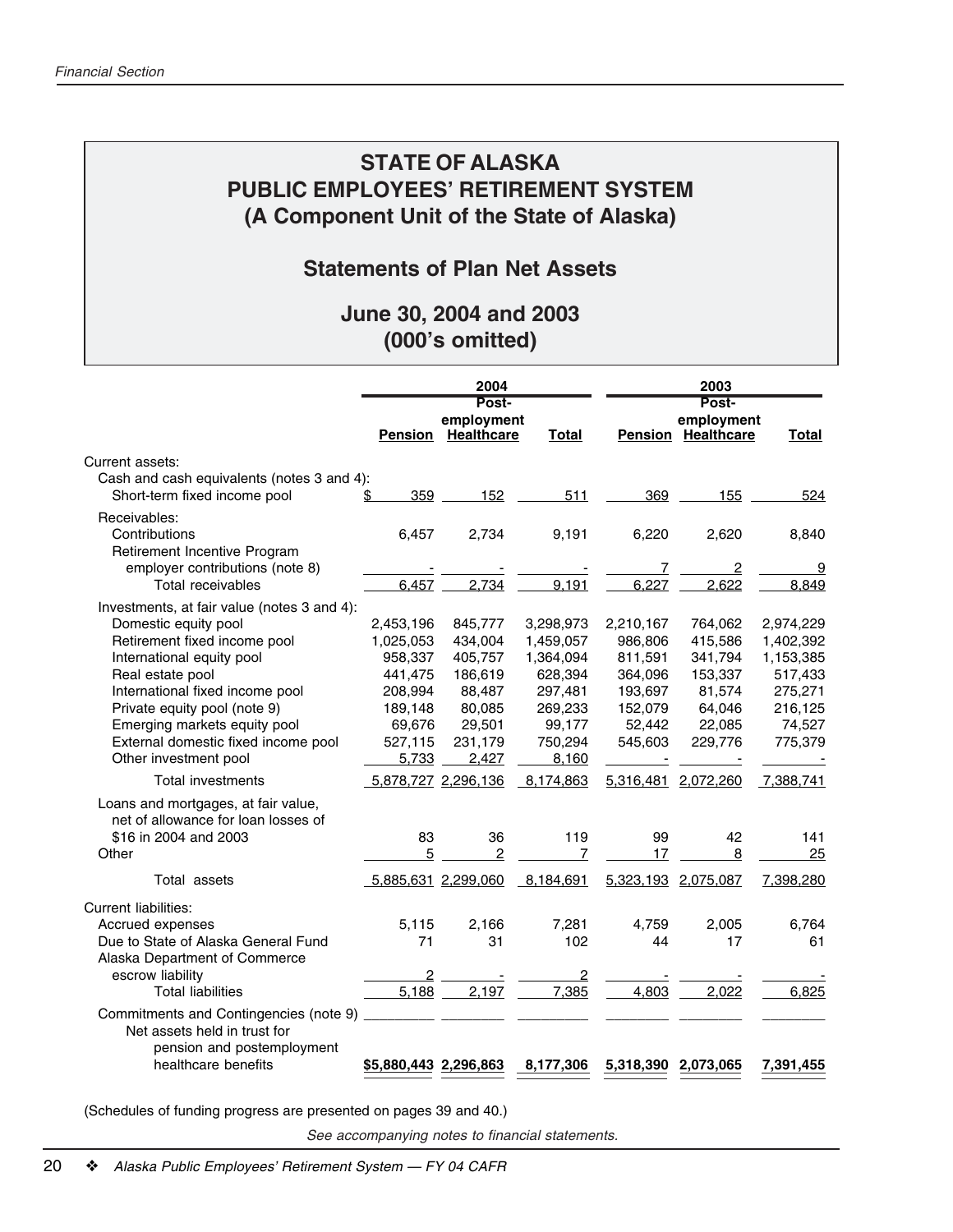# **Statements of Changes in Plan Net Assets**

# **June 30, 2004 and 2003 (000's omitted)**

|                                                                                                               |                | 2004                            |              |                     | 2003                                    |              |  |  |
|---------------------------------------------------------------------------------------------------------------|----------------|---------------------------------|--------------|---------------------|-----------------------------------------|--------------|--|--|
|                                                                                                               |                | Post-                           |              | Post-               |                                         |              |  |  |
|                                                                                                               | <b>Pension</b> | employment<br><b>Healthcare</b> | <b>Total</b> |                     | employment<br><b>Pension Healthcare</b> | <b>Total</b> |  |  |
| Additions:                                                                                                    |                |                                 |              |                     |                                         |              |  |  |
| Contributions:                                                                                                |                |                                 |              |                     |                                         |              |  |  |
| Employers                                                                                                     | 74,178         | 31,407                          | 105,585      | 69,801              | 29,397                                  | 99,198       |  |  |
| Plan members                                                                                                  | 83,290         | 35,264                          | 118,554      | 78,889              | 33,223                                  | 112,112      |  |  |
| <b>Total contributions</b>                                                                                    | 157,468        | 66,671                          | 224,139      | 148,690             | 62,620                                  | 211,310      |  |  |
| Investment income:                                                                                            |                |                                 |              |                     |                                         |              |  |  |
| Net appreciation in fair value                                                                                |                |                                 |              |                     |                                         |              |  |  |
| of investments (note 3)                                                                                       | 591,306        | 250,357                         | 841,663      | 9,723               | 4,094                                   | 13,817       |  |  |
| Interest                                                                                                      | 82,927         | 35,111                          | 118,038      | 87,690              | 36,930                                  | 124,620      |  |  |
| <b>Dividends</b>                                                                                              | 87,121         | 36,886                          | 124,007      | 80,905              | 34,073                                  | 114,978      |  |  |
| Net recognized mortgage loan                                                                                  |                |                                 |              |                     |                                         |              |  |  |
| recovery                                                                                                      |                |                                 |              | 50                  | 21                                      | 71           |  |  |
| Total investment income                                                                                       | 761,354        | 322,354                         | 1,083,708    | 178,368             | 75,118                                  | 253,486      |  |  |
| Less investment expense                                                                                       | 13,421         | 5,682                           | 19,103       | 11,457              | 4.824                                   | 16,281       |  |  |
| Net investment income                                                                                         | 747,933        | 316,672                         | 1,064,605    | 166,911             | 70,294                                  | 237,205      |  |  |
| Other                                                                                                         | 107            | 45                              | 152          | 19                  | 8                                       | 27           |  |  |
| <b>Total additions</b>                                                                                        | 905,508        | 383,388                         | 1,288,896    | 315,620             | 132,922                                 | 448,542      |  |  |
| Deductions:                                                                                                   |                |                                 |              |                     |                                         |              |  |  |
| <b>Benefits</b>                                                                                               | 329,390        | 167,360                         | 496,750      | 307,684             | 143,331                                 | 451,015      |  |  |
| Refunds of contributions                                                                                      | 10,344         | 4,379                           | 14,723       | 9,165               | 3,860                                   | 13,025       |  |  |
| Administrative expenses                                                                                       | 3,721          | 1,575                           | 5,296        | 4,138               | 1,742                                   | 5,880        |  |  |
| <b>Total deductions</b>                                                                                       | 343,455        | 173,314                         | 516,769      | 320,987             | 148,933                                 | 469,920      |  |  |
| Net increase (decrease)<br>Other financing sources (uses):                                                    | 562,053        | 210,074                         | 772,127      | (5, 367)            | (16, 011)                               | (21, 378)    |  |  |
| Transfer in from Retiree Health                                                                               |                |                                 |              |                     |                                         |              |  |  |
| Fund (note 7)                                                                                                 |                | 13,724                          | 13,724       |                     |                                         |              |  |  |
| Net increase (decrease)                                                                                       | 562,053        | 223,798                         | 785,851      | (5, 367)            | (16, 011)                               | (21, 378)    |  |  |
| Net assets held in trust for pension and<br>postemployment healthcare benefits:<br>Balance, beginning of year | 5,318,390      | 2,073,065                       | 7,391,455    | 5,323,757 2,089,076 |                                         | 7,412,833    |  |  |
| Balance, end of year                                                                                          | \$5,880,443    | 2,296,863                       | 8,177,306    |                     | 5,318,390 2,073,065                     | 7,391,455    |  |  |
|                                                                                                               |                |                                 |              |                     |                                         |              |  |  |

See accompanying notes to financial statements.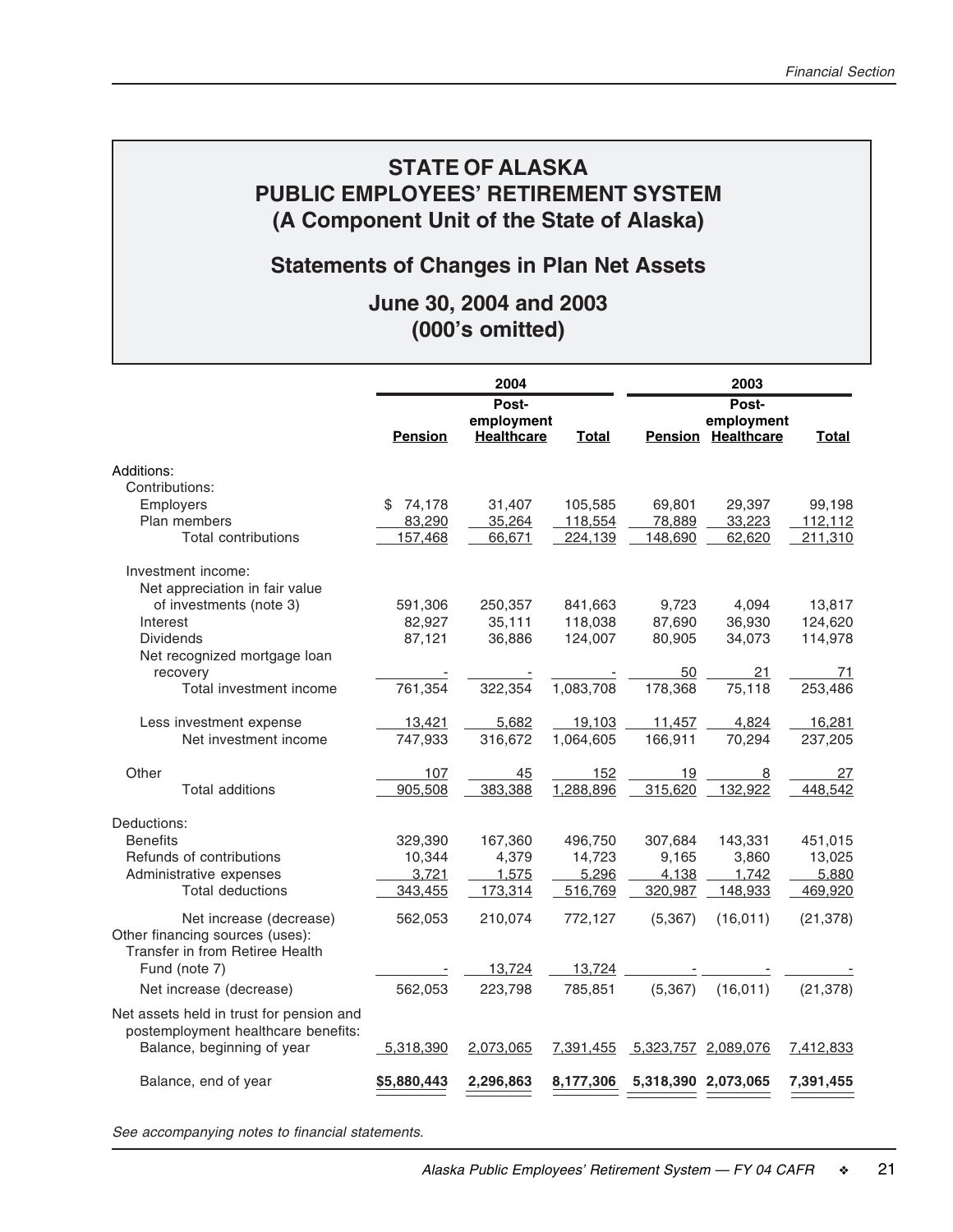# **Notes to Financial Statements**

**June 30, 2004 and 2003 (000's omitted)**

#### **(1) DESCRIPTION**

The following brief description of the State of Alaska Public Employees' Retirement System (Plan), a Component Unit of the State of Alaska, is provided for general information purposes only. Participants should refer to the Plan agreement for more complete information.

#### **(a) General**

The Plan is a defined benefit, agent, multiple employer public employee retirement system established and administered by the State of Alaska (State) to provide pension and postemployment healthcare benefits for eligible State and local government employees. Benefit and contribution provisions are established by State law and may be amended only by the State Legislature. The Plan is considered a component unit of the State financial reporting entity and is included in the State's financial reports as a pension trust fund. The State employees who administer the Plan participate in the Plan.

At June 30, 2004 and 2003, the number of participating local government employers and public organizations including the State was:

|                       | 2004 | 2003 |
|-----------------------|------|------|
| State of Alaska       | 1    |      |
| <b>Municipalities</b> | 79   | 78   |
| School districts      | 53   | 53   |
| Other                 | 28   | 28   |
|                       | 161  | 160  |

Inclusion in the Plan is a condition of employment for eligible State employees, except, as otherwise provided, for judges, elected officers and certain employees of the Alaska Marine Highway System. Any local government in the State may elect to have its permanent general and police and fire department employees covered by the Plan. At June 30, 2003 and 2002, the dates of the two most recent actuarial valuations, which included Plan membership data, Plan membership consisted of:

|                       | 2003   | 2002         |
|-----------------------|--------|--------------|
| Retirees and          |        |              |
| beneficiaries         |        |              |
| currently receiving   |        |              |
| benefits              | 18,431 | 17,215       |
| Terminated            |        |              |
| Plan members          |        |              |
| entitled to           |        |              |
| future benefits       | 5,841  | $-5,702$     |
|                       | 24,272 | 22,917       |
|                       |        |              |
| Current Plan members: |        |              |
| General               | 31,338 | 30,547       |
| Police and fire       | 2,727  | <u>2,695</u> |
|                       | 34,065 | 33,242       |
|                       | 58,337 | 56,159       |
| Current Plan members: |        |              |
| Vested:               |        |              |
| General               | 16,369 | 16,944       |
| Police and fire       | 1,739  | 1,715        |
| Nonvested:            |        |              |
| General               | 14,969 | 13,603       |
| Police and fire       | 988    | 980          |
|                       |        |              |
|                       | 34,065 | 33,242       |
|                       |        |              |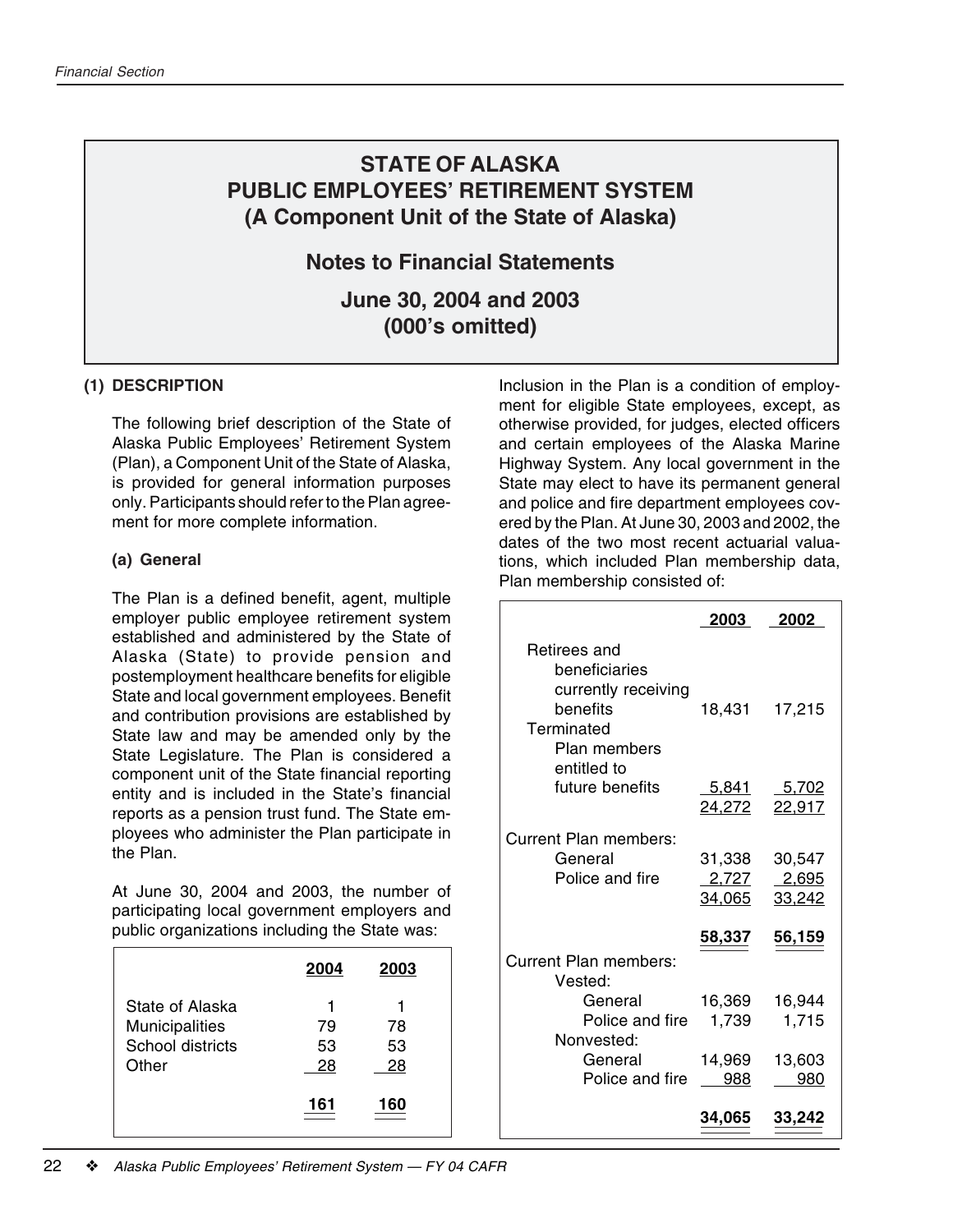# **Notes to Financial Statements**

**June 30, 2004 and 2003 (000's omitted)**

#### **(b) Pension Benefits**

Employees hired prior to July 1, 1986, with five or more paid-up years of credited service are entitled to monthly pension benefits beginning at normal retirement age, fifty-five, or early retirement age, fifty. For employees first hired after June 30, 1986, the normal and early retirement ages are sixty and fifty-five, respectively. Employees with thirty or more years of credited service (twenty years for peace officers and firefighters) may retire at any age and receive a normal benefit.

The normal monthly pension benefit is based on years of service and average monthly compensation. For employees hired prior to July 1, 1996, and all police and fire employees, the average monthly compensation is based upon the employees' three highest, consecutive years salaries. For all other employees hired after June 30, 1996, average monthly compensation is based upon the employees' five highest, consecutive years salaries.

The benefit related to all years of service prior to July 1, 1986, and for years of service through a total of ten years for general employees is equal to 2% of the employee's average monthly compensation for each year of service. The benefit for each year over ten years of service subsequent to June 30, 1986, is equal to 2-1/4% of the employee's average monthly compensation for the second ten years and 2-1/2% for all remaining years of service. For police and fire employees, the benefit for years of service through a total of ten years is equal to 2% of the employee's average monthly compensation and 2-1/2% for all remaining years of service.

Minimum benefits for employees eligible for retirement are \$25 per month for each year of credited service.

Married members must receive their benefits in the form of a joint and survivor annuity unless their spouses consent to another form of benefit or another person is eligible for benefits under a qualified domestic relations order.

The Plan has two types of postretirement pension adjustments (PRPA). The automatic PRPA is issued annually to all eligible benefit recipients, when the cost of living increases in the previous calendar year. The automatic PRPA increase is paid beginning July 1 of each year. The discretionary PRPA may be granted to eligible recipients by the Plan Administrator, if the cost of living in the previous calendar year rises and the financial condition of the Plan permits. If both an automatic and discretionary PRPA are granted, and a retiree is eligible for both adjustments, the one that provides the retiree the greater increase will be paid.

#### **(c) Postemployment Healthcare Benefits**

Major medical benefits are provided to retirees without cost for all employees hired before July 1, 1986. Employees hired after July 1, 1986 with five years of credited service (or ten years of credited service for those first hired after July 1, 1996) must pay the full monthly premium if they are under age sixty, and receive benefits at no premium cost if they are over age sixty or are receiving disability benefits. Police and fire employees with 25 years of membership service also receive benefits at no premium cost.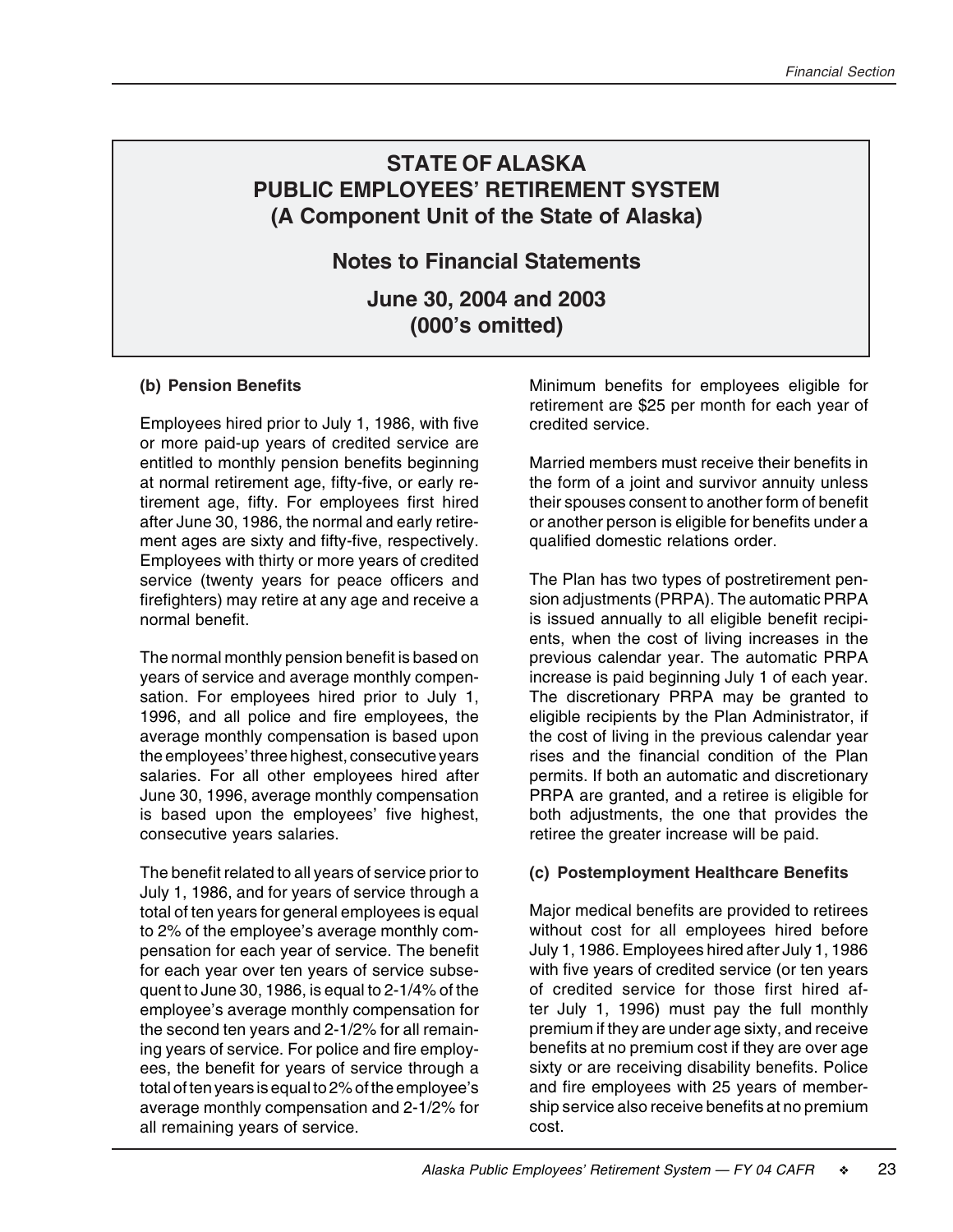## **Notes to Financial Statements**

# **June 30, 2004 and 2003 (000's omitted)**

Prior to July 1, 1997, postemployment healthcare benefits were provided by the payment of premiums to an insurance company. Beginning July 1, 1997, the Retiree Health Fund (RHF), a pension trust fund of the State, was established. The RHF is self-funded and provides major medical coverage to retirees of the Plan. Retirees of three other State retirement plans also participate in the RHF. The Plan, along with the other participating plans, retains the risk of loss of allowable claims. Each year, RHF issues a publicly available financial report, which may be obtained by writing to the State of Alaska, Department of Administration, Division of Retirement and Benefits, P.O. Box 110203, Juneau, Alaska, 99811-0203 or by calling (907) 465-4460.

#### **(d) Death Benefits**

If an active other Plan member dies from occupational causes, the spouse may receive a monthly pension equal to 40% of the Plan member's salary. If an active police and fire Plan member dies from occupational causes, the spouse may receive a monthly pension equal to 50% of the Plan member's salary or 75% of the member's retirement benefit calculated as if the member had survived until normal retirement age, whichever is greater. When death is due to occupational causes and there is no surviving spouse, the Plan member's dependent child(ren) may receive the monthly pension until they are no longer dependents. The amount of the occupational death pension changes on the date the Plan member's normal retirement would have

occurred if the Plan member had lived. The new benefit is based on the Plan member's average monthly compensation at the time of death and the credited service, including service that would have accrued if the Plan member had lived and continued to work until normal retirement. If the death was from nonoccupational causes, and the Plan member was vested, the spouse may receive a monthly survivor benefit based on a 50% joint and survivor option. If the Plan member is not married or vested, a lump sum death benefit is payable to the named beneficiary(ies).

#### **(e) Disability Benefits**

Active Plan members who become permanently disabled due to occupational or nonoccupational causes receive disability benefits until normal retirement age or when the service requirement for normal retirement is met. Although there are no minimum service requirements for Plan members to be eligible for occupational disability, Plan members must be vested to receive nonoccupational disability benefits. The monthly occupational disability benefit is equal to 40% of the Plan member's salary at the time of the disability. The nonoccupational disability benefit is based on the Plan member's service and salary at the time of disability. At normal retirement age, a disabled other Plan member receives normal retirement benefits. A police and fire Plan member may elect to receive normal retirement benefits calculated under the occupational disability benefit rules.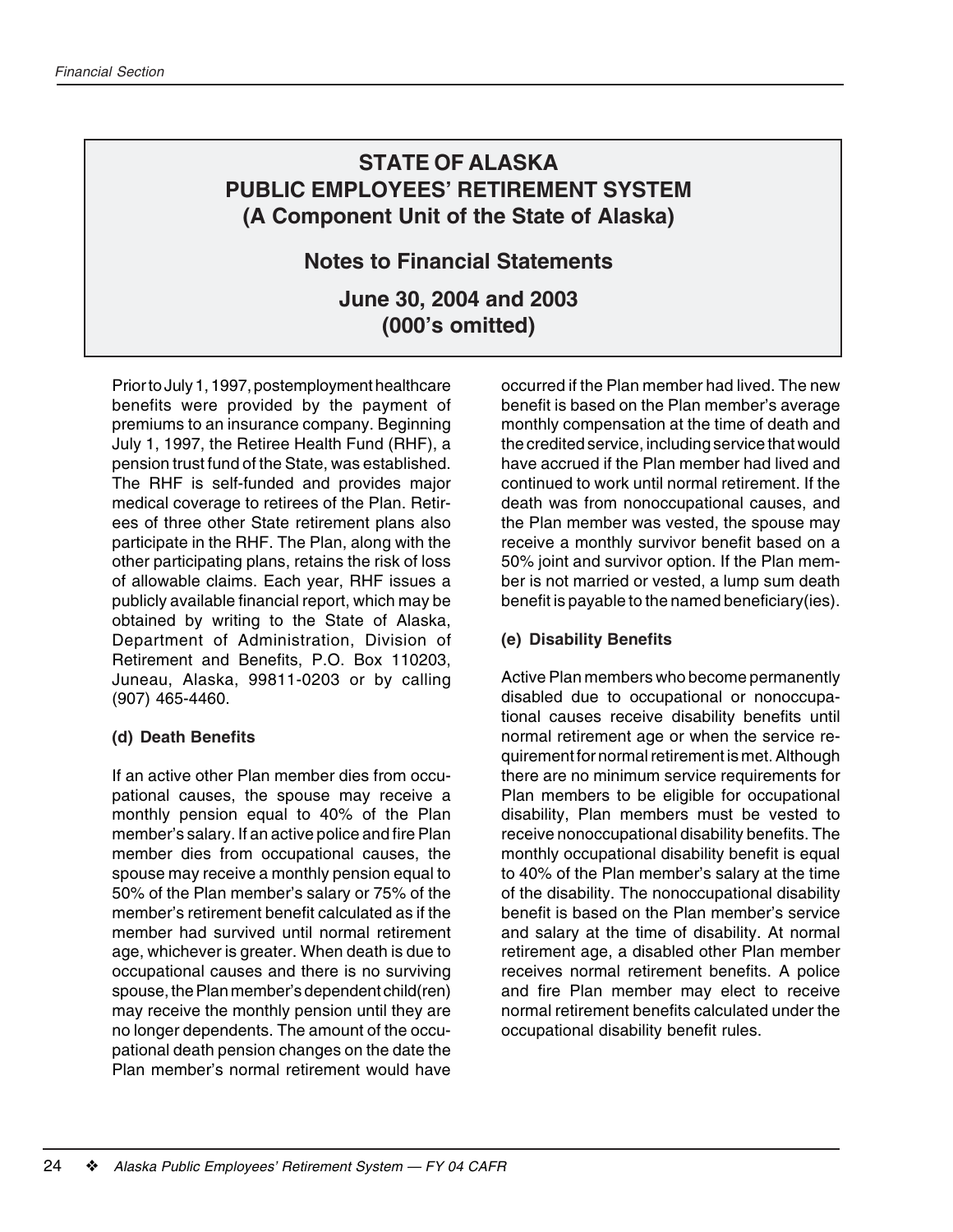# **Notes to Financial Statements**

**June 30, 2004 and 2003 (000's omitted)**

#### **(f) Contributions**

#### Plan Member Contributions

Contribution rates are 7.5% for peace officers and firefighters, 9.6% for some school district employees, and 6.75% for other Plan members, as required by statute. The Plan member contributions are deducted before federal income tax is withheld. Contributions are collected by employers and remitted to the Plan and may be voluntarily or, under certain circumstances, involuntarily refunded to the employee or a garnishing agency sixty days after termination of employment. Plan member contributions earn interest at the rate of 4.5% per annum, compounded semiannually.

#### Employer Contributions

The Plan's funding policy provides for periodic employer contributions at actuarially determined rates that, expressed as percentages of annual covered payroll, are sufficient to accumulate assets to pay both pension and postemployment healthcare benefits when due. Employer contribution rates are level percentages of payroll and are determined using the projected unit credit actuarial funding method. The Plan uses the level percentage of pay method to amortize the unfunded liability or the funding surplus over a twenty-five year fixed period.

#### **(g) Administrative Costs**

Administrative costs are financed through investment earnings.

#### **(h) Due To/From State of Alaska General Fund**

Amounts due to/from the State of Alaska General Fund represent the net difference between amounts paid by the Plan on behalf of others and amounts paid by others on behalf of the Plan.

#### **(2) SUMMARY OF SIGNIFICANT ACCOUNTING POLICIES**

#### **(a) Basis of Accounting**

The Plan's financial statements are prepared using the economic resources measurement focus and the accrual basis of accounting. Contributions are recognized in the period in which they are due. Benefits and refunds are recognized when due and payable.

#### **(b) Use of Estimates**

The preparation of financial statements in conformity with generally accepted accounting principles requires management to make estimates and assumptions that affect the reported amounts of assets and liabilities and disclosure of contingent assets and liabilities at the date of the financial statements and the reported amounts of additions and deductions during the reporting period. Actual results could differ from those estimates.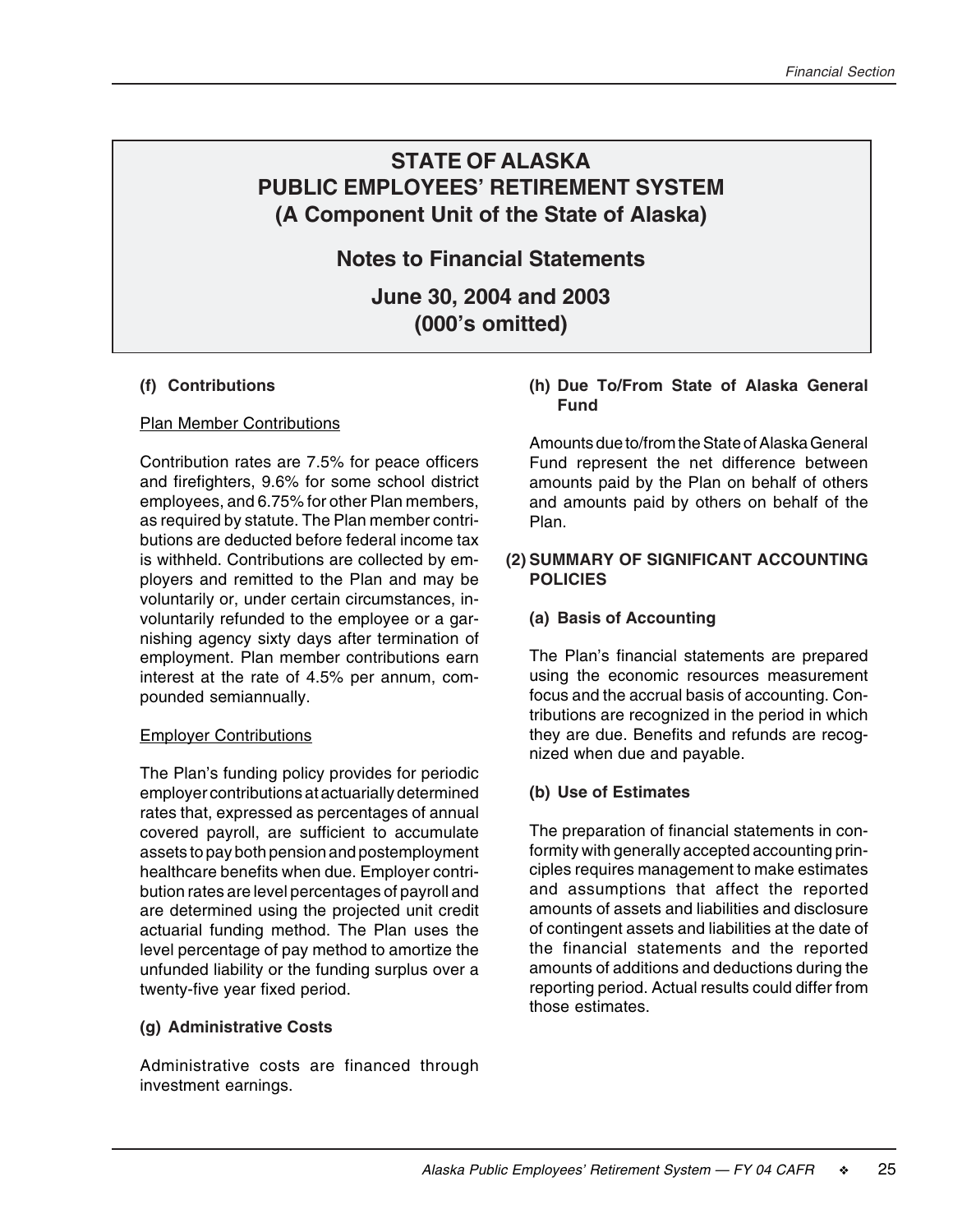## **Notes to Financial Statements**

**June 30, 2004 and 2003 (000's omitted)**

#### **(c) GASB Statements No. 25 and No. 26**

Government Accounting Standards Board (GASB) Statements No. 25 and No. 26 require that plan net assets be split between pension and postemployment healthcare. To meet these requirements, plan assets, liabilities, revenues and expenses not specifically identifiable to either plan are allocated to the pension and postemployment healthcare plans based on their proportionate share of actuarial accrued liabilities.

#### **(d) Investments**

Investments are recorded at fair value. Fair value is "the amount that a plan can reasonably expect to receive for an investment in a current sale between a willing buyer and a willing seller – that is, other than in a forced or liquidation sale." Security transactions and any resulting gains or losses are accounted for on a trade date (ownership) basis at the current fair value. Dividend income on domestic and international equity securities is accrued on the ex-dividend date. Interest in the international fixed income pool is accrued daily. Net appreciation (depreciation) is determined by calculating the change in the fair value of investments between the end of the year and the beginning of the year, less purchases of investments at cost, plus sales of investments at fair value. Investment expense consists of those administrative expenses directly related to the Plan's investment operations.

As the emerging markets equity pool recognizes income, the per share value changes, resulting in the recognition of unrealized gains/ losses at the pool and participant level. When participants' shares in the pool are sold, previously unrealized income is realized at the participant level.

Income in the short-term fixed income pool is calculated daily and credited monthly to each participant. Total income, which includes interest and realized and unrealized gains and losses on securities, is calculated daily and distributed monthly to each participant on a pro rata basis.

Income in the retirement fixed income pool and the external domestic fixed income pool is calculated daily and is reinvested. Total income, which includes interest and realized and unrealized gains and losses on securities, is allocated daily to each participant on a pro rata basis but is not distributed.

Real estate investments include commingled real estate equities, separate account limited partnerships, mortgage loans and other real estate acquired by foreclosure and judgments. Commingled real estate equities and separate account limited partnerships are valued quarterly by public market quotations, where a quoted market exists, or by independent appraisers, and are periodically adjusted by trustees of the investments when market conditions change. The cost of commingled real estate equities and separate account limited partnerships securities is determined on the average cost basis. Mortgage loans are valued at their principal balance (cost) less an allowance for loan loss, the net result of which approximates fair value. The allowance for loan loss is considered by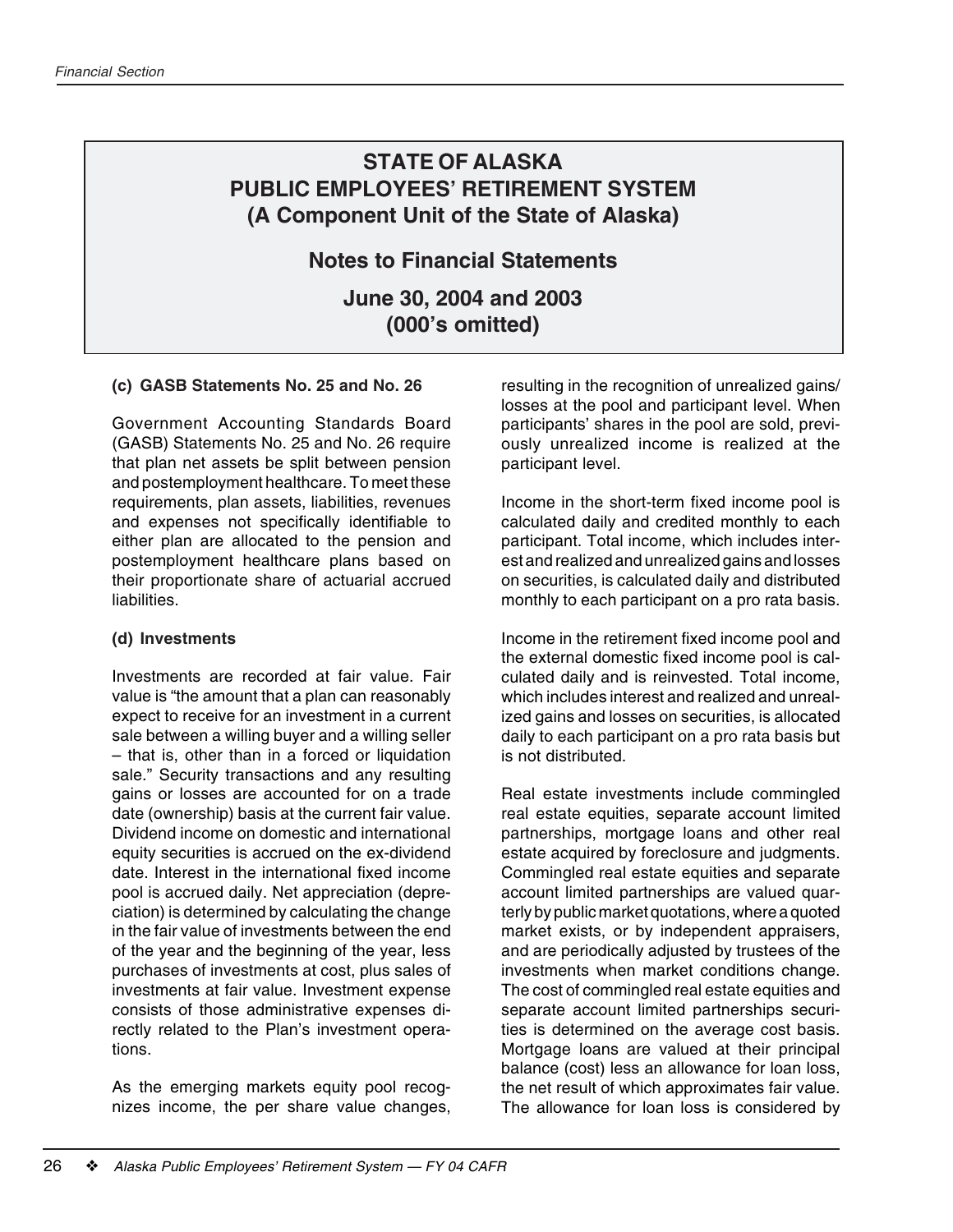# **Notes to Financial Statements**

# **June 30, 2004 and 2003 (000's omitted)**

management to be sufficient to cover any losses to the mortgage loan portfolio. Real estate acquired by foreclosure and judgments is carried at estimated net realizable value.

Venture capital investments in the private equity pool are comprised of limited partnerships in privately held companies of which equity ownership is not traded on a national or international exchange. Investments in the private equity pool are valued quarterly by the general partners and investment sponsors. The private equity oversight manager is held to a standard of reasonable care in verifying that the general partners' valuations reasonably reflect the underlying value of the investments. The cost of investments in the private equity pool is determined on the average cost basis.

The Plan holds shares, rather than specific securities, in the emerging markets equity pool, a closed-end mutual fund-like commingled equity investment pool. Underlying securities within the pool are priced on the last business day of each week and each month. Equity securities are valued using the last reported sale price on the exchange on which the securities are traded as of the close of business on the day the securities are being valued, or, in the absence of any sales price, at the last reported bid price. Fixed income securities are valued at prices obtained from a bond pricing service when such prices are available; otherwise, such securities are valued at the mid-point between the bid and asked price or at prices for securities of comparable maturity, quality and type. Short-term

securities with 60 days or less to maturity are amortized to maturity based on cost. Securities expressed in terms of foreign currencies are translated into U.S. dollars at the prevailing market rates. Forward currency contracts are valued at the mid-point of representative quoted bid and asked prices. Securities and assets for which representative market quotations are not readily available are valued at fair value as determined in good faith under policies approved by the commingled equity fund's board of directors.

The fair value of all other debt and equity securities is determined by the custodial agent each business day. The custodian determines fair value using pricing services or prices quoted by one or more independent brokers. Equity securities traded on a national or international exchange are valued at the last reported sales price at current exchange rates, if applicable, defaulting to current bid price if a particular security was not traded that day. Fair value of debt securities has been established as the midpoint between the bid and asked prices. The cost of debt and equity investments is determined on the average cost basis.

#### **(e) Contributions Receivable**

Contributions from plan members and employers for service through June 30 are accrued. These contributions are considered fully collectible and, accordingly, no allowance for uncollectible receivables is reflected in the financial statements.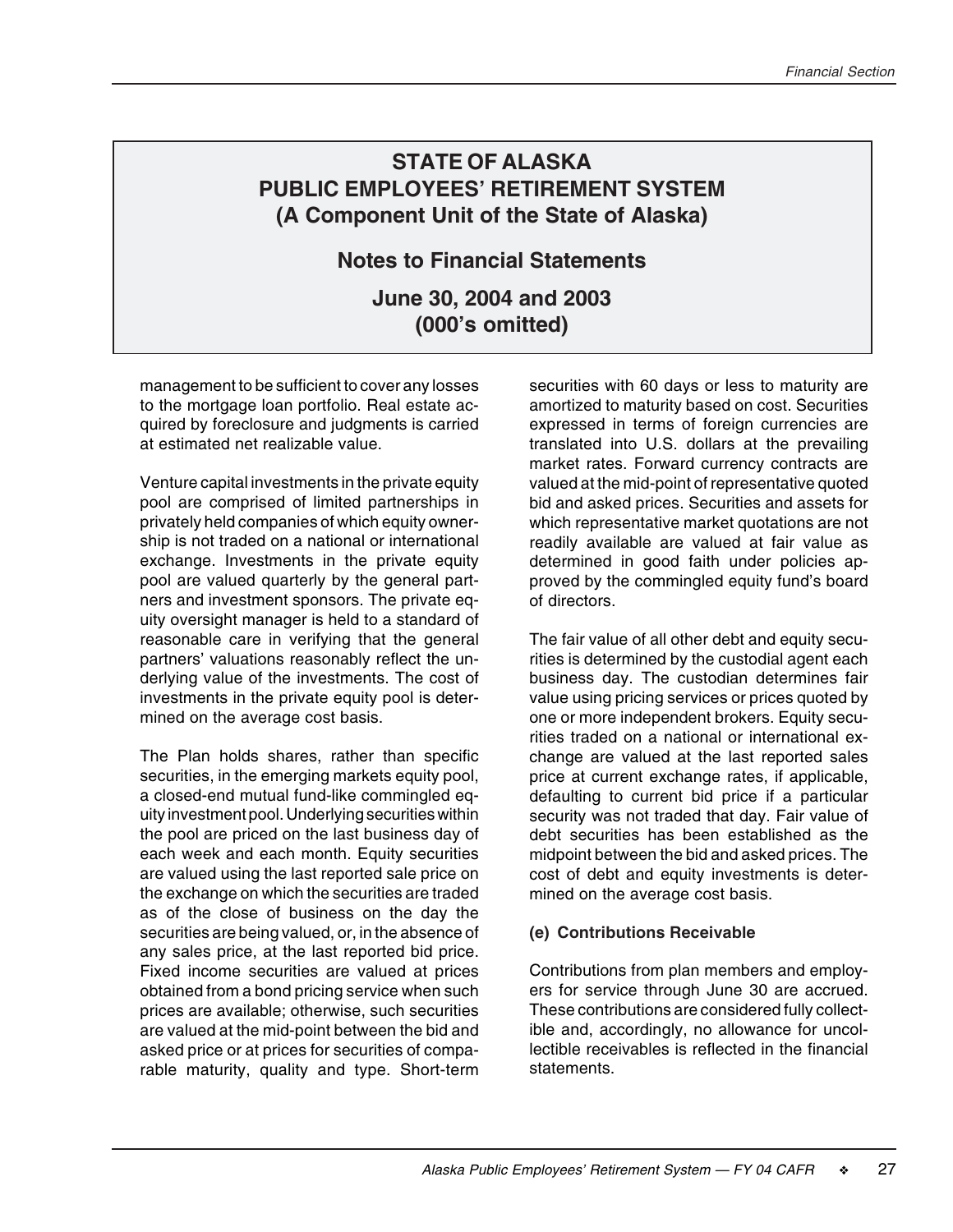### **Notes to Financial Statements**

**June 30, 2004 and 2003 (000's omitted)**

#### **(f) Federal Income Tax Status**

The Plan is a qualified plan under Section 401(a) of the Internal Revenue Code and is exempt from federal income taxes under Section 501(a).

#### **(g) GASB Statement No. 34**

The Plan adopted Governmental Accounting Standards Board Statement No. 34, Basic Financial Statements – and Management's Discussion and Analysis – for State and Local Governments (GASB No. 34) on July 1, 2001, concurrent with the State of Alaska's adoption of GASB No. 34. This statement, known as the "reporting model" statement, affects the way the Plan presents financial information. GASB No. 34 requires the basic financial statements of fiduciary funds to include statements of plan net assets and statements of changes in plan net assets. Modifications made to the Plan's financial reporting model as a result of the adoption of GASB No. 34 include presentation of management's discussion and analysis (as required supplementary information) and presentation of assets and liabilities in a classified format. The adoption of GASB No. 34 had no cumulative effect on net assets.

#### **(3) INVESTMENTS**

GASB Statement No. 3 requires a disclosure regarding custodial credit risk to indicate the chance of loss in the event a financial institution or third party holding the Plan's deposits or securities fails. Deposits and those investments represented by specific, identifiable securities are classified into three categories of credit risk: Category 1 – Insured or registered, or securities held by the State or its custodian in the State's name; Category 2 – Uninsured or unregistered, with securities held by the counterparty's trust department (if a bank) or agent in the State's name; and Category 3 – Uninsured and unregistered, with securities held by the counterparty, or by its trust department (if a bank) or agent, but not in the State's name. Category 1 is the highest level of safekeeping security as defined by GASB.

At June 30, 2004 and 2003, the Plan's cash and cash equivalents and investments other than mortgage-related assets are represented by participation in investment pools rather than specific, identifiable securities. Although pooled investments represent the Plan's share of ownership in the pool rather than ownership of specific securities, all of the underlying securities in the pools in which the Plan participates are considered to be Category 1 as defined by GASB Statement No. 3. Shares in the Emerging market equity, Private equity, Real estate equity, and Other investments pools are not transferable financial instruments and therefore cannot be categorized with regard to custodial credit risk.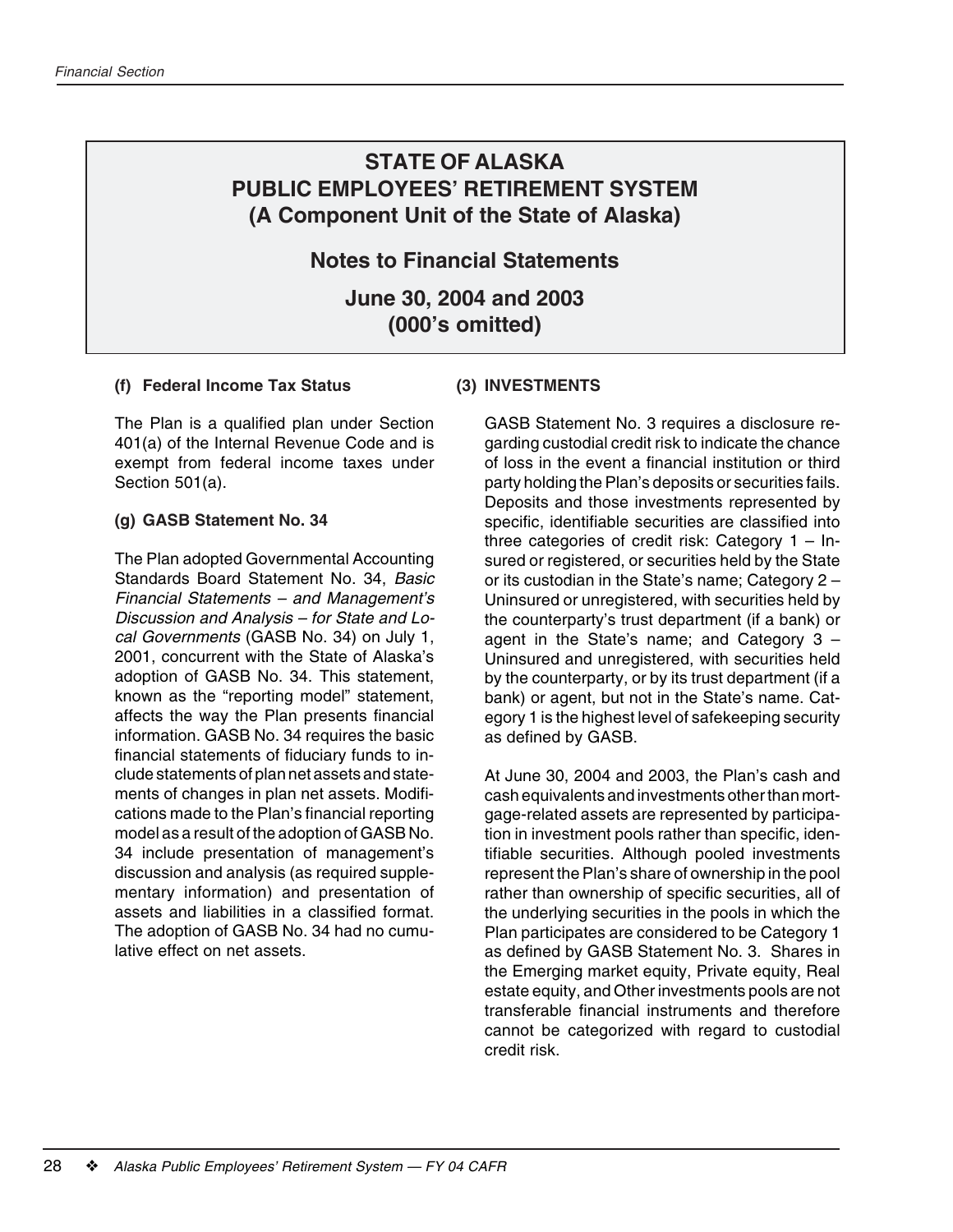# **Notes to Financial Statements**

# **June 30, 2004 and 2003 (000's omitted)**

The cost and fair value of the Plan's investments at June 30, 2004 and 2003 are as follows:

|                                     |                | Fair         |
|-------------------------------------|----------------|--------------|
|                                     | Cost           | <b>Value</b> |
| 2004:                               |                |              |
| Domestic equity pool                | \$2,855,031    | 3,298,973    |
| Retirement fixed income pool        | 1,471,701      | 1,459,057    |
| International equity pool           | 1,341,813      | 1,364,094    |
| Real estate pool                    | 587,151        | 628,394      |
| International fixed income pool     | 272,320        | 297,481      |
| Private equity pool                 | 329,777        | 269,233      |
| Emerging markets equity pool        | 92,092         | 99,177       |
| External domestic fixed income pool | 752,291        | 750,294      |
| Other investments pool              | 8,122          | 8,160        |
|                                     | 7,710,298      | 8,174,863    |
| 2003:                               |                |              |
| Domestic equity pool                | \$2,879,386    | 2,974,229    |
| Retirement fixed income pool        | 1,345,983      | 1,402,392    |
| International equity pool           | 1,368,516      | 1,153,385    |
| Real estate pool                    | 478,080        | 517,433      |
| International fixed income pool     | 241,082        | 275,271      |
| Private equity pool                 | 295,669        | 216,125      |
| Emerging markets equity pool        | 91,005         | 74,527       |
| External domestic fixed income pool | 757,370        | 775,379      |
|                                     | 7,457,091<br>S | 7,388,741    |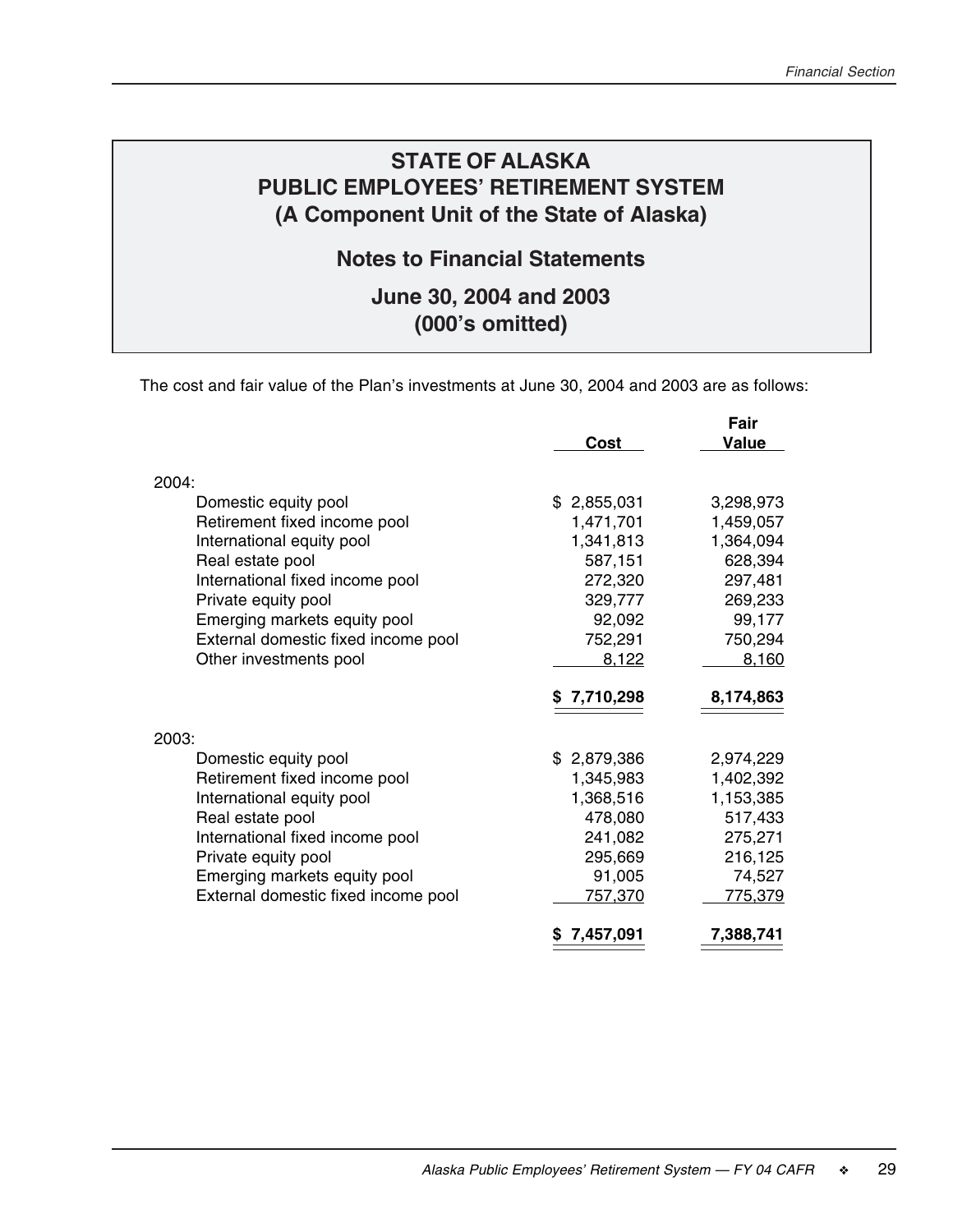# **Notes to Financial Statements**

**June 30, 2004 and 2003 (000's omitted)**

During 2004 and 2003, the Plan's investments (including investments bought, sold, as well as held during the year) appreciated (depreciated) in value as follows:

| 2004                  | 2003                                                                           |
|-----------------------|--------------------------------------------------------------------------------|
|                       |                                                                                |
| by quoted fair values |                                                                                |
|                       |                                                                                |
|                       |                                                                                |
| 525,916               | (26, 722)                                                                      |
|                       |                                                                                |
|                       | 68,371                                                                         |
|                       |                                                                                |
|                       | (98, 684)                                                                      |
|                       | 6,929                                                                          |
|                       |                                                                                |
|                       | 44,907                                                                         |
|                       | (33, 551)                                                                      |
|                       |                                                                                |
|                       | 3,847                                                                          |
|                       |                                                                                |
|                       |                                                                                |
|                       | 48,720                                                                         |
|                       |                                                                                |
|                       |                                                                                |
| 841,663               | 13,817                                                                         |
|                       | (65, 161)<br>321,070<br>10,796<br>7,836<br>40,053<br>23,562<br>(22, 448)<br>39 |

Based on the Plan's percentage of ownership in each investment pool as of June 30, 2004 and 2003, the Plan held no individual investments that exceeded 5% of net assets held in trust for pension and postemployment healthcare benefits.

The Alaska State Pension Investment Board (ASPIB) has statutory oversight of the Plan's

investments and the authority to invest the Plan's monies. As the fiduciary, ASPIB has the statutory authority to invest the assets under the Prudent Investor Rule. Alaska Statute provides that investments shall be made with the judgment and care under circumstances then prevailing that an institutional investor of ordinary professional prudence, discretion and intelligence exercises in managing large investment portfolios. Actual investing is performed by the investment officers of the Division of Treasury of the Department of Revenue or by contracted external investment managers.

#### **(4) POOLED INVESTMENTS**

#### **(a) Short-Term Fixed Income Pool**

The Plan, along with other State funds, participates in an internally managed short-term fixed income pool, which was established March 15, 1993, with a start up and maintained share price of \$1. Each participant owns shares in the pool, the number of which fluctuates daily with contributions, withdrawals and income. The assets of the short-term fixed income pool are comprised of money market instruments, U.S. Treasuries, mortgage and asset-backed securities, corporate debt and other U.S. dollar denominated bonds. Individual fixed rate securities in this pool are limited to 14 months in maturity. Floating rate securities are limited to three years in maturity. At June 30, 2004 and 2003, the Plan has a 0.03% direct ownership in the short-term fixed income pool totaling \$511 and \$524, respectively. These amounts include interest receivable of \$5 and \$8, respectively.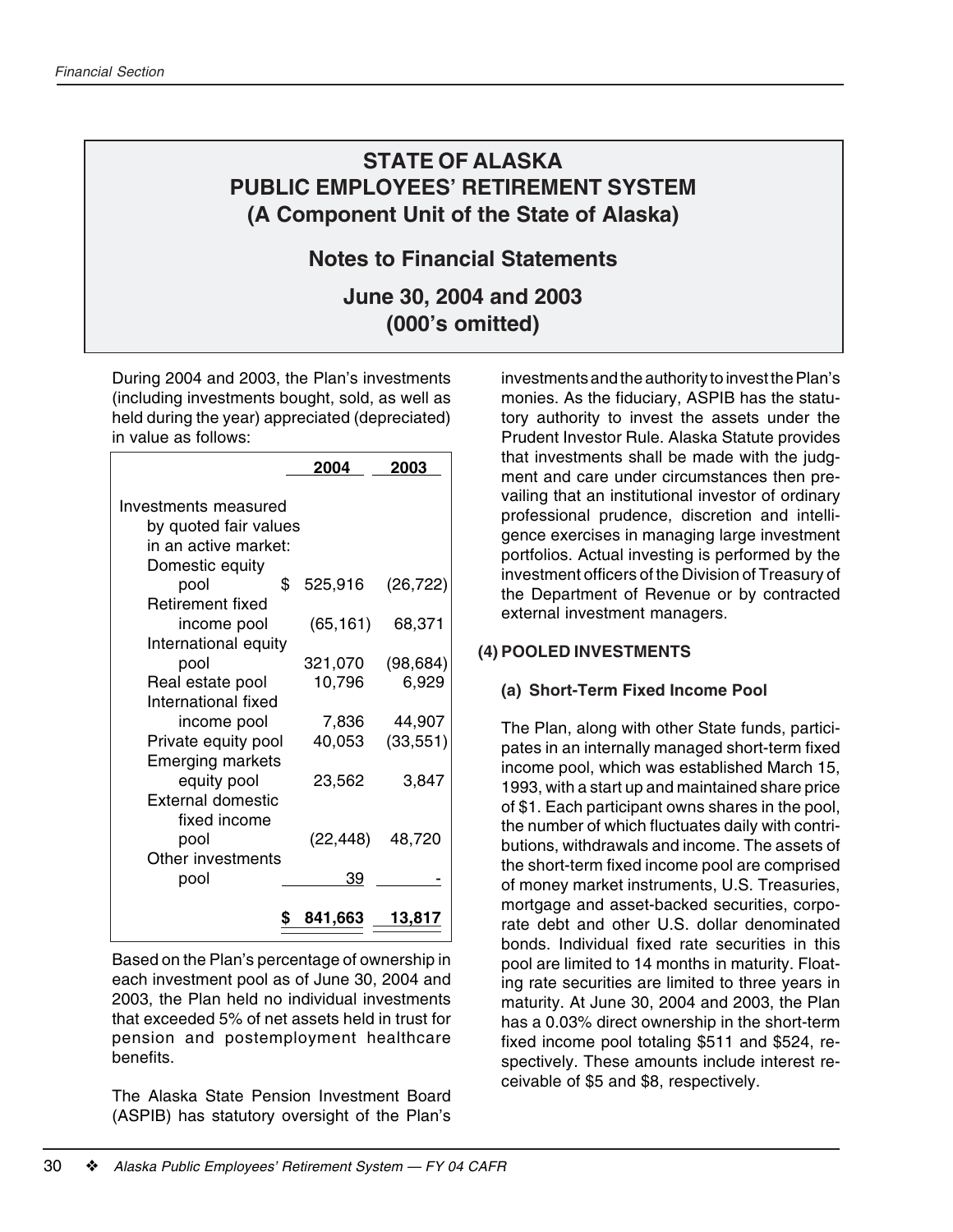### **Notes to Financial Statements**

**June 30, 2004 and 2003 (000's omitted)**

#### **(b) Domestic Equity Pool**

The Plan, along with three other State retirement systems, participates in an externally managed domestic equity pool. The pool was established July 1, 1991, with a start up share price of \$1,000. The share price at June 30, 2004 was \$4,086. Each manager independently determines the allocation between equity and other permissible securities. Ownership in the pool is based on the number of shares held by each participant. The net asset value per share is determined by dividing the total fair value of the net assets of the pool by the number of shares of the pool outstanding on the valuation date. Contributions to and withdrawals from the pool are based on the beginning of the day net asset value per share on the day of the transaction. At June 30, 2004 and 2003, the Plan's investment in the domestic equity pool totaled 67.20% and 66.84%, respectively, and consisted of the following:

|                                                                                                                                    | 2004               | 2003               |
|------------------------------------------------------------------------------------------------------------------------------------|--------------------|--------------------|
| Domestic equity<br>securities<br>Convertible bonds<br>Cash and cash<br>equivalents held<br>in the short-term<br>fixed income pool, | \$3,265,803<br>526 | 2,942,732<br>2,051 |
| other short-term<br>debt instruments.<br>and currency<br>Net receivables                                                           | 31,183<br>1.461    | 28,723<br>723      |
|                                                                                                                                    | \$3,298,973        | 2,974,229          |

#### **(c) Retirement Fixed Income Pool**

The Plan, along with three other State retirement systems, participates in an externally managed retirement fixed income pool. The pool was established March 1, 1996, with a start up share price of \$1,000. The share price at June 30, 2004 was \$1,723. Treasury division staff determines the allocation between permissible securities. Ownership in the pool is based on the number of shares held by each participant. The net asset value per share is determined by dividing the total fair value of the net assets of the pool by the number of shares of the pool outstanding on the valuation date. Contributions to and withdrawals from the pool are based on the beginning of the day net asset value per share on the day of the transaction. At June 30, 2004 and 2003, the Plan's investment in the retirement fixed income pool totaled 67.03% and 66.69%, respectively, and consisted of the following:

|                        | 2004        | 2003             |
|------------------------|-------------|------------------|
| Mortgage related<br>\$ | 725,257     | 623,423          |
| Corporate              | 351,933     | 393,174          |
| U.S. Treasury          | 202,047     | 172,370          |
| Yankees                | 12,642      | 14,089           |
| Municipal              |             | 15,701           |
| Asset backed           | 45,486      | 73,366           |
| U.S. government        |             |                  |
| agency                 | 63,076      | 68,382           |
| Cash and cash          |             |                  |
| equivalents held       |             |                  |
| in the short-term      |             |                  |
| fixed income pool      | 109,481     | 191,825          |
| Net payables           | (50, 865)   | <u>(149,938)</u> |
|                        | \$1,459,057 | 1,402,392        |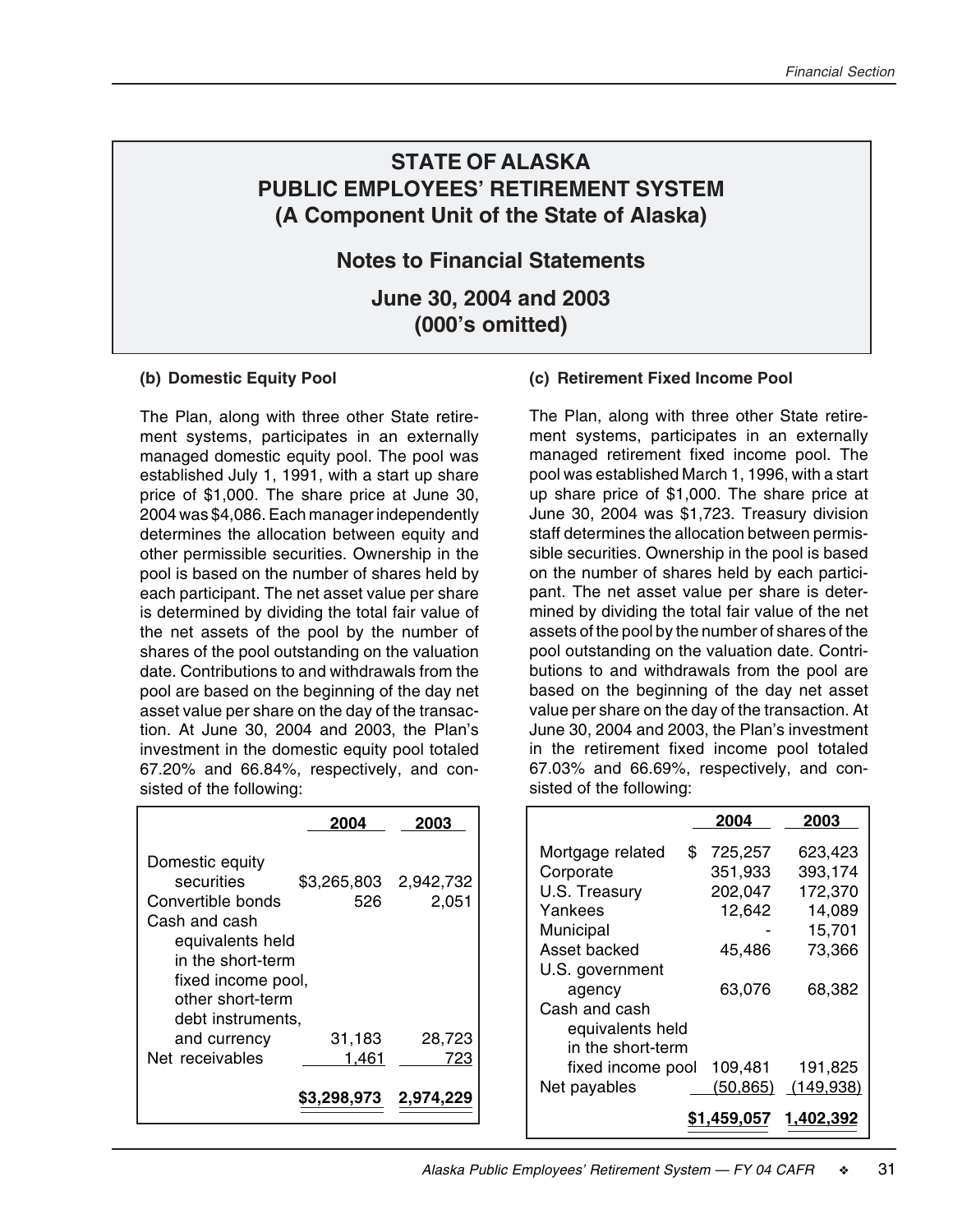# **Notes to Financial Statements**

**June 30, 2004 and 2003 (000's omitted)**

#### **(d) International Equity Pool**

The Plan, along with three other State retirement systems, participates in an externally managed international equity pool. The pool was established January 1, 1992, with a start up share price of \$1,000. The share price at June 30, 2004 was \$2,312. Each manager independently determines the allocation between equities and other permissible securities. Ownership in the pool is based on the number of shares held by each participant. The net asset value per share is determined by dividing the total fair value of the net assets of the pool by the number of shares of the pool outstanding on the valuation date. Contributions to and withdrawals from the pool are based on the beginning of the day net asset value per share on the day of the transaction. At June 30, 2004 and 2003, the Plan's investment in the international equity pool totaled 67.46% and 67.01%, respectively, and consisted of the following:

|                                                                                                                  | 2004                  | 2003          |
|------------------------------------------------------------------------------------------------------------------|-----------------------|---------------|
| International equity<br>securities<br>Cash and cash<br>equivalents held<br>in short-term debt<br>instruments and | \$1,343,014 1,134,731 |               |
| foreign currency<br>Net receivables                                                                              | 14,925<br>6.155       | 18,468<br>186 |
|                                                                                                                  | \$1,364,094 1,153,385 |               |

#### **(e) Real Estate Pool**

The Plan, along with one other State retirement system, participates in an externally managed real estate pool. The pool was established June 27, 1997, with a start up share price of \$1,000. The share price at June 30, 2004 was \$1,807. Ownership in the pool is based on the number of shares held by each participant. The net asset value per share is determined by dividing the total fair value of the net assets of the pool by the number of shares of the pool outstanding on the valuation date. Contributions to and withdrawals from the pool are based on the beginning of the day net asset value per share on the day of the transaction. At June 30, 2004 and 2003, the Plan has 67.54% and 66.88% direct ownership in the real estate equity pool totaling \$628,394 and \$517,433, respectively.

#### **(f) International Fixed Income Pool**

The Plan, along with one other State retirement system, participates in an externally managed international fixed income pool. The pool was established March 3, 1997, with a start up share price of \$1,000. The share price at June 30, 2004 was \$1,630. Each manager independently determines the allocation between permissible securities. Ownership in the pool is based on the number of shares held by each participant. The net asset value per share is determined by dividing the total fair value of the net assets of the pool by the number of shares of the pool outstanding on the valuation date. Contribu-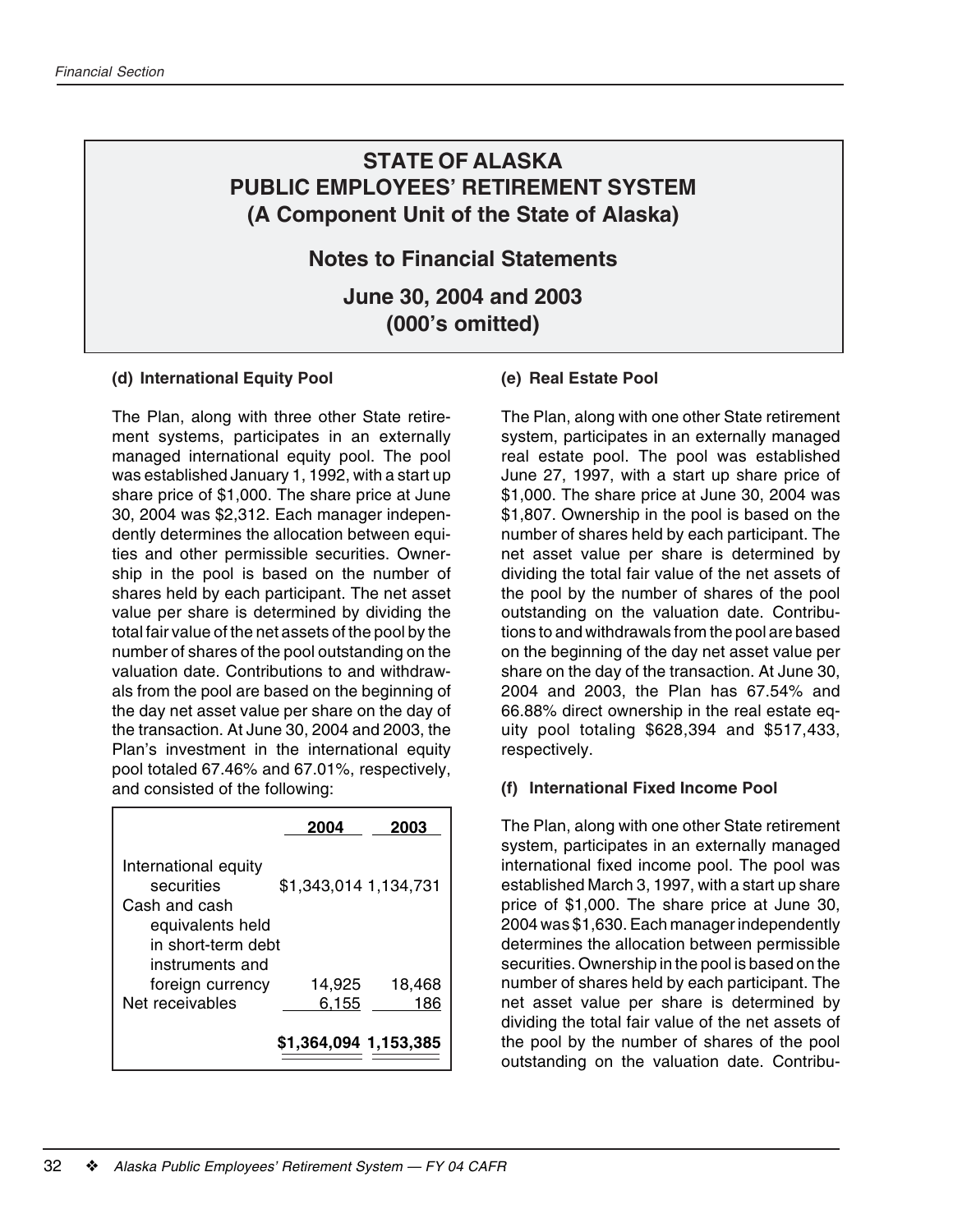### **Notes to Financial Statements**

### **June 30, 2004 and 2003 (000's omitted)**

tions to and withdrawals from the pool are based on the beginning of the day net asset value per share on the day of the transaction. At June 30, 2004 and 2003, the Plan's investment in the international fixed income pool totaled 67.32% and 66.98%, respectively and consisted of the following:

|                                                                                                                           |   | 2004    | 2003    |
|---------------------------------------------------------------------------------------------------------------------------|---|---------|---------|
| International fixed<br>income<br>securities<br>Cash and cash<br>equivalents held<br>in short-term debt<br>instruments and | S | 288,456 | 266,857 |
| foreign currency                                                                                                          |   | 2,991   | 3,030   |
| Net receivables                                                                                                           |   | 6.034   | 5,384   |
|                                                                                                                           |   | 297,481 | 275,271 |

#### **(g) Private Equity Pool**

The Plan, along with one other State retirement system, participates in an externally managed private equity pool. The pool was established April 24, 1998, with a start up share price of \$1,000. The share price at June 30, 2004 was \$1,156. Underlying assets in the pool are composed of venture capital, buyouts and special situation investments through limited partnership agreements. Ownership in the pool is based on the number of shares held by each participant. Contributions to and withdrawals from the pool are based on the beginning of the day net asset value per share on the day of the transaction. At June 30, 2004 and 2003, the Plan has a 67.68% and 67.32% ownership in the private equity pool totaling \$269,233 and \$216,125, respectively.

#### **(h) Emerging Markets Equity Pool**

The Plan, along with one other State retirement system, participates in an emerging markets equity pool. The pool was established May 2, 1994, with a start up share price of \$1,000. The share price at June 30, 2004 was \$1,438. The pool participates in two externally managed commingled investment funds through ownership of equity shares. The commingled funds, comprised of various institutional investors, invest in the securities markets of developing countries. Ownership in the pool is based on the number of shares held by each participant. The net asset value per share is determined by dividing the total fair value of the net assets of the pool by the number of shares of the pool outstanding on the valuation date. Contributions to and withdrawals from the pool are based on the beginning of the day net asset value per share on the day of the transaction. At June 30, 2004 and 2003, the Plan has a 65% ownership in the emerging markets equity pool totaling \$99,177 and \$74,527, respectively.

#### **(i) Other Investments Pool**

The Plan, along with one other State retirement system, participates in an externally managed other investments pool. The pool was established March 18, 2004 with a start up share price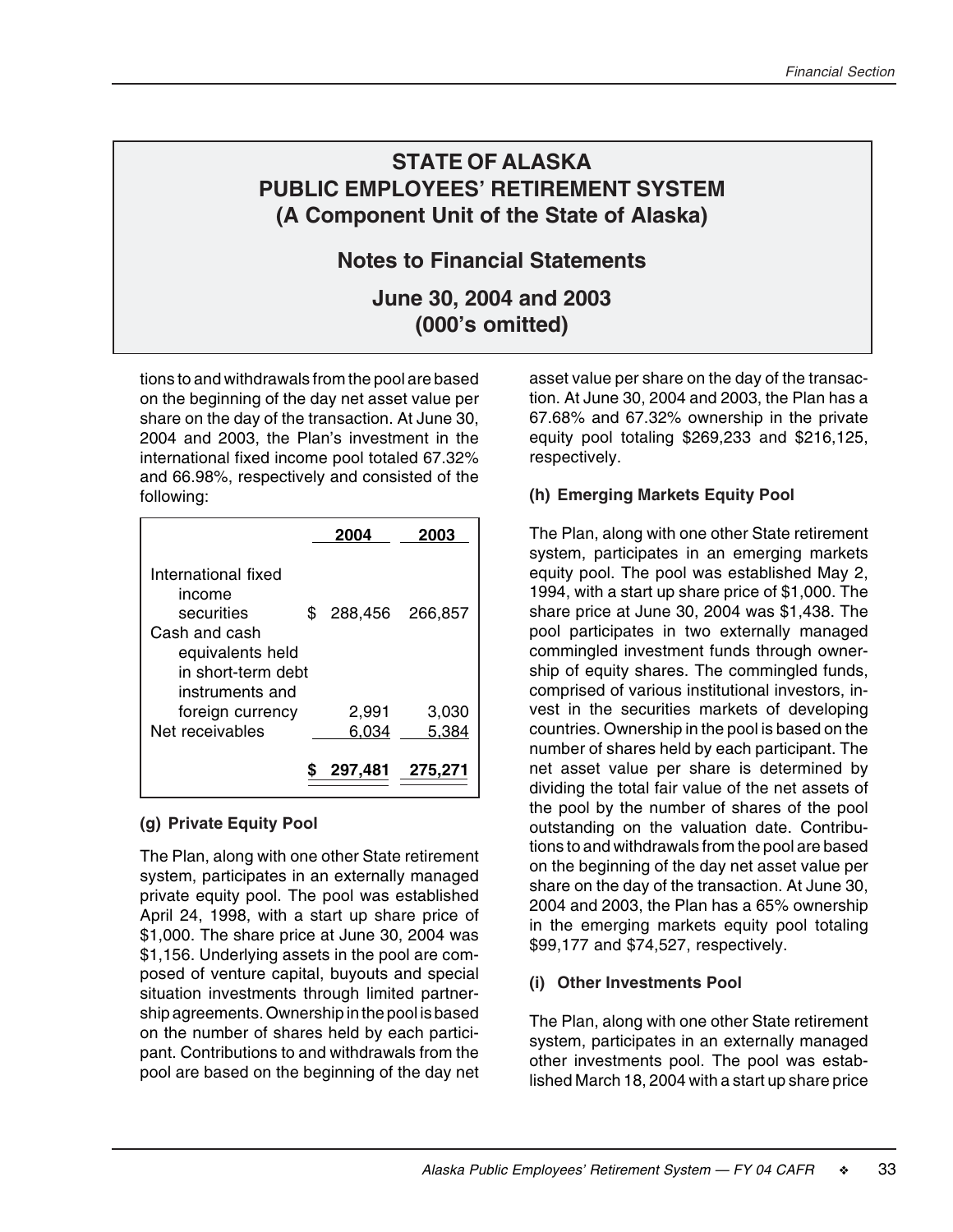### **Notes to Financial Statements**

### **June 30, 2004 and 2003 (000's omitted)**

of \$1,000. The share price at June 30, 2004 was \$1,006. The underlying asset in the pool is composed of a limited partnership interest in a venture capital operating company. The venture capital operating company invests in oil, gas and other hydrocarbon properties, operations or projects as well as electric and other forms of power generation, transmission and distribution and other power-related projects or operations. Ownership in the pool is based on the number of shares held by each participant. Contributions to and withdrawals from the pool are based on the beginning of the day net asset value per share on the day of the transaction. At June 30, 2004, the Plan has a 67.68% ownership in the other investments pool totaling \$8,160.

#### **(j) External Domestic Fixed Income Pool**

The Plan, along with three other State retirement systems, participates in an externally managed domestic fixed income pool. The pool was established June 25, 1999, with a start up share price of \$1,000. The share price at June 30, 2004 was \$1,448. Each manager independently determines the allocation between permissible securities. Ownership in the pool is based on the number of shares held by each participant. The net asset value per share is determined by dividing the total fair value of the net assets of the pool by the number of shares of the pool outstanding on the valuation date. Contributions to and withdrawals from the pool are based on the beginning of the day net asset value per share on the day of the transaction. At June 30, 2004 and 2003, the Plan's investment in the external domestic fixed income pool totaled 66.73% and 66.32%, respectively and consisted of the following:

|                    | 2004       | 2003       |
|--------------------|------------|------------|
| Mortgage related   | \$309,517  | 344,769    |
| Corporate          | 141,037    | 154,372    |
| U.S. Treasury      | 168,072    | 71,338     |
| U.S. government    |            |            |
| agency             | 66,023     | 51,603     |
| Asset backed       | 24,954     | 25,005     |
| Yankees            | 14,039     | 8,620      |
| Municipal          |            | 9,578      |
| Cash and cash      |            |            |
| equivalents held   |            |            |
| in short-term debt |            |            |
| instruments        | 151,960    | 254,036    |
| Net payables       | (125, 308) | (143, 942) |
|                    | 750,294    | 775.379    |

#### **(5) FOREIGN EXCHANGE CONTRACTS AND OFF-BALANCE SHEET RISK**

The Plan, through its investments in the international equity pool and the international fixed income pool, entered into foreign currency forward contracts to buy and sell specified amounts of foreign currencies at specified rates on specified future dates for the purpose of hedging existing security positions. The maturity periods for these contracts range from forty-five to ninetysix days. The Plan had net unrealized gains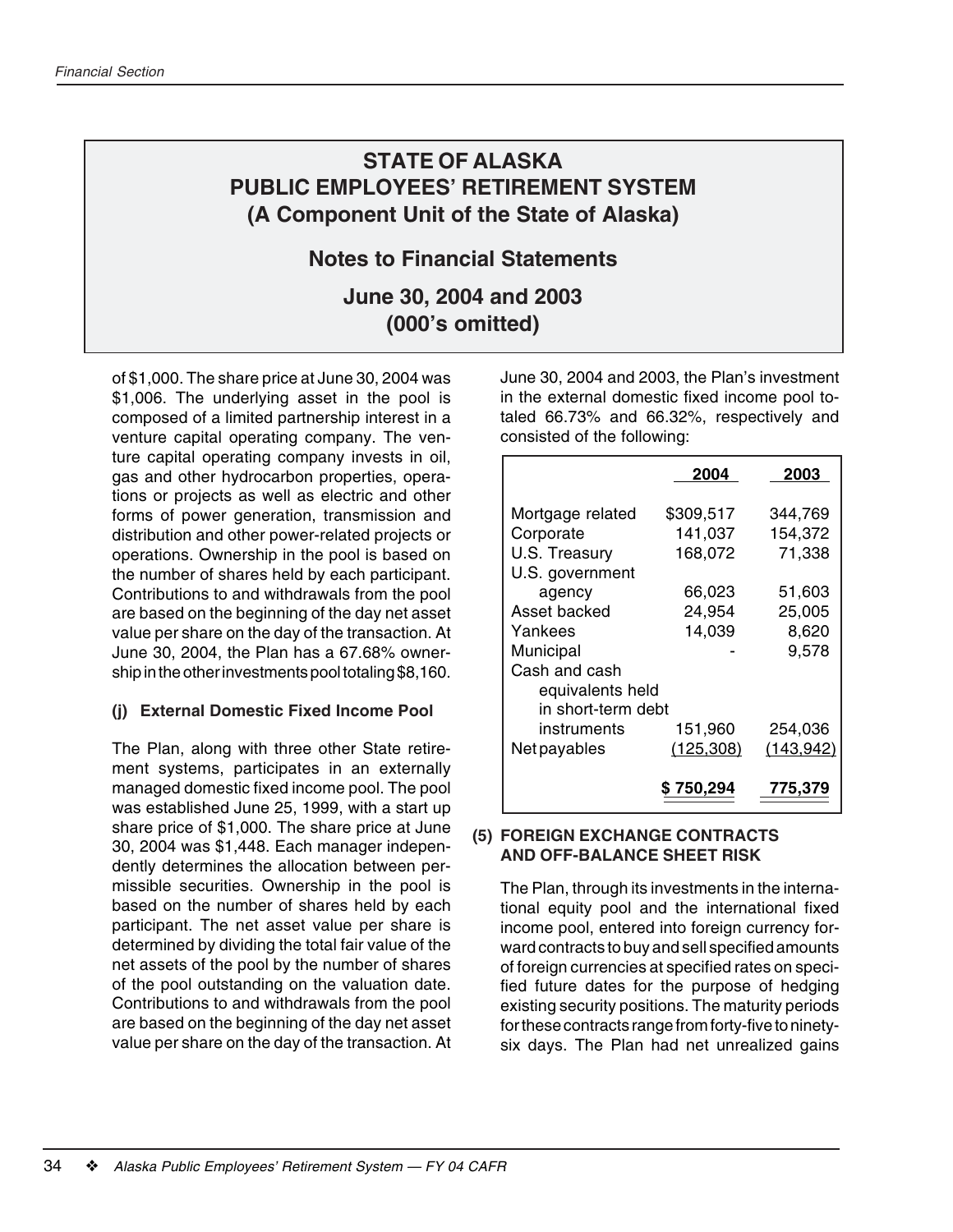### **Notes to Financial Statements**

**June 30, 2004 and 2003 (000's omitted)**

(losses) with respect to such contracts, calculated using forward rates at June 30 as follows:

|                                                  | 2004           | 2003         |
|--------------------------------------------------|----------------|--------------|
| Net contract sales<br>Less: fair value           | 4,981<br>5,312 | 1,003<br>990 |
| Net unrealized gains<br>(losses) on contracts \$ | (331)          | 13           |

The counterparties to the foreign currency forward contracts consist of a diversified group of financial institutions. The Plan is exposed to credit risk to the extent of non-performance by these counterparties; however, the Plan considers the risk of default to be remote. The Plan's market risk is limited to the difference between contractual rates and forward rates at the balance sheet date.

#### **(6) SECURITIES LENDING**

Alaska Statute 37.10.071 authorizes the Alaska State Pension Investment Board (the Board) to lend assets, under an agreement and for a fee, against deposited collateral of equivalent market value. In January 2001, the Board entered into an agreement with State Street Corporation (the Bank) to lend fixed income, domestic equity, and international equity securities. The Bank, acting as the Board's agent under the agreement, transfers securities to broker agents or other entities for collateral in the form of cash or securities and simultaneously agrees to return the collateral for the same securities in the future.

At June 30, 2004 and 2003, the fair value of securities on loan allocable to the Plan totaled \$960,292 and \$624,928, respectively. There is no limit to the amount that can be loaned and the Board is able to sell securities on loan. International equity security loans are fully collateralized at not less than 105 percent of their fair value. All other security loans are fully collateralized at not less than 102 percent of their fair value. The Bank invests the cash collateral in a commingled investment pool; maturities of these investments generally did not match the maturities of the loaned securities because the lending agreements are terminable at will. The Bank may pledge or sell collateral upon borrower default. Since the Board does not have the ability to pledge or sell the collateral unless the borrower defaults, no assets or liabilities are recorded on the financial statements. There is limited credit risk associated with the lending transactions since the Board is indemnified by the Bank against any loss resulting from counterparty failure or default on a loaned security subject to limitation relating to war, civil unrest or revolution, or beyond the reasonable control of the Bank. The Bank and the borrower receive a fee from earnings on invested collateral.

For the years ended June 30, 2004 and 2003, there were no losses incurred as a result of securities lending transactions and there were no significant violations of legal or contractual provisions nor failures by any borrowers to return loaned securities.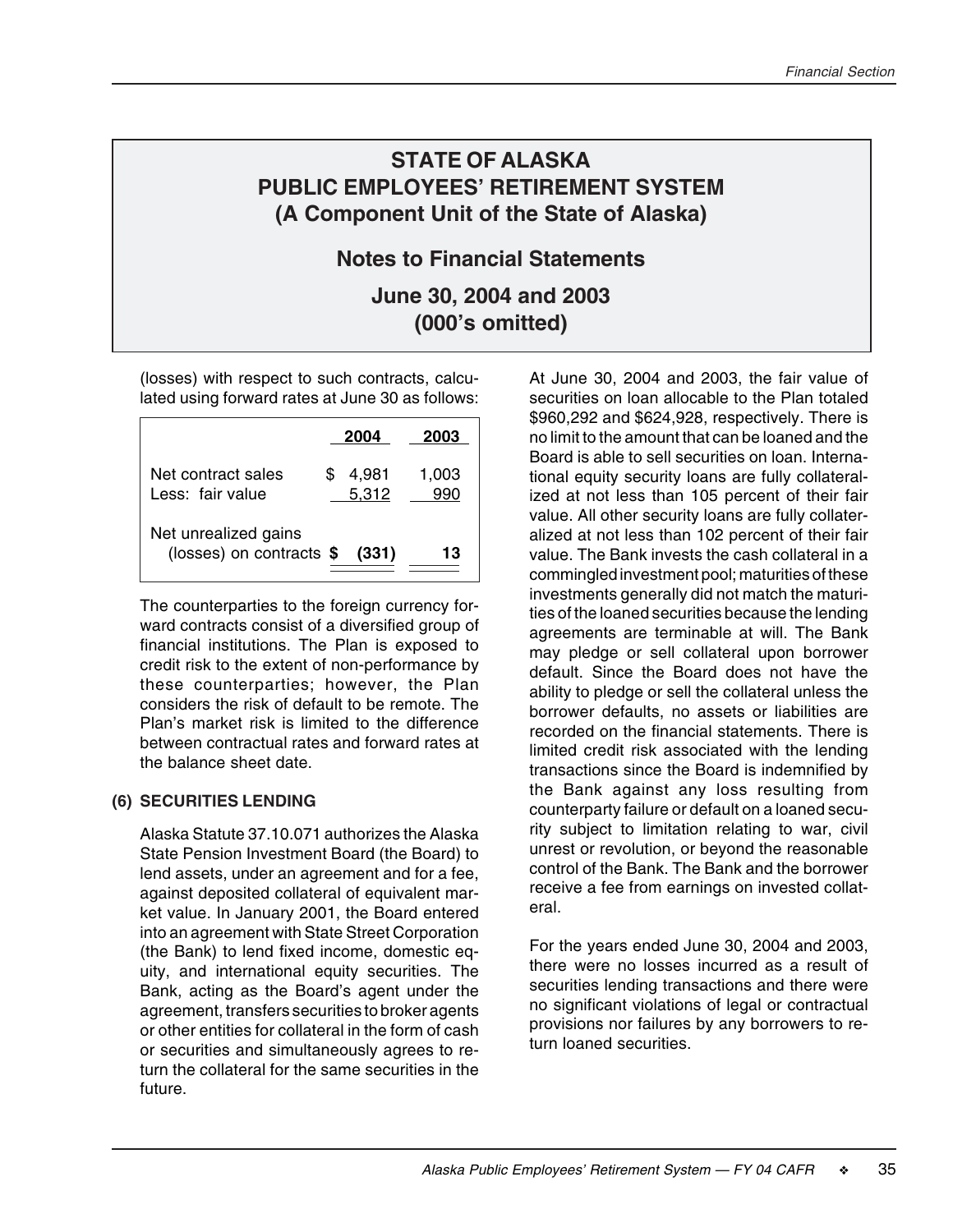### **Notes to Financial Statements**

**June 30, 2004 and 2003 (000's omitted)**

#### **(7) TRANSFER TO RETIREMENT SYSTEMS**

During Fiscal Year 2004, a review was conducted of all medical reserve amounts. An analysis was conducted which considered: (1) the medical portion of net assets held in trust for benefits and other purposes, (2) prior and current year amounts incurred but not paid, (3) the amount necessary for the contingency reserve, and (4) the amount necessary for a premium stabilization reserve. The result was an excess computed amount of net assets not specifically identified to other reserves. The excess amount was then moved back to the respective retirement system. There is an earnings differential on invested assets between the base trust fund and the Plan. Earnings on such excess reserves should remain with the base retirement trust. Such an analysis is conducted periodically to determine that reserves are adequate, but not excessive.

Based on this review, the Plan transferred \$20,000,000 to the four contributing retirement systems. The transfers were made in the following manner:

Public Employees' Retirement System \$ 13,724,000 Teachers' Retirement System 6,200,000 Judicial Retirement System 50,000 Elected Public Officials Retirement System 26,000

#### **(8) RETIREMENT INCENTIVE PROGRAM**

House Bill 354 (Chapter 65, SLA 96) was passed on June 18, 1996, and provided for a retirement

incentive program (RIP or program) for members of school district employers and employees of Mt. Edgecumbe and the Alaska Vocational Technical Center. The RIP encouraged eligible employees to retire up to three years earlier than they had planned as a cost savings to the employer. The incentive program could be implemented if the program produced an overall cost savings to the employer. The application and retirement deadlines were determined by the employer when they established a program. The original application period for employees under House Bill 354 was June 30, 1996 through December 31, 1996. During fiscal year 1997, Senate Bill 130 (Chapter 92, SLA 97) was passed which amended the original program. Senate Bill 130 allowed for additional application periods on an "as needed basis" anytime through June 30, 1999.

Senate Bill 1003 (Chapter 4, FSSLA 96) was passed on June 28, 1996, and provides for a RIP for employees of the State, the University of Alaska and all employers other than school districts. Under this legislation, the State and University of Alaska could open a RIP application period on an "as needed basis" anytime between July 18, 1996 and June 30, 1999. The program was designed to allow State agencies to use the RIP in a strategic, targeted approach tailored to the specific budget and personnel situation of each agency. Some State agencies could determine that the RIP was not costeffective for their agency and elect not to participate in the RIP. Other agencies offered the RIP only in divisions or job classifications facing budget reductions or position cuts.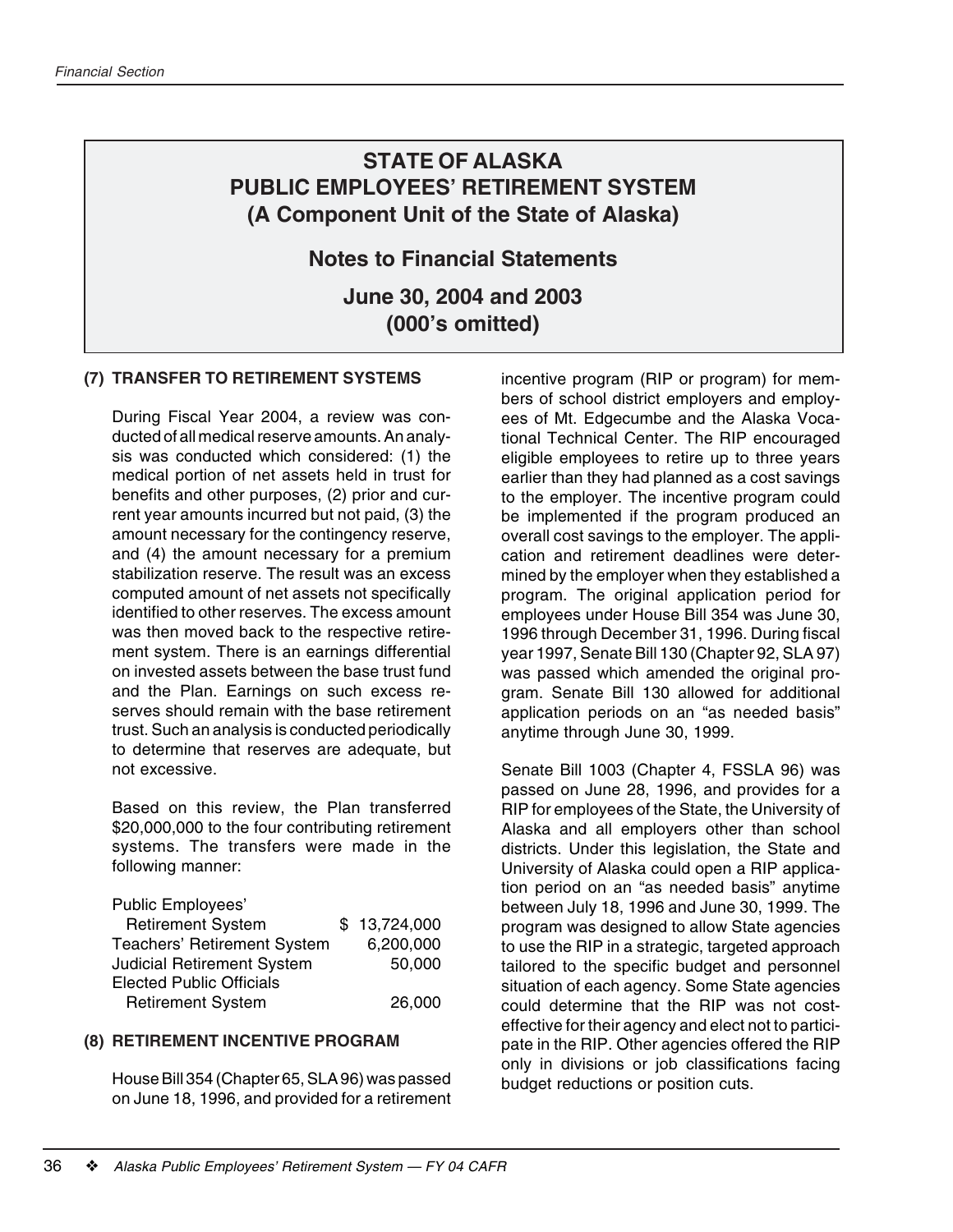### **Notes to Financial Statements**

**June 30, 2004 and 2003 (000's omitted)**

Employers who participated in either of the RIP programs were required to reimburse the Plan for the actuarial equivalent of the difference between the benefits each employee received after the addition of the retirement incentive under the program and the amount the employee would have received without the incentive, less any amount the employee was indebted as a result of retiring under the program. Reimbursements from employers were due in minimum equal annual installments so that the entire balance was paid within three years after the end of the fiscal year in which each employee retired. Employers were also required to reimburse the Plan for the estimated costs of administering the program. The Plan established a receivable for employer reimbursements and administrative costs as employees retire. There were no additions to plan net assets during fiscal year 2004 or 2003.

When employees terminated employment to participate in the program, they were indebted to the Plan for the following percentages of their annual compensation for the calendar year in which they terminated:

| Police and fire members | 22.50%    |
|-------------------------|-----------|
| Other members           | $20.25\%$ |

Any outstanding indebtedness at the time an employee was appointed to retirement resulted in an actuarial adjustment of his/her benefit amount.

#### **(9) COMMITMENTS AND CONTINGENCIES**

#### **(a) Commitments**

The Plan, through its investment in the private equity pool, entered into agreements through an external investment manager to provide capital funding for limited and general partnerships as it continues to build a private equity portfolio. At June 30, 2004, the Plan's share of these unfunded commitments totaled \$321,598 to be paid through the year 2009.

The Plan, through its investment in the other investments pool, entered into agreements through an external investment manager to provide capital funding for a limited partnership as it continues to build an other investments portfolio. At June 30, 2004, the Plan's share of these unfunded commitments totaled \$46,023 to be paid through the year 2014.

The Plan, through its investment in the real estate pool, entered into agreements through an external investment manager to provide capital funding for real estate investments as it continues to build a real estate portfolio. At June 30, 2004, the Plan's share of these unfunded commitments totaled \$66,350 to be paid through the year 2007.

#### **(b) Contingencies**

The State and/or the Plan are defendants in the following lawsuits. The Plan has not recorded an accrual related to any of the lawsuits, because an unfavorable outcome in these matters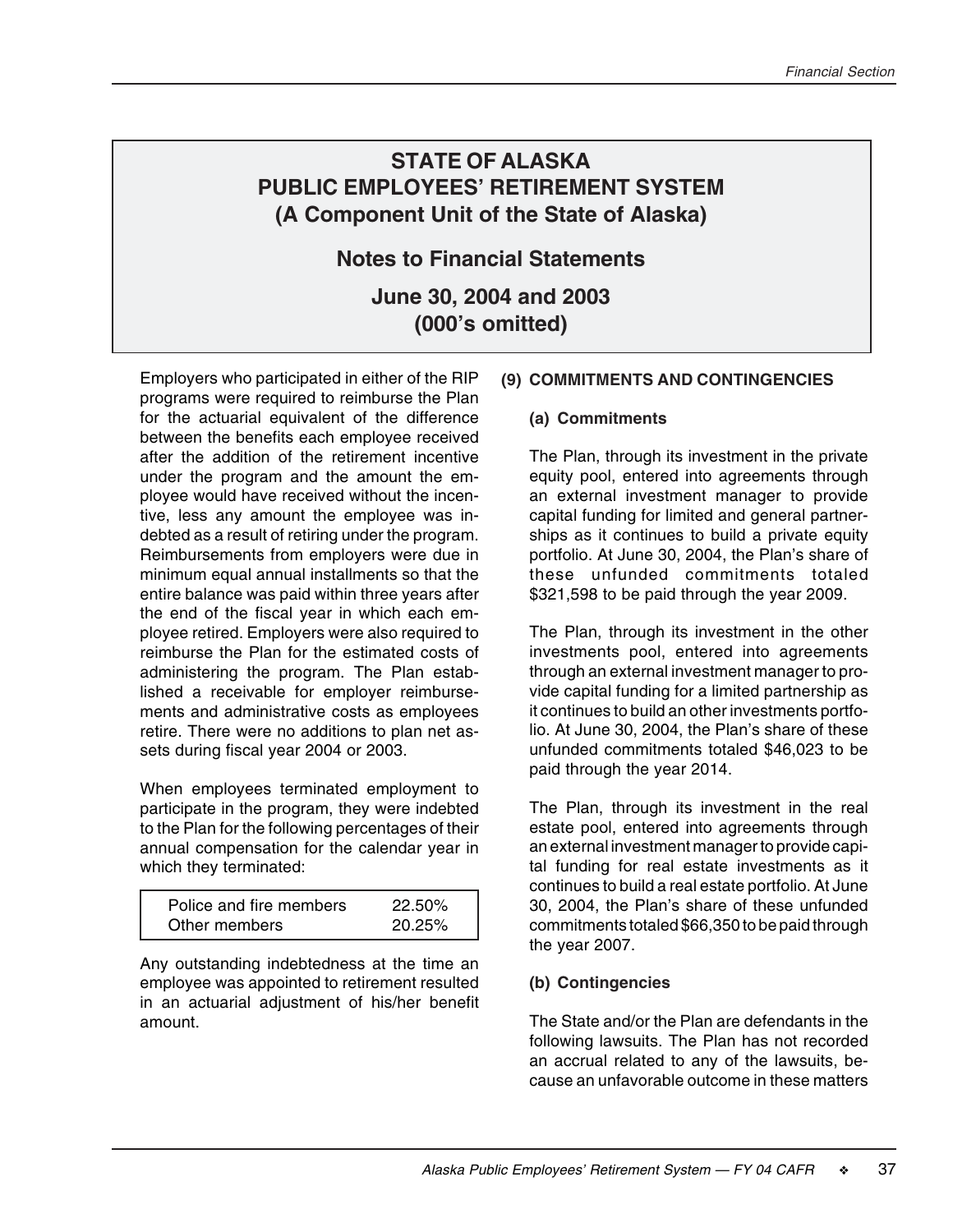### **Notes to Financial Statements**

**June 30, 2004 and 2003 (000's omitted)**

is, in management's opinion, not considered probably but rather only possible, and the potential loss, if any cannot be reasonably estimated at this time. If an unfavorable outcome occurs, the costs would be passed through to employers through the normal contribution process.

The State is a defendant in a lawsuit filed by the Alaska Civil Liberties Union and seven samesex couples with regards to the statutes limiting employee health insurance coverage to employees and their spouses and dependents, thus excluding coverage for domestic partners of employees. An adverse ruling against the State would increase the number of persons that would be covered by insurance paid by the Plan.

The Plan is a defendant in four similar lawsuits, three of which are class action suits. The lawsuits pertain to whether recent changes to the retiree health insurance program under the Plan resulted in violations of members' constitutional rights to retirement benefits. In 2001, the Superior Court of the State of Alaska issued an order granting the plaintiffs' motion for partial summary judgment.

Approximately 50 Plan members have filed administrative challenges to the Plan administrator's refusal to include leave cash-in

payments in the compensation used to calculate the members' retirement benefits. The members were all first hired by Plan employers before July 1, 1977, and claim that they have a constitutional right, based on the Plan statutes in effect before that date, to have leave cash-in payments included. The Plan board, which hears appeals from decisions of the Plan administrator, has ruled on two of the appeals, and those rulings have in turn been appealed to the Alaska Superior Court. The remaining appeals have been stayed by the Plan board. In addition, a class action lawsuit, raising the same issues, has been filed in the superior court, but has been put on hold until final resolution of the members' claim. The administrator intends to vigorously contest all of these claims.

The State is a defendant in a class action lawsuit involving a constitutional challenge to PERS and TRS statutes that provide a 10 percent cost of living adjustment (COLA) to retirees and other benefit recipients who reside in the state of Alaska. The plaintiffs claim that these statutes violate the right to travel of non-resident benefit recipients, and therefore, the 10 percent COLA should be paid to all benefit recipients, regardless of residence. The class action lawsuit will be submitted to the Alaska Supreme Court to consider the constitutionality of the COLA statutes and how they are applied.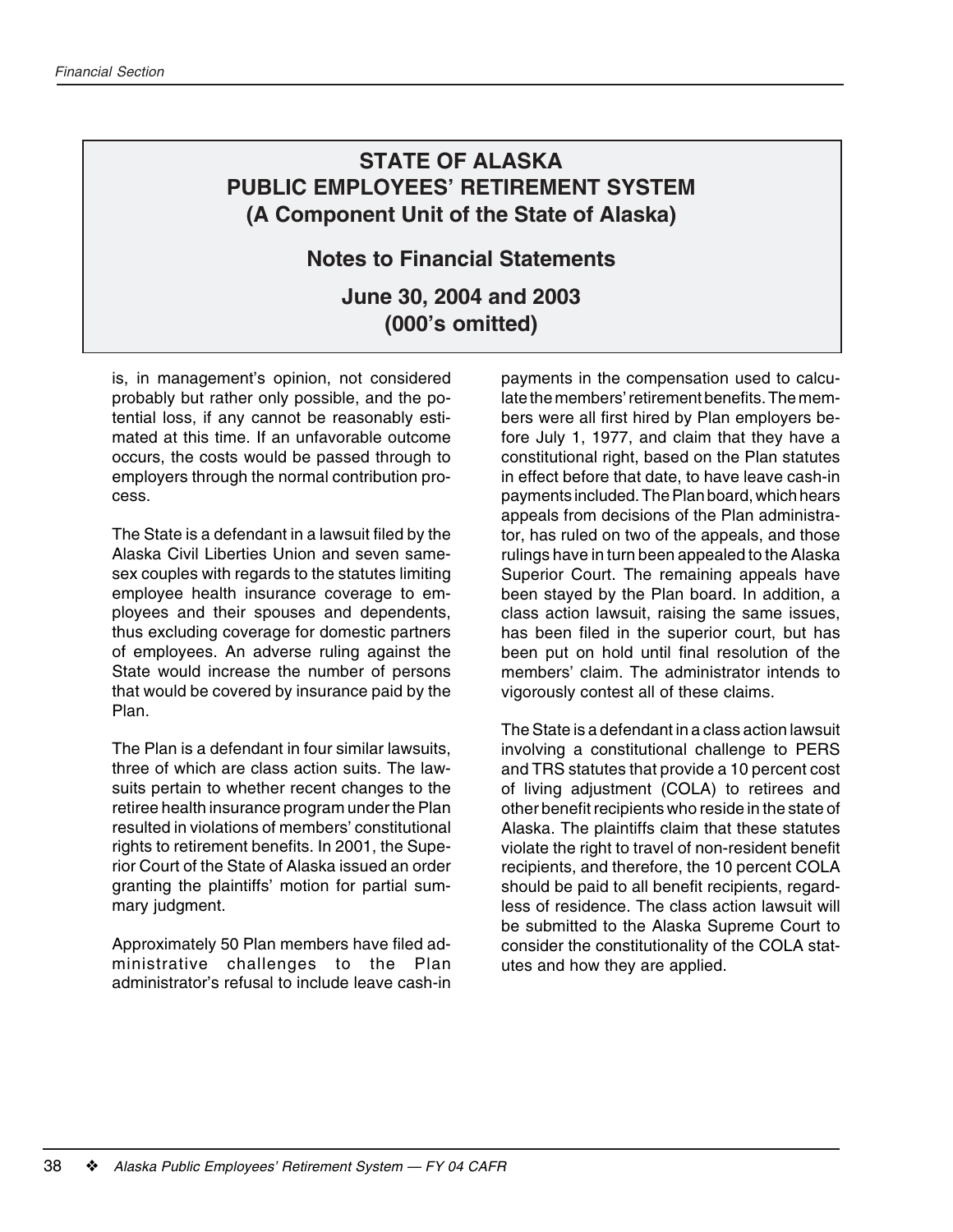## **Required Supplementary Information (Unaudited)**

## **Schedule of Funding Progress Pension Benefits**

### **June 30, 2004 and 2003 (000's omitted)**

| <b>Actuarial</b><br>valuation<br>year ended<br>June 30 | <b>Actuarial</b><br>value<br>of plan<br>assets | <b>Actuarial</b><br>accrued<br>liabilities<br>(AAL) | <b>Funded</b><br>excess (FE)/<br>(Unfunded<br>actuarial<br>accrued<br>liabilities)<br>(UAAL) | <b>Funded</b><br>ratio | Covered<br>payroll | <b>FE/(UAAL)</b><br>as a<br>percentage<br>of covered<br>payroll |
|--------------------------------------------------------|------------------------------------------------|-----------------------------------------------------|----------------------------------------------------------------------------------------------|------------------------|--------------------|-----------------------------------------------------------------|
| 1998                                                   | \$4,692,095                                    | 4.430.237                                           | 261,858                                                                                      | 105.9%                 | \$1,235,439        | 21.2%                                                           |
| 1999                                                   | 4,992,453                                      | 4.730.841                                           | 261.612                                                                                      | 105.5%                 | 1.283.549          | 20.4%                                                           |
| 2000                                                   | 5.245.612                                      | 5.190.835                                           | 54.777                                                                                       | 101.1%                 | 1.321.480          | $4.1\%$                                                         |
| 2001                                                   | 5.579.440                                      | 5,528,026                                           | 51.414                                                                                       | 100.9%                 | 1.208.700          | 4.3%                                                            |
| 2002                                                   | 4,611,170                                      | 6.133.182                                           | (1,522,012)                                                                                  | 75.2%                  | 1,245,054          | (122.2%)                                                        |
| 2003                                                   | 4.607.673                                      | 6.330.541                                           | (1,722,868)                                                                                  | 72.8%                  | 1.300.041          | (132.5%)                                                        |

See accompanying notes to required supplementary information and independent auditors' report.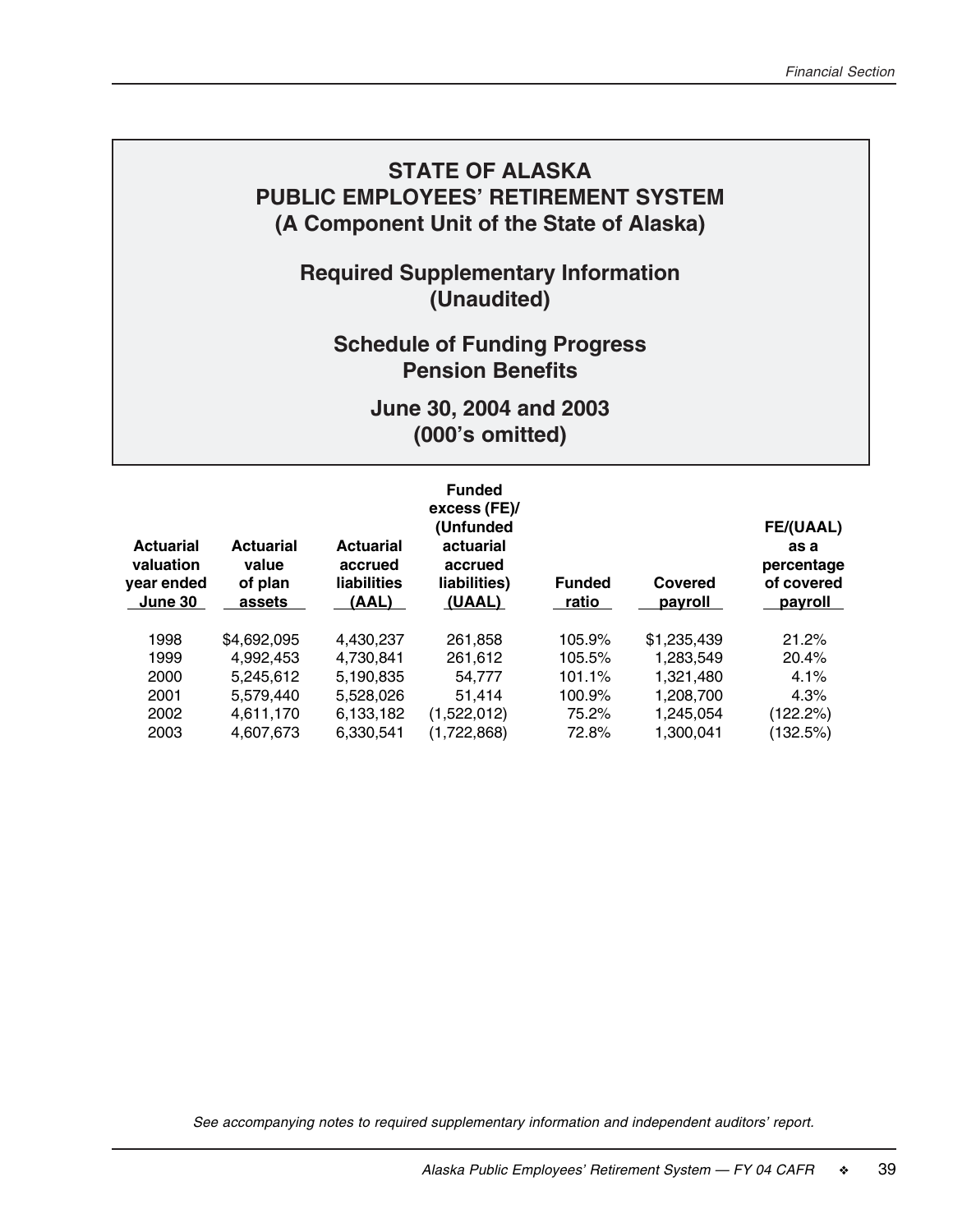**Required Supplementary Information (Unaudited)**

## **Schedule of Funding Progress Postemployment Healthcare Benefits**

**June 30, 2004 and 2003 (000's omitted)**

| <b>Actuarial</b><br>valuation<br>year ended<br>June 30 | <b>Actuarial</b><br>value<br>of plan<br>assets | <b>Actuarial</b><br>accrued<br>liabilities<br>(AAL) | <b>Funding</b><br>excess (FE)/<br>(Unfunded<br>actuarial<br>accrued<br>liabilities)<br>(UAAL) | <b>Funded</b><br>ratio | Covered<br>payroll | <b>FE/(UAAL)</b><br>as a<br>percentage<br>of covered<br><b>payroll</b> |
|--------------------------------------------------------|------------------------------------------------|-----------------------------------------------------|-----------------------------------------------------------------------------------------------|------------------------|--------------------|------------------------------------------------------------------------|
| 1998                                                   | \$1.879.467                                    | 1.773.754                                           | 105.713                                                                                       | 105.9%                 | \$1,235,439        | 8.6%                                                                   |
| 1999                                                   | 2.023.887                                      | 1.917.832                                           | 106.055                                                                                       | 105.5%                 | 1,283,549          | 8.3%                                                                   |
| 2000                                                   | 2.209.146                                      | 2,186,077                                           | 23.069                                                                                        | 101.1%                 | 1.321.480          | 1.7%                                                                   |
| 2001                                                   | 2.362.316                                      | 2,340,548                                           | 21.768                                                                                        | 100.9%                 | 1,208,700          | 1.8%                                                                   |
| 2002                                                   | 2,801,663                                      | 3,726,409                                           | (924,746)                                                                                     | 75.2%                  | 1,245,054          | (74.3%)                                                                |
| 2003                                                   | 3.079.608                                      | 4.231.112                                           | (1,151,504)                                                                                   | 72.8%                  | 1.300.041          | (88.6%)                                                                |

See accompanying notes to required supplementary information and independent auditors' report.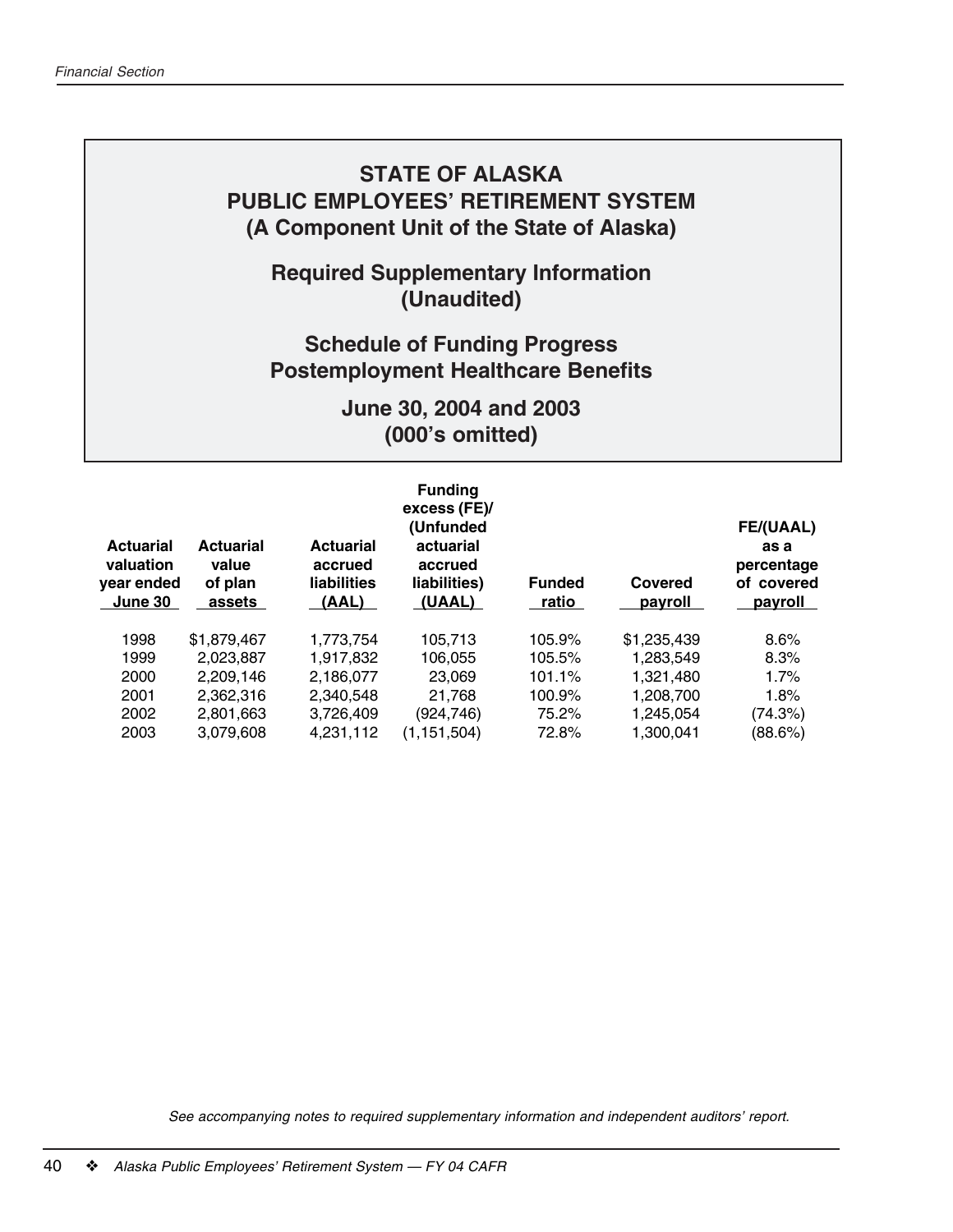## **Required Supplementary Information (Unaudited)**

## **Schedule of Employer Contributions Pension and Postemployment Healthcare Benefits**

**June 30, 2004 and 2003 (000's omitted)**

|                       |                                                      | Postemployment                                   |                                             |                                                         | Postemployment                                      |                                                |
|-----------------------|------------------------------------------------------|--------------------------------------------------|---------------------------------------------|---------------------------------------------------------|-----------------------------------------------------|------------------------------------------------|
| Year ended<br>June 30 | <b>Pension</b><br>annual<br>required<br>contribution | healthcare<br>annual<br>required<br>contribution | Total<br>annual<br>reauired<br>contribution | <b>Pension</b><br>percentage<br>contributed<br>(note 3) | healthcare<br>percentage<br>contributed<br>(note 3) | Total<br>percentage<br>contributed<br>(note 3) |
| 1999                  | \$69,337                                             | 27,860                                           | 97.197                                      | 100.0%                                                  | 100.0%                                              | 100.0%                                         |
| 2000                  | 63.344                                               | 25,740                                           | 89,084                                      | 105.2%                                                  | 105.2%                                              | 105.2%                                         |
| 2001                  | 65.151                                               | 26.477                                           | 91,628                                      | 105.3%                                                  | 105.3%                                              | 105.3%                                         |
| 2002                  | 65.485                                               | 26,613                                           | 92.098                                      | 102.9%                                                  | 102.9%                                              | 102.9%                                         |
| 2003                  | 63.283                                               | 26,651                                           | 89.934                                      | 110.3%                                                  | 110.3%                                              | 110.3%                                         |
| 2004                  | 74.178                                               | 31.407                                           | 105,585                                     | 100.0%                                                  | 100.0%                                              | 100.0%                                         |

See accompanying notes to required supplementary information and independent auditors' report.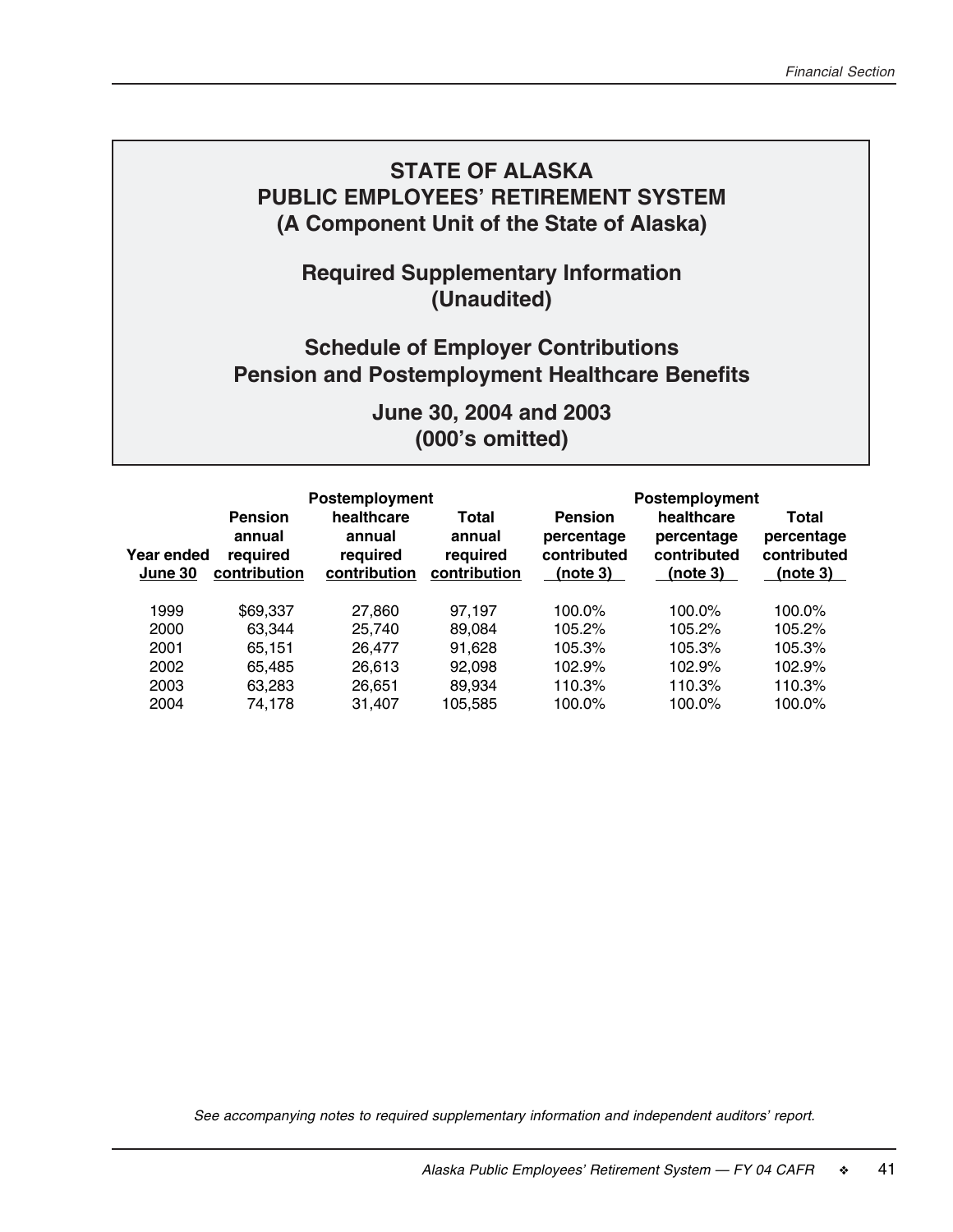### **Notes to Required Supplementary Information (Unaudited)**

## **June 30, 2004 and 2003 (000's omitted)**

#### **(1) DESCRIPTION OF SCHEDULE OF FUNDING PROGRESS**

Each time a new benefit is added which applies to service already rendered, an "unfunded actuarial accrued liability" is created. Laws governing the Plan require that these additional liabilities be financed systematically over a period of future years. Also, if actual financial experiences are less favorable than assumed financial experiences, the difference is added to the unfunded actuarial accrued liability.

In an inflationary economy, the value of the dollar is decreasing. This environment results in employee pay increasing in dollar amounts resulting in unfunded actuarial accrued liabilities increasing in dollar amounts, all at a time when the actual value of these items, in real terms, may be decreasing.

#### **(2) ACTUARIAL ASSUMPTIONS AND METHODS**

The actuarial valuation is prepared by Mercer Human Resource Consulting. The significant actuarial assumptions used in the valuations as of June 30, 2003 are as follows:

- (a) Actuarial cost method projected unit credit, unfunded actuarial accrued liability or funding excess amortized over a rolling twentyfive year fixed period level percentage of pay.
- (b) Mortality basis 1994 Group Annuity Mortality Basic Table for males and females, 1994 base year. Deaths are assumed to be occupational 85% of the time for police and

fire members, 35% of the time for other members.

- (c) Retirement retirement rates based on the 1997-1999 actual experience.
- (d) Investment return 8.25% per year, compounded annually, net of expenses.
- (e) Health cost trend –

| <b>Fiscal Year</b> |          |
|--------------------|----------|
| 04-05              | 12.0%    |
| 06                 | 11.5%    |
| 07                 | 11.0%    |
| 08                 | 10.5%    |
| 09                 | $10.0\%$ |
| 10                 | 9.5%     |
| 11                 | 9.0%     |
| 12                 | 8.5%     |
| 13                 | 8.0%     |
| 14                 | 7.5%     |
| 15                 | 7.0%     |
| 16                 | 6.0%     |
| FY17 and later     | 5.0%     |

- (f) Salary scale inflation 3.5%, productivity and merit (first five years) for police and fire members, 1.0% and 1.5%, respectively, and for all other members, productivity and merit (first ten years) 0.5% and 1.5%, respectively.
- (g) Total inflation total inflation as measured by the Consumer Price Index for urban and clerical workers for Anchorage is assumed to increase 3.5% annually.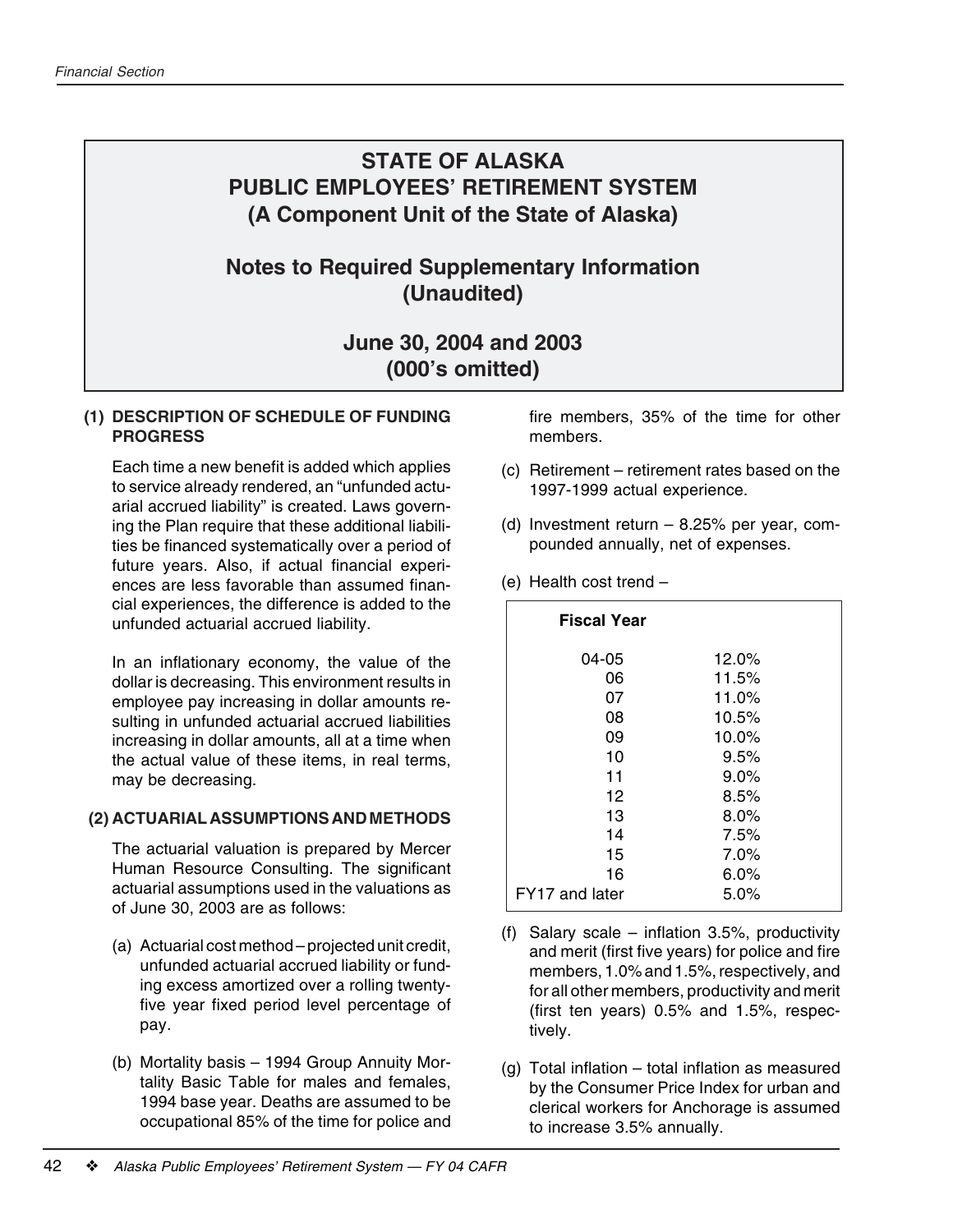## **Notes to Required Supplementary Information (Unaudited)**

## **June 30, 2004 and 2003 (000's omitted)**

- (h) Cost of living allowance (domicile in Alaska) – 68% of those benefit recipients who are eligible for the allowance are assumed to remain in Alaska and receive the allowance.
- (i) Contribution refunds 100% of those employees terminating after age thirty-five who are vested will leave their contributions in the Plan and thereby retain their deferred vested benefit. All others who terminate are assumed to have their contributions refunded.
- (j) Disability incidence rates based upon the 1991-1995 actual experience of the Plan. Post-disability mortality in accordance with rates published by the Pension Benefit Guaranty Corporation to reflect mortality of those receiving disability benefits under Social Security.
- (k) Asset valuation method recognize 20% of the investment gains and losses in each of the current and preceding four years and phased in over the next five years. All assets are valued at market value. Valuation assets cannot be outside a range of 80% to 120% of the market value of assets.
- (l) Valuation of medical benefits for retirees a pre-age sixty-five cost and lower post-age sixty-five cost (due to Medicare) are assumed such that the total rate for all retirees equals the present premium rate assumption. These medical premiums are then increased with the health cost inflation assumption.
- (m) Spouse's age wives are assumed to be four years younger than husbands.
- (n) Dependent children benefits to dependent children have been valued assuming members who are not single have one dependent child.
- (o) Post-retirement pension adjustment 50% and 75% of assumed inflation is valued for the automatic Post-Retirement Pension Adjustment (PRPA) as specified by statute.
- (p) Expenses expenses are covered in the investment return assumption.
- (q) Total turnover based upon the 1997-1999 actual withdrawal experience.
- (r) Part-time status part time employees are assumed to earn 0.600 years of credited service per year.
- (s) New entrants growth projections are made for the active PERS population under three scenarios:

| Pessimistic: | 0% per year |  |
|--------------|-------------|--|
| Median:      | 1% per year |  |
| Optimistic:  | 2% per year |  |

The assumptions and methods, when applied in combination, fairly represent past and anticipated future experience of the Plan. The foregoing actuarial assumptions are based on the presumption that the Plan will continue. Were the Plan to terminate, different actuarial as-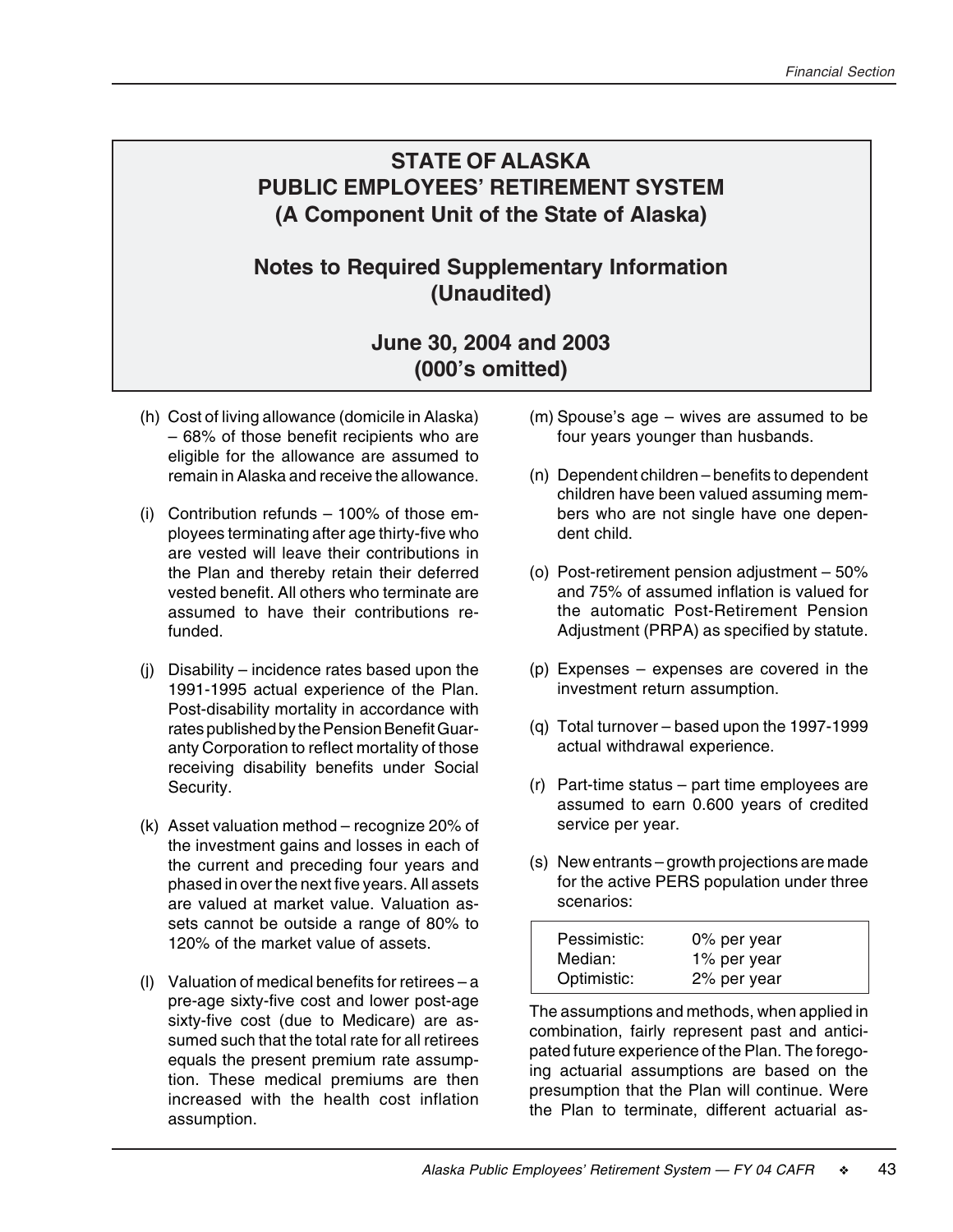### **Notes to Required Supplementary Information (Unaudited)**

### **June 30, 2004 and 2003 (000's omitted)**

sumptions and other factors might be applicable in determining the actuarial present value of accumulated benefits.

All significant accounting policies, benefit provisions and actuarial assumptions are the same for the required supplementary information and the financial statements except as follows:

Effective June 30, 2000, the following changes were made:

- The mortality basis was changed from the 1984 Unisex Pension Mortality Table to the 1994 Group Annuity Mortality Basic Table, 1994 base year.
- The turnover assumptions were revised based on actual withdrawal experience in 1997-1999.
- The retirement age assumptions were revised based on actual experience in 1997- 1999.
- The health cost trend assumptions were changed for fiscal years 2009 and later from an ultimate rate of 4.5% for fiscal years 2009-2013 and 4% for all subsequent fiscal years.
- The salary scale assumptions were changed. The inflation assumption was changed to 3.5% from 4%, the productivity and merit (first five years) assumptions of 0.5% and 1%, respectively, were broken out for police/fire members and other members.

Productivity and merit (first five years) for police/fire members and other members were set at 1% and 1.5%, and 0.5% and 1.5%, respectively.

- The total inflation assumption was changed from 4% to 3.5%.
- The cost of living allowance was decreased from 71% to 68%.
- Disabilities are no longer assumed to be occupational 85% of the time for police and fire members and 35% for other members.
- The percentage used to reduce the actuarial value of assets in the target unfunded (surplus) accrued liability calculation was increased to 2.343757% from 2.296%.
- For the June 30, 2000 actuarial valuation, data as of June 30, 1999 was projected one year using standard actuarial techniques. The active population count was assumed to increase by 1.72% (quadratic extrapolation over the most recent 3 valuation dates). Actual CPI data was used to estimate new PRPA benefits for participants retired as of June 30, 1999.

Effective June 30, 2001 the following changes were made:

The percentage used to reduce the actuarial value of assets in the target unfunded (surplus) accrued liability calculation was increased to 3.381643% from 2.343757%.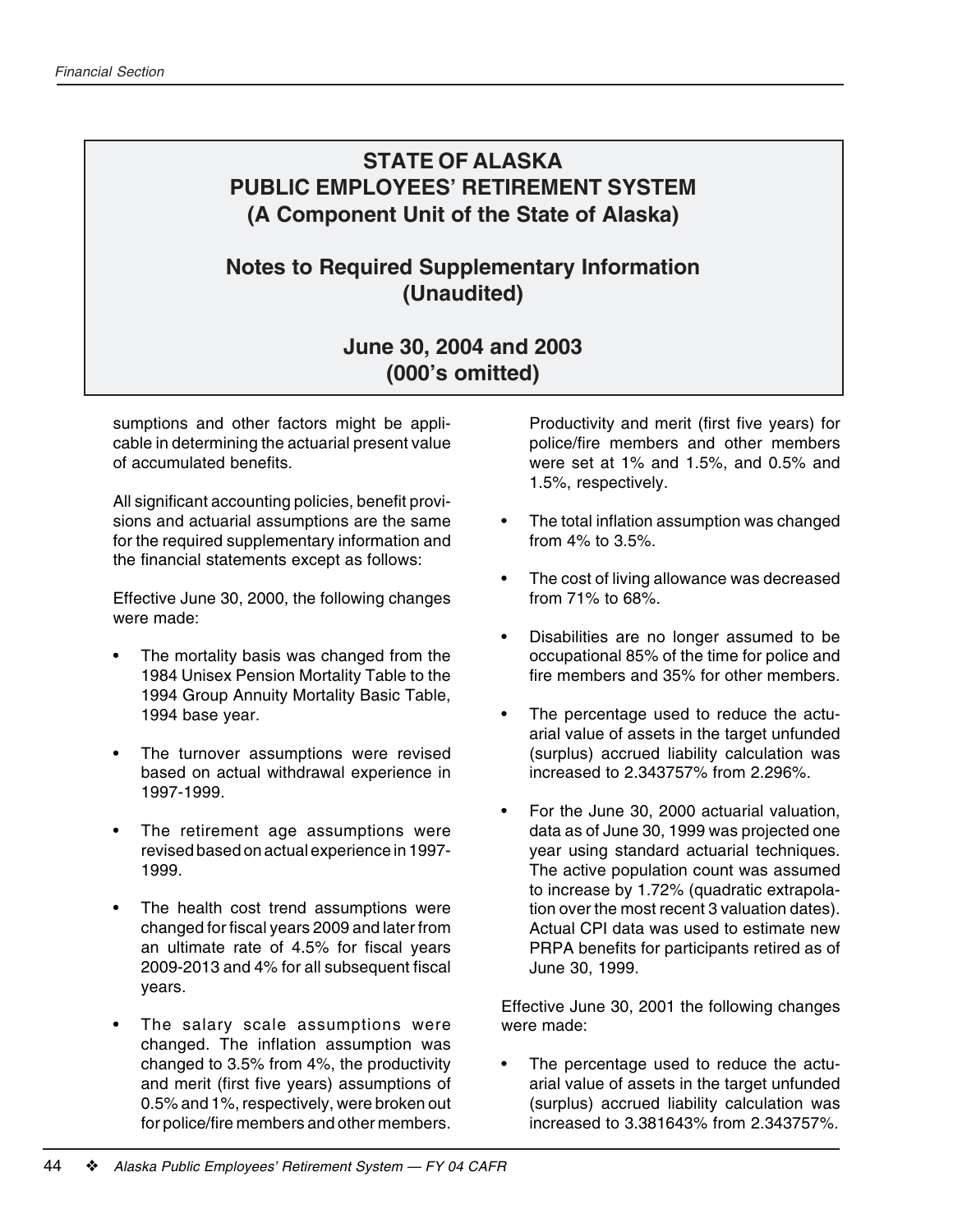### **Notes to Required Supplementary Information (Unaudited)**

## **June 30, 2004 and 2003 (000's omitted)**

Effective June 30, 2002, the following changes were made:

- The target-funding ratio was changed from 102% to 100%.
- The actuarial cost method was changed from a rolling twenty-five year period to a twenty-five year fixed period level percentage of pay.
- The salary scale assumptions were changed. Productivity rates (first five years) for police/ fire members were set at 1.0% from 0.5%.
- Part-time employees are assumed to earn 0.600 years of credited service per year.
- The health cost trend assumptions were changed for fiscal years 2003 and later from an ultimate rate of 12.0% for fiscal years 2003-2005 decreasing in yearly 0.5% increments to 5.0% beginning in 2017 and all subsequent fiscal years.
- The asset valuation method was changed to recognize 20% of the investment gains and losses in each of the current and preceding four years and will be phased in over the next five years.

#### **(3) ENHANCED ACTUARIAL PROJECTION SYSTEM**

The Plan's actuary, at the request of the Public Employees Retirement Board, uses an enhanced actuarial projection system to determine annual employer contribution rates. Although the same actuarial cost method is used by the Plan's actuary, the enhanced system projects population growth patterns and their associated liabilities twenty-five years into the future.

The purpose of the enhanced actuarial projection system is to level out contribution rates in order to provide employers with a more stable long-term contribution pattern.

The Plan's utilization of the enhanced actuarial projection system resulted in 1998-1999 employer contributions being equal to the annual required contribution and 2000-2003 employer contributions being more than the annual required contribution.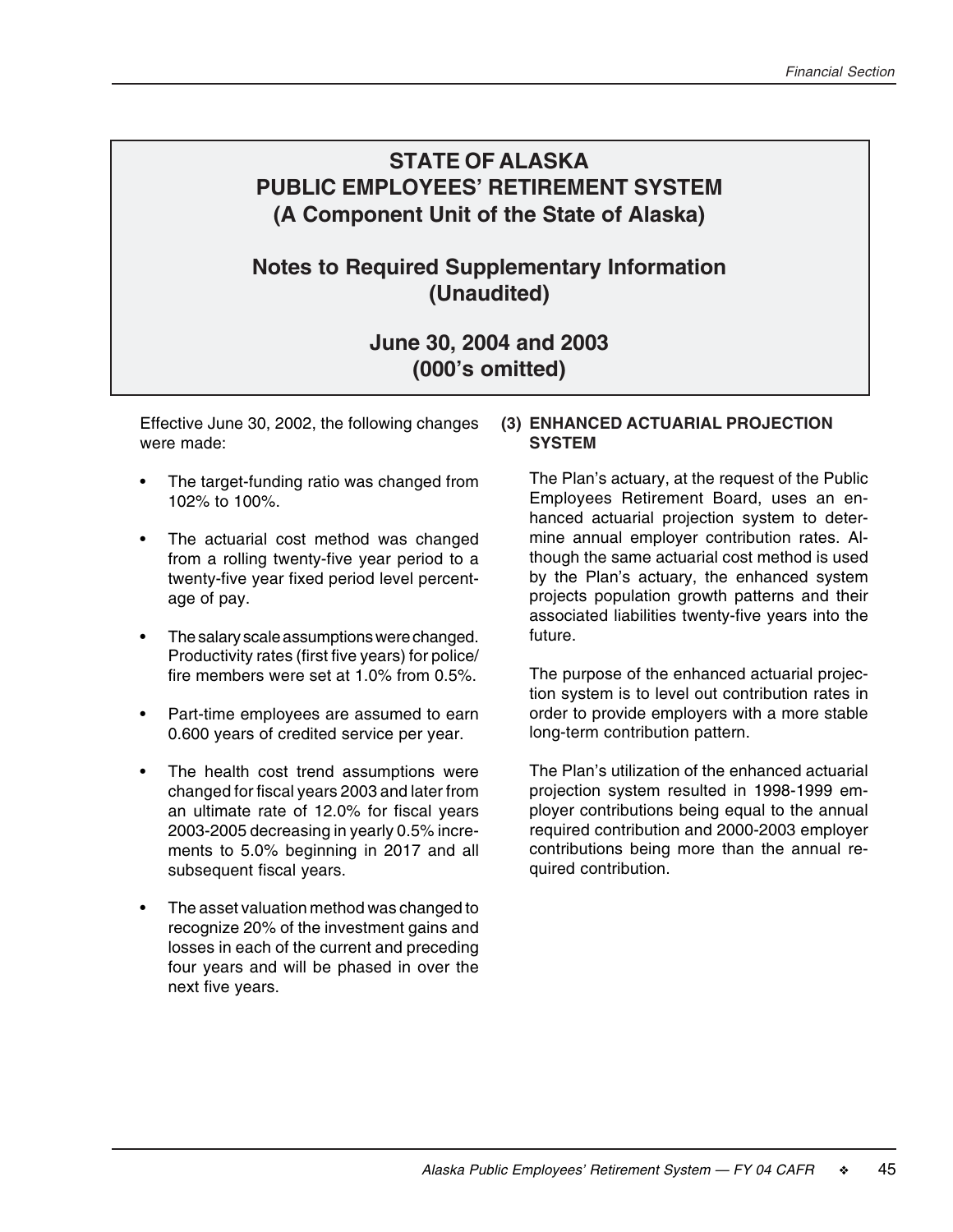### **Schedule of Administrative and Investment Expenses**

# **Year ended June 30, 2004 with comparative totals for 2003 (000's omitted)**

|                                   | <b>Administrative</b> | <b>Investment</b> | <b>Totals</b> |        |
|-----------------------------------|-----------------------|-------------------|---------------|--------|
|                                   | expenses              | expenses          | 2004          | 2003   |
| Personal services:                |                       |                   |               |        |
| Wages                             | 2,215<br>\$           | 851               | 3,066         | 3,020  |
| <b>Benefits</b>                   | 861                   | 307               | 1,168         | 1,429  |
| <b>Total personal services</b>    | 3,076                 | 1,158             | 4,234         | 4,449  |
| Travel:                           |                       |                   |               |        |
| Transportation                    | 34                    | 46                | 80            | 110    |
| Per diem                          | 28                    | 36                | 64            | 99     |
| Moving                            |                       |                   |               | 6      |
| Honorarium                        | 18                    | 15                | 33            | 34     |
| <b>Total travel</b>               | 80                    | 97                | 177           | 249    |
| Contractual services:             |                       |                   |               |        |
| Management and consulting         | 429                   | 16,591            | 17,020        | 14,002 |
| Accounting and auditing           | 22                    | 793               | 815           | 922    |
| Other professional services       | 772                   | 64                | 836           | 677    |
| Data processing                   | 214                   | 26                | 240           | 265    |
| Communications                    | 227                   | 29                | 256           | 336    |
| Advertising and printing          | 117                   | 214               | 331           | 274    |
| Rentals/leases                    | 104                   | 11                | 115           | 309    |
| Legal                             | 1                     | 67                | 68            | 77     |
| Medical specialists               | 29                    |                   | 29            | 48     |
| Repairs and maintenance           | 15                    | 1                 | 16            | 9      |
| Transportation                    | 2                     | $\overline{c}$    | 4             | 6      |
| Other services                    | <u>113</u>            | 16                | 129           | 103    |
| <b>Total contractual services</b> | 2,045                 | 17,814            | 19,859        | 17,028 |
| Other:                            |                       |                   |               |        |
| Equipment                         |                       | 11                | 11            | 151    |
| <b>Supplies</b>                   | 95                    | <u>23</u>         | 118           | 284    |
| <b>Total other</b>                | 95                    | 34                | 129           | 435    |
| Total administrative and          |                       |                   |               |        |
| investment expenses               | 5,296<br>\$           | 19,103            | 24,399        | 22,161 |

See accompanying independent auditors' report.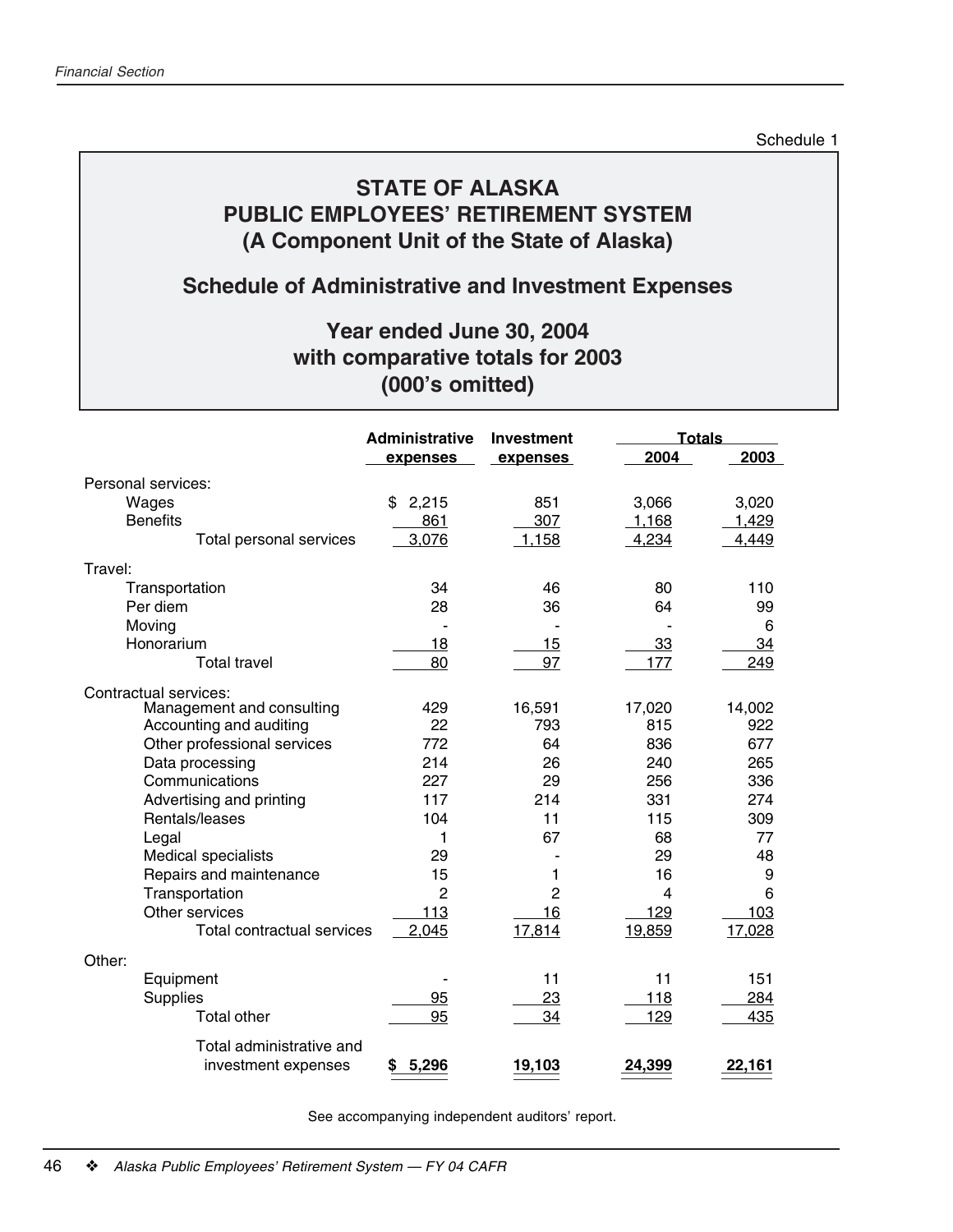Schedule 2

# **STATE OF ALASKA PUBLIC EMPLOYEES' RETIREMENT SYSTEM (A Component Unit of the State of Alaska)**

## **Schedule of Payments to Consultants Other than Investment Advisors**

## **Years ended June 30, 2004 and 2003 (000's omitted)**

| <b>Firm</b>                           | <b>Services</b>                  | 2004      | 2003  |
|---------------------------------------|----------------------------------|-----------|-------|
| <b>State Street Corporation</b>       | Custodian banking services       | \$<br>942 | 849   |
| Deloitte and Touche LLP               | Benefits consultation            | 148       | 76    |
| Mercer Human Resource Consulting      | <b>Actuarial services</b>        | 316       | 317   |
| Milliman USA                          | Actuarial audit                  |           | 46    |
| Systems Central Services, Inc.        | Data processing consultants      | 214       | 199   |
| State of Alaska, Department of Law    | Legal services                   | 253       | 155   |
| Mikunda, Cottrell & Co., Inc.         | <b>PERS Board elections</b>      |           | 110   |
| Wohlforth, Vasser, Johnson and Brecht | <b>PERS Board legal services</b> | 25        | 51    |
| <b>Cost Effectiveness Measurement</b> | Cost study                       |           | 25    |
| First National Bank of Alaska         | <b>Banking services</b>          | 25        | 24    |
| <b>KPMG LLP</b>                       | Auditing services                | 22        | 106   |
|                                       |                                  | 1.945     | 1,958 |

See accompanying independent auditors' report.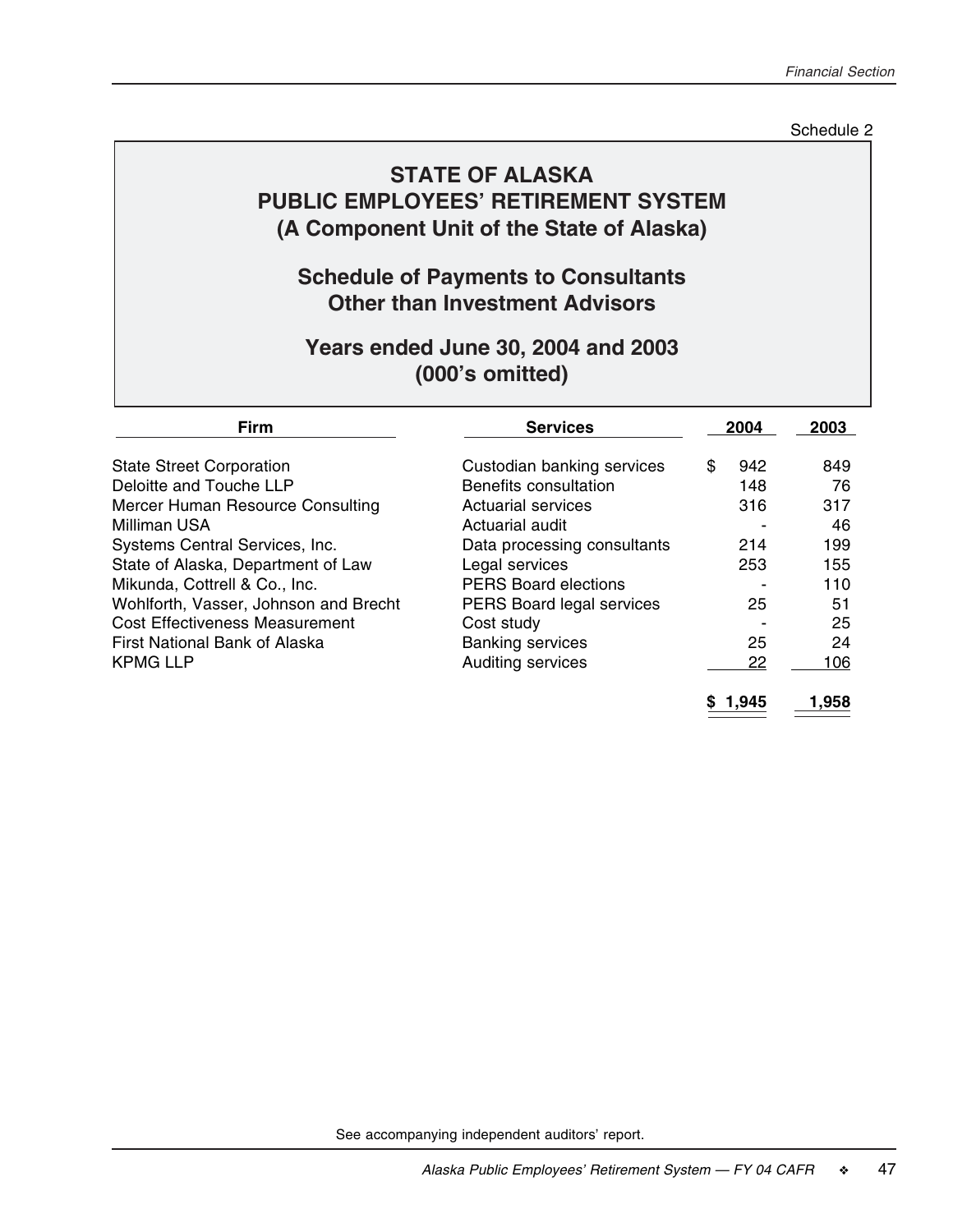This page intentionally left blank.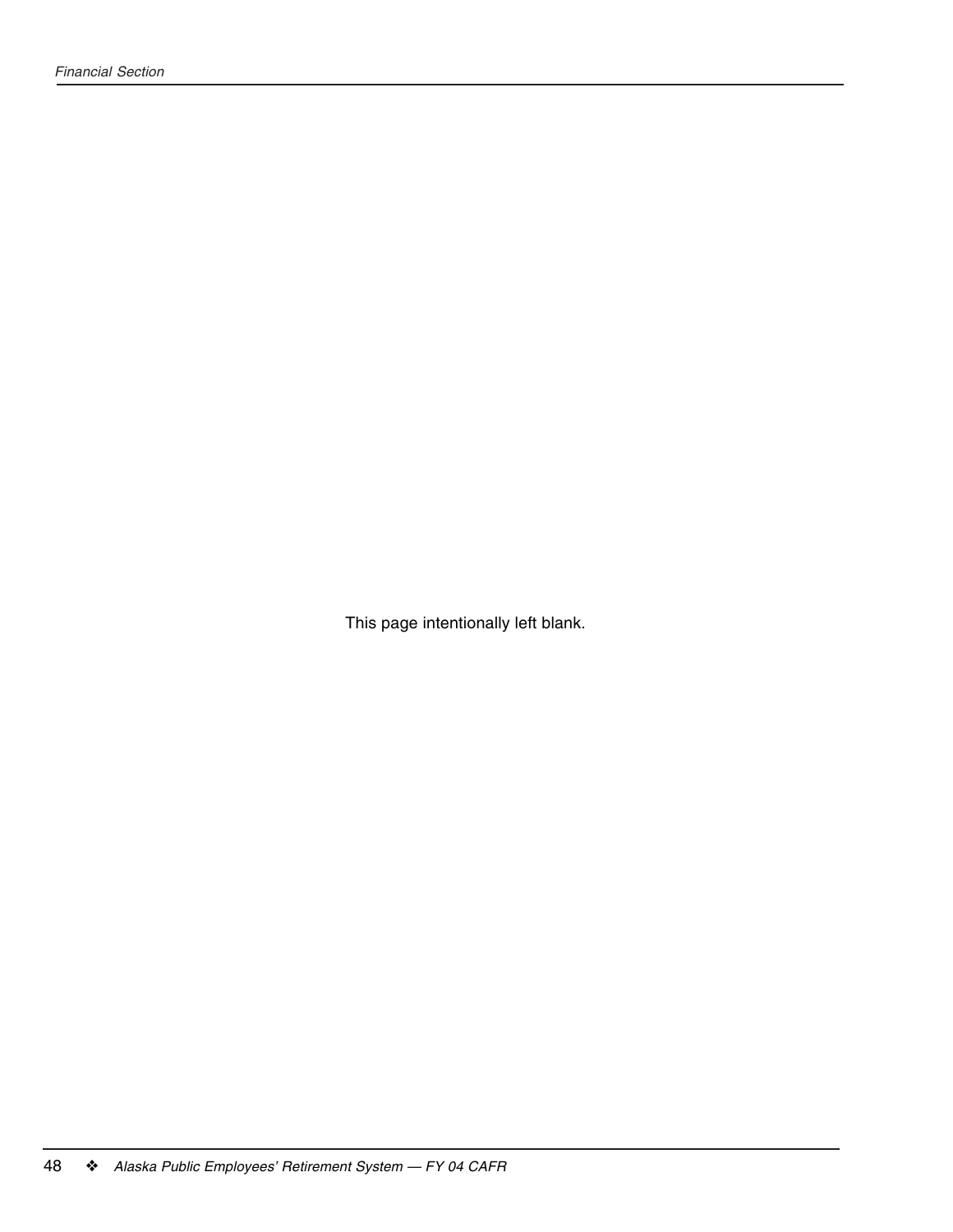

Human Resource Consulting The Consulting Cone Union Square

600 University Street, Suite 3200 Seattle, WA 98101-3137 206 808 8800 Fax 206 382 0627 www.mercerHR.com

April 30, 2004

State of Alaska Public Employees' Retirement Board Department of Administration Division of Retirement and Benefits P.O. Box 110203 Juneau, AK 99811-0203

Dear Members of the Board:

#### **Actuarial Certification**

The annual actuarial valuation required for the State of Alaska Public Employees' Retirement System has been prepared as of June 30, 2003 by Mercer Human Resource Consulting. The purposes of the report include:

- (1) a review of experience under the Plan for the year ended June 30, 2003;
- (2) a determination of the appropriate contribution rate for each employer in the System which will be applied for the fiscal year ending June 30, 2006; and
- (3) the provision of reporting and disclosure information for financial statements, governmental agencies, and other interested parties.

The following schedules that we have prepared are included in this report:

- (1) Summary of actuarial assumptions and methods
- (2) Schedule of active member valuation data
- (3) Schedule of benefit recipients added to and removed from rolls
- (4) Solvency test
- (5) Analysis of financial experience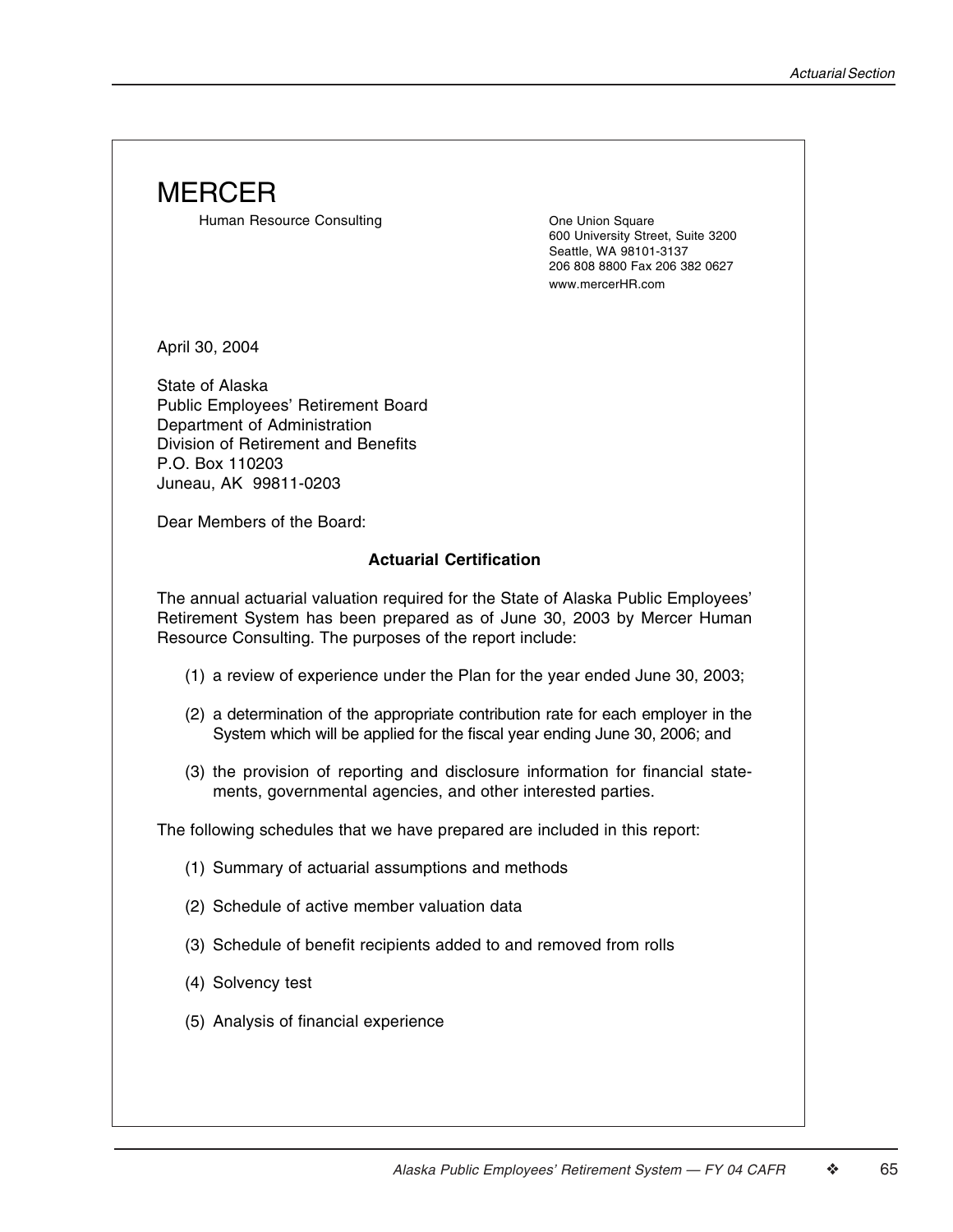# **MERCER**

Human Resource Consulting

Public Employees' Retirement Board April 30, 2004 Page 2

In preparing this valuation, we have employed generally accepted actuarial methods and assumptions, in conjunction with employee data provided to us by the Division of Retirement and Benefits and financial information provided by the audited report from KPMG LLP, to determine a sound value for the System liability. This data has not been audited, but it has been reviewed and found to be consistent, both internally and with prior years' data. Actuarial assumptions are based on the results of an experience study presented to the Board in October 2000 and adopted in December 2000. Actuarial methods, medical cost trend, and assumed blended medical premiums were reviewed and revised in January 2003.

The contribution requirements are determined as a percentage of payroll, and reflect the cost of benefits accruing in FY04 and a fixed 25-year level percentage of payroll amortization of the initial unfunded accrued liability and subsequent gains/losses. The amortization period is set by the Board. Contribution levels are recommended by the Actuary and adopted by the Board each year. Over time, the contribution rate is expected to remain relatively constant as a percentage of payroll. The ratio of assets to liabilities changed from 75.2% to 72.8% during the year primarily due to lower than expected equity market returns. Over the years, progress has been made toward achieving the funding objectives of the System.

A summary of the actuarial assumptions and methods is presented in Section 2.3 of this report. The assumptions, when applied in combination, fairly represent past and anticipated future experience of the System.

Future contribution requirements may differ from those determined in the valuation because of:

- (1) differences between actual experience and anticipated experience based on the assumptions;
- (2) changes in actuarial assumptions or methods;
- (3) changes in statutory provisions; or
- (4) differences between the contribution rates determined by the valuation and those adopted by the Board.

The undersigned are members of the American Academy of Actuaries and the Society of Actuaries and are fully qualified to provide actuarial services to the State of Alaska.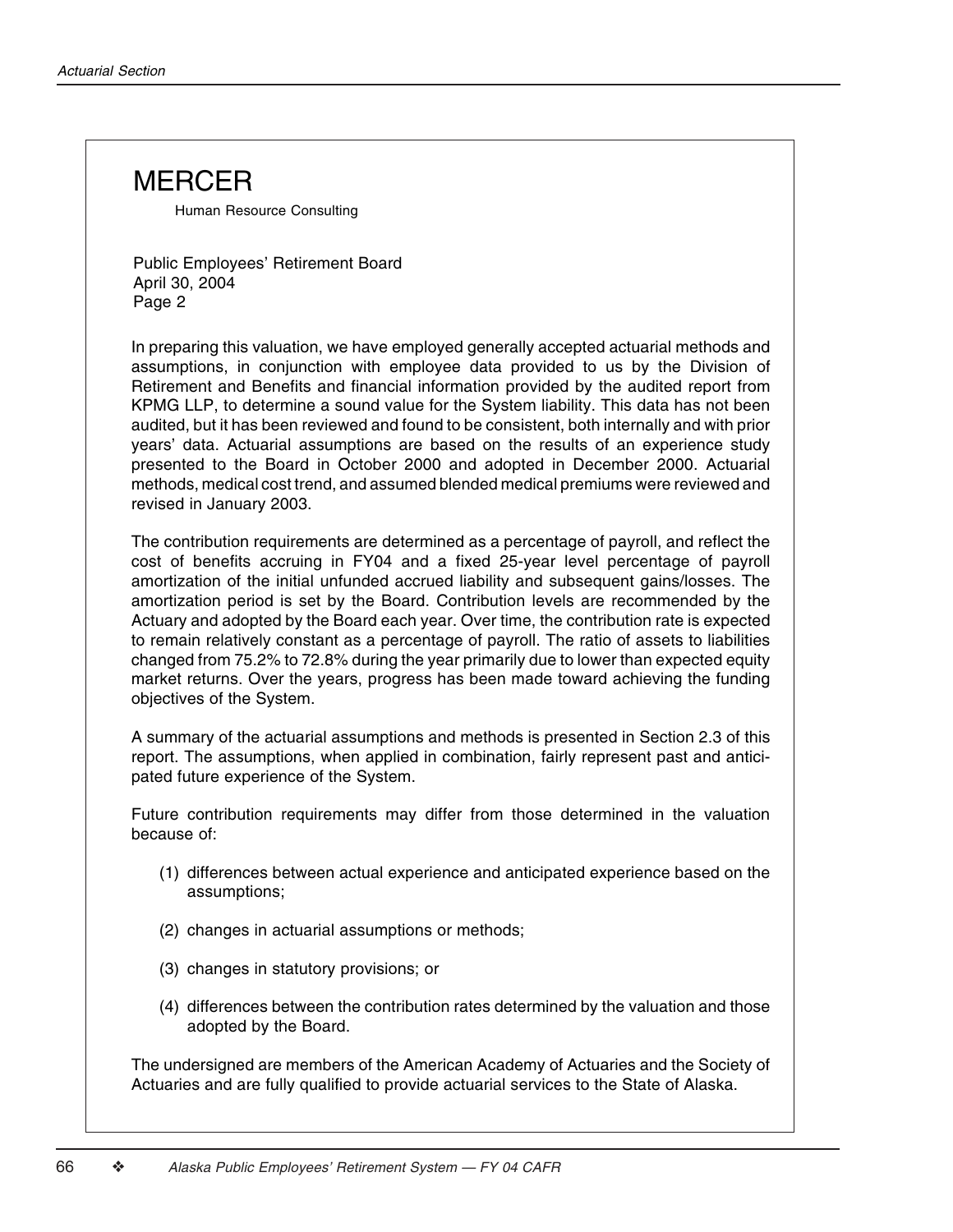# **MERCER**

Human Resource Consulting

Public Employees' Retirement Board April 30, 2004 Page 3

We believe that the assumptions and methods used for funding purposes and for the disclosures presented in this report satisfy the parameter requirements set forth in the Government Accounting Standards Board (GASB) Statement Nos. 25 and 27.

We believe that this report conforms with the requirements of the Alaska statutes, and where applicable, other federal and accounting laws, regulations and rules, as well as generally accepted actuarial principles and practices.

Sincerely,

Kolot M Huywold

Marcia L. Clapm

Robert M. Reynolds, ASA, MAAA Marcia L. Chapman, FSA, EA, MAAA

MAG/CMB/RMR/kmp/cam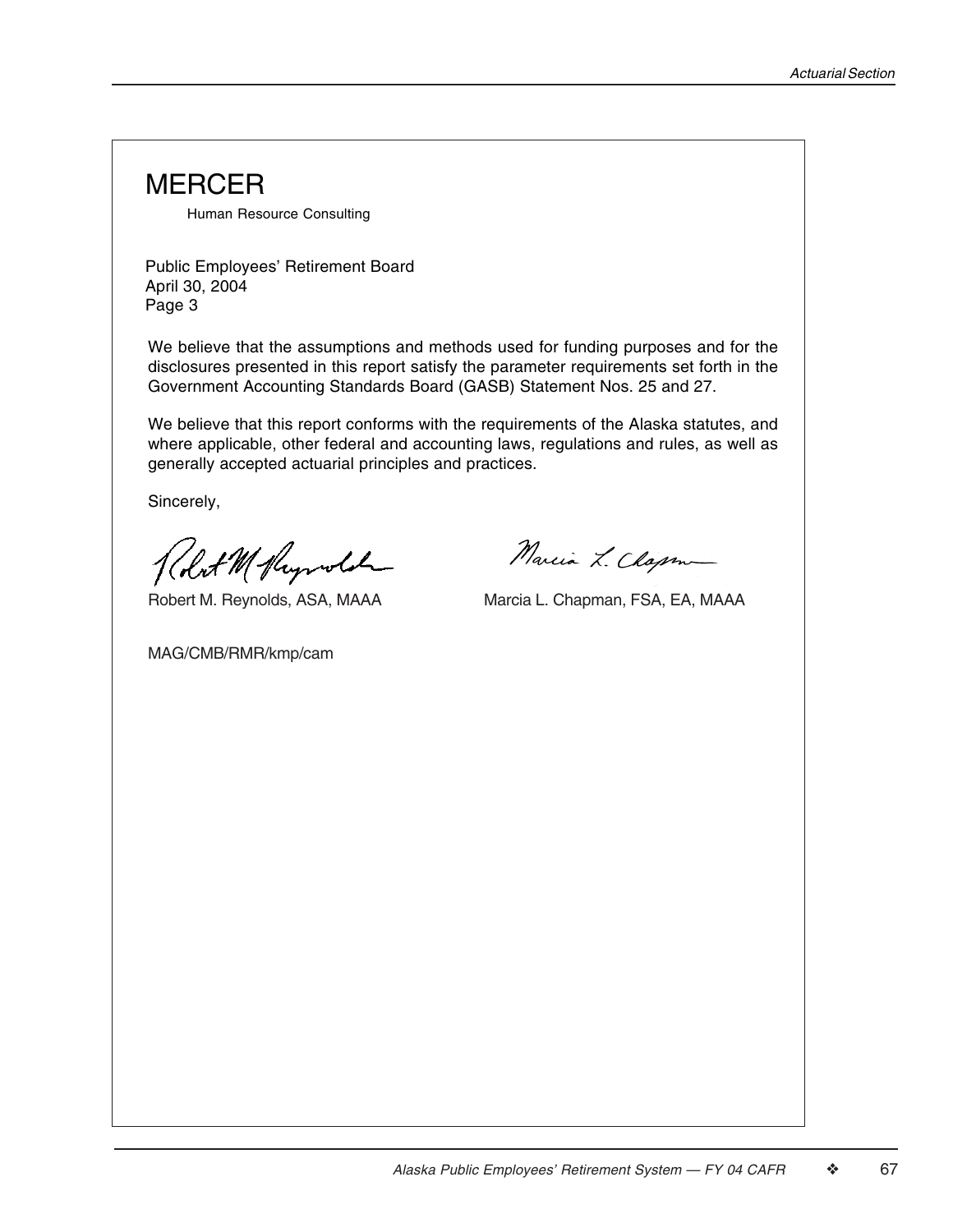### **Public Employees' Retirement System Summary of Actuarial Assumptions and Methods**

The demographic and non-health economic assumptions used in this valuation were recommended by Mercer Human Resource Consulting and were adopted at the Fall 2000 PERS Board Meeting. These assumptions were the result of an experience study performed in the Fall of 2000. The funding method used in this valuation was adopted June 30, 1985 and last reviewed by the Board in January 2003. The asset smoothing method used to determine valuation assets was changed effective June 30, 2002.

#### **A. Valuation of Liabilities**

Liabilities and contributions shown in the report are computed using the Projected Unit Credit method of funding. The initial unfunded accrued liability and future gains/losses are amortized over a 25-year fixed period level percentage of pay. However, in keeping with GASB requirements, the net amortization period for all gains and losses will not exceed 30 years.

The objective under this method is to fund each participant's benefits under the plan as they accrue. Thus, each participant's total pension projected to retirement with salary scale is broken down into units, each associated with a year of past or future service. The principle underlying the method is that each unit is funded in the year for which it is credited. Typically, when the method is introduced there will be an initial liability for benefits credited for service prior to the date, and to the extent that this liability is not covered by assets of the plan there is an unfunded liability to be funded over a chosen period in accordance with an amortization schedule.

An Accrued Liability is calculated at the valuation date as the present value of benefits credited with respect to service to that date.

The Unfunded Liability at the valuation date is the excess of the accrued liability over the assets of the plan. The annual payment to be made over a stipulated number of years to amortize the unfunded liability is the Past Service Cost.

The Normal Cost is the present value of those benefits, which are expected to be credited with respect to service during the year beginning on the valuation date.

Under this method, differences between the actual experience and that assumed in the determination of costs and liabilities will emerge as adjustments in the unfunded liability, subject to amortization.

#### **B. Actuarial Assumptions**

|    | <b>Investment Return</b> | 8.25% per year, compounded annually, net of expenses.                                                                                                                                                                             |
|----|--------------------------|-----------------------------------------------------------------------------------------------------------------------------------------------------------------------------------------------------------------------------------|
|    | <b>Salary Scale</b>      | Inflation - 3.5% per year<br>Police/Fire<br>Merit (first 5 years of employment) - 1.5% per year<br>Productivity - 1.0% per year<br>Others<br>Merit (first 10 years of employment) - 1.5% per year<br>Productivity - 0.5% per year |
| 3. | <b>Total Inflation</b>   | Total inflation as measured by the Consumer Price Index for urban and<br>clerical workers for Anchorage is assumed to increase 3.5% annually.                                                                                     |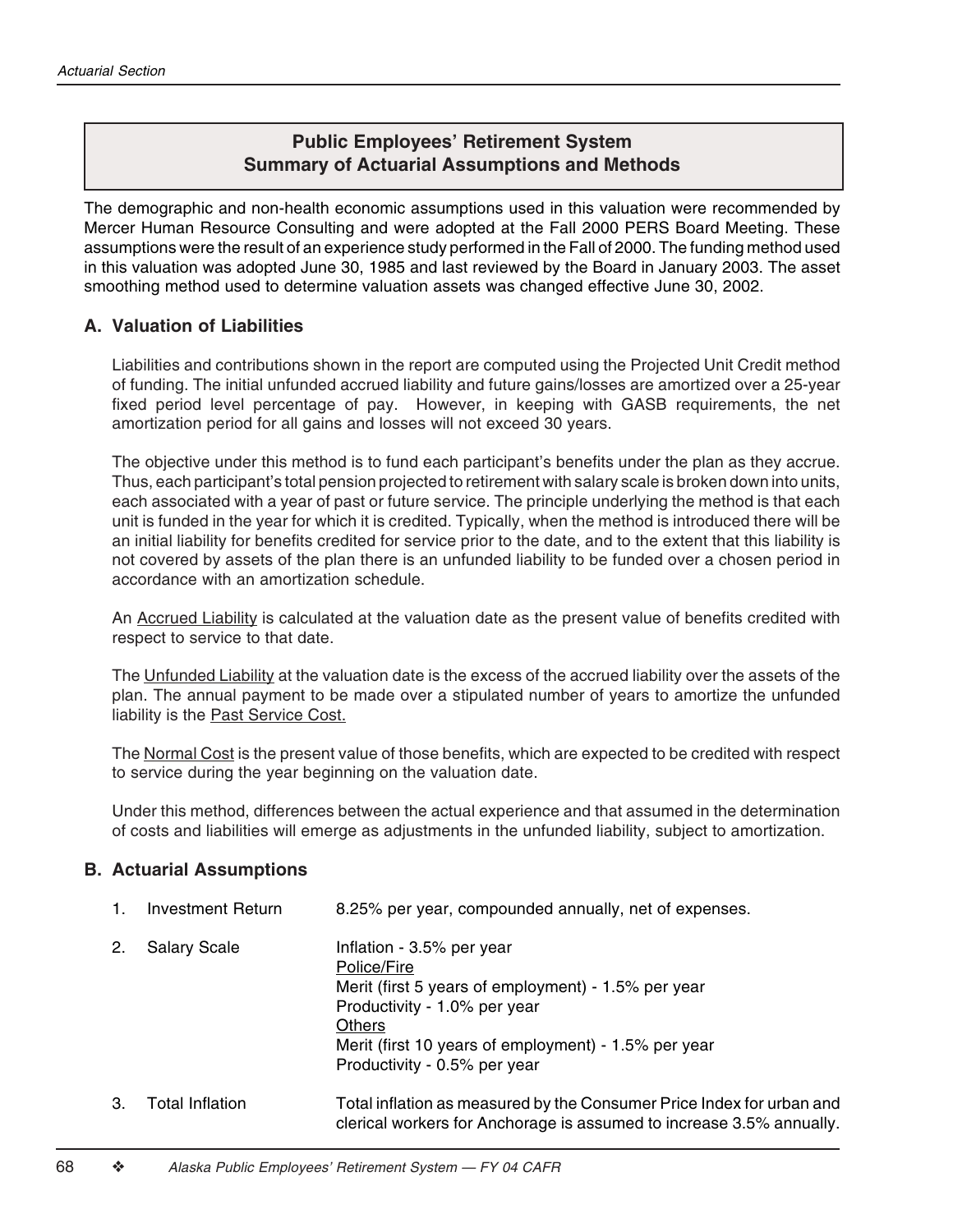### **Public Employees' Retirement System Summary of Actuarial Assumptions and Methods**

| 4. | <b>Health Cost Trend</b>                  | FY04 - 12.0%<br>FY05 - 12.0%<br>FY06 - 11.5%<br>FY07 - 11.0%<br>FY08 - 10.5%<br>FY09 - 10.0%<br>FY10 - 9.5%                                                                                                                              | FY11 - 9.0%<br>FY12 - 8.5%<br>FY13 - 8.0%<br>FY14 - 7.5%<br>FY15 - 7.0%<br>FY16 - 6.0%<br>FY17 and later 5.0%                                                                                                                                                                                 |  |  |  |  |  |
|----|-------------------------------------------|------------------------------------------------------------------------------------------------------------------------------------------------------------------------------------------------------------------------------------------|-----------------------------------------------------------------------------------------------------------------------------------------------------------------------------------------------------------------------------------------------------------------------------------------------|--|--|--|--|--|
| 5. | Mortality                                 | Police/Fire, 35% of the time for Others.                                                                                                                                                                                                 | 1994 Group Annuity Mortality Basic Table for males and females, 1994<br>Base Year. Deaths are assumed to be occupational 85% of the time for                                                                                                                                                  |  |  |  |  |  |
| 6. | <b>Total Turnover</b>                     |                                                                                                                                                                                                                                          | Based upon the 1997-99 actual withdrawal experience. (See Table 1.)                                                                                                                                                                                                                           |  |  |  |  |  |
| 7. | <b>Disability</b>                         |                                                                                                                                                                                                                                          | Incidence rates, based upon the 1991-95 actual experience, in accor-<br>dance with Table 2. Post-disability mortality in accordance with rates<br>published by the Pension Benefit Guaranty Corporation to reflect<br>mortality of those receiving disability benefits under Social Security. |  |  |  |  |  |
| 8. | Retirement                                | accordance with Table 3.                                                                                                                                                                                                                 | Retirement rates based upon the 1997-99 actual experience in                                                                                                                                                                                                                                  |  |  |  |  |  |
| 9. | Spouse's Age                              |                                                                                                                                                                                                                                          | Wives are assumed to be four years younger than husbands.                                                                                                                                                                                                                                     |  |  |  |  |  |
|    | 10. Dependent Children                    | Benefits to dependent children have been valued assuming members<br>who are not single have one dependent child.                                                                                                                         |                                                                                                                                                                                                                                                                                               |  |  |  |  |  |
|    | 11. Contribution Refunds                  | 100% of those terminating after age 35 who are vested will leave<br>their contributions in the fund and thereby retain their deferred vested<br>benefit. All others who terminate are assumed to have their contribu-<br>tions refunded. |                                                                                                                                                                                                                                                                                               |  |  |  |  |  |
|    | 12. C.O.L.A.                              | Of those benefit recipients who are eligible for the C.O.L.A., 68% are<br>assumed to remain in Alaska and receive the C.O.L.A.                                                                                                           |                                                                                                                                                                                                                                                                                               |  |  |  |  |  |
|    | 13. New Entrants                          | three scenarios:                                                                                                                                                                                                                         | Growth projections are made for the active PERS population under                                                                                                                                                                                                                              |  |  |  |  |  |
|    |                                           | Pessimistic:<br>Median:<br>Optimistic:                                                                                                                                                                                                   | 0% per year<br>1% per year<br>2% per year                                                                                                                                                                                                                                                     |  |  |  |  |  |
|    | 14. Post-Retirement<br>Pension Adjustment |                                                                                                                                                                                                                                          | 50% and 75% of assumed inflation is valued for the automatic<br>Post-Retirement Pension Adjustment (PRPA) as specified in the statute.                                                                                                                                                        |  |  |  |  |  |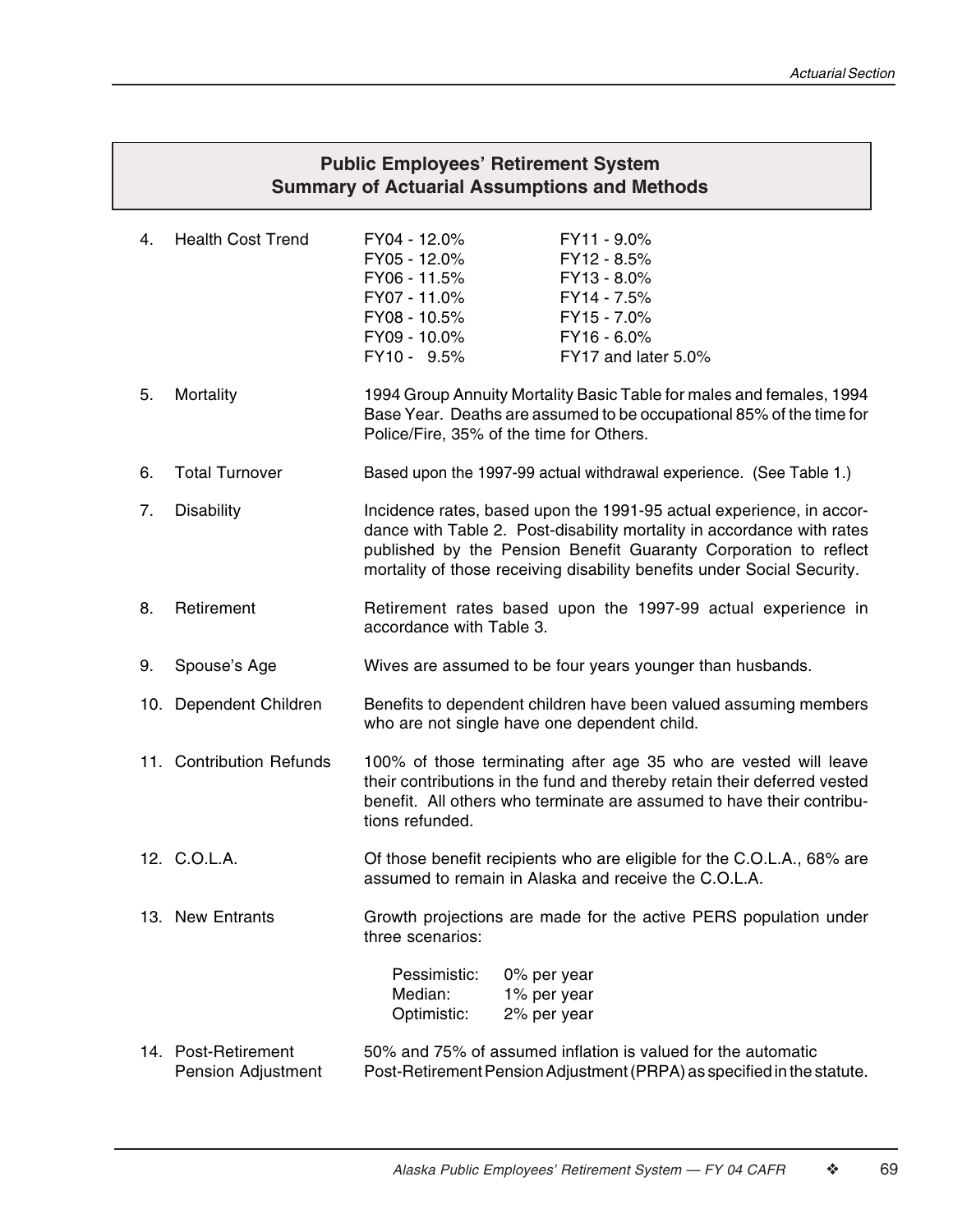#### **Public Employees' Retirement System Summary of Actuarial Assumptions and Methods**

- 15. Expenses Expenses are covered in the investment return assumption.
- 16. Part-Time Status Part-time employees are assumed to earn 0.600 years of credited service per year.

#### **C. Valuation of Assets**

Effective June 30, 2002, the asset valuation method recognizes 20% of the investment gain or loss in each of the current and preceding four years. This method will be phased in over the next five years. All assets are valued at market value. Assets are accounted for on an accrued basis and are taken directly from audited financial statements provided by KPMG LLP. Valuation assets cannot be outside a range of 80% to 120% of the market value of assets.

#### **D. Valuation of Medical Benefits**

Medical benefits for retirees are provided by the payment of premiums from the fund. A pre-65 cost and lower post-65 cost (due to Medicare) are assumed such that the total rate for all retirees equals the present premium rate assumption. These medical premiums are then increased with the health inflation assumption. The actuarial cost method used for funding retirement benefits is also used to fund health benefits.

For FY04, the pre-65 monthly premium is \$1,016.04 and the post-65 premium is \$387.06, based on an assumed total blended premium of \$777.28. The assumed total blended premium for FY04 is the average of the 2003 and 2004 calendar year actual blended premiums. For the time period January 1, 2004 to December 31, 2004, the actual blended premium as provided by the State of Alaska, Division of Retirement and Benefits, is \$806.00.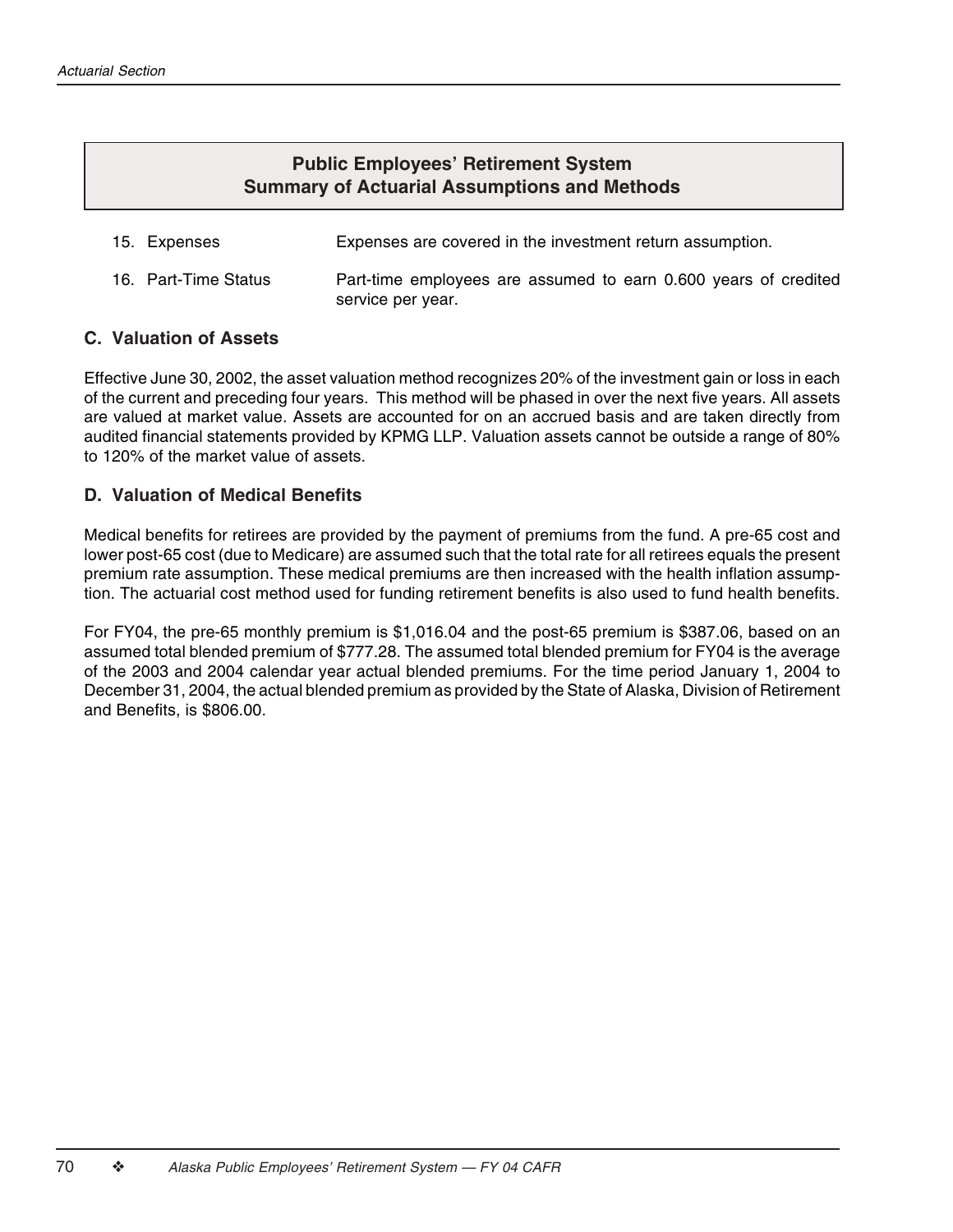| <b>Public Employees' Retirement System</b><br><b>Summary of Actuarial Assumptions and Methods</b><br><b>Table 1</b><br><b>Total Turnover Assumptions</b> |                                                  |                                 |                                 |                                                                                      |                          |  |  |
|----------------------------------------------------------------------------------------------------------------------------------------------------------|--------------------------------------------------|---------------------------------|---------------------------------|--------------------------------------------------------------------------------------|--------------------------|--|--|
|                                                                                                                                                          | <b>During the First 5 Years</b><br>of Employment | <b>Select Rates of Turnover</b> |                                 | <b>Ultimate Rates of Turnover</b><br><b>After the First 5 Years</b><br>of Employment |                          |  |  |
| <b>Police and Fire:</b>                                                                                                                                  |                                                  |                                 |                                 |                                                                                      |                          |  |  |
| Year of<br><b>Employment</b>                                                                                                                             | Rate                                             |                                 |                                 | Age                                                                                  | Rate                     |  |  |
| 1<br>$\overline{c}$<br>3<br>$\overline{\mathbf{4}}$<br>5                                                                                                 | .12<br>.10<br>.08<br>.07<br>.06                  |                                 |                                 | $20+$                                                                                | .03                      |  |  |
| Other:                                                                                                                                                   |                                                  |                                 |                                 |                                                                                      |                          |  |  |
| Year of<br><b>Employment</b>                                                                                                                             | --------<br>20-34                                | <b>Age at Hire</b>              | $35+$                           | Age                                                                                  | Rate                     |  |  |
| 1<br>$\mathbf 2$<br>3<br>4<br>5                                                                                                                          | .25<br>.23<br>.20<br>.16<br>.15                  |                                 | .15<br>.15<br>.13<br>.12<br>.11 | 20-34<br>35-39<br>40-44<br>$45+$                                                     | .11<br>.08<br>.06<br>.05 |  |  |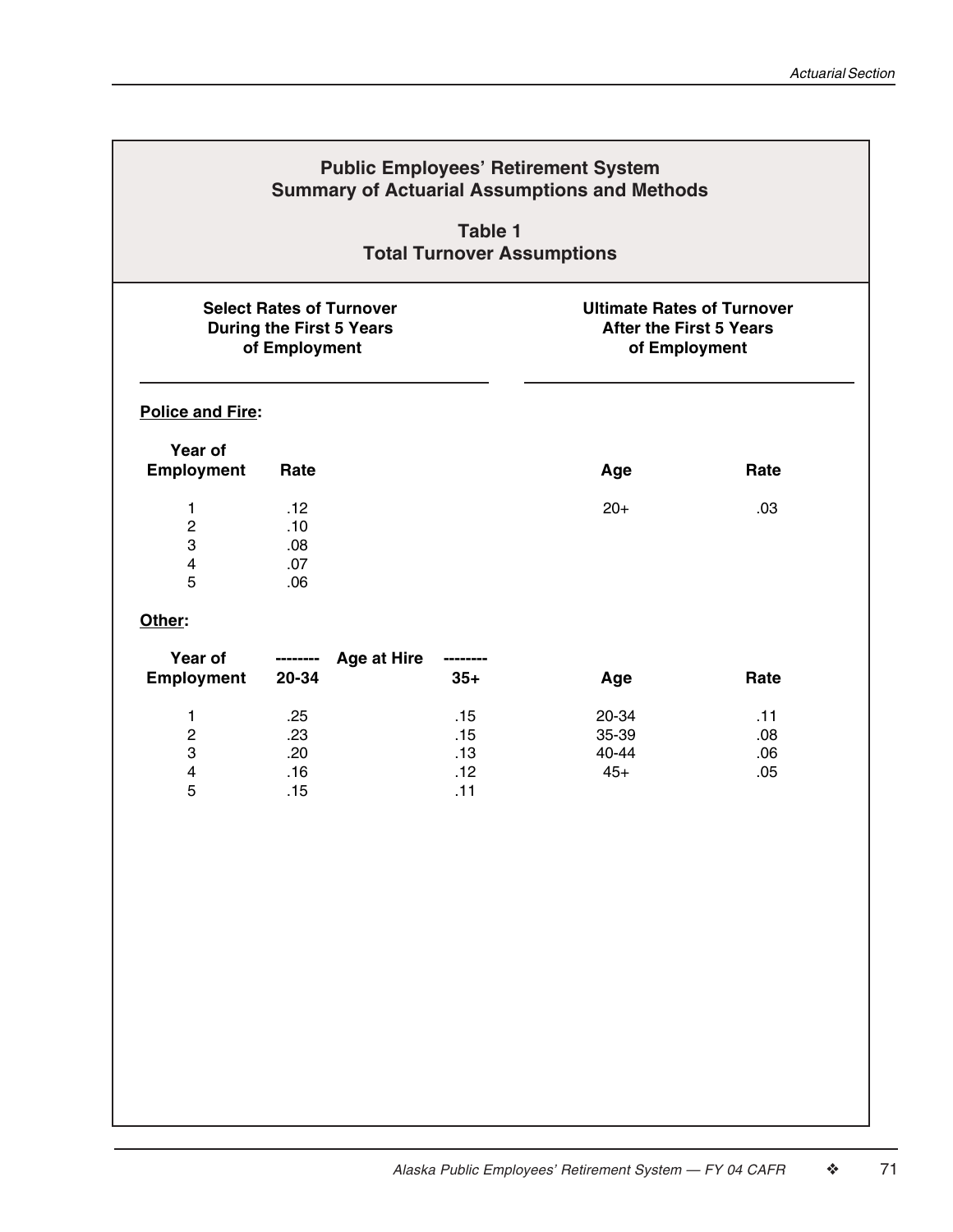| <b>Public Employees' Retirement System</b><br><b>Summary of Actuarial Assumptions and Methods</b> |                                  |                        |  |  |  |  |  |  |
|---------------------------------------------------------------------------------------------------|----------------------------------|------------------------|--|--|--|--|--|--|
| <b>Table 2</b><br><b>Disability Rates</b><br><b>Annual Rates Per 1,000 Employees</b>              |                                  |                        |  |  |  |  |  |  |
|                                                                                                   | <b>Police &amp; Fire</b><br>Rate | "Other" Member<br>Rate |  |  |  |  |  |  |
| Age                                                                                               |                                  |                        |  |  |  |  |  |  |
| 20                                                                                                | .88                              | .28                    |  |  |  |  |  |  |
| 21                                                                                                | .89                              | .28                    |  |  |  |  |  |  |
| 22                                                                                                | .90                              | .29                    |  |  |  |  |  |  |
| 23                                                                                                | .91                              | .29                    |  |  |  |  |  |  |
| 24                                                                                                | .93                              | .30                    |  |  |  |  |  |  |
| 25                                                                                                | .94                              | .30                    |  |  |  |  |  |  |
| 26                                                                                                | .95                              | .30                    |  |  |  |  |  |  |
| 27                                                                                                | .98                              | .31                    |  |  |  |  |  |  |
| 28                                                                                                | 1.00                             | .32                    |  |  |  |  |  |  |
| 29                                                                                                | 1.03                             | .33                    |  |  |  |  |  |  |
| 30                                                                                                | 1.05                             | .34                    |  |  |  |  |  |  |
| 31                                                                                                | 1.08                             | .34                    |  |  |  |  |  |  |
| 32                                                                                                | 1.10                             | .35                    |  |  |  |  |  |  |
| 33                                                                                                | 1.13                             | .36                    |  |  |  |  |  |  |
| 34                                                                                                | 1.16                             | .37                    |  |  |  |  |  |  |
| 35                                                                                                | 1.20                             | .38                    |  |  |  |  |  |  |
| 36                                                                                                | 1.24                             | .40                    |  |  |  |  |  |  |
| 37                                                                                                | 1.29                             | .41                    |  |  |  |  |  |  |
| 38                                                                                                | 1.34                             | .43                    |  |  |  |  |  |  |
| 39                                                                                                | 1.39                             | .44                    |  |  |  |  |  |  |
| 40                                                                                                | 1.44                             | .46                    |  |  |  |  |  |  |
| 41                                                                                                | 1.50                             | .48                    |  |  |  |  |  |  |
| 42                                                                                                | 1.59                             | .51                    |  |  |  |  |  |  |
| 43                                                                                                | 1.70                             | .54                    |  |  |  |  |  |  |
| 44                                                                                                | 1.85                             | .59                    |  |  |  |  |  |  |
| 45                                                                                                | 2.03                             | .65                    |  |  |  |  |  |  |
| 46                                                                                                | 2.20                             | $.70\,$                |  |  |  |  |  |  |
| 47                                                                                                | 2.39                             | .76                    |  |  |  |  |  |  |
| 48                                                                                                | 2.59                             | .83                    |  |  |  |  |  |  |
| 49                                                                                                | 2.79                             | .89                    |  |  |  |  |  |  |
| 50                                                                                                | 3.00                             | .96                    |  |  |  |  |  |  |
| 51                                                                                                | 3.25                             | 1.04                   |  |  |  |  |  |  |
| 52                                                                                                | 3.58                             | 1.14                   |  |  |  |  |  |  |
| 53                                                                                                | 3.98                             | 1.27                   |  |  |  |  |  |  |
| 54                                                                                                | 4.44                             | 1.42                   |  |  |  |  |  |  |
| $\overline{55}$                                                                                   | 5.00                             | 1.60                   |  |  |  |  |  |  |
| 56                                                                                                | 5.74                             | 1.84                   |  |  |  |  |  |  |
| 57                                                                                                | 6.68                             | 2.14                   |  |  |  |  |  |  |
| 58                                                                                                | 7.63                             | 2.44                   |  |  |  |  |  |  |
| 59                                                                                                | 9.00                             | 2.88                   |  |  |  |  |  |  |
| 60                                                                                                | 10.54                            | 3.37                   |  |  |  |  |  |  |
|                                                                                                   |                                  |                        |  |  |  |  |  |  |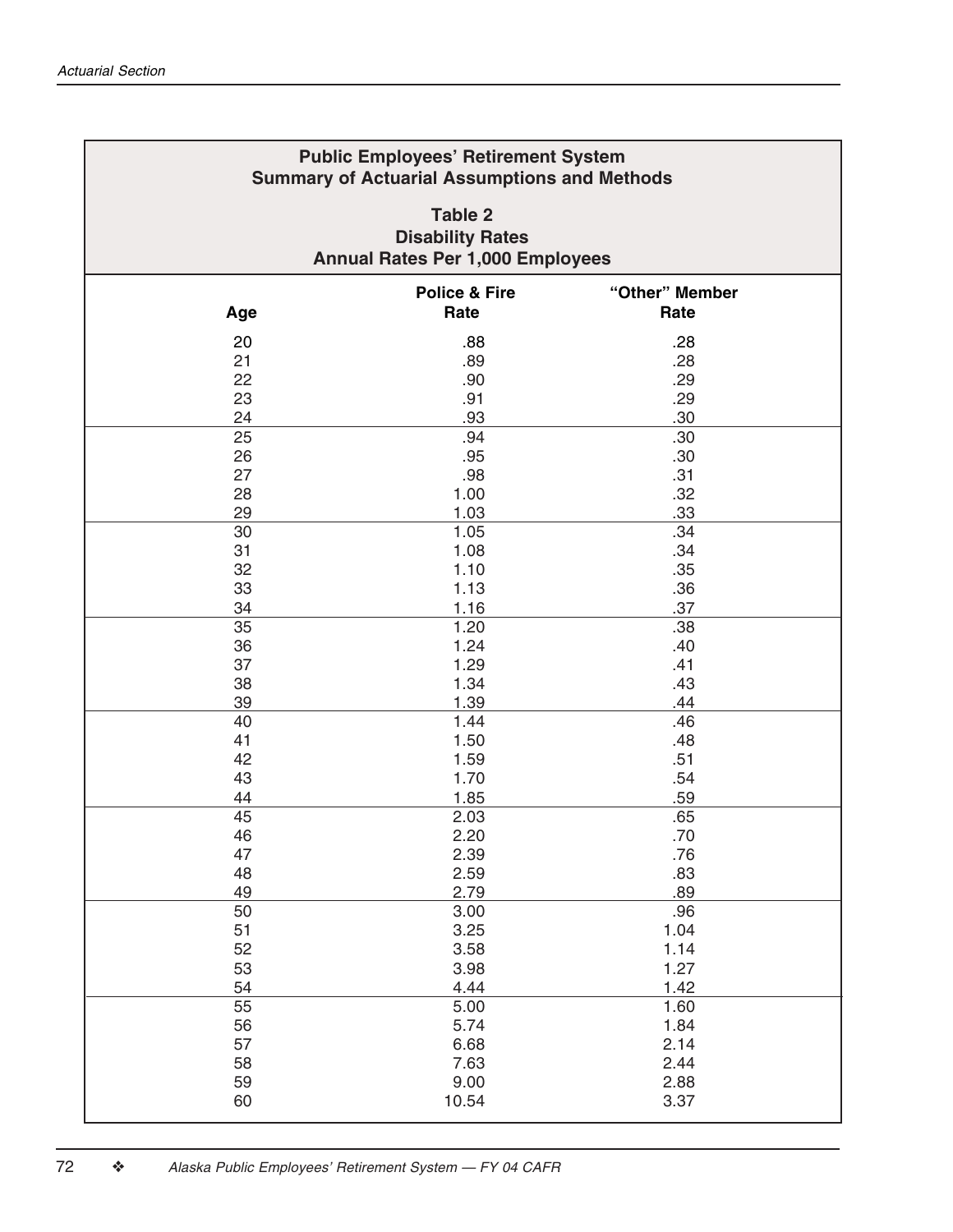| <b>Public Employees' Retirement System</b><br><b>Summary of Actuarial Assumptions and Methods</b> |                                  |                        |  |  |  |  |  |  |
|---------------------------------------------------------------------------------------------------|----------------------------------|------------------------|--|--|--|--|--|--|
| <b>Table 3</b><br><b>Retirement Rates</b>                                                         |                                  |                        |  |  |  |  |  |  |
| Age                                                                                               | <b>Police &amp; Fire</b><br>Rate | "Other" Member<br>Rate |  |  |  |  |  |  |
| 50                                                                                                | .10                              | .05                    |  |  |  |  |  |  |
| 51<br>52                                                                                          | .10                              | .05                    |  |  |  |  |  |  |
| 53                                                                                                | .10<br>.05                       | .05<br>.06             |  |  |  |  |  |  |
| 54                                                                                                | .05                              | .06                    |  |  |  |  |  |  |
| 55                                                                                                | .20                              | .10                    |  |  |  |  |  |  |
| 56                                                                                                | .13                              | .10                    |  |  |  |  |  |  |
| 57                                                                                                | .13                              | .10                    |  |  |  |  |  |  |
| 58                                                                                                | .13                              | .10                    |  |  |  |  |  |  |
| 59                                                                                                | .13                              | .10                    |  |  |  |  |  |  |
| 60                                                                                                | .20                              | .10                    |  |  |  |  |  |  |
| 61                                                                                                | .25                              | .10                    |  |  |  |  |  |  |
| 62                                                                                                | .25                              | .15                    |  |  |  |  |  |  |
| 63                                                                                                | .25                              | .15                    |  |  |  |  |  |  |
| 64                                                                                                | .25                              | .15                    |  |  |  |  |  |  |
| 65                                                                                                | 1.00                             | .20                    |  |  |  |  |  |  |
| 66                                                                                                | 1.00                             | .20                    |  |  |  |  |  |  |
| 67                                                                                                | 1.00                             | .20                    |  |  |  |  |  |  |
| 68 & Up                                                                                           | 1.00                             | 1.00                   |  |  |  |  |  |  |

Police and fire members retiring at ages under 50 are assumed to retire immediately upon attaining 21 years of service.

Other members retiring at ages under 50 are assumed to retire immediately upon attaining 31 years of service.

Members currently under age 50 who have already attained 21 years of service (31 years for Others) are assumed to retire 1 year after the valuation date.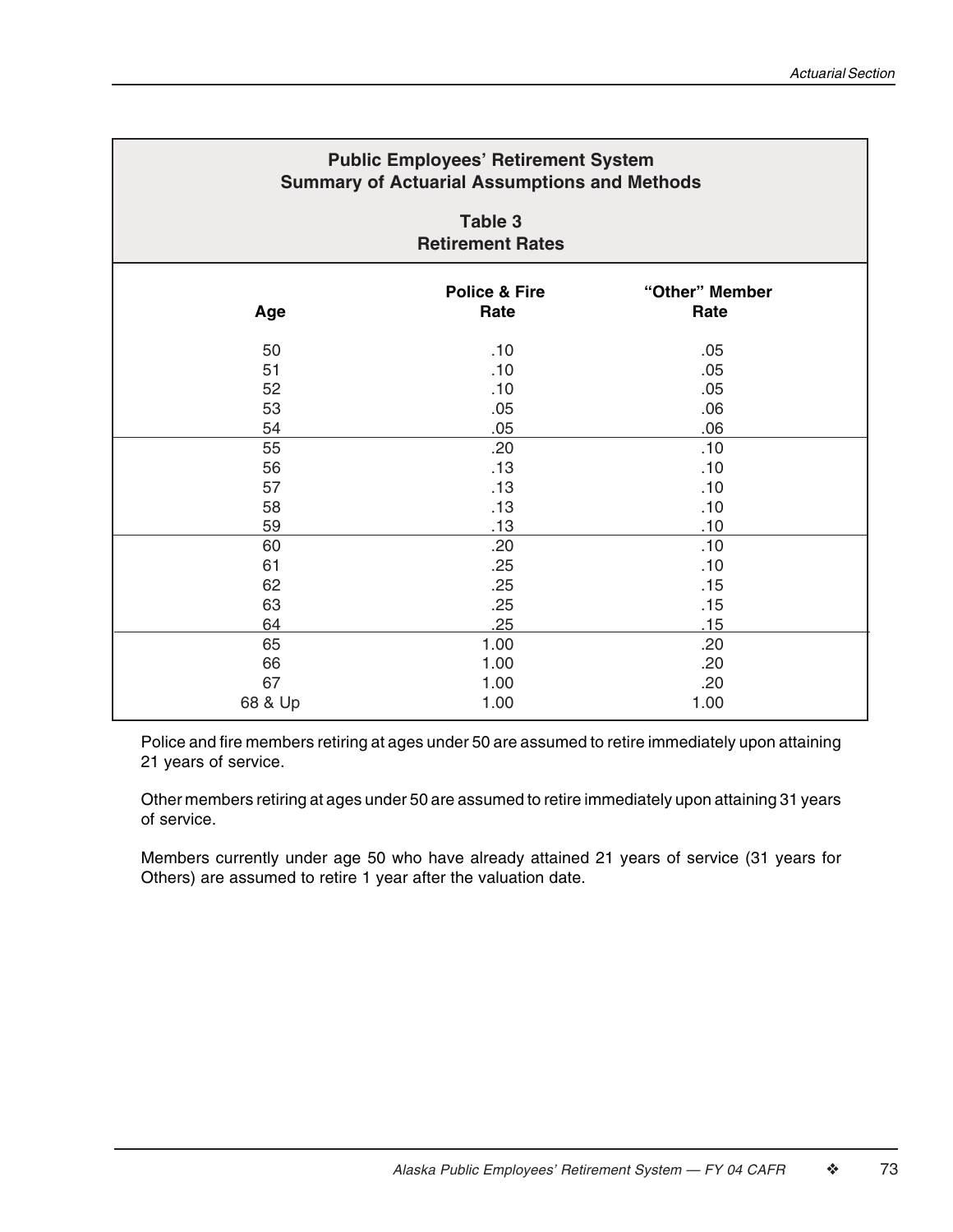| <b>Public Employees' Retirement System</b><br><b>Schedule of Active Member Valuation Data</b> |        |                                 |                                     |                                                      |                                                              |  |  |  |  |
|-----------------------------------------------------------------------------------------------|--------|---------------------------------|-------------------------------------|------------------------------------------------------|--------------------------------------------------------------|--|--|--|--|
| <b>Valuation</b><br><b>Date</b><br><b>Number</b>                                              |        | <b>Annual</b><br>Payroll (000s) | <b>Annual</b><br><b>Average Pay</b> | Average<br>Increase/<br>(Decrease)<br>In Average Pay | <b>Number of</b><br><b>Participating</b><br><b>Employers</b> |  |  |  |  |
| <b>All Others</b>                                                                             |        |                                 |                                     |                                                      |                                                              |  |  |  |  |
| June 30, 2003                                                                                 | 31,338 | \$1,300,041                     | \$41,484                            | 1.8%                                                 | 160                                                          |  |  |  |  |
| June 30, 2002                                                                                 | 30,547 | 1,245,055                       | 40,759                              | 0.3%                                                 | 161                                                          |  |  |  |  |
| June 30, 2001                                                                                 | 29,758 | 1,208,700                       | 40,618                              | 5.4%                                                 | 158                                                          |  |  |  |  |
| June 30, 1999                                                                                 | 29,590 | 1,140,706                       | 38,550                              | $3.0\%$                                              | 148                                                          |  |  |  |  |
| June 30, 1998                                                                                 | 29,293 | 1,096,786                       | 37,442                              | 0.2%                                                 | 148                                                          |  |  |  |  |
| June 30, 1997                                                                                 | 29,267 | 1,093,433                       | 37,361                              | 0.7%                                                 | 156                                                          |  |  |  |  |
| June 30, 1996<br>29,326                                                                       |        | 1,087,504                       | 37,083                              | 1.3%                                                 | 156                                                          |  |  |  |  |
| June 30, 1995                                                                                 | 28,893 | 1,057,840                       | 36,612                              | 0.9%                                                 | 153                                                          |  |  |  |  |
| June 30, 1994                                                                                 | 28,883 | 1,048,541                       | 36,303                              | 2.3%                                                 | 155                                                          |  |  |  |  |
| June 30, 1993                                                                                 | 28,509 | 1,011,864                       | 35,493                              | 4.2%                                                 | 155                                                          |  |  |  |  |
|                                                                                               |        |                                 | <b>Police/Fire</b>                  |                                                      |                                                              |  |  |  |  |
| June 30, 2003                                                                                 | 2,727  | \$160,743                       | \$58,945                            | 0.8%                                                 | 160                                                          |  |  |  |  |
| June 30, 2002                                                                                 | 2,695  | 157,632                         | 58,490                              | $3.4\%$                                              | 161                                                          |  |  |  |  |
| June 30, 2001                                                                                 | 2,683  | 151,701                         | 56,542                              | 3.9%                                                 | 158                                                          |  |  |  |  |
| June 30, 1999                                                                                 | 2,624  | 142,843                         | 54,437                              | 2.7%                                                 | 148                                                          |  |  |  |  |
| June 30, 1998                                                                                 | 2,617  | 138,653                         | 52,982                              | 1.0%                                                 | 148                                                          |  |  |  |  |
| June 30, 1997                                                                                 | 2,587  | 135,702                         | 52,455                              | 2.8%                                                 | 156                                                          |  |  |  |  |
| June 30, 1996                                                                                 | 2,634  | 134,362                         | 51,011                              | 0.2%                                                 | 156                                                          |  |  |  |  |
| June 30, 1995                                                                                 | 2,557  | 130,204                         | 50,921                              | (1.7)%                                               | 153                                                          |  |  |  |  |
| June 30, 1994                                                                                 | 2,481  | 128,456                         | 51,776                              | 2.8%                                                 | 155                                                          |  |  |  |  |
| June 30, 1993                                                                                 | 2,463  | 124,025                         | 50,355                              | 3.2%                                                 | 155                                                          |  |  |  |  |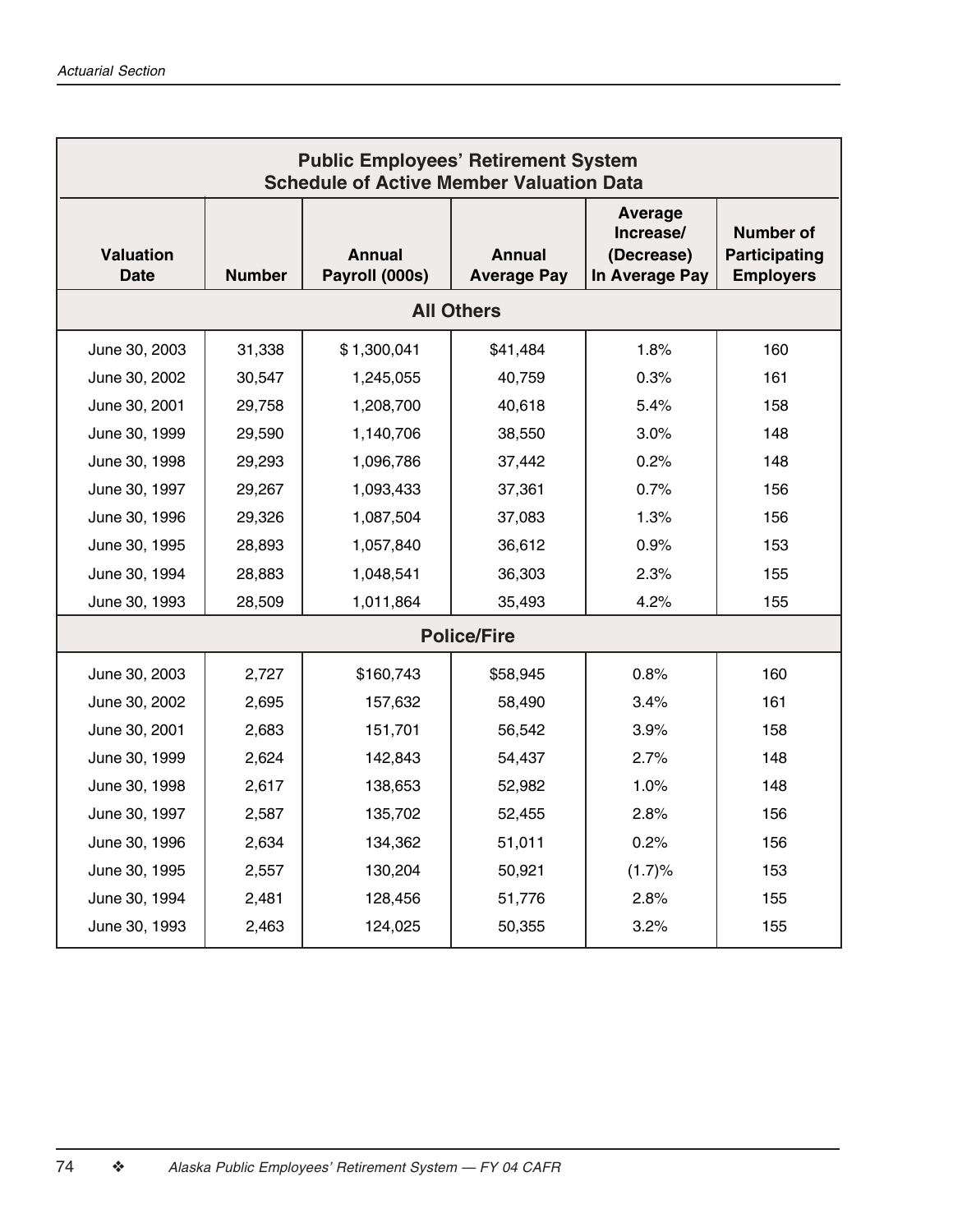| <b>Public Employees' Retirement System</b><br><b>Schedule of Benefit Recipients Added to and Removed from Rolls</b> |       |                              |        |                              |                                           |                            |                                                   |                                                     |  |
|---------------------------------------------------------------------------------------------------------------------|-------|------------------------------|--------|------------------------------|-------------------------------------------|----------------------------|---------------------------------------------------|-----------------------------------------------------|--|
|                                                                                                                     |       | <b>Added to Rolls</b>        |        | <b>Removed from Rolls</b>    |                                           | <b>Rolls - End of Year</b> |                                                   |                                                     |  |
| Year<br><b>Ended</b>                                                                                                | No.*  | <b>Annual</b><br>Allowances* | $No.*$ | <b>Annual</b><br>Allowances* | <b>Annual</b><br>No.<br><b>Allowances</b> |                            | Increase in<br><b>Annual</b><br><b>Allowances</b> | <b>Average</b><br><b>Annual</b><br><b>Allowance</b> |  |
| <b>All Others</b>                                                                                                   |       |                              |        |                              |                                           |                            |                                                   |                                                     |  |
| June 30, 2003                                                                                                       | 1,445 | \$27,802,265                 | 351    | \$6,507,821                  | 16,440                                    | \$257,205,574              | 9.0%                                              | \$15,645                                            |  |
| June 30, 2002                                                                                                       | 1,135 | 27,484,388                   | 332    | 8,039,486                    | 15,346                                    | 235,911,130                | 9.0%                                              | 15,373                                              |  |
| June 30, 2001                                                                                                       | 2,342 | 46,880,694                   | 506    | 10,128,792                   | 14,543                                    | 216,466,228                | 20.5%                                             | 15,071                                              |  |
| June 30, 1999                                                                                                       | 1,053 | 19,402,623                   | 124    | 2,284,829                    | 12,707                                    | 179,714,326                | 10.5%                                             | 14,143                                              |  |
| June 30, 1998                                                                                                       | 1,219 | 25,116,364                   | 113    | 2,328,260                    | 11,778                                    | 162,596,532                | 16.3%                                             | 13,805                                              |  |
| June 30, 1997                                                                                                       | 830   | 23,255,081(1)                | 101    | 2,829,835(1)                 | 10,672                                    | 139,808,955                | 7.2%                                              | 13,100                                              |  |
| June 30, 1996                                                                                                       | 702   | 8,803,872                    | 40     | 501,645                      | 9,943                                     | 119,383,182                | 7.5%                                              | 12,007                                              |  |
| June 30, 1995                                                                                                       | 561   | 8,327,484                    | 123    | 850,316                      | 9,281                                     | 111,080,955                | 7.2%                                              | 11,969                                              |  |
| June 30, 1994                                                                                                       | 567   | 7,584,088                    | 100    | 225,631                      | 8,843                                     | 103,603,787                | 7.6%                                              | 11,716                                              |  |
| June 30, 1993                                                                                                       | 464   | 5,408,670                    | 93     | 4,057,669                    | 8,376                                     | 96,245,330                 | 1.4%                                              | 11,491                                              |  |
|                                                                                                                     |       |                              |        | <b>Police/Fire</b>           |                                           |                            |                                                   |                                                     |  |
| June 30, 2003                                                                                                       | 143   | \$4,923,581                  | 21     | $\frac{1}{2}$<br>802,499     | 1,991                                     | \$61,406,855               | 7.2%                                              | \$30,842                                            |  |
| June 30, 2002                                                                                                       | 157   | 6,155,365                    | 19     | 744,917                      | 1,869                                     | 57,285,773                 | 10.4%                                             | 30,650                                              |  |
| June 30, 2001                                                                                                       | 328   | 12,637,854                   | 75     | 2,889,753                    | 1,731                                     | 51,875,325                 | 23.1%                                             | 29,986                                              |  |
| June 30, 1999                                                                                                       | 163   | 4,761,117                    | 8      | 233,673                      | 1,478                                     | 42,127,224                 | 12.0%                                             | 28,503                                              |  |
| June 30, 1998                                                                                                       | 195   | 6,096,918                    | 2      | 62,532                       | 1,323                                     | 37,599,780                 | 19.1%                                             | 28,420                                              |  |
| June 30, 1997                                                                                                       | 161   | $6,672,261^{(1)}$            | 9      | 372,984(1)                   | 1,130                                     | 31,565,394                 | 24.9%                                             | 27,934                                              |  |
| June 30, 1996                                                                                                       | 88    | 2,217,256                    | 2      | 50,392                       | 978                                       | 25,266,117                 | 9.4%                                              | 25,834                                              |  |
| June 30, 1995                                                                                                       | 95    | 2,697,924                    | 3      | 85,198                       | 892                                       | 23,099,253                 | 12.8%                                             | 25,896                                              |  |
| June 30, 1994                                                                                                       | 77    | 2,428,767                    | 4      | 119,938                      | 800                                       | 20,486,527                 | 12.7%                                             | 25,608                                              |  |
| June 30, 1993                                                                                                       | 39    | 982,991                      | 11     | 212,565                      | 727                                       | 18,177,698                 | 4.4%                                              | 25,004                                              |  |

\* Numbers are estimated, and include other internal transfers.

<sup>1</sup> Includes additional benefits to current retirees from a one time retroactive ad hoc Post-Retirement Pension Adjustments.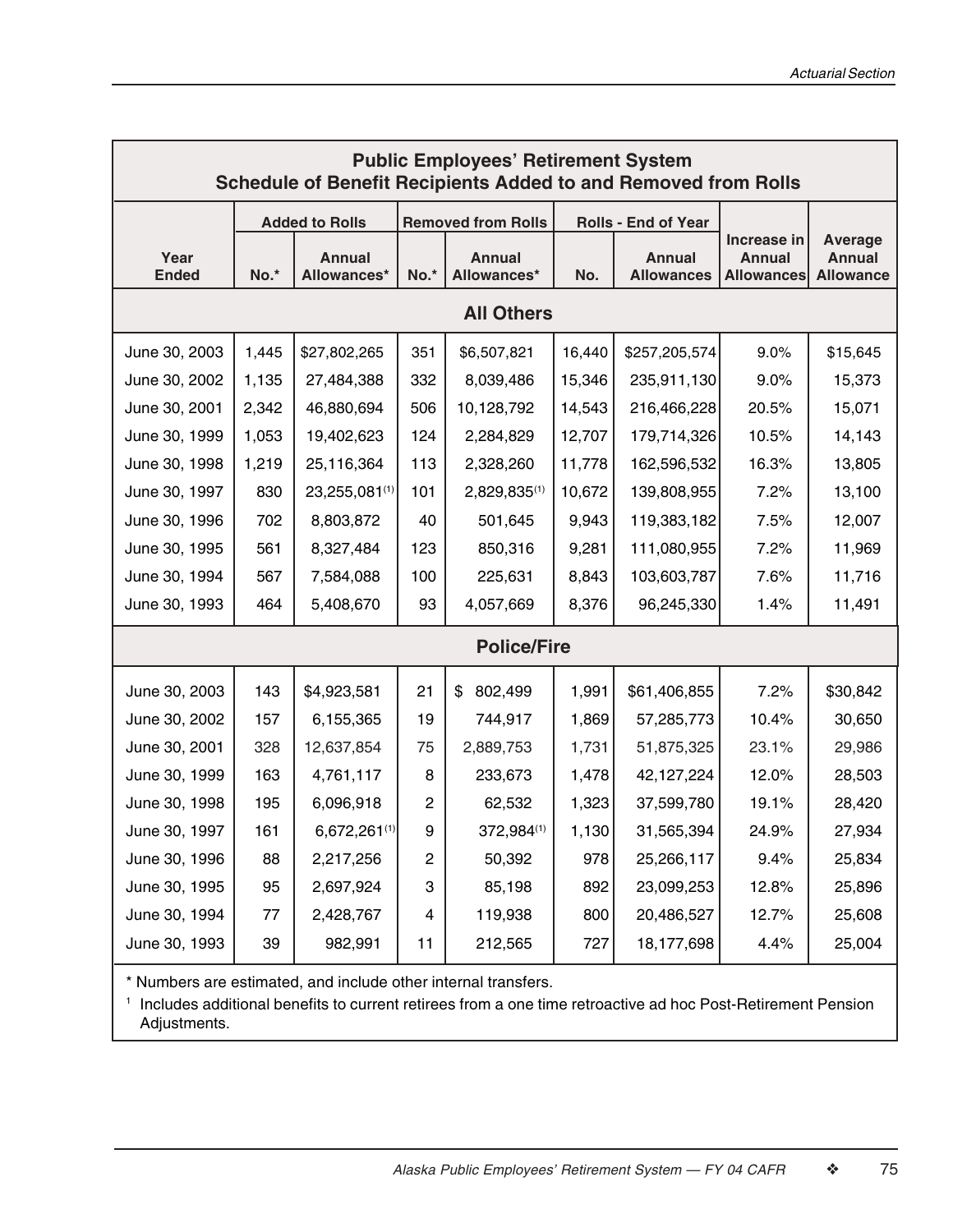| <b>Public Employees' Retirement System Solvency Test</b>                                                            |                                                                         |                                                    |                                                                                  |                                                                      |      |       |       |  |  |
|---------------------------------------------------------------------------------------------------------------------|-------------------------------------------------------------------------|----------------------------------------------------|----------------------------------------------------------------------------------|----------------------------------------------------------------------|------|-------|-------|--|--|
| <b>Aggregate Accrued Liability For:</b>                                                                             |                                                                         |                                                    |                                                                                  | <b>Portion of Accrued</b><br><b>Liabilities Covered</b><br>by Assets |      |       |       |  |  |
| <b>Valuation</b><br>Date                                                                                            | (1)<br><b>Active</b><br><b>Member</b><br><b>Contributions</b><br>(000s) | (2)<br><b>Inactive</b><br><b>Members</b><br>(000s) | (3)<br><b>Active Members</b><br>(Employer-<br><b>Financed</b><br>Portion) (000s) | <b>Valuation</b><br>Assets (000s)                                    | (1)  | (2)   | (3)   |  |  |
| June 30, 2003                                                                                                       | \$1,026,730                                                             | \$6,860,834                                        | \$2,674,089                                                                      | \$7,687,281                                                          | 100% | 97.1% | 0.0%  |  |  |
| June 30, 2002(1)(2)(3)                                                                                              | 967,045                                                                 | 6,301,095                                          | 2,591,451                                                                        | 7,412,833                                                            | 100% | 100%  | 5.6%  |  |  |
| June 30, 2001                                                                                                       | 920,702                                                                 | 5,059,386                                          | 1,888,486                                                                        | 7,941,756                                                            | 100% | 100%  | 100%  |  |  |
| June 30, 2000 <sup>(2)(3)</sup>                                                                                     | 892,949                                                                 | 4,588,201                                          | 1,895,762                                                                        | 7,454,758                                                            | 100% | 100%  | 100%  |  |  |
| June 30, 1999                                                                                                       | 854,497                                                                 | 3,961,063                                          | 1,833,113                                                                        | 7,016,340                                                            | 100% | 100%  | 100%  |  |  |
| June 30, 1998 <sup>(1)(2)(3)</sup>                                                                                  | 819,226                                                                 | 3,610,352                                          | 1,774,413                                                                        | 6,571,562                                                            | 100% | 100%  | 100%  |  |  |
| June 30, 1997                                                                                                       | 795,170                                                                 | 3,020,608                                          | 1,716,338                                                                        | 5,885,488                                                            | 100% | 100%  | 100%  |  |  |
| June 30, 1996 <sup>(2)</sup>                                                                                        | 754,679                                                                 | 2,511,953                                          | 1,713,326                                                                        | 5,271,253                                                            | 100% | 100%  | 100%  |  |  |
| June 30, 1995<br>673,196                                                                                            |                                                                         | 2,445,870                                          | 1,852,106                                                                        | 4,794,754                                                            | 100% | 100%  | 90.5% |  |  |
| June 30, 1994 <sup>(1)(2)</sup><br>615,925<br>2,233,349<br>1,770,908<br>4,379,305<br>100%                           |                                                                         |                                                    |                                                                                  |                                                                      |      | 100%  | 86.4% |  |  |
| <sup>(1)</sup> Change in Asset Valuation Method.<br><sup>(2)</sup> Change of Assumptions.<br>(3) Change in Methods. |                                                                         |                                                    |                                                                                  |                                                                      |      |       |       |  |  |

| <b>Public Employees' Retirement System Analysis of Financial Experience</b>                                                                                                                                                                                         |                                                                         |                                                 |                                            |                                     |                                              |  |  |  |  |
|---------------------------------------------------------------------------------------------------------------------------------------------------------------------------------------------------------------------------------------------------------------------|-------------------------------------------------------------------------|-------------------------------------------------|--------------------------------------------|-------------------------------------|----------------------------------------------|--|--|--|--|
| <b>Change in Average Employer Contribution Rate</b><br>Due to Gains and Losses in Accrued Liabilities<br>During the Last Five Fiscal Years Resulting From<br>Differences Between Assumed Experience and Actual Experience                                           |                                                                         |                                                 |                                            |                                     |                                              |  |  |  |  |
| <b>Type of</b>                                                                                                                                                                                                                                                      | <b>Change in Average</b><br><b>Contribution Rate During Fiscal Year</b> |                                                 |                                            |                                     |                                              |  |  |  |  |
| <b>Gain or Loss</b>                                                                                                                                                                                                                                                 | 2003                                                                    | 2002                                            | 2001                                       | 2000                                | 1999                                         |  |  |  |  |
| <b>Health Experience</b><br><b>Salary Experience</b><br><b>Investment Experience</b><br>Demographic Experience<br><b>Contribution Shortfall</b><br>(Gain) or Loss During Year From Experience                                                                       | (0.19)%<br>0.31%<br>0.40%<br>1.10%<br>1.62%                             | 3.68%<br>$(0.20)$ %<br>7.24%<br>1.21%<br>11.93% | $(1.03)$ %<br>0.11%<br>0.77%<br>$(0.15)$ % | (0.12)%<br>$(0.81)\%$<br>$(0.93)$ % | $(0.23)$ %<br>(0.49)%<br>0.21%<br>$(0.51)$ % |  |  |  |  |
| <b>Non-recurring changes</b><br><b>Asset Valuation Method</b><br>Past Service Amortization Change<br><b>Assumption Changes</b><br><b>System Benefit Changes</b><br>Addition of 102% Target Funding Ratio<br>Elimination of 102% Target Funding Ratio<br>Ad hoc PRPA | $(0.90)$ %                                                              | 4.11%<br>$(5.06)\%$<br>6.98%<br>0.04%<br>0.14%  | 0.17%<br>0.57%<br>0.06%                    | (2.67)%<br>3.09%<br>0.07%           | 0.04%                                        |  |  |  |  |
| Composite (Gain) or Loss During Year                                                                                                                                                                                                                                | 0.72%                                                                   | 18.14%                                          | 0.65%                                      | $(0.44)$ %                          | $(0.47)\%$                                   |  |  |  |  |
| Beginning Average Employer Contribution Rate                                                                                                                                                                                                                        | 24.91%                                                                  | 6.77%                                           | 6.12%                                      | 6.56%                               | 7.03%                                        |  |  |  |  |
| <b>Ending Average Employer Contribution Rate</b>                                                                                                                                                                                                                    | 25.63%                                                                  | 24.91%                                          | 6.77%                                      | 6.12%                               | 6.56%                                        |  |  |  |  |
| <b>Board Adopted Employer Contribution Rate</b>                                                                                                                                                                                                                     | 16.77%                                                                  | 11.77%                                          | 6.77%                                      | 6.75%                               | 6.75%                                        |  |  |  |  |
| Fiscal Year Above Rate is Applied                                                                                                                                                                                                                                   | <b>FY06</b>                                                             | <b>FY05</b>                                     | <b>FY04</b>                                | FY03                                | <b>FY02</b>                                  |  |  |  |  |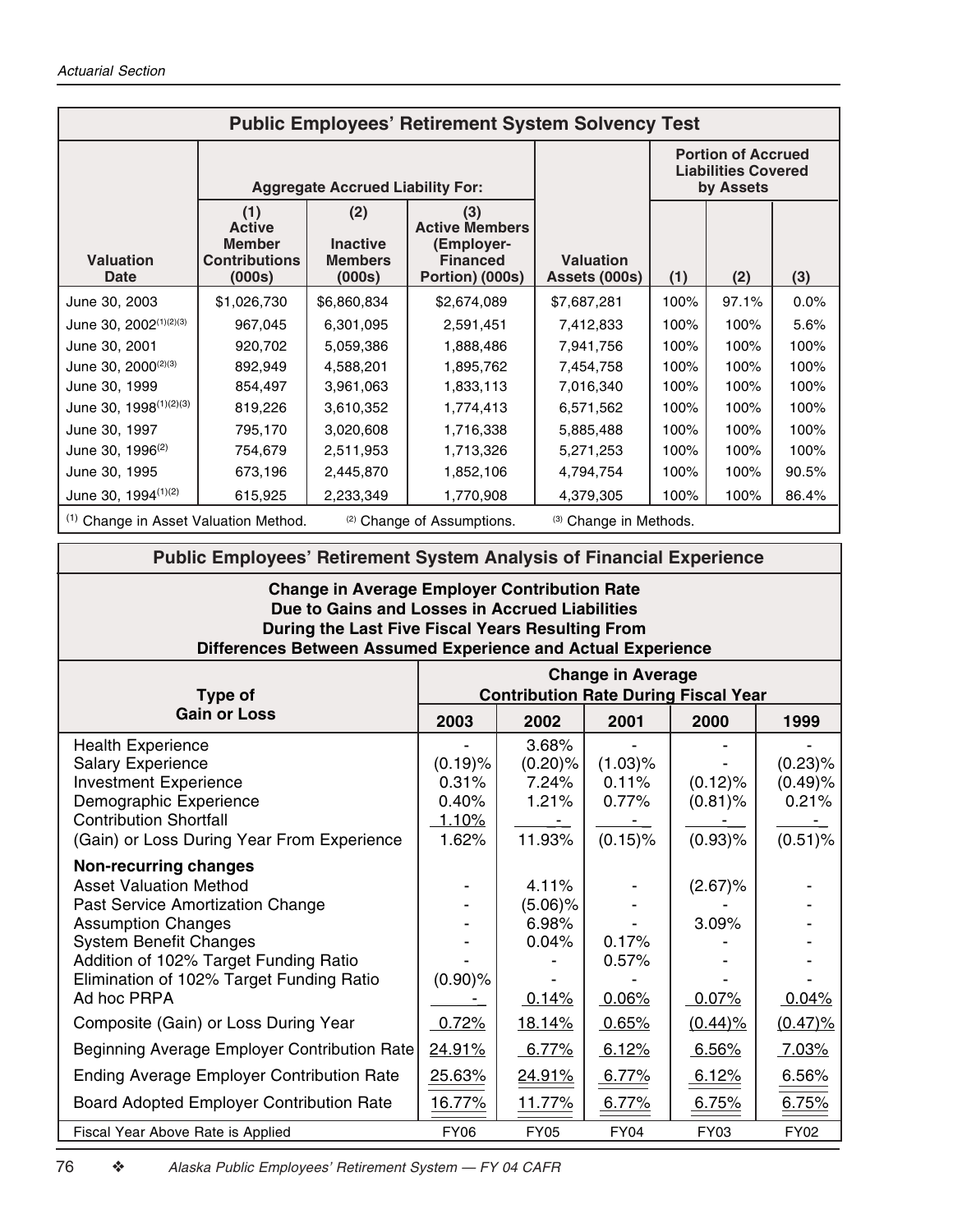### **Summary of Plan Provisions**

#### **(1) Effective Date**

January 1, 1961, with amendments through June 30, 2003. Chapter 82, 1986 Session Laws of Alaska, created a two-tier retirement system. Members who were first hired under the PERS before July 1, 1986, are eligible for different benefits than members hired after June 30, 1986. Chapter 4, 1996 Session Laws of Alaska created a third tier. Members who were first hired after June 30, 1996 have a 10-year requirement for system paid health benefits and non-Police/Fire members have a different Final Average Earnings calculation than members from the other tiers.

#### **(2) Administration of Plan**

The Commissioner of Administration is responsible for administering the system. The Public Employees' Retirement Board prescribes policies and adopts regulations and performs other activities necessary to carry out the provisions of the system. The Alaska State Pension Investment Board, Department of Revenue, Treasury Division is responsible for investing PERS funds. The Attorney General represents the system in legal proceedings.

#### **(3) Employers Included**

Currently there are 160 employers participating in the PERS, including the State of Alaska and 159 political subdivisions and public organizations.

#### **(4) Membership**

PERS membership is mandatory for all permanent full-time and part-time employees of the State of Alaska and participating political subdivisions and public organizations, unless they are specifically excluded by Alaska Statute or employer participation agreements. Employees participating in the University of Alaska's Optional Retirement Plan or

other retirement plans funded by the State are not covered by the PERS. Elected officials may waive PERS membership.

Certain members of the Alaska Teachers' Retirement System (TRS) are eligible for PERS retirement benefits for their concurrent elected public official service with municipalities. In addition, employees who work half-time in the PERS and TRS simultaneously are eligible for halftime PERS and TRS credit.

#### **(5) Credited Service**

Permanent employees who work at least 30 hours a week earn full-time credit; part-time employees working between 15 and 30 hours a week earn partial credit based upon the number of hours worked. Members receiving PERS occupational disability benefits continue to earn PERS credit while disabled.

Members may claim other types of service, including:

- part-time State of Alaska service rendered after December 31, 1960, and before January 1, 1976;
- service with the State, former Territory of Alaska, or U.S. Government in Alaska before January 1, 1961;
- past peace officer, correctional officer, fire fighter, and special officer service after January 1, 1961;
- military service (not more than five years may be claimed);
- temporary service after December 31, 1960;
- elected official service before January 1, 1981;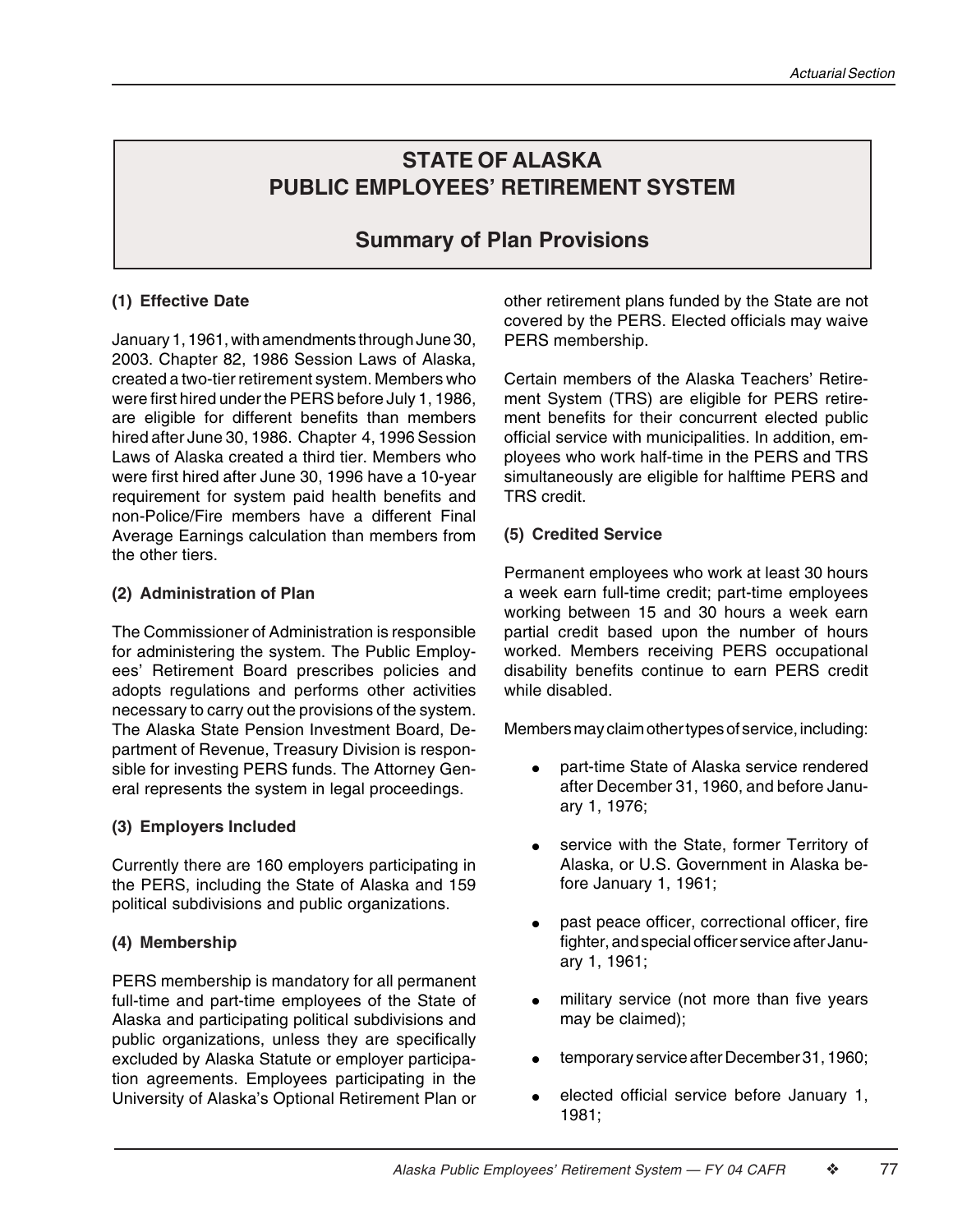### **Summary of Plan Provisions**

- Alaska Bureau of Indian Affairs service;
- past service rendered by employees who worked halftime in the PERS and Teachers' Retirement System (TRS) simultaneously;
- leave without pay service after June 13, 1987, while receiving Workers' Compensation;
- Village Public Safety Officer service; and
- service as a temporary employee of the legislature before July 1, 1979, but this service must be claimed no later than July 1, 2003, or by the date of retirement, if sooner (not more than 10 years may be claimed).

Except for service before January 1, 1961, with the State, former Territory of Alaska, or U.S. Government in Alaska, contributions are required for all past service.

Past employment with participating political subdivisions that occurred before the employers joined the PERS is creditable if the employers agree to pay the required contributions.

At the election of certain PERS members, certain service may be credited in the same fashion as members in the State of Alaska Teachers' Retirement System (TRS).

Members employed as dispatchers or within a state correctional facility may, at retirement, elect to convert their dispatcher or correctional facility service from "all other" service to police/fire service and retire under the 20 year retirement option. Members pay the full actuarial cost of conversion.

#### **(6) Employer Contributions**

Individual contribution rates are established for PERS employers based upon their consolidated and past service rates.

The consolidated rate is a uniform rate for all participating employers, amortized to include future service liabilities (less the value of members' contributions) for the members' future service.

The past service rate is determined separately for each employer to amortize their unfunded past service liability with payments that are level as a percentage of pay over fixed 25-year periods. Effective June 30, 1996, funding surpluses are amortized over 25 years.

#### **(7) Member Contributions**

Mandatory Contributions: Police/Fire members are required to contribute 7.5% of their compensation; all Others contribute 6.75%. Those all Others who have elected to have their service calculated under the Teachers' Retirement System rules contribute 9.6% of their compensation. Members' contributions are deducted from gross wages before federal income taxes are withheld.

Contributions for Claimed Service: Member contributions are also required for most of the claimed service described in (5) above.

Voluntary Contributions: Members may voluntarily contribute up to 5% of their salary. Voluntary contributions are recorded in a separate account and are payable to the:

(a) member in lump sum payment upon termination of employment;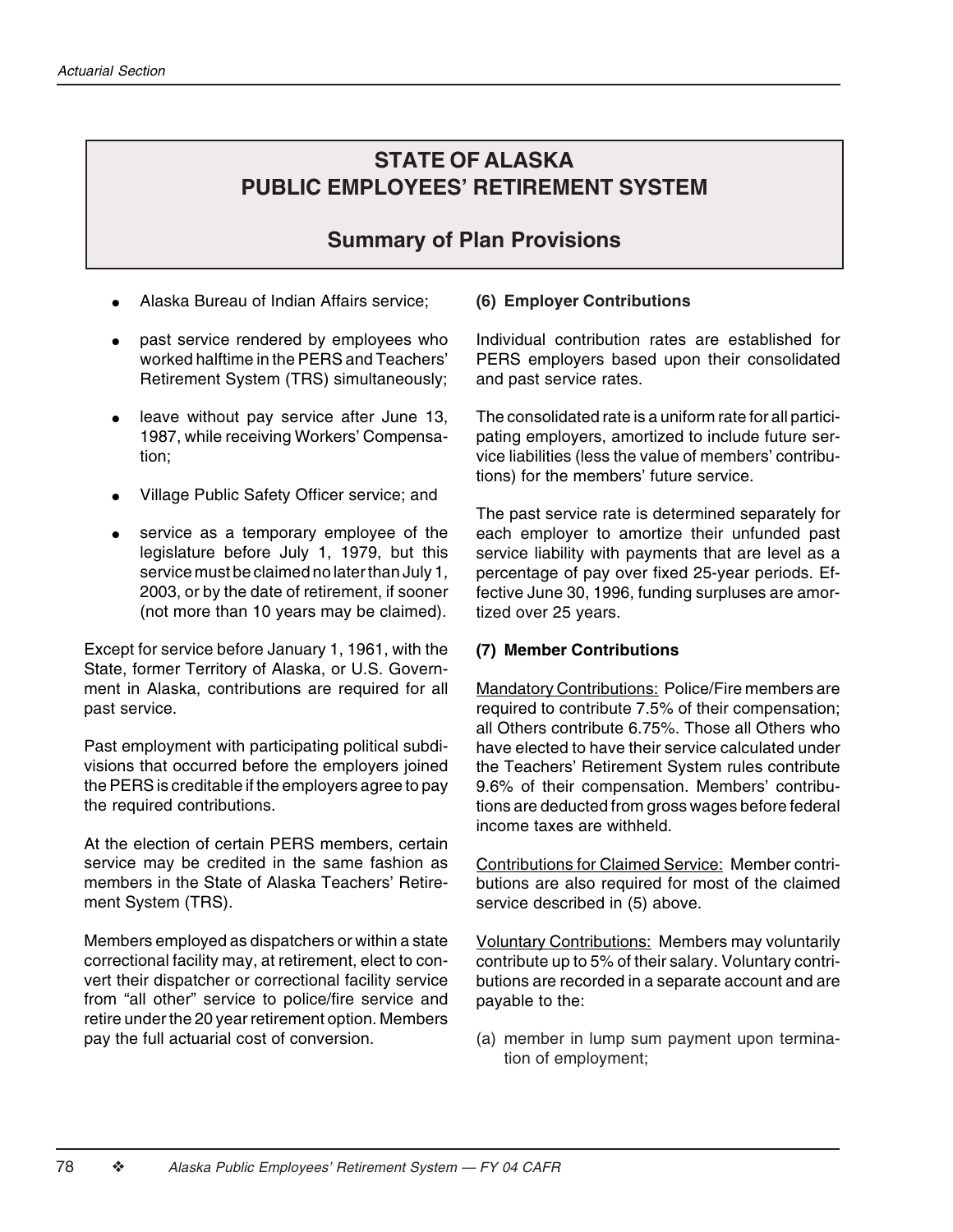### **Summary of Plan Provisions**

- (b) member's beneficiary if the member dies; or
- (c) member in a lump sum, life annuity, or payments over a designated period of time when the member retires.

Interest: Members' contributions earn 4.5% interest, compounded semiannually on June 30 and December 31.

Refund of Contributions: Terminated members may receive refunds of their member contribution accounts, which includes their mandatory and voluntary contributions, indebtedness payments, and interest earned. Terminated members' accounts may be attached to satisfy claims under Alaska Statute 09.38.065, federal income tax levies, and valid Qualified Domestic Relations Orders.

Reinstatement of Contributions: Refunded accounts and the corresponding PERS service may be reinstated upon reemployment in the PERS. Accounts attached to satisfy claims under Alaska Statute 09.38.065 or a federal tax levy may be reinstated at any time. Interest accrues on refunds until paid in full or members retire.

#### **(8) Retirement Benefits**

#### Eligibility:

- (a) Members, including deferred vested members, are eligible for normal retirement at age 60<sup>1</sup>, or early retirement at age 55, if they have at least:
	- (i) five years of paid-up PERS service;
- (ii) 60 days of paid-up PERS service as employees of the legislature during each of five legislative sessions and they were first hired under the PERS before May 30, 1987;
- (iii) 80 days of paid-up PERS service as employees of the legislature during each of five legislative sessions and they were first hired under the PERS after May 29, 1987;
- (iv) two years of paid-up PERS service and they are vested in the Teachers' Retirement System; or
- (v) two years of paid-up PERS service and a minimum three years of TRS service to qualify for a public service benefit.
- (b) Members may retire at any age when they have:
	- (i) 20 paid-up years of PERS police/fire service; or
	- (ii) 30 paid-up years of PERS "all other" or "elected official" service.

Benefit Type: Lifetime benefits are paid to members. Eligible members may receive normal, unreduced benefits when they (1) reach normal retirement age and complete the service required; or (2) satisfy the minimum service requirements under the "20 and out" or "30 and out" provisions. Members may receive early, actuarially reduced benefits when they reach early retirement age and complete the service required.

<sup>1</sup> Members participating before July 1, 1986 are eligible for normal retirement at age 55 or early retirement at age 50.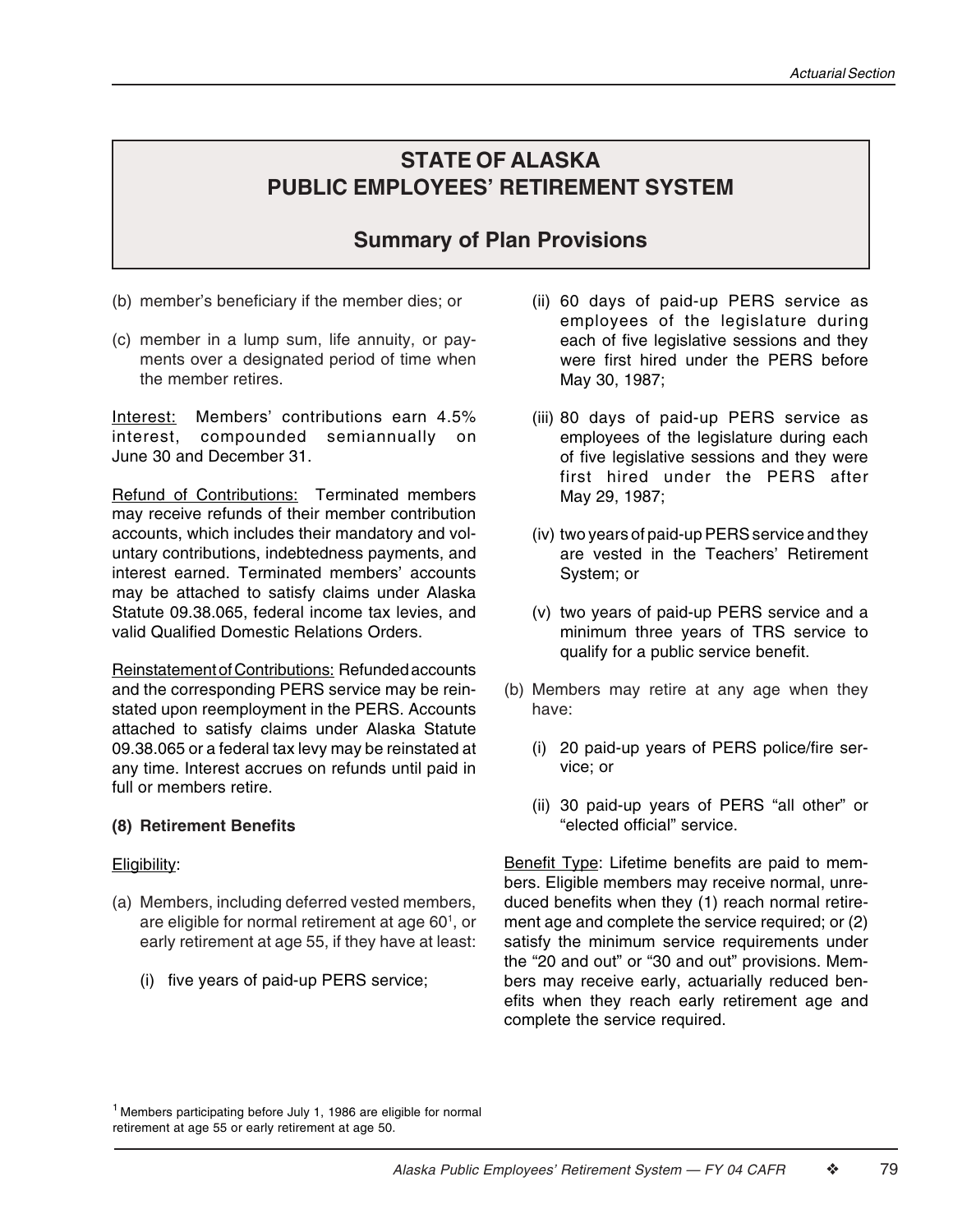### **Summary of Plan Provisions**

Members may elect an early retirement or a joint and survivor option. Members who entered the PERS prior to July 1, 1986 may also select a level income option. Under these options and early retirement, benefits are actuarially adjusted so that members receive the actuarial equivalents of their normal benefit amounts.

Benefit Calculations: Retirement benefits are calculated by multiplying the average monthly compensation (AMC) times credited PERS service times the percentage multiplier. The AMC is determined by averaging the salaries earned during the five highest (three highest for Police/Fire members or members hired prior to July 1, 1996) consecutive payroll years. Members must earn at least 115 days of credit in the last year worked to include it in the AMC calculation. The PERS pays a minimum benefit of \$25.00 per month for each year of service when the calculated benefit is less.

The percentage multipliers for police/fire members are 2% for the first ten years of service and 2.5% for all service over 10 years.

The percentage multipliers for all Others are 2% for the first ten years, 2.25% for the next ten years, and 2.5% for all remaining service earned on or after July 1, 1986. All service before that date is calculated at 2%.

Indebtedness: Members who terminate and refund their PERS contributions are not eligible to retire, unless they return to PERS employment and pay back their refunds, plus interest, or accrue additional service which qualifies them for retirement. PERS refunds must be paid in full if the corresponding service is to count toward the minimum service requirements for retirement. Refunded PERS service is included in total service for the purpose of calculating retirement benefits. However, if a member is otherwise eligible to retire, when refunds are

not completely paid before retirement, benefits are actuarially reduced for life.

#### **(9) Reemployment of Retired Members**

Retirement benefits are suspended while retired members are reemployed under the PERS. During reemployment, members earn additional PERS service and contributions are withheld from their wages. A member who retired with a normal retirement benefit can elect to waive payment of PERS contributions. The waiver allows the member to continue receiving the retirement benefit during the period of reemployment. Members who elect the waiver option do not earn additional PERS service. The Waiver Option is not available to members who retired early or under the Retirement Incentive Programs (RIPs).

Members retired under the Retirement Incentive Programs (RIPs) who return to employment under the PERS, Teachers' Retirement System (TRS), or the University of Alaska's Optional Retirement Plan will:

- (a) forfeit the three years of incentive credits that they received;
- (b) owe the PERS 150% of the benefits that they received for state and political subdivision members, and 110% for school district employees, under the 1996-2000 RIP, which may include costs for health insurance, excluding amounts that they paid to participate for the 1986 and 1989 RIPs. Under prior RIPs, the penalty is 110% of the benefits received; and
- (c) be charged 7% interest from the date that they are reemployed until their indebtedness is paid in full or they retire again. If the indebtedness is not completely paid, future benefits will be actuarially reduced for life.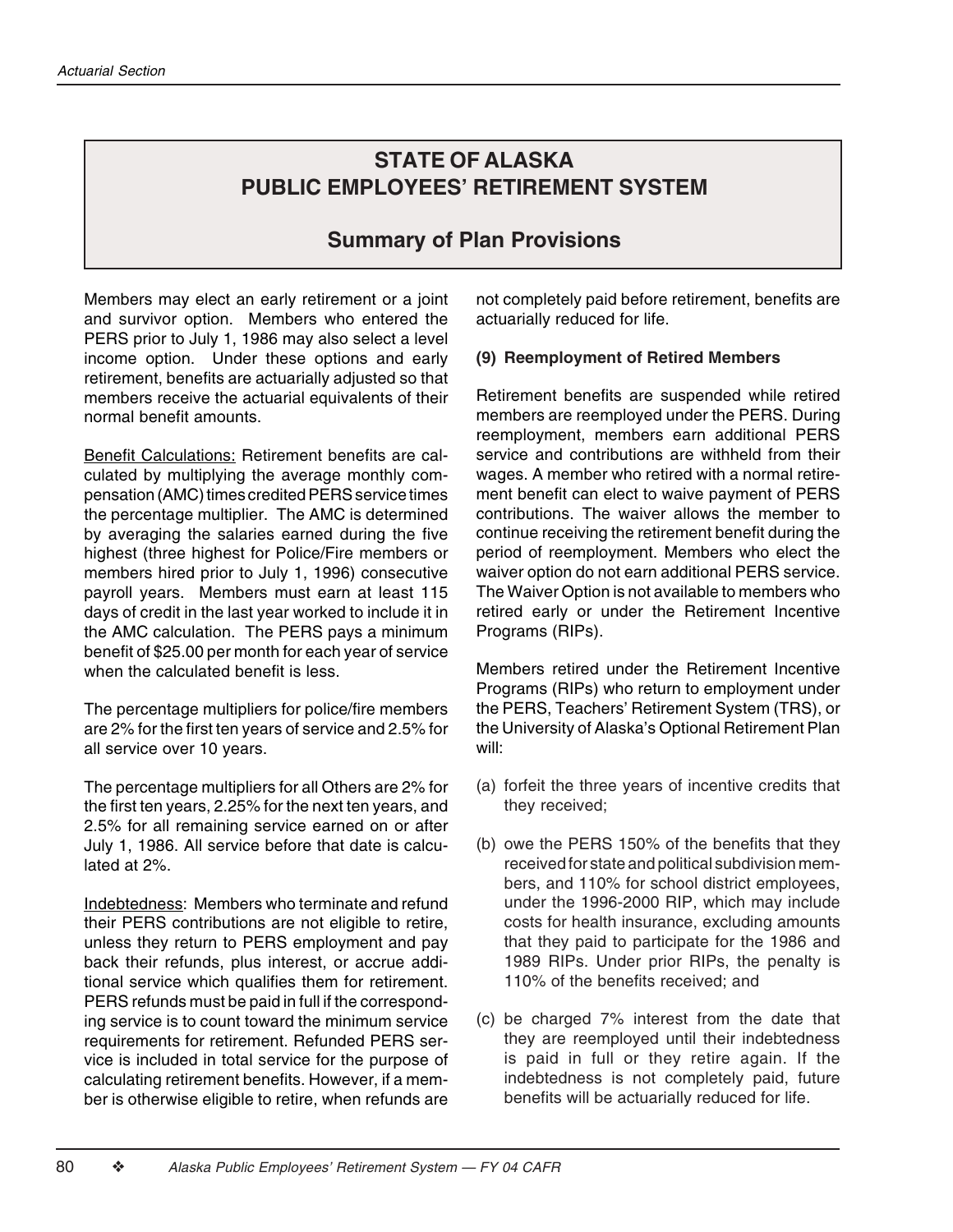### **Summary of Plan Provisions**

#### **(10) Postemployment Healthcare Benefits**

Major medical benefits are provided to retirees by the PERS for all employees hired before July 1, 1986. Employees hired after June 30, 1986 with five years of credited service (or ten years of credited service for those first hired after June 30, 1996) must pay the full monthly premium if they are under age sixty and will receive benefits paid by the PERS if they are over age sixty. In addition, peace officers with twenty-five years of peace officer service and other employees with thirty years of membership service receive benefits paid by the PERS, regardless of their age or date of hire.

#### **(11) Disability Benefits**

Monthly disability benefits are paid to permanently disabled members until they die, recover or become eligible for normal retirement. Members are appointed to normal retirement on the first of the month after they become eligible.

Occupational Disability: Members are not required to satisfy age or service requirements to be eligible for occupational disability. Monthly benefits are equal to 40% of their gross monthly compensation on the date of their disability. Members on occupational disability continue to earn PERS service until they become eligible for normal retirement. Police/ Fire members may elect to retain the disability benefit formula for the calculation of their normal retirement benefits.

Nonoccupational Disability: Members must be vested (five paid-up years of PERS service) to be eligible for nonoccupational disability benefits. Monthly benefits are calculated based on the member's average monthly compensation and PERS service on the date of termination from employment because of disability. Members do not earn PERS service while on nonoccupational disability.

#### **(12) Death Benefits**

Monthly death benefits may be paid to a spouse or dependent children upon the death of a member. If monthly benefits are not payable under the occupational and nonoccupational death provisions, the designated beneficiary receives the lump sum benefit described below.

Occupational Death: When an active member dies from occupational causes, a monthly survivor's pension may be paid to the spouse. The pension equals 40% of the member's gross monthly compensation on the date of death or disability, if earlier. If there is no spouse, the pension may be paid to the member's dependent children. On the member's normal retirement date, the benefit converts to a normal retirement benefit. The normal benefit is based on the member's salary on the date of death and service, including service accumulated from the date of the member's death to the normal retirement date. Survivors of Police/Fire members receive the greater of 50% of the member's gross monthly compensation on the date of death or disability, or 75% of the member's monthly normal retirement benefit (including service projected to Normal Retirement).

Death after Occupational Disability: When a member dies while occupationally disabled, benefits are paid as described above in Occupational Death.

Nonoccupational Death: When a vested member dies from nonoccupational causes, the surviving spouse may elect to receive a monthly 50% joint and survivor benefit or a lump sum benefit. The monthly benefit is calculated on the member's average monthly compensation and PERS service at the time of termination or death.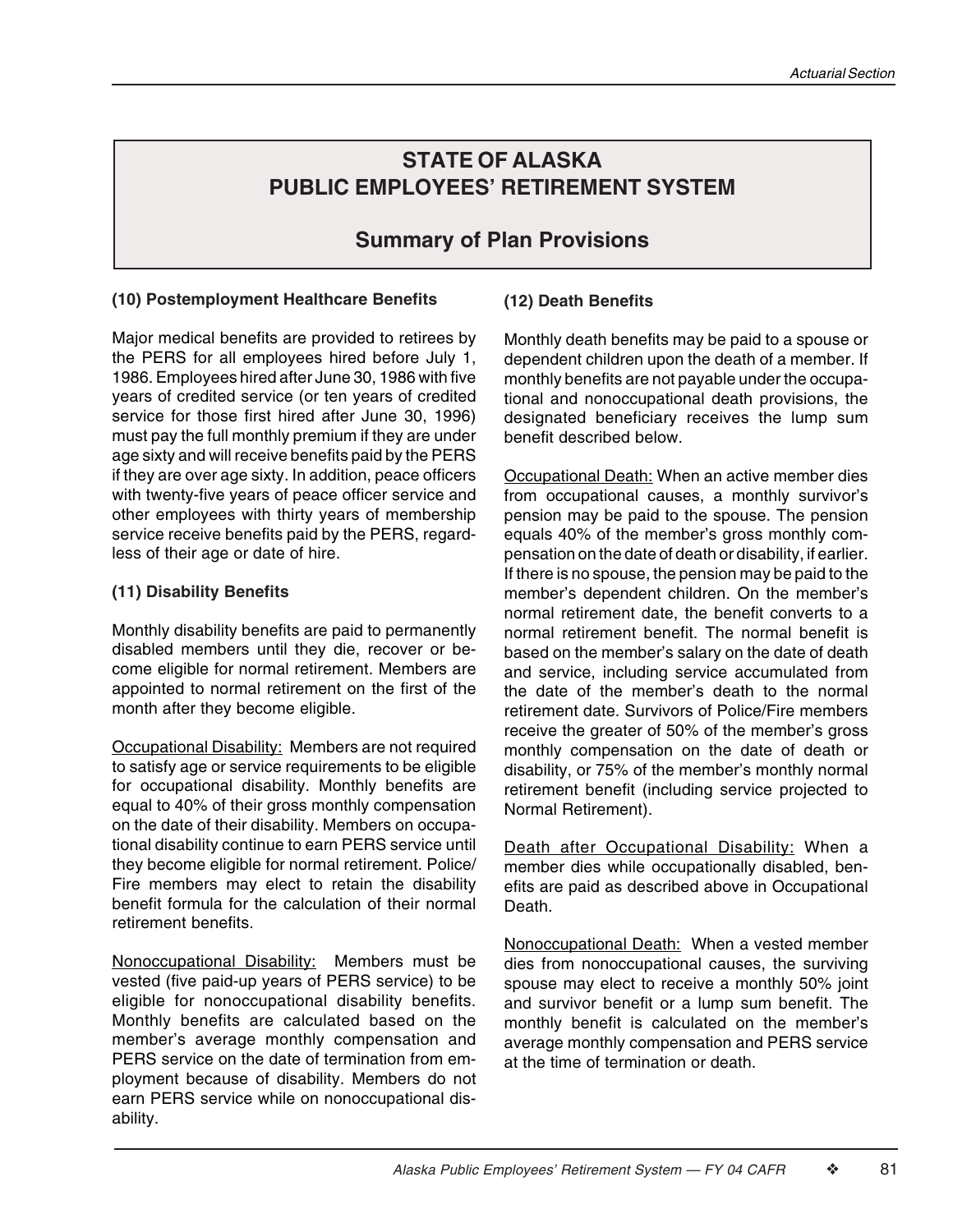### **Summary of Plan Provisions**

Lump Sum Benefit: Upon the death of a member who has less than one year of service, the designated beneficiary receives the member's contribution account, which includes mandatory and voluntary contributions, indebtedness payments, and interest earned. If the member has more than one year of PERS service, the beneficiary also receives \$1,000 and \$100 for each year of PERS service.

Death After Retirement: When a retired member dies, the designated beneficiary receives the member's contribution account, less any benefits already paid and the member's last benefit check. If the member selected a survivor option at retirement, the eligible spouse receives continuing, lifetime monthly benefits.

#### **(13) Post Retirement Pension Adjustments**

Post retirement pension adjustments (PRPAs) are granted annually to eligible benefit recipients when the consumer price index (CPI) increases during the preceding calendar year. PRPAs are calculated by multiplying the recipient's base benefit, including past PRPAs, times:

- (a) 75% of the CPI increase in the preceding calendar year or 9%, whichever is less, if the recipient is at least age 65 or on PERS disability; or
- (b) 50% of the CPI increase in the preceding calendar year or 6%, whichever is less, if the recipient is at least age 60, or has been receiving benefits for at least five years.

Ad hoc PRPAs, up to a maximum of 4%, may be granted to eligible recipients who first entered the PERS before July 1, 1986, if the CPI increases and the financial condition of the fund will permit an increase.

In a year where an ad hoc PRPA is granted, eligible recipients will receive the higher of the two calculations.

#### **(14) Alaska Cost of Living Allowance**

Eligible benefit recipients who reside in Alaska receive an Alaska cost of living allowance (COLA) equal to 10% of their base benefits or \$50, whichever is more. The following benefit recipients are eligible:

- (a) members who first entered the PERS before July 1, 1986, and their survivors;
- (b) members who first entered the PERS after June 30, 1986, and their survivors if they are at least age 65; and
- (c) all disabled members.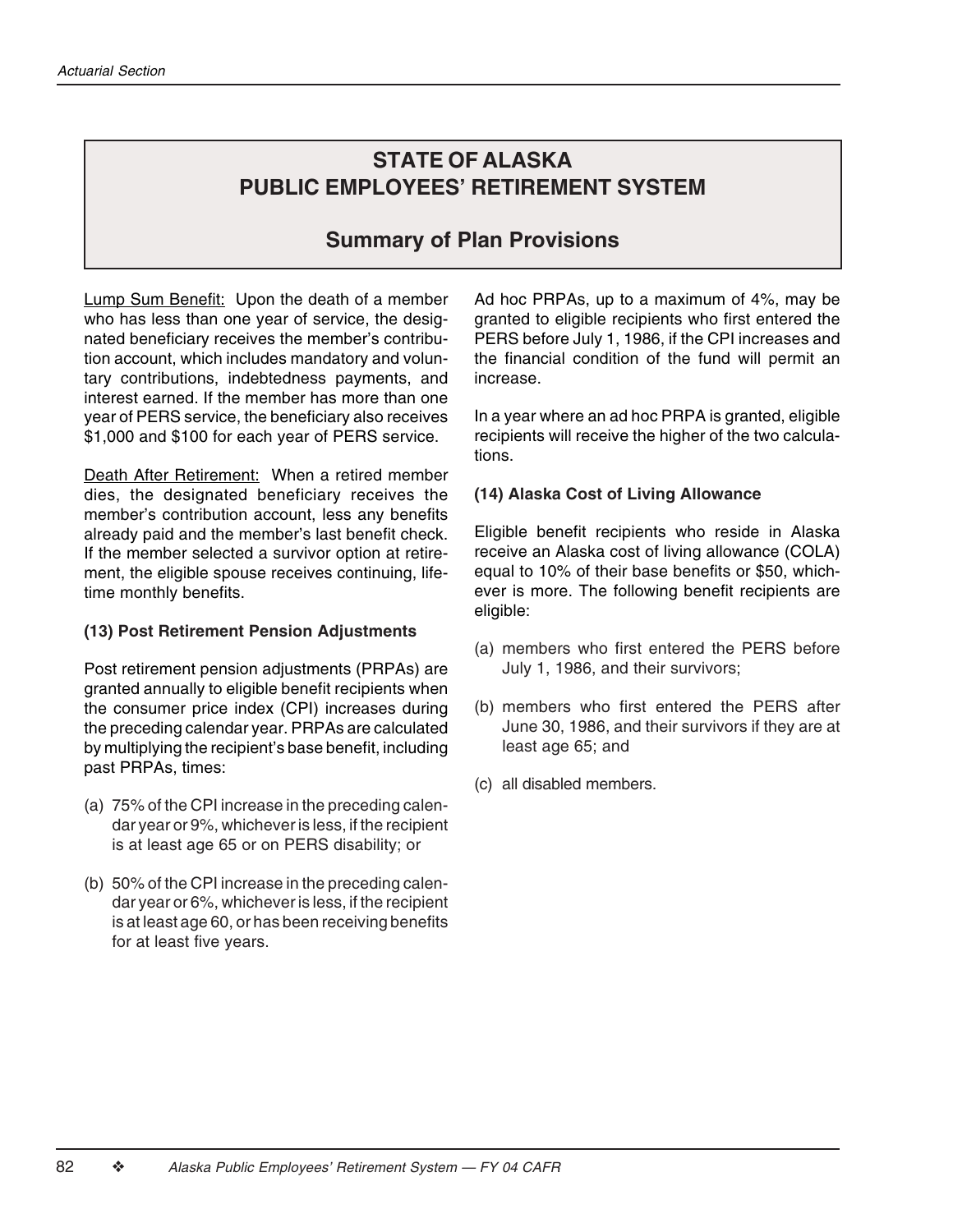### **Alaska State Pension Investment Board**



P.O. Box 110405 Juneau, Alaska 99811-0405 (907) 465-3749

#### **Message from the Chair**

I am pleased to present the 2004 Annual Report of Investments for the period ending June 30, 2004 to you, the participants and beneficiaries of the PERS retirement trust fund.

The Alaska State Pension Investment Board is responsible for the investment of the money paid into the state public employees', teachers', judicial, and military retirement systems. In addition, ASPIB selects the investment managers for the Supplemental Benefit System and Deferred Compensation.

Trustees of ASPIB owe a fiduciary duty to the participants in the retirement systems and by law all investment decisions made by ASPIB must comply with the prudent investor rule. ASPIB consists of two elected members from the Public Employees' Retirement System (PERS), two elected members from the Teachers' Retirement System (TRS), three members appointed by the Governor, and the Commissioner of the Department of Revenue (DOR).

The trustees work hard to achieve an asset mix that provides the highest expected return for a given level of risk. Working closely with our dedicated staff in the Department of Revenue and our investment advisors and consultants, we established an investment mix that we believe will provide enhanced returns while maintaining a prudent level of risk. This asset allocation is reviewed annually and is designed to provide competitive returns at a reasonable level of risk. It is critical to remember that the System's assets are invested for the long-term. Our objective is to produce a very competitive long-term return that meets the System's funding requirements at an acceptable risk level. Therefore, we are encouraged to observe that the 12 ¾ year cumulative annualized return (the longest period available) of 8.67% compares favorably to the System's actuarial earnings assumption of 8.25%.

The Investment Report on the following pages provides more detail regarding the investment results of each asset category, as well as an economic overview of the market conditions existing during the past fiscal year.

ASPIB represents over 60,000 participants and beneficiaries. The trustees strongly believe that members should be kept well informed about the performance of the retirement funds and about what we as fiduciaries are doing on their behalf. To this end, we are proud of the ASPIB web site, which can be accessed at www.revenue.state.ak.us/treasury/aspib/index.htm. We continue to encourage member participation at our meetings, and welcome letters and comments.

On behalf of all the trustees, thank you for giving us the opportunity to serve as fiduciaries.

Sincerely,

Gail Schubert, Chair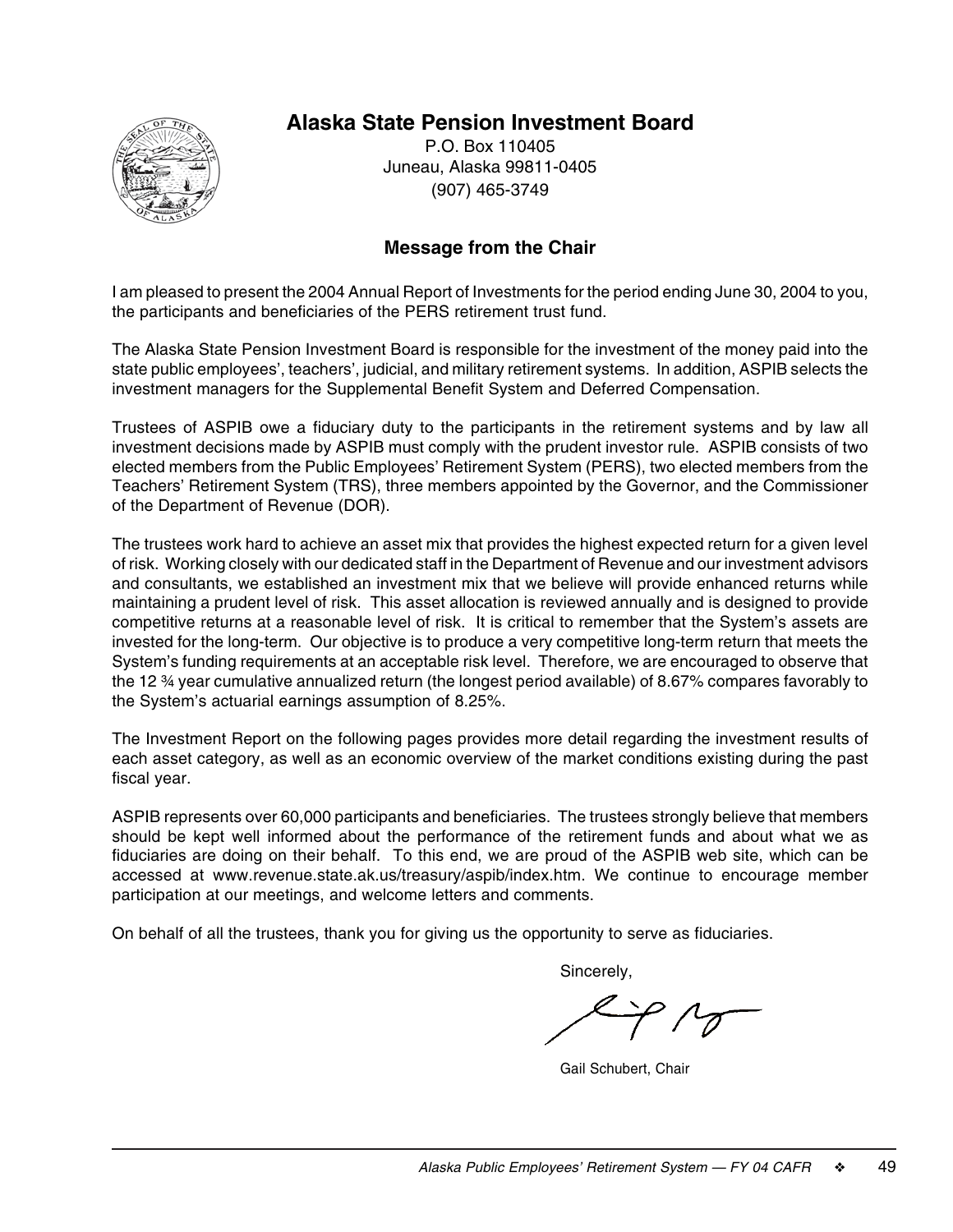# **ALASKA STATE PENSION INVESTMENT BOARD**

(as of June 30, 2004)

#### **Gail R. Schubert, Chair**

Appointed by the Governor

Gail R. Schubert, Chair, was first appointed to the board by Governor Hickel, then reappointed by Governor Knowles and Governor Murkowski. She is currently Executive Vice President and General Counsel to Bering Straits Native Corporation, President of its two 8(a) subsidiaries, and of counsel to the law firm of Foster, Pepper Rubini & Reeves LLC in Anchorage. From 2002 to 2003, Mrs. Schubert was General Counsel to Southcentral Foundation, and from 1995 to 2002, she was a member of Foster Pepper. From 1992 to 1995, Mrs. Schubert practiced law at Birch, Horton, Bittner & Cherot, and from 1982 to 1992, Mrs. Schubert practiced law in New York City at the firms of Rogers & Wells; Fried and Frank, Harris, Shriver & Jacobson; and at the Federal Reserve Bank of New York. Mrs. Schubert attended the School of Law at Cornell University; the Johnson School of Management (MBA) at Cornell; and Stanford University. She serves as Chair of the Boards of the Alaska Native Heritage Center and Akeela Treatment Services, Inc., and on the boards of the Bering Straits Native Corporation, the Alaska Federation of Natives, Khoanic Broadcast Corporation, the Alaska Native Justice Center, and is a member of the Anchorage Downtown Rotary. Mrs. Schubert's term expires December 31, 2007.



#### **Wilson L. Condon, Vice Chair**

PERS Representative

Wilson L. Condon, Vice Chair, was elected by the Public Employees' Retirement System. He is currently Chief of the Oil, Gas & Mining Section at the Department of Law. Previously, Mr. Condon was Commissioner of the Alaska Department of Revenue from 1995-2002. Prior to serving as commissioner, he was a partner in a private law firm from 1983-1995 and acted as lead counsel for the state in a series of oil and gas royalty and tax cases. He served as Attorney General from 1980 - 1982 and as Deputy Attorney General from 1975 - 1980. He holds an A.B. Political Science degree and a J.D. degree from Stanford University. Mr. Condon's term expires December 31, 2006.



# **James "Pat" Wellington**

PERS Representative

James "Pat" Wellington, Secretary, was elected by the Public Employees' Retirement System. Mr. Wellington was born in Ketchikan, Alaska and graduated from Douglas High School. He served two years in the U.S. Army and started his law enforcement career with the Seward Police Department in late 1955. He served as Deputy U.S. Marshal, Alaska State Troopers, Chief of Police of Juneau, Deputy Commissioner and Commissioner of the Department of Public Safety, and retired in 1977 as Director of the Alaska State Troopers. Mr. Wellington is also the Chairman of the Public Employees' Retirement Board. He resides in Anchorage. Mr. Wellington's term expires December 31, 2004.



#### **William Corbus**

Statutory Representative

William Corbus was appointed Commissioner of the Department of Revenue in December 2002. He oversees an agency that has very diverse responsibilities, including tax collection, investing state funds, child support enforcement and distributing permanent fund dividends. Bill Corbus is the retired president of Alaska Electric Light and Power, the electric company that serves the Juneau area, where he has lived since 1970. He served as a Lt. J.G. in the U.S. Naval Reserve, including one year as an advisor to the Vietnamese Navy in 1962-63. Mr. Corbus then worked for Stone & Webster in New York City providing public utility security analysis, financial planning, and accounting. The Commissioner sits on nine boards, including the Board of Trustees of the Alaska Permanent Fund Corporation. Mr. Corbus holds a B.S. in industrial engineering from Stanford University and an MBA from the Amos Tuck Graduate School of Business Administration at Dartmouth College.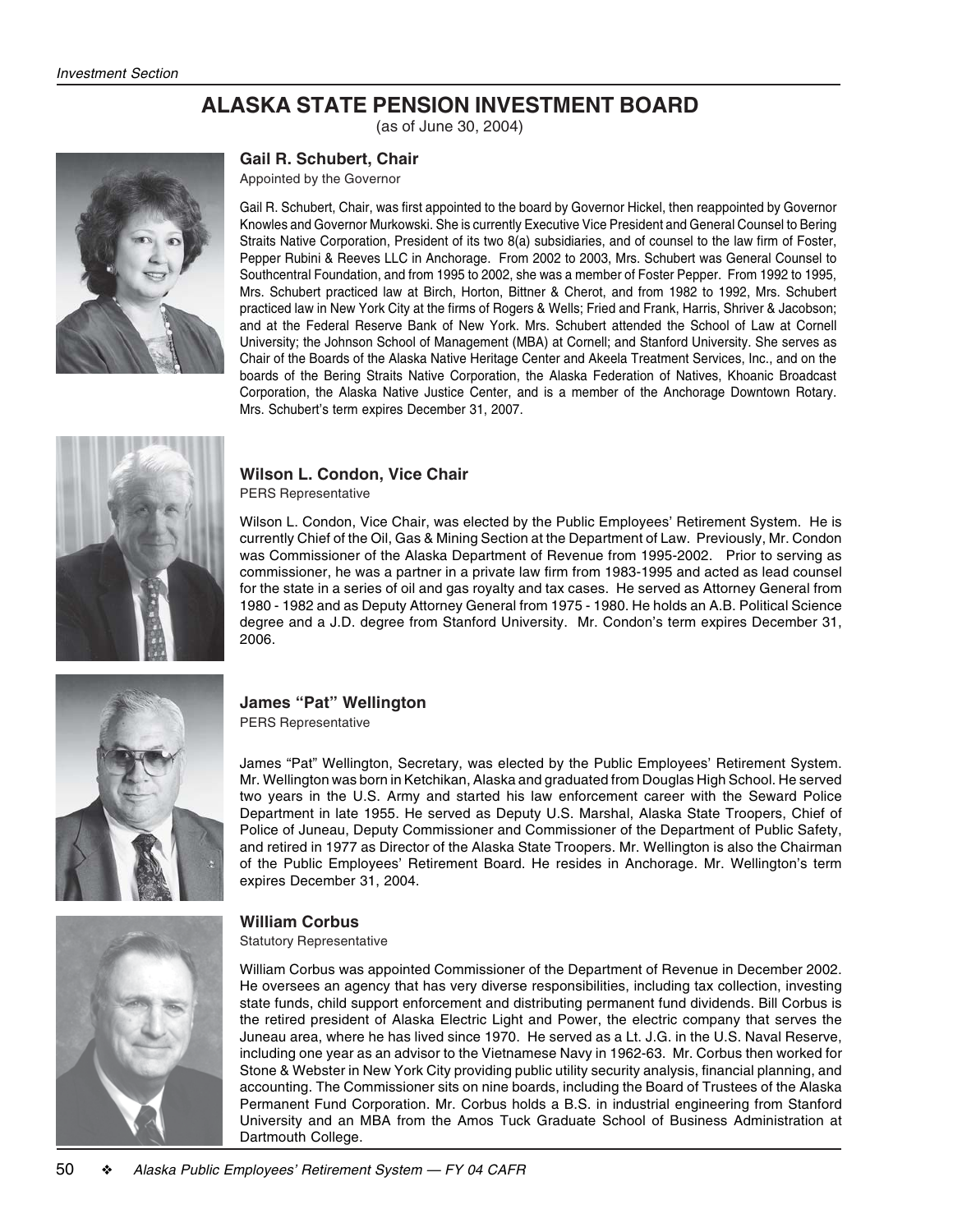

# **Merritt C. Olson, Secretary**

TRS Representative

Merritt C. Olson was elected in 1992 to serve as a trustee on the newly-created ASPIB and reelected for three more terms. Mr. Olson served previously as a trustee for the Teachers' Retirement Systems Board. He also served as president of NEA-Alaska/Retired and sat on the national NEA-Retired Advisory Council for six years. He earned the doctoral degree in psychology from Rutgers University and was a Fulbright scholar and lecturer at the University of Ibadan in Nigeria. Dr. Olson taught mathematics in Anchorage secondary schools and served as an adjunct professor of psychology at the University of Alaska Anchorage and at Alaska Methodist University. His term expires December 31, 2007.



### **Martin Pihl**

Appointed by the Governor

Martin Pihl was appointed to the board in 2003 by Governor Murkowski. Mr. Pihl came to Alaska in 1962 to work for Ketchikan Pulp Company, becoming President and General Manager in 1987 until his retirement in 1994. He then served as Acting Executive Director for the Alaska Permanent Fund Corporation in 1994-1995. Mr. Pihl serves as a director of National Bank of Alaska and on Wells Fargo Bank's Alaska Statewide Advisory Board, as Chairman of the Board of Governors of the Alaska Timber Insurance Exchange, and as a regent for Pacific Lutheran University. He is also a member of several advisory boards including Holland America-Westmark-Ketchikan Advisory Board, Ketchikan Ports and Harbors Advisory Board, and Alaska Airlines Southeast Alaska Community Advisory Board. Mr. Pihl holds a BA in Accounting from the University of Washington and has been a CPA since 1958. His term expires December 31, 2006.



## **Jeffrey E. Sinz**

Appointed by the Governor

Jeffrey E. Sinz was appointed to the board in 1998 by Governor Knowles. Mr. Sinz is currently employed as Chief Fiscal Officer for the Municipality of Anchorage. He has over twenty years experience in public sector financial management and analysis, including fourteen years with the Municipality of Anchorage. Prior to accepting his current position in Anchorage, he served as Director of Finance for the Kenai Peninsula Borough. Mr. Sinz has also held positions with the Alaska Railroad Corporation and prior to moving to Alaska in 1981, with a Wisconsin public school district. He also serves as vice president of the Alaska Municipal League Investment Pool Board of Directors and is on the Board of Directors for the Anchorage Parking Authority. He has an MBA in Management from the University of Alaska Anchorage and a BBA in Finance from the University of Wisconsin Eau Claire. His term expires December 31, 2004.



### **Dorothy Wells**

TRS Representative

Dorothy Wells was elected by the Teachers' Retirement System. A resident of Alaska for 37 years, Ms. Wells is a retired teacher who taught business education at Eielson Air Force Base, and business classes for the University of Alaska night school program at Eielson. She obtained her B.S. degree from the University of Minnesota/Minneapolis and did graduate work both there and at the University of Alaska/Fairbanks. Mrs. Wells served on the Teachers' Retirement Board for 20 years, and is active with NEA-Alaska/Retired. Her term expires December 31, 2005.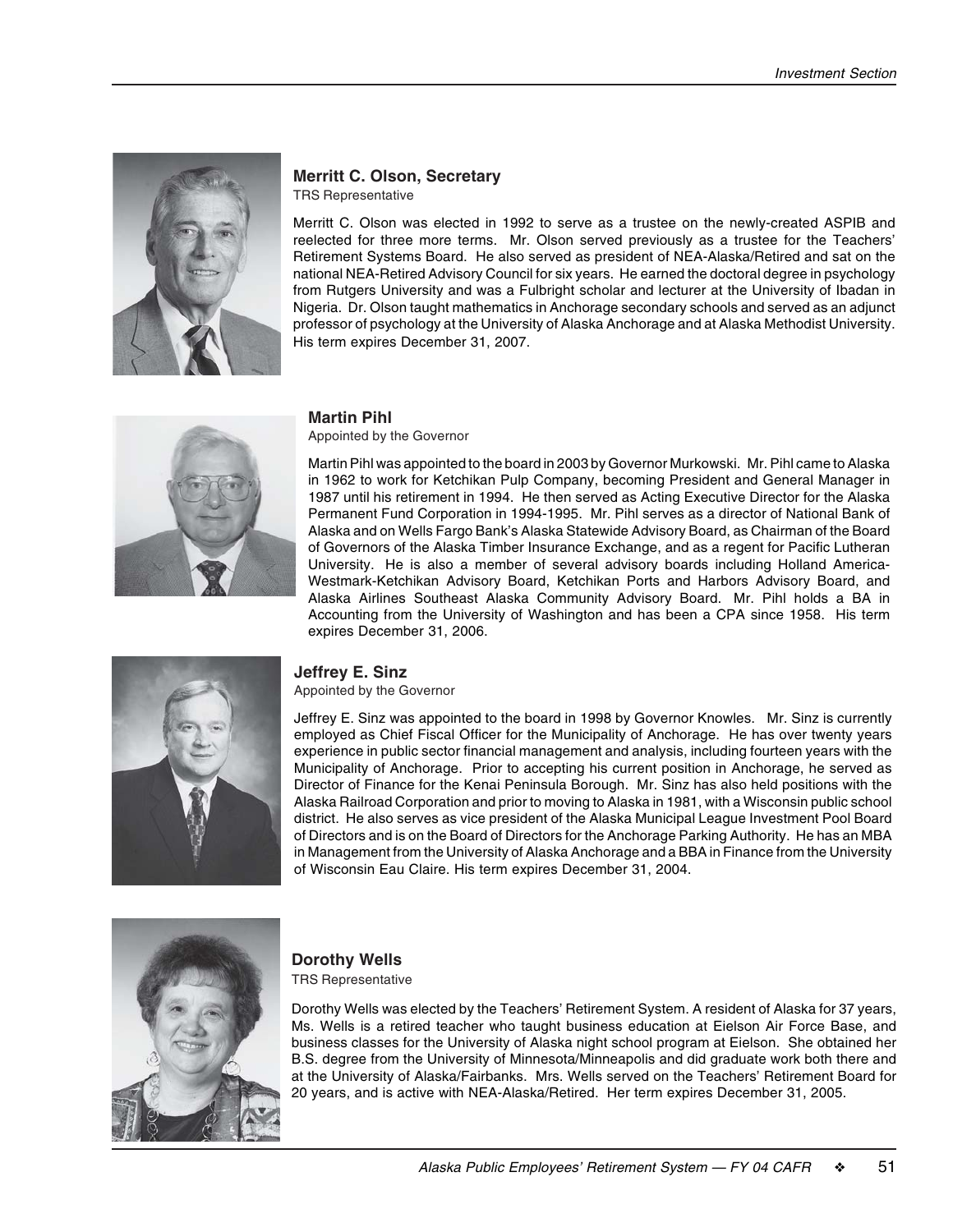## **Department of Revenue Treasury Division Staff**

**Commissioner** William Corbus **Chief Investment Officer** Gary Bader

**Deputy Commissioner** Tomas Boutin

**Comptroller** Betty Martin, CPA

**ASPIB Liaison Officer** Judy Hall

**Investment Officers** Bob G. Mitchell, Marketable Debt Stephen R. Sikes Philip Bartlett Michael T. Oliver, CFA, Alternatives Zach Hanna Victor Djajalie Yuri Morgan Clay Cummins

**Cash Management** Michelle M. Prebula, MBA, CPA, CCM

## **External Money Managers and Consultants**

### **Investment Consultants**

Callan Associates Inc. San Francisco, CA The Townsend Group Denver, CO

### **Domestic Fixed Income**

BlackRock Financial Management, Inc. New York, NY

### **Domestic Equity Large Capitalization**

Capital Guardian Trust Co. Los Angeles, CA Dresdner RCM Global Investors San Francisco, CA McKinley Capital Management, Inc. Anchorage, AK Tukman Capital Management, Inc. San Francisco, CA

### **Domestic Equity Small Capitalization**

Capital Guardian Trust Co. San Francisco, CA John McStay Investment Counsel Dallas, TX Trust Company of the West New York, NY Turner Investment Partners, Inc. Berwyn, PA

#### **Domestic Equity Index Fund**

State Street Global Advisors Boston, MA

#### **Domestic Enhanced Index**

Invesco Capital Management, Inc. New York, NY

#### **Emerging Markets**

Capital Guardian Trust Co. Los Angeles, CA J.P. Morgan Fleming Asset Management, Inc. New York, NY

#### **Global Equity**

Lazard Freres Asset Management New York, NY

#### **International Equity—EAFE**

Bank of Ireland Asset Management (US) Ltd. Santa Monica, CA Brandes Investment Partners, L.P. San Diego, CA Capital Guardian Trust Co. Los Angeles, CA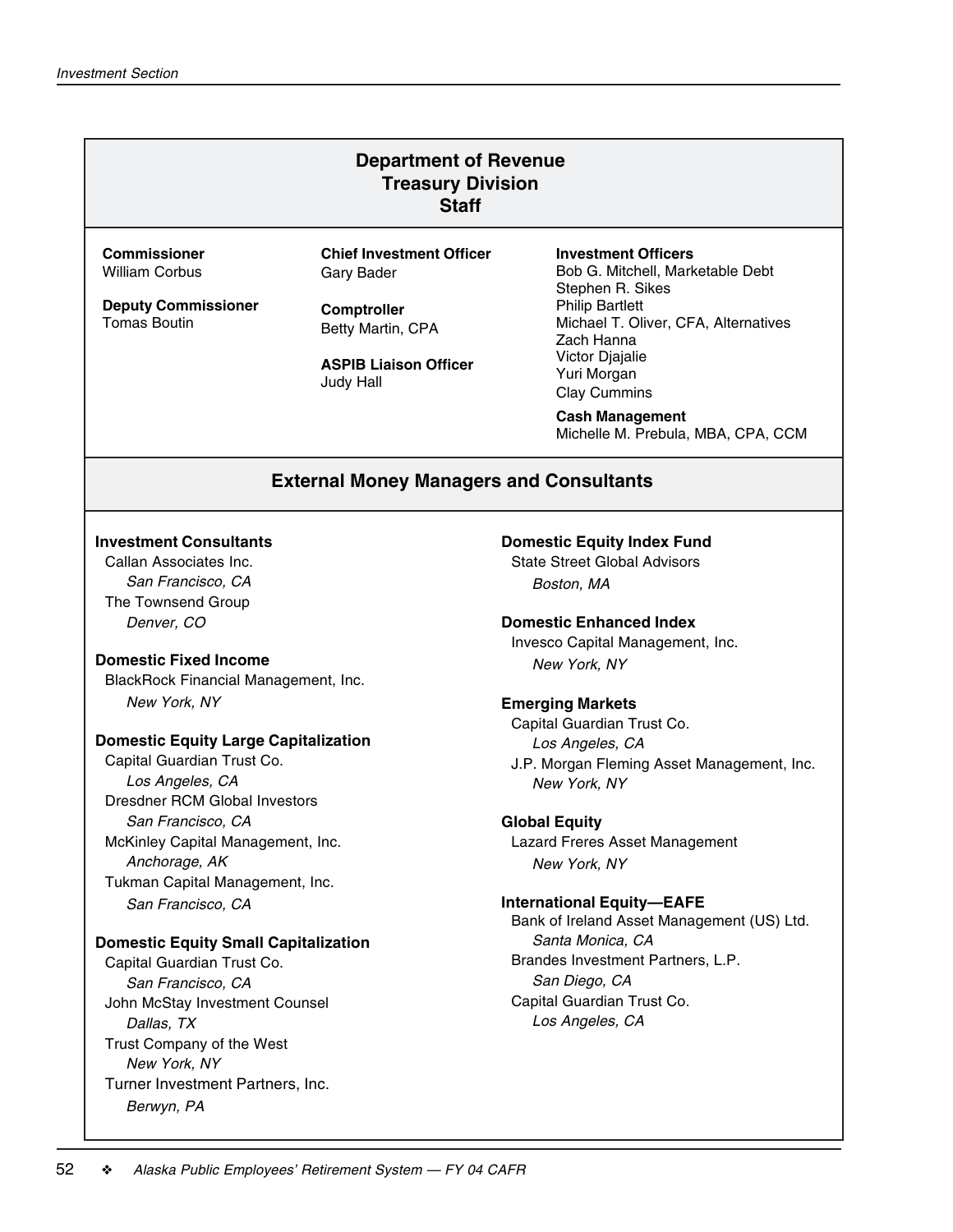## **External Money Managers and Consultants (con't)**

**International Fixed Income** Delaware International Advisers Ltd. London, England

**Private Equity**

Abbott Capital Management, L.P. New York, NY Pathway Capital Management, LLC Irvine, CA

**Performance Measurement** Callan Associates Inc. Denver, CO

### **Real Estate Management—Commingled Funds**

Heitman Capital Management Chicago, IL J.P. Morgan Investment Management Inc. New York, NY Sentinel Real Estate Corporation New York, NY UBS Realty Investors, LLC Hartfort, CT

### **Real Estate—Core Separate Accounts**

Cornerstone Real Estate Advisors, Inc. Hartford, CT LaSalle Investment Management Chicago, IL Sentinel Real Estate Corporation New York, NY UBS Realty Investors, LLC San Francisco, CA

### **Real Estate—Value Added Separate Accounts**

Invesco Realty Advisors Dallas, TX Lowe Enterprises Investment Management Inc. Los Angeles, CA

**Supplemental Benefits System**

Barclays Global Investors San Francisco, CA Capital Guardian Trust Company Los Angeles, CA Citizens Funds Portsmouth, NH State Street Global Advisors Boston, MA T. Rowe Price Investment Services

Baltimore, MD

## **Deferred Compensation**

Barclays Global Investors San Francisco, CA Capital Guardian Trust Company Los Angeles, CA T. Rowe Price Investment Services Baltimore, MD & Glen Allen, VA

### **Global Master Custodian**

State Street Bank & Trust Co. Boston, MA

## **Investment Advisory Council**

William Jennings Colorado Springs, CO Jerrold Mitchell Wayland, MA Timothy O'Brien Denver, CO

#### **Independent Auditors** KPMG LLP

Anchorage, AK

### **Legal Counsel**

Wohlforth, Vassar, Johnson & Brecht Anchorage, AK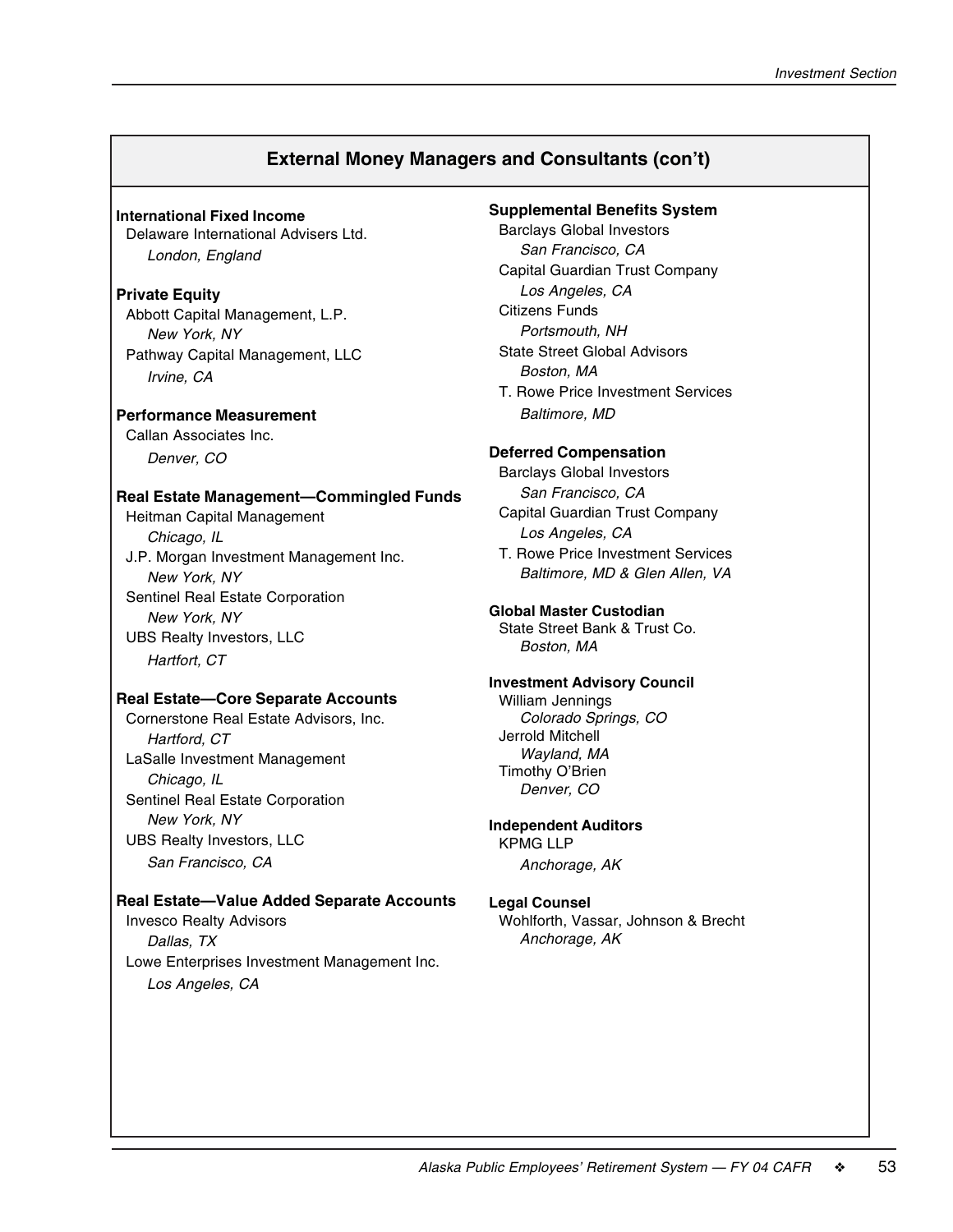# **Public Employees' Retirement System Investment Report**

The Investment Report was prepared by the State of Alaska, Department of Revenue, Treasury Division.

The basis of presentation for the data reported in the investment section is in accordance with the Association for Investment Management and Research (AIMR) Performance Presentation Standards.

## **INVESTMENTS**

The State of Alaska Public Employees' Retirement System's investment goals are the long term return and sustainability of the pension funds under management. Near-term market fluctuations are integrated into the overall outlook of the fund guidelines. Annually, the Alaska State Pension Investment Board (ASPIB) sets its asset allocation strategy in order to reflect changes in the marketplace while still retaining an optimal risk/return level within the set constraints and objectives of the Investment Board.

During the 2004 Fiscal Year<sup>1</sup>, ASPIB's asset allocation was 40.4% domestic equities, 17.9% international equities, 27.0% domestic fixed income, 3.6% international fixed income, 7.8% real estate and 3.3% alternative investments.

For the 2004 Fiscal Year, PERS investments generated a 15.08% rate of return. The PERS annualized rate of return was 3.29% over the last five years. The annualized rate of return over the last twelve and three-quarter years has been 8.67%.

## **INVESTMENT OVERVIEW**

The diversification of the PERS investment portfolio continued to protect the overall returns from the bear markets which began in the spring of 2000. For the Fiscal Year, the U.S. equity portfolio gained 20.06% and the international equity portfolio gained 31.71%. The U.S fixed-income market generated a 0.60% return down from 10.69% the previous year. ASPIB continued the systematic increase of PERS investments in real estate and private equity. The real estate portfolio earned 11.57% for the 2004 Fiscal Year versus 8.97% in Fiscal Year 2003. The PERS investments in private equities gained 21.42%, as compared to a 14.75% loss in 2003. Over the past five years, PERS real estate investments have earned an average of 9.27% per year.

## **DOMESTIC ECONOMY**

The economy grew at a healthy pace throughout Fiscal 2004. Growth was strongest in the first half of the year and then moderated in the June quarter. Initial estimates of GDP growth in the June quarter came in at 3.0%, down significantly from the unsustainable 7.4% pace of the September 2003 quarter. Nonetheless, many expect full calendar 2004 growth to approximate 4.5%. This is up from the 3.1% pace observed in calendar 2003.

The economy's continued recovery has raised concerns regarding the possible re-emergence of inflation. After remaining at very low levels for many quarters, inflation, as measured by the CPI, accelerated in the June quarter to a 3.3% year over year pace. Commodities, particularly oil prices, figured importantly in this rise. The Producers Price Index (PPI) experienced a year over year change of 6.6% in the June quarter.

As widely anticipated, the Federal Reserve raised short-term rates to 1.5% during the last half of the fiscal year. By any standard however, most observers agree that short-term rates remain at very low levels and are likely to increase further over the next 6 to 18 months. Importantly, they believe that modest additional rate hikes will not halt economic growth.

Despite uncertainty regarding the implications of the upcoming elections, the outlook for energy prices and the challenges of Iraq, the economy continues to post solid gains. Employment growth, while slower than many had anticipated, has been

1 July 1st, 2003 – June 30th, 2004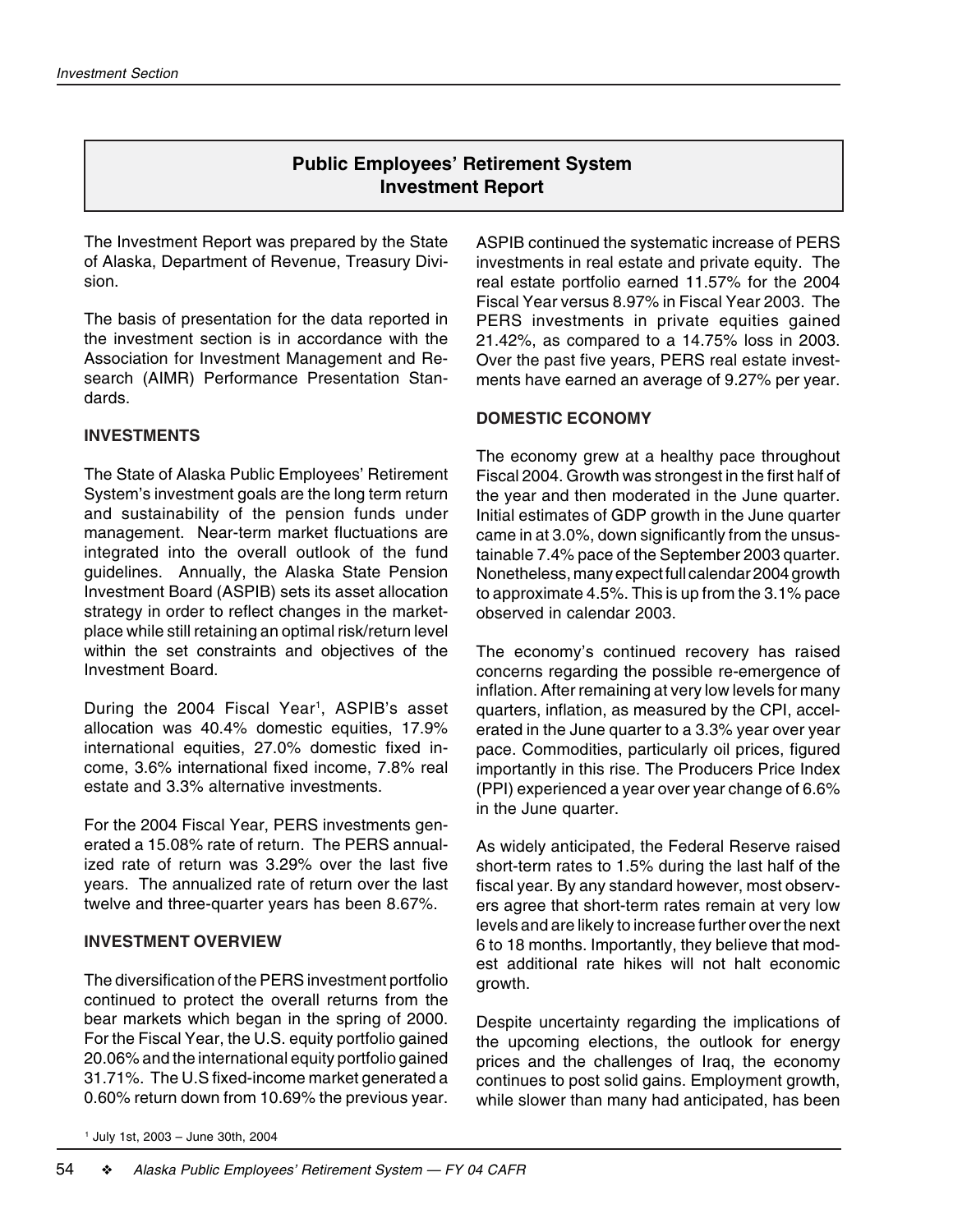# **Public Employees' Retirement System Investment Report**

solid. Manufacturing capacity utilization has improved from 72.6% last year to 77.2% in the June quarter. Historically, capital spending has tended to accelerate when the utilization rate exceeds 80%. Such spending is a key ingredient to the economy's continued growth.

Investors are sensitive to short-term news developments and financial markets will be affected accordingly. Fortunately, underlying economic fundamentals point toward continued growth in employment and corporate profits. Interest rates, while higher than a year ago, remain low and there appears to be ample liquidity to fund continuation of the economic expansion.

## **EQUITIES**

The Total Domestic Equity Pool is diversified across large cap value, large cap growth, core, small cap value and small cap growth equity styles so as to gain broad market exposure. For the 2004 Fiscal Year, the fund posted a net return of 20.06%. This was less than the target return of 21.43%. The annualized domestic equity return for the five year period improved to a negative 0.85% from a negative 1.43% in the 2003 Fiscal Year.

Within the International Equity pool the Non-U.S. Equity Style managers invest their assets only in non-U.S. equity securities. This style group excludes regional and index funds. The International Equity pool net return was 31.71% which was less than the target return of 32.37%. The international equity return for the five year period improved to 2.80% from 0.06% in Fiscal Year 2003.

## **FIXED INCOME MARKET**

The domestic fixed-income portfolio represented 27.0% of the total assets of PERS as of June 30, 2004. The fixed-income portfolio uses a coreoriented strategy investing in U.S. Treasury securities, U.S. government agency securities, investmentgrade corporate bonds, and mortgage-backed securities. The benchmark for the PERS bond portfolio is the Lehman Brothers Aggregate Bond Index.

Over the 2004 Fiscal Year, the PERS domestic bond portfolio gained 0.60%, down from 10.69% the year before. The Lehman Brothers Aggregate Bond Index returned 0.32%, versus 10.40% during 2003 Fiscal Year.

The international fixed-income portfolio, which represented about 3.63% of the total assets of PERS, returned 7.52% over the 2004 Fiscal Year, nearly equivalent to the 7.60% posted by the Salomon Brothers Non U.S. Government Index.

## **REAL ESTATE**

At the end of the 2004 Fiscal Year, PERS had 7.79% of its portfolio invested in real estate. At fiscal year end, the real estate portfolio totaled \$638 million. The total return for real estate, net of fees, was 11.57% compared to 8.97% for the 2003 Fiscal Year. The year total return was 9.27%.

ASPIB's real estate portfolio is made up of 31% apartment, 34% office, 24% industrial, 11% retail and 1% hotel.

## **PRIVATE EQUITY**

During the 2004 Fiscal Year the Private Equity component of the PERS portfolio showed a net return of 21.42% with a five year annualized return of 4.87%.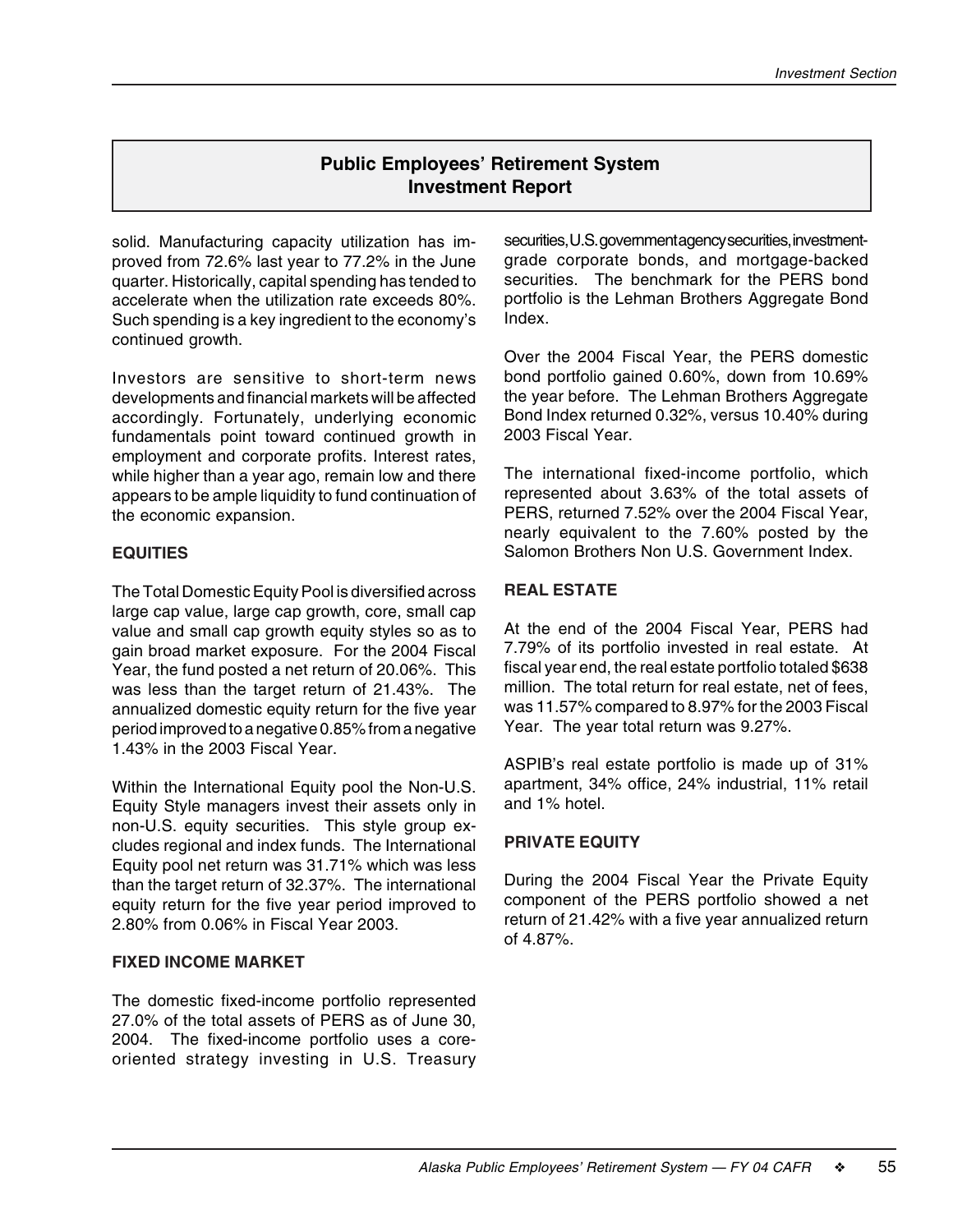| <b>Public Employees' Retirement System</b><br><b>Schedule of Investment Results</b><br><b>Fiscal Years Ended June 30</b> |                  |                       |                                              |                     |                  |                          |                          |  |  |  |
|--------------------------------------------------------------------------------------------------------------------------|------------------|-----------------------|----------------------------------------------|---------------------|------------------|--------------------------|--------------------------|--|--|--|
|                                                                                                                          |                  |                       |                                              |                     |                  | <b>Annualized</b>        |                          |  |  |  |
|                                                                                                                          | 2000             | 2001                  | 2002                                         | 2003                | 2004             | 3 Year                   | 5 Year                   |  |  |  |
| <b>Total Fund</b><br><b>PERS</b>                                                                                         | 10.07%           | (5.25%)               | $(5.48\%)$                                   | 3.67%               | 15.08%           | 4.09%                    | 3.29%                    |  |  |  |
| <b>Actuarial Earnings Rate</b>                                                                                           | 8.25%            | 8.25%                 | 8.25%                                        | 8.25%               | 8.25%            | 8.25%                    | 8.25%                    |  |  |  |
| <b>U.S. Common Stock Returns</b><br><b>PERS Domestic Equities</b><br><b>S&amp;P 500</b>                                  | 10.41%<br>7.24%  |                       | $(12.20\%)$ (16.85%)<br>$(14.83\%)$ (17.99%) | $(0.97\%)$<br>0.25% | 20.06%<br>19.11% | $(0.38\%)$<br>$(0.70\%)$ | $(0.85\%)$<br>$(2.20\%)$ |  |  |  |
| <b>International Stock Returns</b><br><b>PERS International Equities</b><br>Morgan Stanley Capital                       | 20.59%           | (16.89%)              | (8.27%)                                      | (5.18%)             | 31.71%           | 4.64%                    | 2.80%                    |  |  |  |
| <b>International EAFE</b>                                                                                                | 18.11%           | (23.83%)              | $(9.49\%)$                                   | $(6.46\%)$          | 32.37%           | 3.87%                    | 0.06%                    |  |  |  |
| <b>Domestic Fixed Income</b><br><b>PERS</b><br>Lehman Brothers Aggregate Index*                                          | 4.55%<br>1.69%   | 11.83%<br>11.22%      | 8.17%<br>8.63%                               | 10.69%<br>10.40%    | 0.60%<br>0.32%   | 6.40%<br>6.36%           | 7.09%<br>6.96%           |  |  |  |
| <b>International Fixed Income</b><br><b>PERS</b><br>Salomon Non-U.S. Government                                          | (3.27%)<br>2.42% | $(5.68\%)$<br>(7.43%) | 22.56%<br>15.73%                             | 24.48%<br>17.90%    | 7.52%<br>7.60%   | 17.93%<br>13.66%         | 8.40%<br>6.84%           |  |  |  |
| <b>Real Estate Equity</b><br><b>PERS</b><br><b>NCREIF</b>                                                                | 8.43%<br>11.61%  | 11.43%<br>11.15%      | 5.24%<br>5.60%                               | 8.97%<br>7.64%      | 11.55%<br>10.83% | 8.61%<br>7.97%           | 9.30%<br>9.40%           |  |  |  |
| <b>S&amp;P 500</b><br>Standard & Poor's Domestic Equity Stock Index<br>$=$                                               |                  |                       |                                              |                     |                  |                          |                          |  |  |  |

 $E =$  Europe, Australia, and Far East Stock Index

NCREIF = National Council of Real Estate Investment Fiduciaries Index

The calculation of investment results were prepared using a time-weighted rate of return based on the market rate of return in accordance with the Association for Investment Management and Research (AIMR) Performance Presentation Standards.

\*Lehman Brothers Government/Corporate Index prior to 3/31/2000.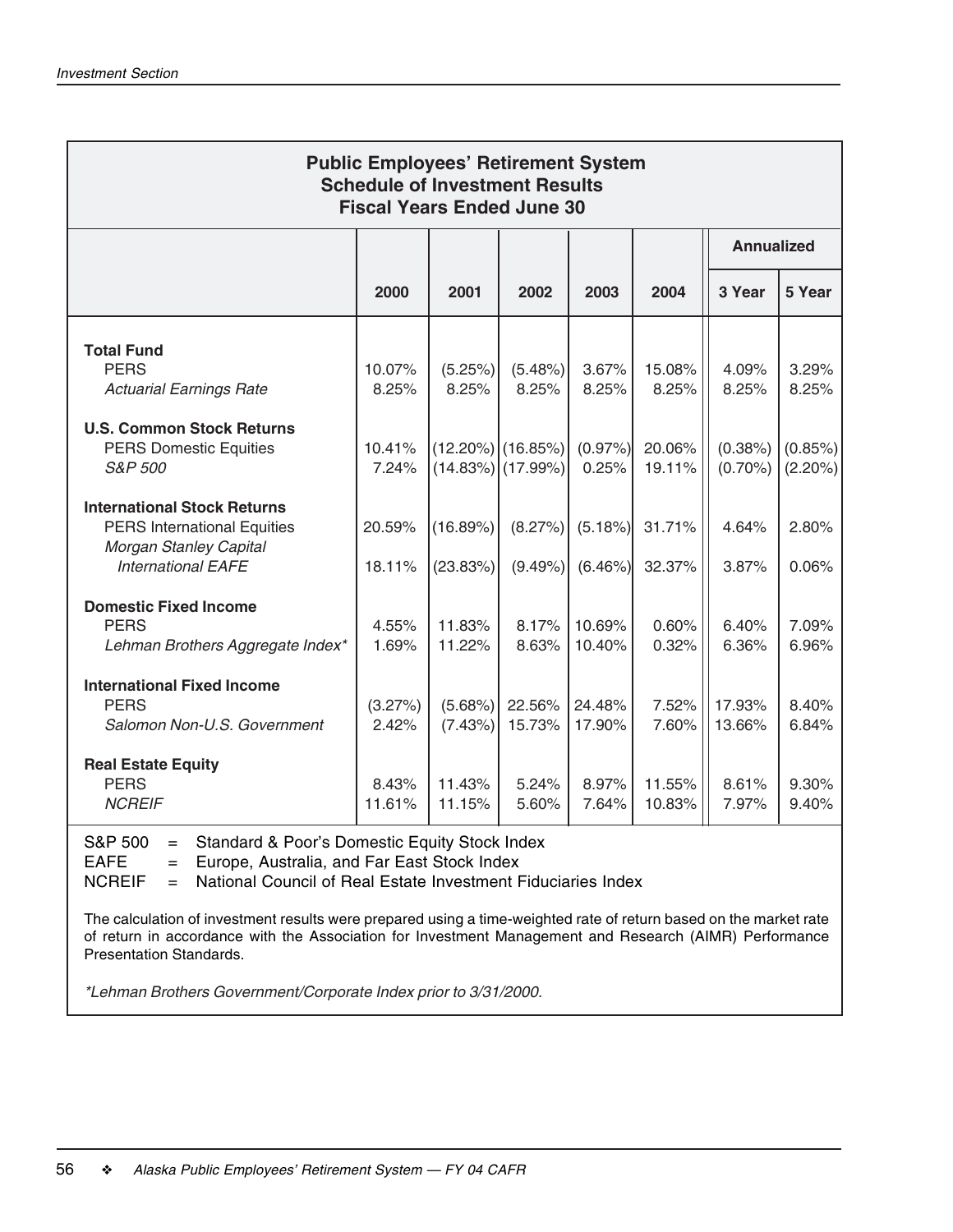

**June 30, 2003**

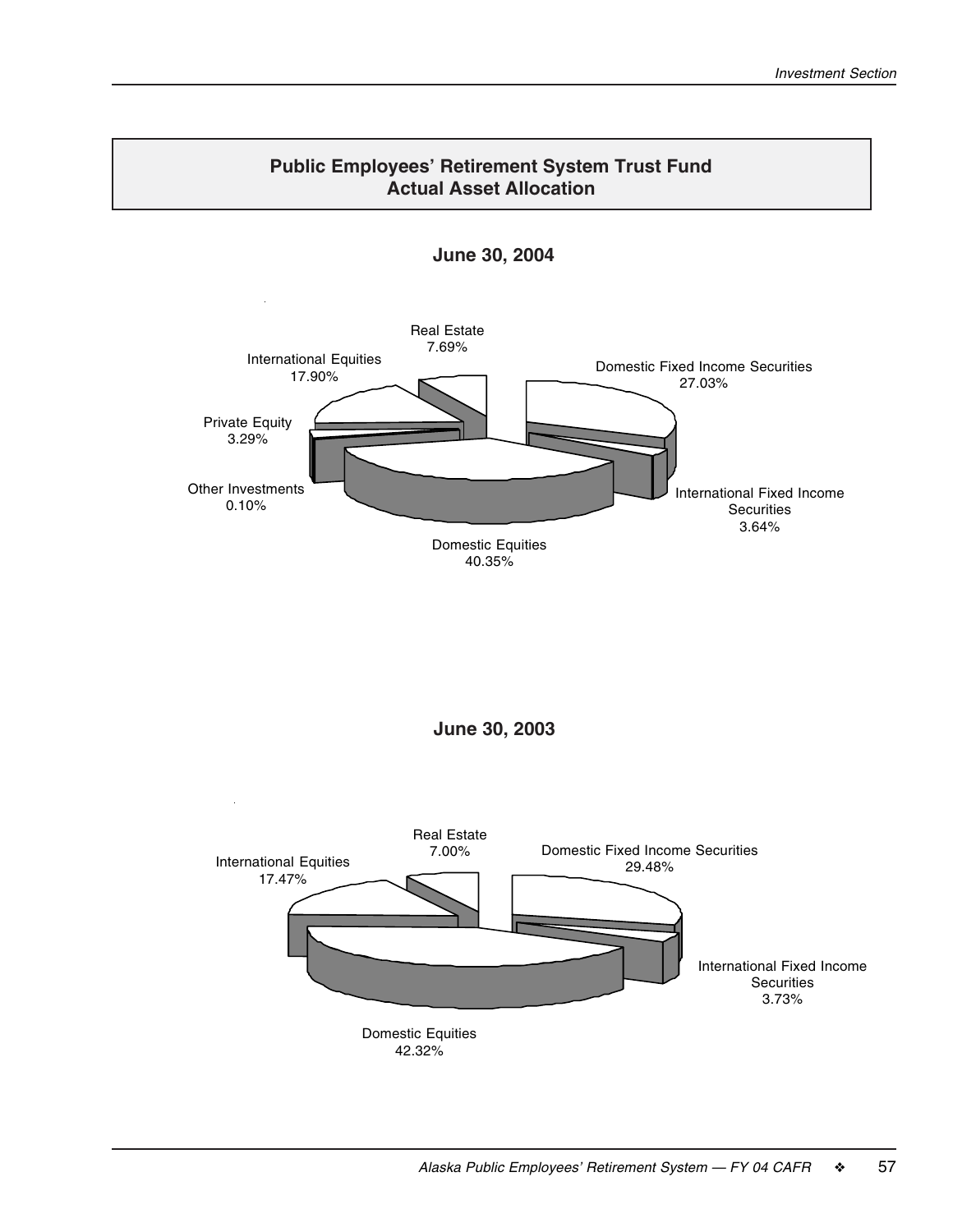# **Alaska State Pension Investment Board Top Ten Holdings by Asset Type June 30, 2004**

Invested assets under the fiduciary responsibility of the Alaska State Pension Investment Board (ASPIB) have been commingled in various investment pools to minimize costs and maximize returns. Treasury Division has created nine different mutual fund-like pools to accomplish the investment asset allocation policies of the ASPIB. Using investment pools increases investment efficiency in three ways. First, combining individual funds' cash inflows and outflows to offset each other reduces the amount of cash on hand needed to support daily operations. Treasury can thus increase the return on funds not needed for daily cash operations. Second, pooling investments significantly reduces accounting, budgeting and administrative costs. Finally, the ASPIB can achieve economies of scale by making available investment options that could not otherwise be practically provided for smaller retirement funds. Following are the ten largest bond holdings and the ten largest equity holdings by market value.

|                 |      |                   | Par Values/   |                                     |           |            | <b>Credit</b> |
|-----------------|------|-------------------|---------------|-------------------------------------|-----------|------------|---------------|
|                 | Rank | <b>Fair Value</b> | <b>Shares</b> | <b>Security</b>                     | Coupon    | <b>Due</b> | Rating        |
| <b>Bonds</b>    |      | \$199,205,372     | 199,300,000   | Federal National Mtg. Assn.         | $0.000\%$ | 7/14/2004  | $A-1+$        |
|                 | 2    | 97,305,155        | 97,275,000    | Federal National Mtg. Assn.         | 5.000%    | 2/1/2018   | AAA           |
|                 | 3    | 94,428,924        | 94,745,000    | U.S. Treasury Note                  | 2.500%    | 5/31/2006  | AAA           |
|                 | 4    | 82,453,997        | 81,600,000    | U.S. Treasury Note                  | 4.800%    | 5/15/2014  | AAA           |
|                 | 5    | 81,897,299        | 84,503,863    | Federal National Mtg. Assn.         | 5.000%    | 3/1/2031   | AAA           |
|                 | 6    | 57,212,500        | 57,500,000    | Federal National Mtg. Assn.         | 5.500%    | 3/1/2033   | AAA           |
|                 | 7    | 48,507,152        | 39,348,000    | U.S. Treasury Bond                  | 7.500%    | 11/15/2016 | AAA           |
|                 | 8    | 40,249,475        | 39,854,872    | Master Alternative Loans Trust      | $6.000\%$ | 2/25/2034  | AAA           |
|                 | 9    | 33,135,178        | 34,101,991    | Government National Mtg. Assn.      | 5.000%    | 9/15/2033  | AAA           |
|                 | 10   | 31,987,747        | 32,205,000    | U.S. Treasury Note                  | 2.300%    | 4/30/2006  | AAA           |
| <b>Equities</b> | 1.   | \$118,438,200     | 3,655,500     | General Electric Co.                |           |            |               |
|                 | 2    | 114, 187, 571     | 3,331,026     | Pfizer Inc.                         |           |            |               |
|                 | 3    | 94,662,691        | 3,314,520     | Microsoft Corporation               |           |            |               |
|                 | 4    | 87,518,288        | 1,658,800     | Wal Mart Stores, Inc.               |           |            |               |
|                 | 5    | 83,396,460        | 1,169,984     | American International Group, Inc.  |           |            |               |
|                 | 6    | 82,822,785        | 1,864,958     | <b>Exxon Mobil Corporation</b>      |           |            |               |
|                 | 7    | 80,469,787        | 1,355,852     | <b>Emerging Markets Growth Fund</b> |           |            |               |
|                 | 8    | 78,488,931        | 1,687,934     | Citigroup, Inc.                     |           |            |               |
|                 | 9    | 72,114,465        | 5,463,217     | Mgt Emerging Markets Equity Fund    |           |            |               |
|                 | 10   | 71,065,925        | 124,760       | <b>Wells Fargo Company</b>          |           |            |               |

Additional investment information on the various pools and investments may be obtained from the Department of Revenue, Treasury Division, P.O. Box 110405, Juneau, Alaska 99811-0405.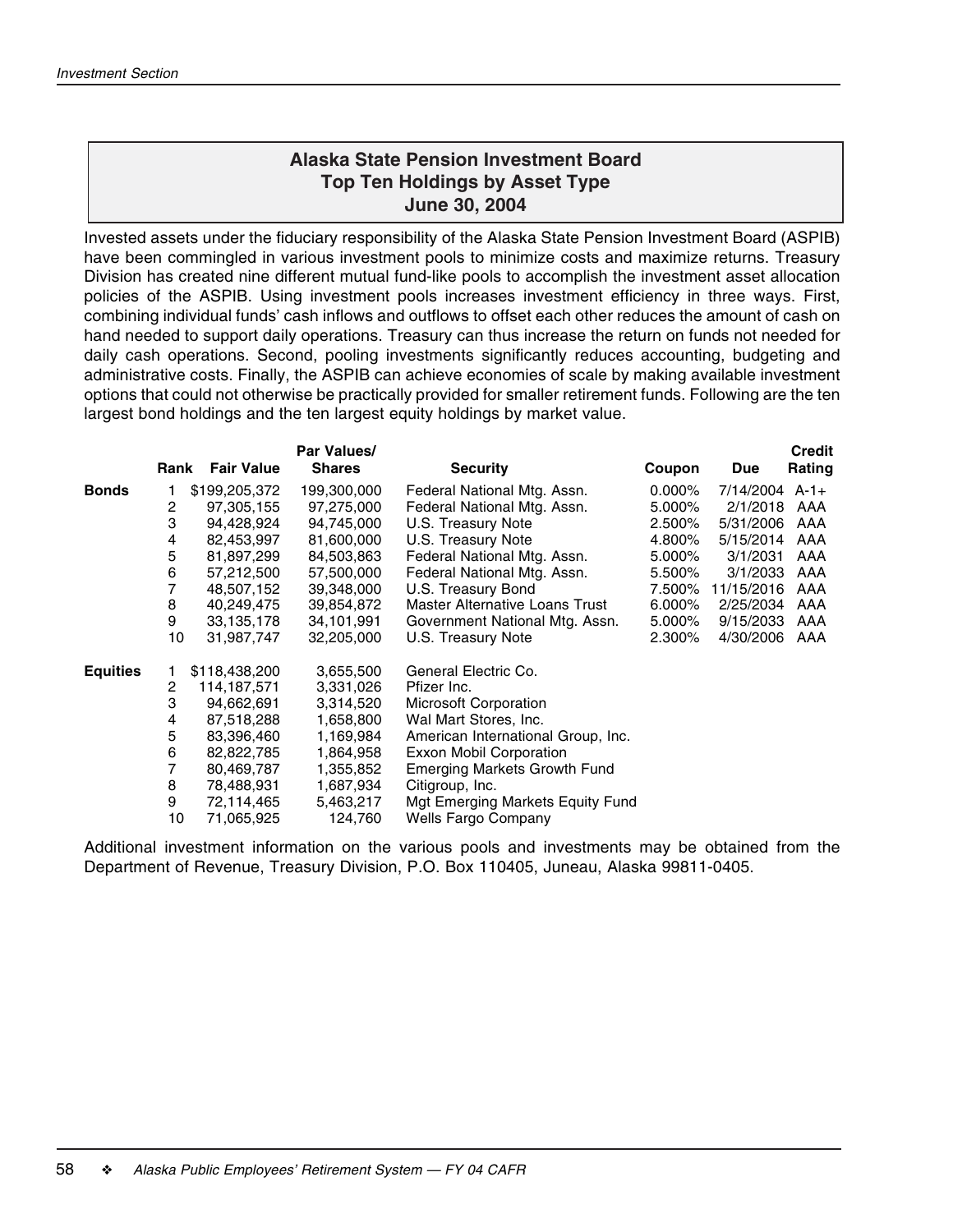| <b>Public Employees' Retirement System</b><br><b>Schedule of Investment Management Fees</b><br>Year Ended June 30, 2004                                              |                                                                                                                                                       |  |  |  |  |  |  |
|----------------------------------------------------------------------------------------------------------------------------------------------------------------------|-------------------------------------------------------------------------------------------------------------------------------------------------------|--|--|--|--|--|--|
| <b>Fair Value of Pooled Assets</b><br><b>Under Management of all</b><br><b>Retirement Funds in Pool</b><br>as of June 30, 2004                                       | <b>Fees</b>                                                                                                                                           |  |  |  |  |  |  |
|                                                                                                                                                                      |                                                                                                                                                       |  |  |  |  |  |  |
| \$1,124,342,920                                                                                                                                                      | \$1,017,993                                                                                                                                           |  |  |  |  |  |  |
| <u>441,865,513</u>                                                                                                                                                   | 436,995                                                                                                                                               |  |  |  |  |  |  |
| 911,606,330<br>276,694,373<br>1,245,933,802<br>629,918,856<br>472,547,872<br>258,953,686<br>445,419,327<br>424,492,784<br>243,518,901<br>4,909,085,931<br>44,018,420 | 1,483,846<br>422,947<br>1,233,359<br>175,837<br>559,368<br>1,011,617<br>599,823<br>851,370<br>1,428,746<br>397,661<br>8,164,574<br>302,960<br>675,360 |  |  |  |  |  |  |
|                                                                                                                                                                      | 978,320                                                                                                                                               |  |  |  |  |  |  |
| 376,911,016<br>760,967,591<br>511,118,692<br>373,227,201<br>2,022,224,500                                                                                            | 878,173<br>1,795,210<br>1,131,135<br>1,111,721<br>4,916,239                                                                                           |  |  |  |  |  |  |
| J.P. Morgan Fleming Asset Management, Inc.<br>72,114,465<br>80,469,787<br><u>152,584,252</u><br>\$9,047,907,064                                                      | 378,682<br>314,035<br>692,717<br>16,206,838                                                                                                           |  |  |  |  |  |  |
|                                                                                                                                                                      | 353,785,528<br>397,803,948                                                                                                                            |  |  |  |  |  |  |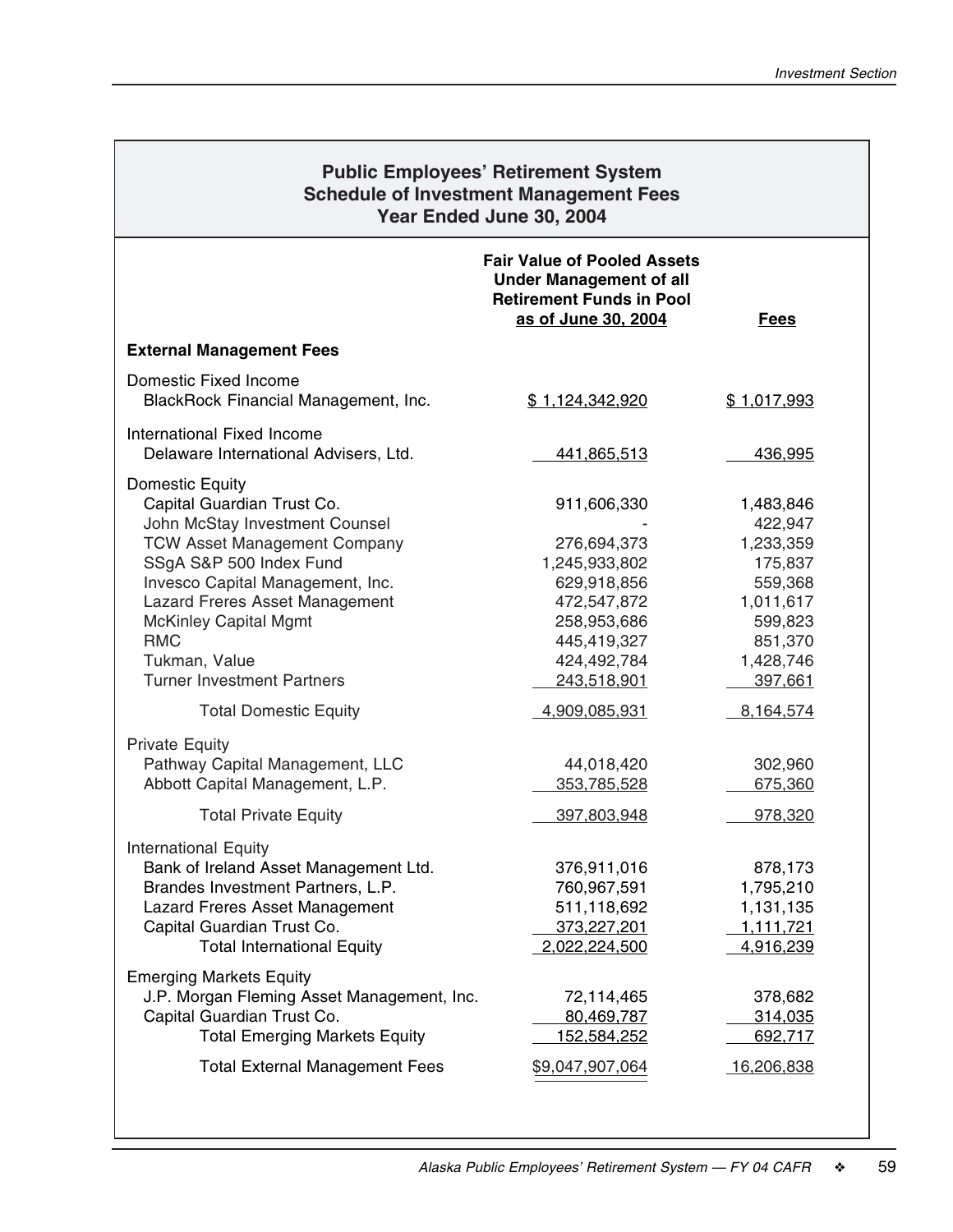| <b>Public Employees' Retirement System</b><br><b>Schedule of Investment Management Fees (con't)</b><br>Year Ended June 30, 2004 |                                                                                                                                        |                   |  |  |  |  |  |
|---------------------------------------------------------------------------------------------------------------------------------|----------------------------------------------------------------------------------------------------------------------------------------|-------------------|--|--|--|--|--|
|                                                                                                                                 | <b>Fair Value of Pooled Assets</b><br><b>Under Management of all</b><br><b>Retirement Funds in Pool</b><br>as of June 30, 2004 (con't) | Fees (con't)      |  |  |  |  |  |
| <b>External Management Fees (con't)</b>                                                                                         |                                                                                                                                        |                   |  |  |  |  |  |
| <b>Other Management Fees</b>                                                                                                    |                                                                                                                                        |                   |  |  |  |  |  |
| Custodian<br><b>State Street Corporation</b>                                                                                    |                                                                                                                                        | 765,595           |  |  |  |  |  |
| <b>Investment Advisory</b><br>Callan Associates Inc.<br>The Townsend Group                                                      |                                                                                                                                        | 49,873<br>100,414 |  |  |  |  |  |
| Total                                                                                                                           |                                                                                                                                        | 150,287           |  |  |  |  |  |
| Investment Performance Measurement<br>Callan Associates Inc.                                                                    |                                                                                                                                        | 131,776           |  |  |  |  |  |
| <b>Total Other Management Fees</b>                                                                                              |                                                                                                                                        | 1,047,658         |  |  |  |  |  |
| <b>Total Management Fees</b>                                                                                                    |                                                                                                                                        | \$17,254,496      |  |  |  |  |  |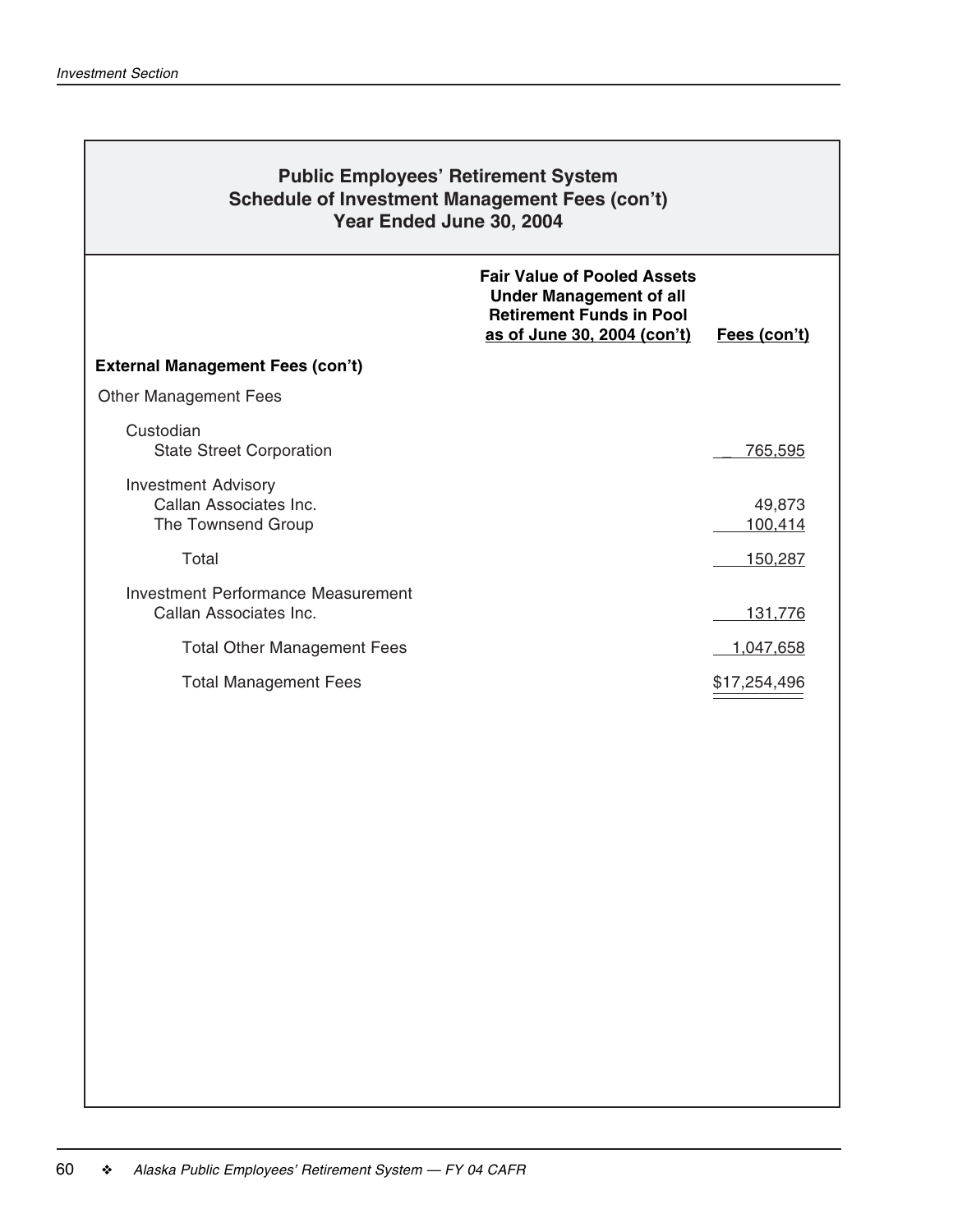| <b>Public Employees' Retirement System</b><br><b>Investment Summary Schedule</b><br>June 30, 2004                                                                                                                             |               |                                                              |                                                 |                                        |                                  |  |  |  |
|-------------------------------------------------------------------------------------------------------------------------------------------------------------------------------------------------------------------------------|---------------|--------------------------------------------------------------|-------------------------------------------------|----------------------------------------|----------------------------------|--|--|--|
|                                                                                                                                                                                                                               | <b>Policy</b> | <b>Public Employees'</b><br><b>Asset Allocation</b><br>Range | <b>Market</b><br><b>Value</b>                   | $%$ of<br><b>Asset</b><br><b>Class</b> | $%$ of<br>Total<br><b>Assets</b> |  |  |  |
| <b>Participation in Pools Owning</b><br><b>Fixed Income Securities</b><br><b>Domestic</b>                                                                                                                                     |               |                                                              |                                                 |                                        |                                  |  |  |  |
| Short-Term Fixed Income Pool<br><b>Retirement Fixed Income Pool</b><br><b>External Domestic Fixed</b>                                                                                                                         |               |                                                              | \$<br>510,556<br>1,459,056,670                  | 0.02%<br>66.02%                        | 0.01%<br>17.85%                  |  |  |  |
| Income Pool                                                                                                                                                                                                                   |               |                                                              | 750,293,368                                     | <u>_33.95%</u>                         | 9.18%                            |  |  |  |
| <b>Total Domestic Fixed</b><br>Income                                                                                                                                                                                         | 30%           | 27-33%                                                       | 2,209,860,594                                   | 100.00%                                | <u>27.03%</u>                    |  |  |  |
| International<br>International Fixed Income Pool 3%                                                                                                                                                                           |               | <u>1-5%</u>                                                  | <u>297,481,250</u>                              | 100.00%                                | 3.64%                            |  |  |  |
| <b>Total Fixed Income Securities</b>                                                                                                                                                                                          | 33%           | 28-38%                                                       | 2,507,341,844                                   |                                        | 30.67%                           |  |  |  |
| <b>Participation in Pools Owning</b><br><b>Domestic Equities</b><br>Small cap <sup>(1)</sup> and Alternative Investments<br><b>Domestic Equity Pool</b><br><b>Total Small Cap Domestic</b><br><b>Equities and Alternative</b> |               |                                                              | 648,182,572                                     | 19.65%                                 | 7.93%                            |  |  |  |
| Investments                                                                                                                                                                                                                   | 6%            | $4 - 8%$                                                     | 648, 182, 572                                   | 19.65%                                 | 7.93%                            |  |  |  |
| Large cap and Alternative Investments<br>Domestic Equity Pool-active<br>Domestic Equity Pool-passive<br><b>Total Large Cap Domestic</b><br><b>Equities and Alternative</b><br>Investments                                     | 31%           | 28-34%                                                       | 1,390,191,763<br>1,260,598,699<br>2,650,790,462 | 42.14%<br>38.21%<br>80.35%             | 17.00%<br>15.42%<br>$-32.42%$    |  |  |  |
| <b>Total Domestic Equities</b>                                                                                                                                                                                                | 37%           | 32-42%                                                       | 3,298,973,034                                   | 100.00%                                | 40.35%                           |  |  |  |
| <b>Participation in Pools Owning</b><br><b>International Equities</b><br>International Equity Pool<br><b>Emerging Markets Equity Pool</b>                                                                                     |               |                                                              | 1,364,094,145<br>99,177,084                     | 93.22%<br>6.78%                        | 16.69%<br><u>1.21%</u>           |  |  |  |
| <b>Total International Equities</b>                                                                                                                                                                                           | 15%           | 12-18%                                                       | 1,463,271,229                                   | 100.00%                                | 17.90%                           |  |  |  |
| <b>Participation in Pools Owning</b><br><b>Alternative Investments</b><br><b>Private Equity Pool</b><br><b>Other Investment Pools</b><br><b>Participation in Real Estate</b>                                                  | 6%            | $3 - 9%$                                                     | 269,232,951<br>8,160,418                        | 100.00%<br>100.00%                     | 3.29%<br>0.10%                   |  |  |  |
| Mortgages, net of allowances<br>Real Estate Pool                                                                                                                                                                              |               |                                                              | 118,650<br>628,393,630                          | 0.02%<br>99.98%                        | $0.00\%$<br>7.69%                |  |  |  |
| <b>Total Real Estate</b>                                                                                                                                                                                                      | 9%            | $6 - 12%$                                                    | 628,512,280                                     | 100.00%                                | 7.69%                            |  |  |  |
| <b>Total Invested Assets</b>                                                                                                                                                                                                  | 100%          |                                                              | \$8,175,491,757                                 |                                        | 100.00%                          |  |  |  |

 $<sup>(1)</sup>$  Includes only securities held by those managers with small cap mandates. Does not include small cap holdings which may</sup> be held in other managers' portfolios.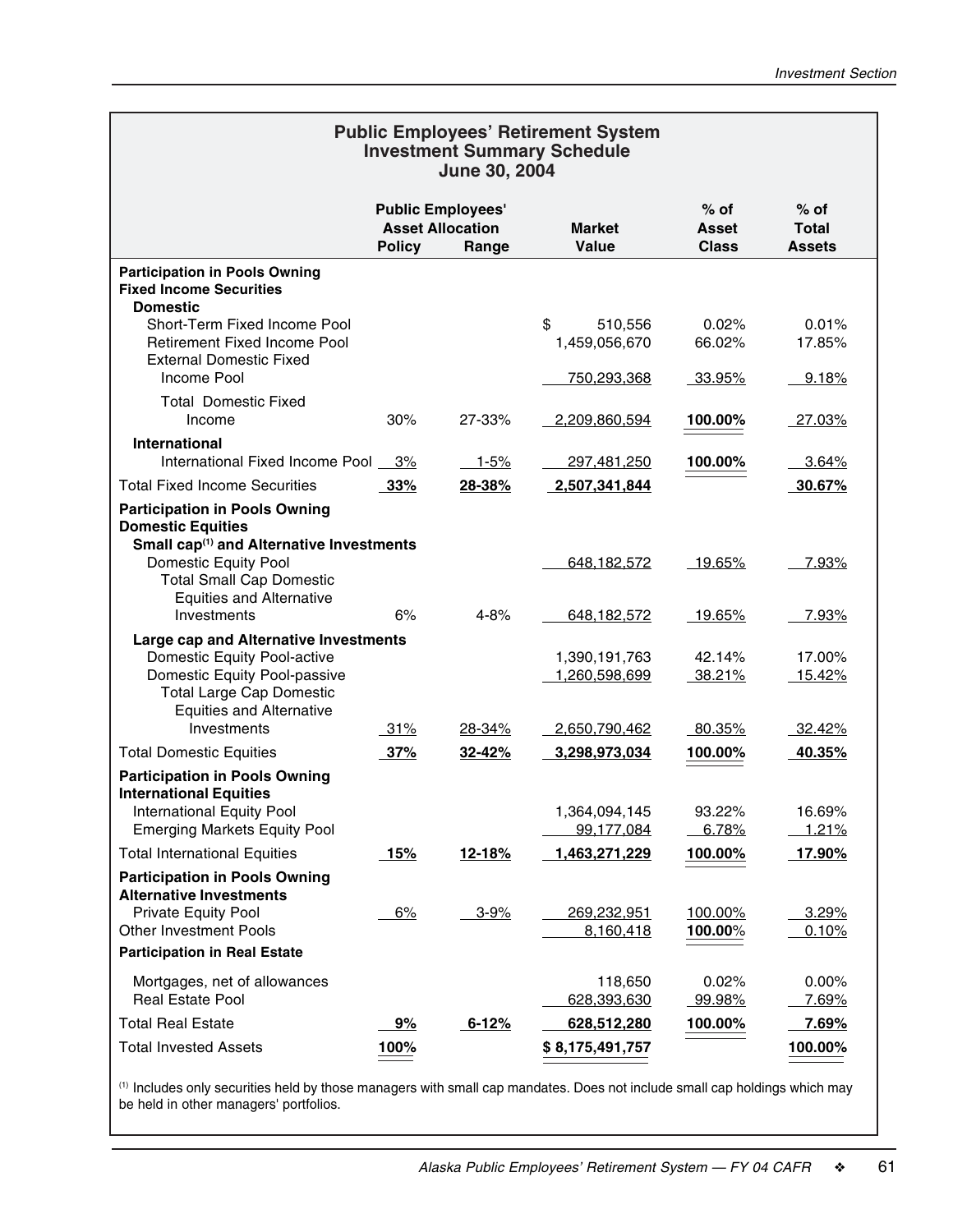# **Public Employees' Retirement System Credit Risk of Investments Pension Trust Funds (Expressed in Thousands) June 30, 2004**

|                                   |                  | Category     |   |           |
|-----------------------------------|------------------|--------------|---|-----------|
|                                   | 1                | $\mathbf{2}$ | 3 |           |
| Marketable debt securities        |                  |              |   |           |
| Domestic fixed income             | \$2,209,351      |              |   | 2,209,351 |
| International fixed income        | 297,481          |              |   | 297,481   |
| Equity securities                 |                  |              |   |           |
| Domestic equities                 | 3,298,973        |              |   | 3,298,973 |
| International equities            | <u>1,364,094</u> |              |   | 1,364,094 |
|                                   | \$6,580,656      |              |   | 7,169,899 |
| Not Categorized                   |                  |              |   |           |
| Emerging market equities          |                  |              |   | 99,177    |
| Private equities                  |                  |              |   | 269,233   |
| Real estate equities              |                  |              |   | 628,513   |
| Other investments                 |                  |              |   | 8,160     |
| Total investments not categorized |                  |              |   | 1,005,083 |
| <b>Total investments</b>          |                  |              |   | 8,174,982 |

The Governmental Accounting Standards Board (GASB) Statement No. 3 requires disclosure regarding custodial credit risk to indicate the chance of loss in the event a financial institution or third party holding the System's securities fails. Those investments represented by specific, indentifiable securities are classified into three categories of credit risk: Category 1 — Insured or registered, or securities held by the State or its custodian in the State's name; Category 2 — Uninsured or unregistered, with securities held by the counterparty's trust department (if a bank) or agent in the State's name; and Category 3 — Uninsured and unregistered, with securities held by the counterparty, or by its trust department (if a bank) or agent, but not in the State's name. Category 1 is the highest level of safekeeping securities as defined by GASB.

The System's investments other than mortgage-related assets are represented by participation in investment pools rather than specific, identifiable securities. Although pooled investments represent the System's share of ownership in the pool rather than ownership of specific securities, all of the underlying securities in the pools are considered to be Category 1 as defined by GASB Statement No. 3. Emerging market equity, Private equity, Real estate equity, and Other investments pools are not transferable financial instruments and therefore cannot be categorized with regard to custodial credit risk.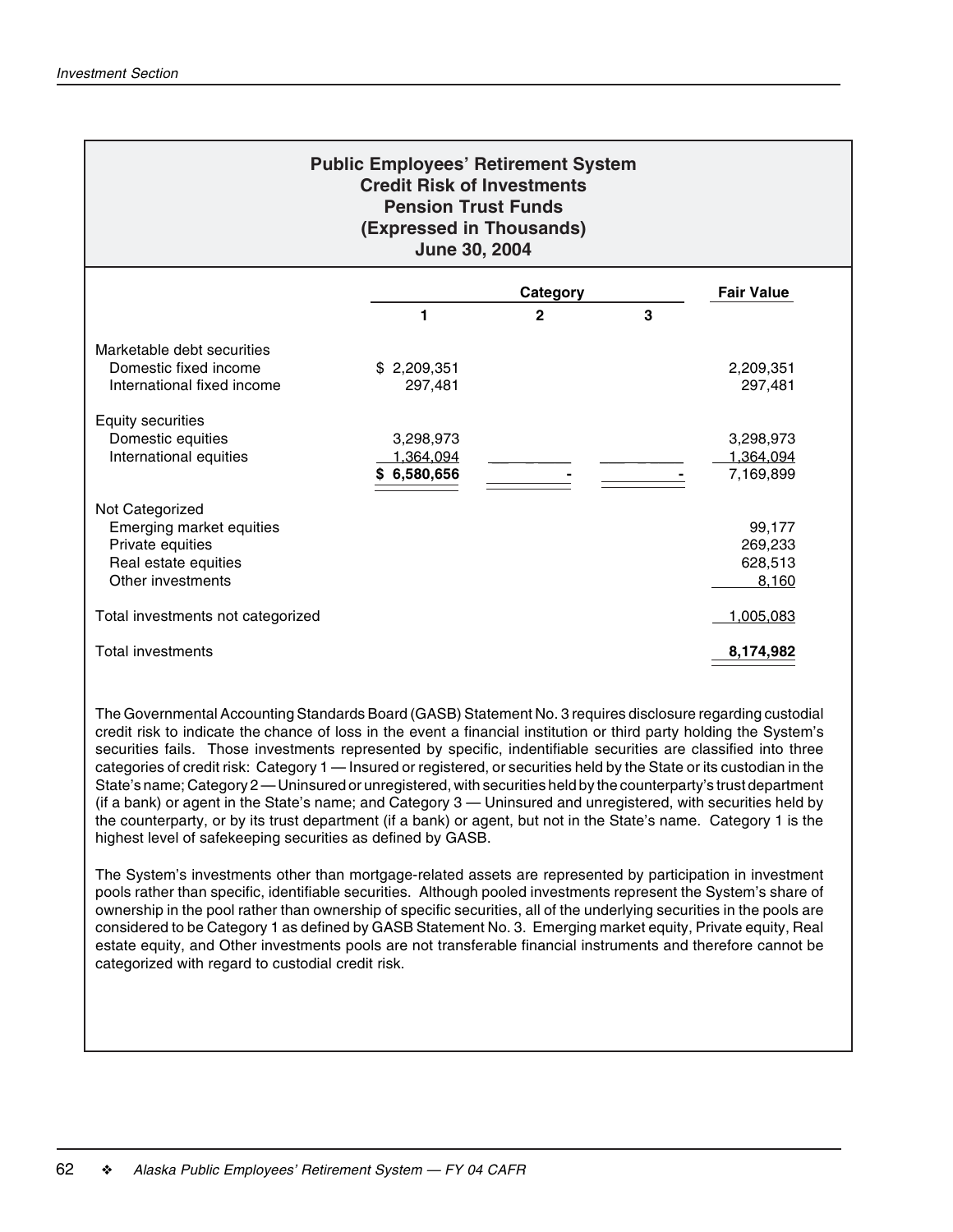| <b>Alaska State Pension Investment Board</b><br><b>Recaptured Commission Fees Received in FY 2004</b> |    |                                    |                                       |                                    |  |  |  |  |  |
|-------------------------------------------------------------------------------------------------------|----|------------------------------------|---------------------------------------|------------------------------------|--|--|--|--|--|
|                                                                                                       |    | <b>Domestic</b><br><b>Equity</b>   | <b>International</b><br><b>Equity</b> | Total                              |  |  |  |  |  |
| <b>PERS</b><br><b>TRS</b><br>Judicial<br>Military                                                     | \$ | 483.304<br>232,767<br>4.452<br>639 | 209,986<br>100,155<br>2.044<br>249    | 693,290<br>332,922<br>6,496<br>888 |  |  |  |  |  |
| Total                                                                                                 |    | 721,162                            | 312,434                               | 1,033,596                          |  |  |  |  |  |

The Alaska State Pension Investment Board (ASPIB) entered into a commission recapture program in late June 1995 with three large block brokerage firms. A commission recapture program is a form of directed brokerage that allows the plan sponsor to "recapture" a portion of commission dollars paid to broker-dealer firms for executing trades. In June 1995, the large capitalization domestic equity managers were asked to participate in the program targeting 20% of their trading value. The equity managers were asked to consider best execution first and foremost, but encouraged to participate in the commission recapture program when possible. In July 1996, ASPIB raised the level of elective participation for the large capitalization domestic equity managers from 20% to 30% of total trading activity. At that time, ASPIB also requested that small capitalization managers participate in the commission recapture program when the opportunity was available to them.

In January 1998, the ASPIB augmented its commission recapture program to include external managers that conduct international equity trades. As a result, a portion of the commission recapture payments received since January 1998 have resulted from international equity trades.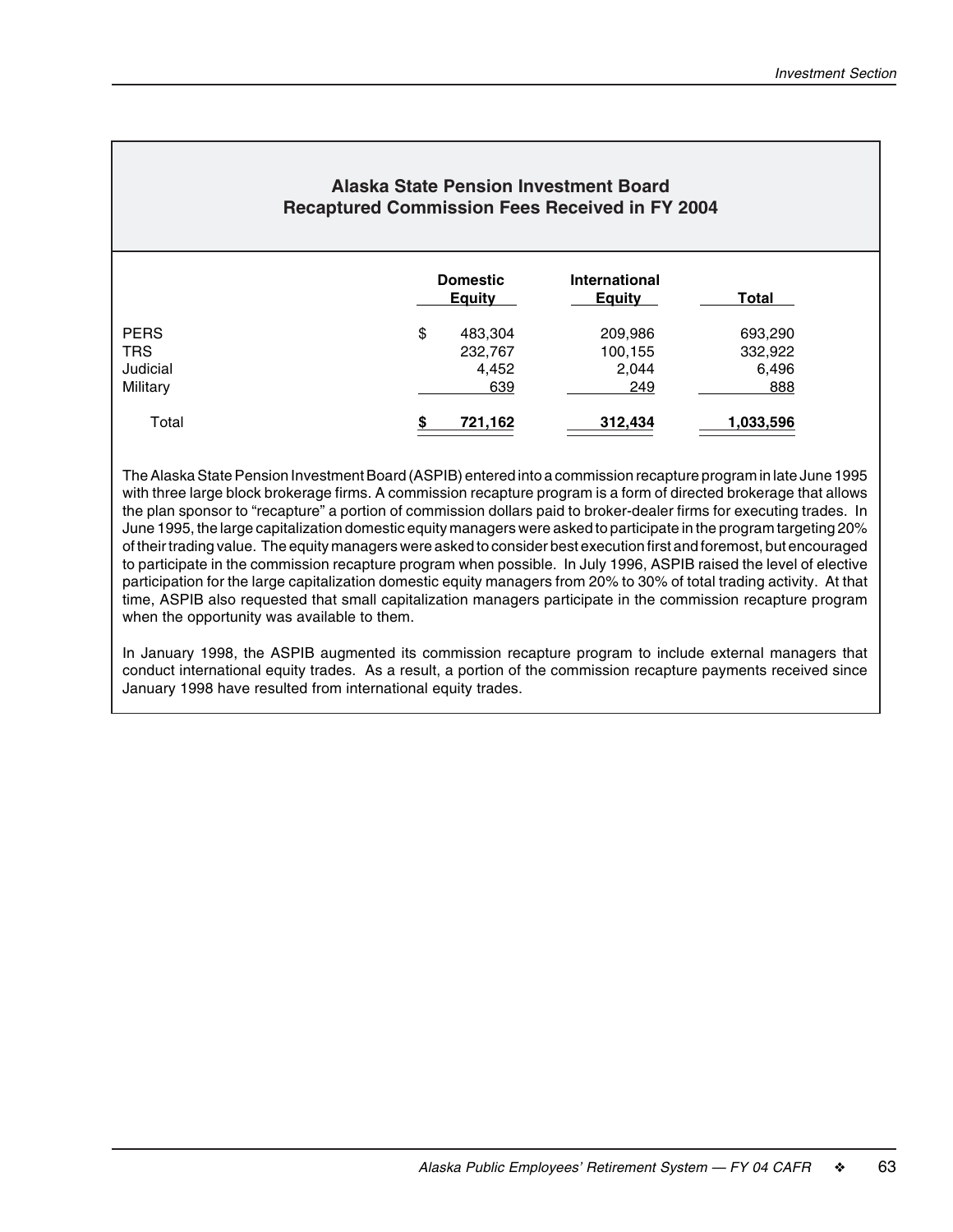This page intentionally left blank.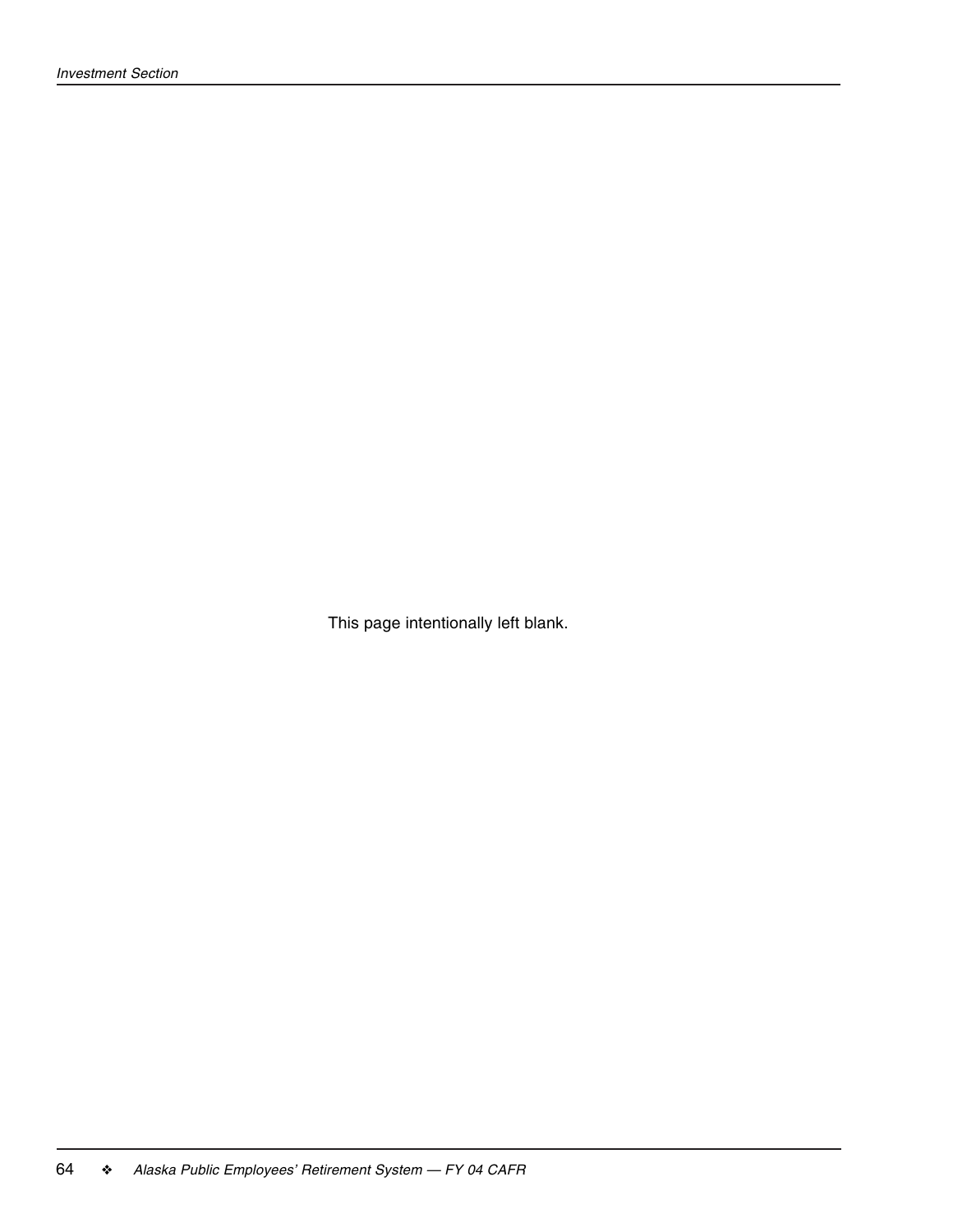| <b>Public Employees' Retirement System</b><br><b>System Membership by Status</b> |               |                                               |                                      |                                                      |              |  |  |  |  |
|----------------------------------------------------------------------------------|---------------|-----------------------------------------------|--------------------------------------|------------------------------------------------------|--------------|--|--|--|--|
| Year ended<br>June 30                                                            | <b>Active</b> | <b>Retirees &amp;</b><br><b>Beneficiaries</b> | <b>Vested</b><br><b>Terminations</b> | <b>Nonvested</b><br><b>Terminations</b><br>w/Balance | <b>Total</b> |  |  |  |  |
| 1993                                                                             | 30,972        | 9,103                                         | 3,572                                | 4,721                                                | 48,368       |  |  |  |  |
| 1994                                                                             | 31,364        | 9,643                                         | 3,771                                | 4,859                                                | 49,637       |  |  |  |  |
| 1995                                                                             | 31,450        | 10,173                                        | 4,144                                | 5,398                                                | 51,165       |  |  |  |  |
| 1996                                                                             | 31,960        | 10,921                                        | 4,382                                | 5,847                                                | 53,110       |  |  |  |  |
| 1997                                                                             | 31,854        | 11,802                                        | 4,742                                | 6,260                                                | 54,658       |  |  |  |  |
| 1998                                                                             | 31,910        | 13,101                                        | 5,143                                | 6,571                                                | 56,725       |  |  |  |  |
| 1999                                                                             | 32,214        | 14,185                                        | 5,395                                | 7,500                                                | 59,294       |  |  |  |  |
| 2001                                                                             | 32,441        | 16,274                                        | 6,187                                | 11,403                                               | 66,305       |  |  |  |  |
| 2002                                                                             | 33,242        | 17,215                                        | 5,702                                | 11,301                                               | 67,460       |  |  |  |  |
| 2003                                                                             | 34,065        | 18,431                                        | 5,841                                | 10,798                                               | 69,135       |  |  |  |  |

Data not available for FY 2000 due to transition to a new computer system.



**PUBLIC EMPLOYEES' RETIREMENT SYSTEM 10-YEAR COMPARISON OF ACTIVE AND RETIRED MEMBERS**

Data not available for FY 2000 due to transition to a new computer system.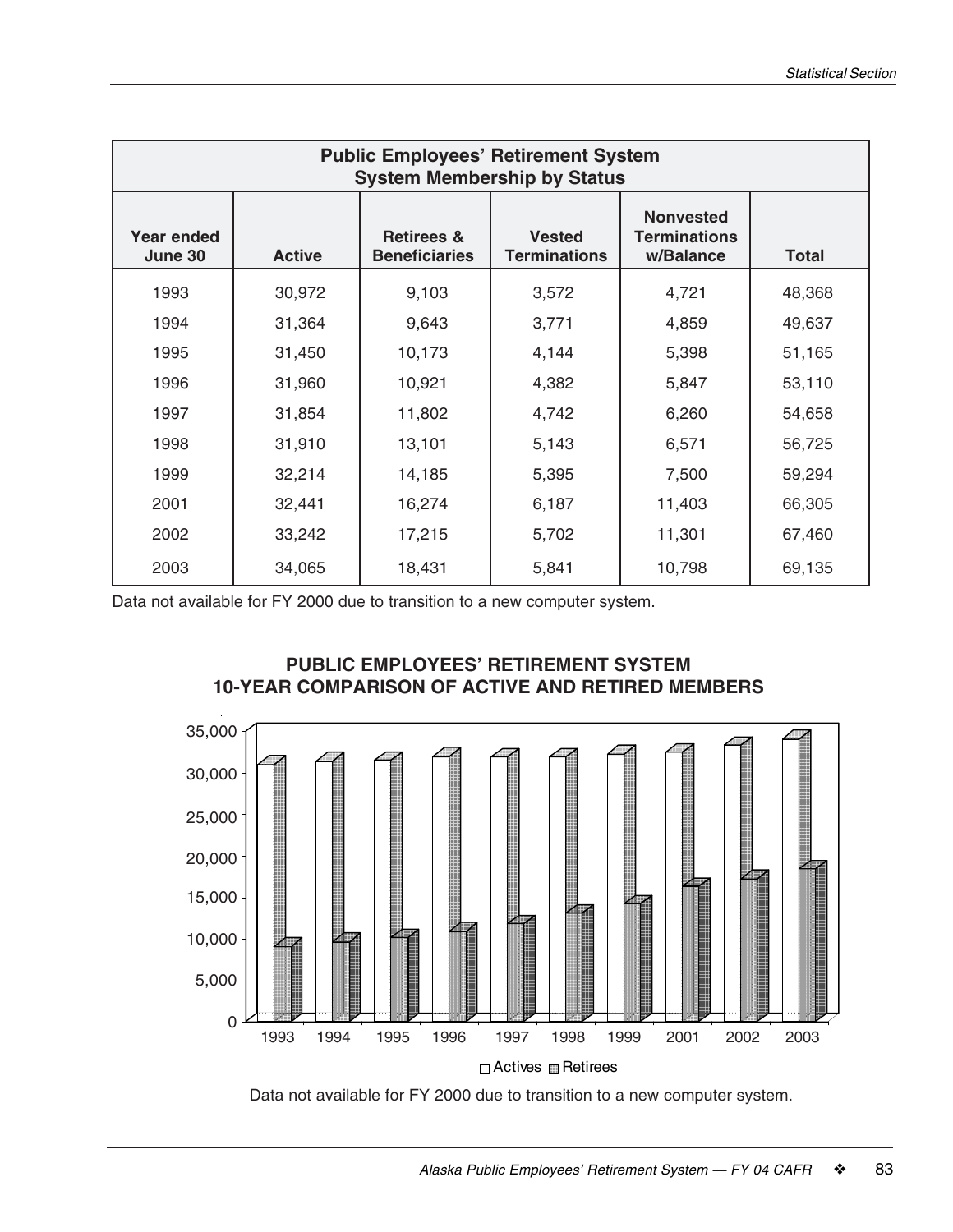|                              | <b>Public Employees' Retirement System</b><br><b>Revenues by Source (000's omitted)</b> |                                         |                                              |                |               |  |  |  |  |  |
|------------------------------|-----------------------------------------------------------------------------------------|-----------------------------------------|----------------------------------------------|----------------|---------------|--|--|--|--|--|
| <b>Year ended</b><br>June 30 | <b>Plan Member</b><br><b>Contributions</b>                                              | <b>Employer</b><br><b>Contributions</b> | <b>Investment</b><br><b>Income</b><br>(Loss) | <b>Other</b>   | <b>Total</b>  |  |  |  |  |  |
| 1995                         | \$83,683                                                                                | \$156,445                               | \$647,012                                    | \$<br>3        | \$<br>887,143 |  |  |  |  |  |
| 1996                         | 85,120                                                                                  | 147,640                                 | 665,087                                      | 4              | 897,851       |  |  |  |  |  |
| 1997                         | 87,949                                                                                  | 154,599                                 | 997,410                                      | $\overline{7}$ | 1,239,965     |  |  |  |  |  |
| 1998                         | 89,256                                                                                  | 112,384                                 | 937,782                                      | 7              | 1,139,429     |  |  |  |  |  |
| 1999                         | 90,635                                                                                  | 109,938                                 | 764,622                                      | $\overline{4}$ | 965,199       |  |  |  |  |  |
| 2000                         | 92,770                                                                                  | 107,596                                 | 790,336                                      |                | 990,702       |  |  |  |  |  |
| 2001                         | 94,983                                                                                  | 96,484                                  | (478, 249)                                   | 7              | (286, 775)    |  |  |  |  |  |
| 2002                         | 100,639                                                                                 | 94,769                                  | (448, 279)                                   | 10             | (252, 861)    |  |  |  |  |  |
| 2003                         | 112,112                                                                                 | 99,198                                  | 237,205                                      | 27             | 448,542       |  |  |  |  |  |
| 2004                         | 118,554                                                                                 | 105,585                                 | 1,064,605                                    | 152            | 1,288,896     |  |  |  |  |  |



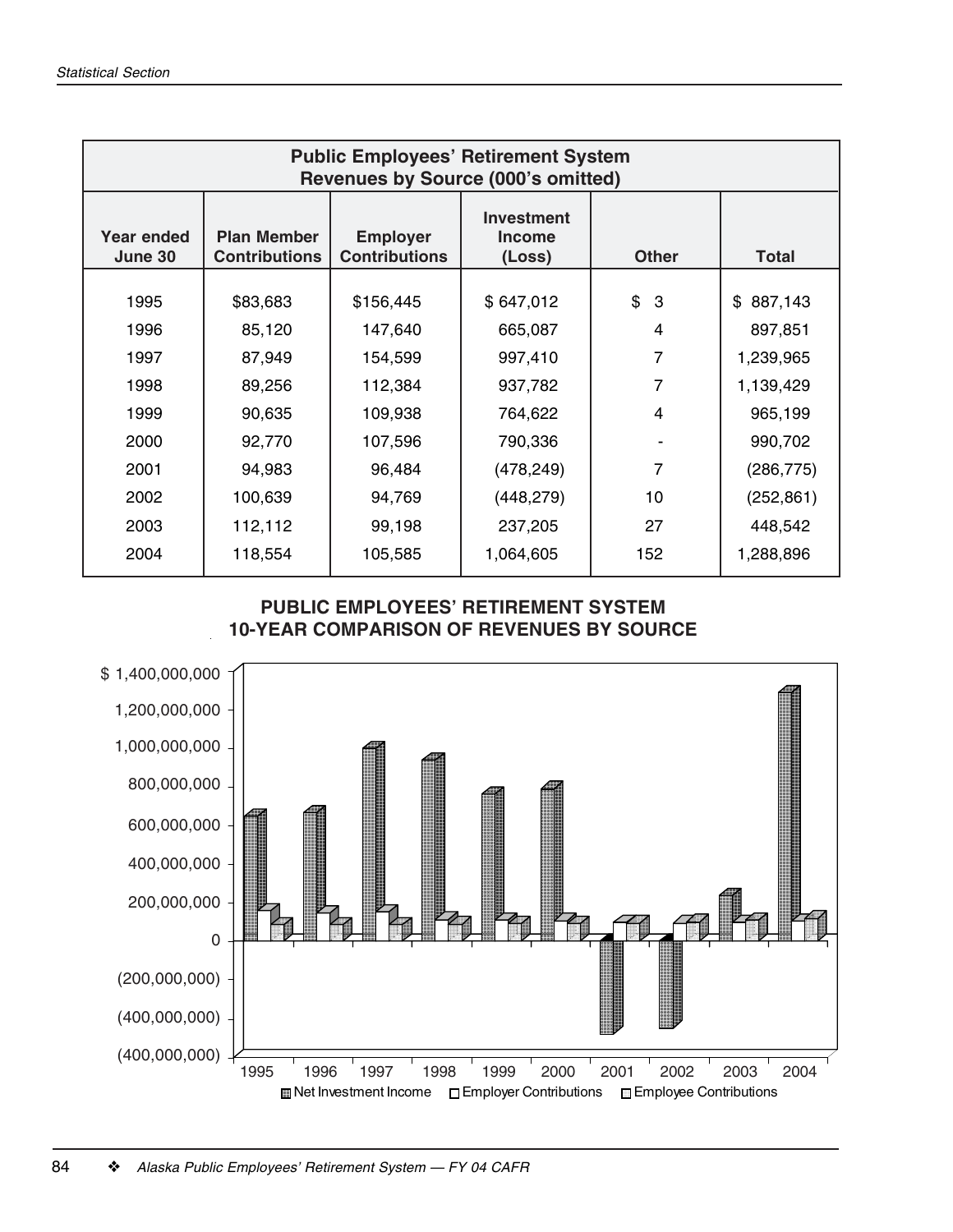|                       | <b>Public Employees' Retirement System</b><br><b>Expenses by Type (000's omitted)</b> |                                      |                                           |                                                       |           |  |  |  |  |  |
|-----------------------|---------------------------------------------------------------------------------------|--------------------------------------|-------------------------------------------|-------------------------------------------------------|-----------|--|--|--|--|--|
| Year ended<br>June 30 | <b>Pension</b><br><b>Benefits</b>                                                     | <b>Healthcare</b><br><b>Benefits</b> | <b>Refunds of</b><br><b>Contributions</b> | <b>Administrative</b><br><b>Expenses</b> <sup>*</sup> | Total     |  |  |  |  |  |
| 1995                  | \$131,634                                                                             | \$40,687                             | \$12,774                                  | \$2,253                                               | \$187,348 |  |  |  |  |  |
| 1996                  | 143,039                                                                               | 47,964                               | 13,413                                    | 2,522                                                 | 206,938   |  |  |  |  |  |
| 1997                  | 177,328                                                                               | 48,361                               | 13,012                                    | 2,830                                                 | 241,531   |  |  |  |  |  |
| 1998                  | 195,544                                                                               | 55,165                               | 13,557                                    | 2,920                                                 | 267,186   |  |  |  |  |  |
| 1999                  | 215,170                                                                               | 64,486                               | 14,435                                    | 4,148                                                 | 298,239   |  |  |  |  |  |
| 2000                  | 239,441                                                                               | 83,794                               | 11,998                                    | 4,247                                                 | 339,480   |  |  |  |  |  |
| 2001                  | 259,771                                                                               | 103,846                              | 13,134                                    | 4,672                                                 | 381,423   |  |  |  |  |  |
| 2002                  | 279,731                                                                               | 124,805                              | 12,869                                    | 5,283                                                 | 422,688   |  |  |  |  |  |
| 2003                  | 307,684                                                                               | 143,331                              | 13,025                                    | 5,880                                                 | 469,920   |  |  |  |  |  |
| 2004                  | 329,390                                                                               | 167,360                              | 14,723                                    | 5,296                                                 | 516,769   |  |  |  |  |  |

**PUBLIC EMPLOYEES' RETIREMENT SYSTEM 10-YEAR COMPARISON OF EXPENSES BY TYPE**

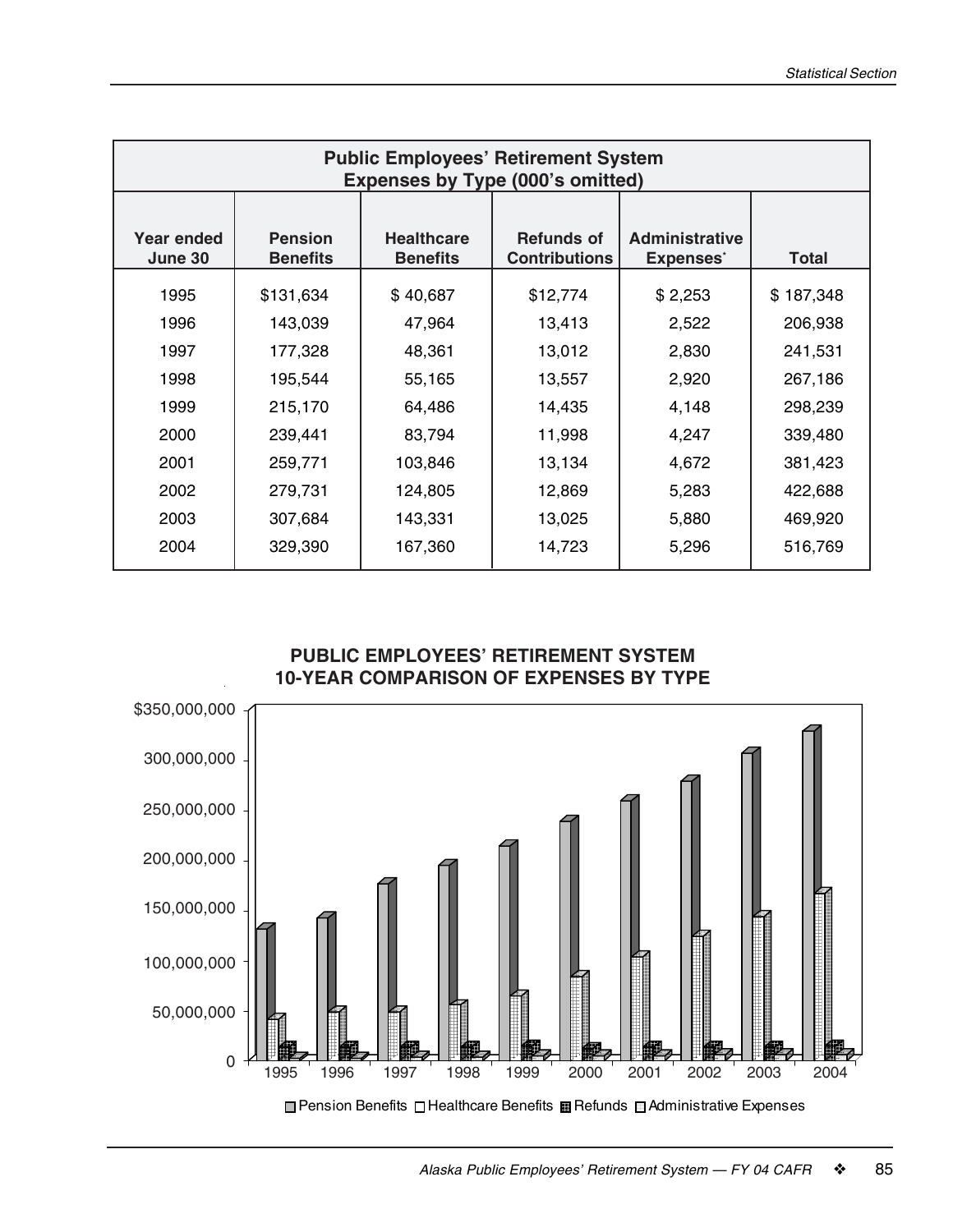

# **PUBLIC EMPLOYEES' RETIREMENT SYSTEM 10-YEAR COMPARISON OF REVENUES AND EXPENSES**

**PUBLIC EMPLOYEES' RETIREMENT SYSTEM 10-YEAR COMPARISON OF VALUATION ASSETS AND ACCRUED LIABILITIES**

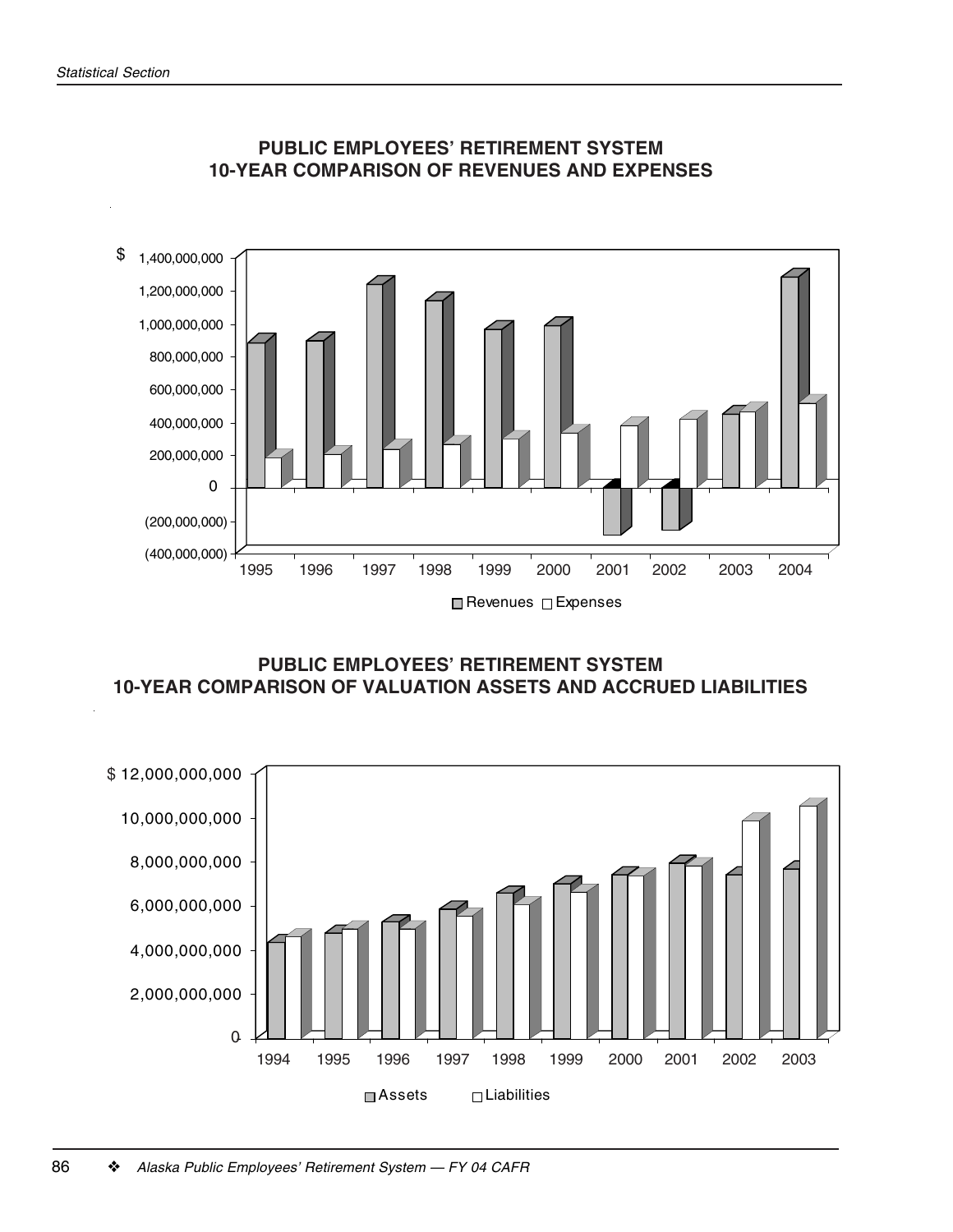|                                 | <b>Public Employees' Retirement System</b><br><b>Schedule of Benefit Expenses by Type</b><br>(000's Omitted) |                   |                 |                          |                     |                          |                |              |  |  |  |  |  |
|---------------------------------|--------------------------------------------------------------------------------------------------------------|-------------------|-----------------|--------------------------|---------------------|--------------------------|----------------|--------------|--|--|--|--|--|
| Year<br><b>Ended</b><br>June 30 | <b>Service</b>                                                                                               | <b>Disability</b> | <b>Survivor</b> | Dependent <sup>(1)</sup> | COLA <sup>(2)</sup> | $PRPA^{(3)}$             | <b>Medical</b> | <b>Total</b> |  |  |  |  |  |
| 1995                            | \$97,730                                                                                                     | \$4,076           | \$5,431         | \$                       | \$7,597             | \$16,800                 | \$40,687       | \$172,321    |  |  |  |  |  |
| 1996                            | 107,082                                                                                                      | 4,608             | 5,546           |                          | 8,244               | 17,559                   | 47,964         | 191,003      |  |  |  |  |  |
| 1997(1)                         | 160,103                                                                                                      | 6,228             | 10,314          | 683                      |                     | $\overline{\phantom{a}}$ | 48,361         | 225,689      |  |  |  |  |  |
| 1998                            | 177,556                                                                                                      | 6,598             | 10,823          | 567                      |                     |                          | 55,165         | 250,709      |  |  |  |  |  |
| 1999                            | 195,605                                                                                                      | 7,195             | 12,141          | 229                      |                     | $\overline{\phantom{a}}$ | 64,486         | 279,656      |  |  |  |  |  |
| 2000                            | 216,118                                                                                                      | 9,669             | 13,650          | 4                        |                     | ۰                        | 83,794         | 323,235      |  |  |  |  |  |
| 2001                            | 239,814                                                                                                      | 8,185             | 11,772          |                          |                     | $\overline{\phantom{a}}$ | 103,846        | 363,617      |  |  |  |  |  |
| 2002                            | 258,189                                                                                                      | 8,379             | 13,163          |                          |                     | ٠                        | 124,805        | 404,536      |  |  |  |  |  |
| 2003                            | 283,927                                                                                                      | 8,827             | 14,930          |                          |                     |                          | 143,331        | 451,015      |  |  |  |  |  |
| 2004                            | 305,047                                                                                                      | 8,691             | 15,652          |                          |                     | ٠                        | 167,360        | 496,750      |  |  |  |  |  |

(1) Due to the implementation of a new computer system, COLA and PRPAs can now be combined with the appropriate base benefit and dependent benefits can be separated from survivor and disability benefits.

 $(2)$  Cost-of-Living in Alaska (COLA)

(3) Post-Retirement Pension Adjustment (PRPA)

# **PUBLIC EMPLOYEES' RETIREMENT SYSTEM 20-YEAR COMPARISON OF RETIREE MONTHLY HEALTH INSURANCE PREMIUMS**

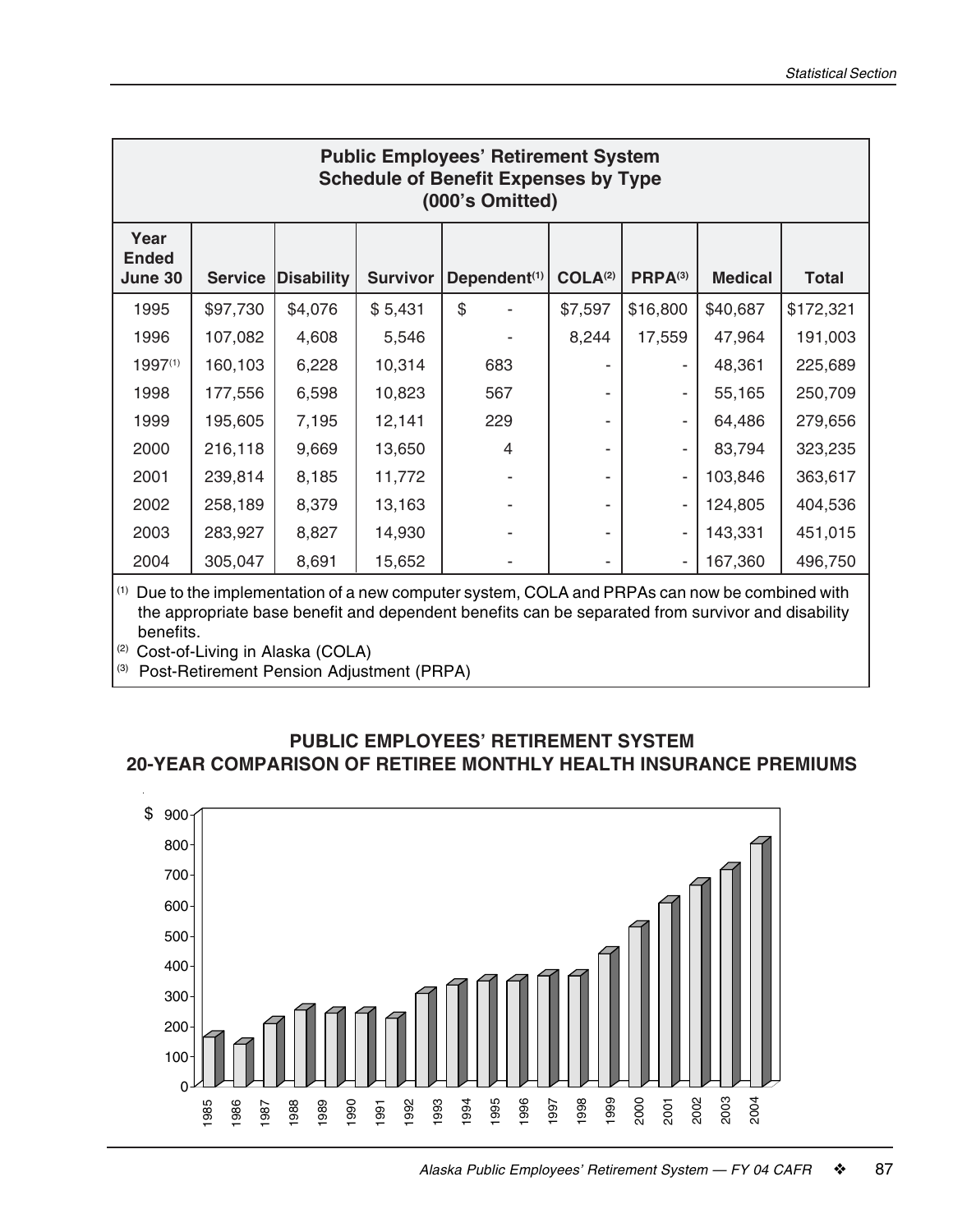| <b>Public Employees' Retirement System</b><br><b>Schedule of Benefit Recipients by Type of Benefit and Option Selected</b><br>June 30, 2003                                                                                                                   |                                                                                                                                                                                                                                                                 |                                                                                                            |                                                                                                      |                                                                                  |                                                                                                |                                                                                               |                                                                                            |                                                                                           |                                                                                                                                                             |  |
|---------------------------------------------------------------------------------------------------------------------------------------------------------------------------------------------------------------------------------------------------------------|-----------------------------------------------------------------------------------------------------------------------------------------------------------------------------------------------------------------------------------------------------------------|------------------------------------------------------------------------------------------------------------|------------------------------------------------------------------------------------------------------|----------------------------------------------------------------------------------|------------------------------------------------------------------------------------------------|-----------------------------------------------------------------------------------------------|--------------------------------------------------------------------------------------------|-------------------------------------------------------------------------------------------|-------------------------------------------------------------------------------------------------------------------------------------------------------------|--|
| <b>Amount of</b>                                                                                                                                                                                                                                              | <b>Number</b>                                                                                                                                                                                                                                                   |                                                                                                            | <b>Type of Benefit</b>                                                                               |                                                                                  |                                                                                                |                                                                                               | <b>Option Selected</b>                                                                     |                                                                                           |                                                                                                                                                             |  |
| <b>Monthly</b><br><b>Benefit</b>                                                                                                                                                                                                                              | of<br><b>Recipients</b>                                                                                                                                                                                                                                         | 1                                                                                                          | $\overline{2}$                                                                                       | 3                                                                                | 1                                                                                              | $\overline{\mathbf{2}}$                                                                       | 3                                                                                          | 4                                                                                         | 5                                                                                                                                                           |  |
| <b>Others</b>                                                                                                                                                                                                                                                 |                                                                                                                                                                                                                                                                 |                                                                                                            |                                                                                                      |                                                                                  |                                                                                                |                                                                                               |                                                                                            |                                                                                           |                                                                                                                                                             |  |
| $1 - $300$<br>\$<br>600<br>$301 -$<br>900<br>601<br>$\sim$<br>$901 - 1200$<br>1201 - 1500<br>1501 - 1800<br>1801 - 2100<br>2101 - 2400<br>2401 - 2700<br>2701 - 3000<br>3001 - 3300<br>3301 - 3600<br>3601 - 3900<br>3901 - 4200                              | 1,461<br>3,236<br>2,720<br>2,159<br>1,632<br>1,289<br>972<br>743<br>517<br>463<br>321<br>232<br>187<br>153                                                                                                                                                      | 1,187<br>2,809<br>2,380<br>1,920<br>1,435<br>1,177<br>865<br>692<br>492<br>438<br>307<br>224<br>180<br>150 | 263<br>374<br>293<br>186<br>138<br>66<br>50<br>22<br>14<br>18<br>6<br>4<br>3<br>0                    | 11<br>53<br>47<br>53<br>59<br>46<br>57<br>29<br>11<br>7<br>8<br>4<br>4<br>3      | 637<br>1,575<br>1,313<br>984<br>663<br>512<br>345<br>252<br>169<br>144<br>88<br>58<br>60<br>40 | 298<br>742<br>634<br>540<br>433<br>355<br>289<br>237<br>157<br>152<br>121<br>96<br>79<br>69   | 204<br>475<br>366<br>298<br>254<br>180<br>159<br>106<br>96<br>78<br>47<br>41<br>18<br>30   | 57<br>193<br>209<br>155<br>116<br>104<br>81<br>59<br>42<br>38<br>26<br>19<br>16<br>12     | 265<br>251<br>198<br>182<br>166<br>138<br>98<br>89<br>53<br>51<br>39<br>18<br>14<br>$\overline{c}$                                                          |  |
| over 4200                                                                                                                                                                                                                                                     | 355                                                                                                                                                                                                                                                             | 348                                                                                                        | 3                                                                                                    | $\overline{4}$                                                                   | 102                                                                                            | 139                                                                                           | 58                                                                                         | 31                                                                                        | 25                                                                                                                                                          |  |
| <b>Totals</b>                                                                                                                                                                                                                                                 | 16,440                                                                                                                                                                                                                                                          | 14,604                                                                                                     | 1,440                                                                                                | 396                                                                              | 6,942                                                                                          | 4,341                                                                                         | 2,410                                                                                      | 1,158                                                                                     | 1,589                                                                                                                                                       |  |
|                                                                                                                                                                                                                                                               |                                                                                                                                                                                                                                                                 |                                                                                                            |                                                                                                      | <b>Police/Fire</b>                                                               |                                                                                                |                                                                                               |                                                                                            |                                                                                           |                                                                                                                                                             |  |
| $1 - $300$<br>\$<br>600<br>$301 -$<br>$601 -$<br>900<br>901 - 1200<br>1201 - 1500<br>1501 - 1800<br>1801 - 2100<br>2101 - 2400<br>2401 - 2700<br>2701 - 3000<br>3001 - 3300<br>3301 - 3600<br>3601 - 3900<br>3901 - 4200<br><b>Over 4200</b><br><b>Totals</b> | 29<br>103<br>101<br>129<br>113<br>121<br>141<br>167<br>199<br>152<br>157<br>141<br>123<br>105<br>210<br>1,991                                                                                                                                                   | 18<br>75<br>66<br>102<br>92<br>91<br>107<br>141<br>182<br>144<br>154<br>138<br>121<br>105<br>205<br>1,741  | 11<br>27<br>30<br>22<br>18<br>17<br>20<br>12<br>10<br>8<br>$\overline{c}$<br>3<br>1<br>0<br>5<br>186 | 0<br>1<br>5<br>5<br>3<br>13<br>14<br>14<br>7<br>0<br>1<br>0<br>1<br>0<br>0<br>64 | 14<br>40<br>58<br>52<br>45<br>47<br>58<br>50<br>48<br>31<br>33<br>29<br>21<br>19<br>46<br>591  | 9<br>27<br>24<br>24<br>31<br>31<br>46<br>69<br>91<br>76<br>78<br>72<br>60<br>60<br>121<br>819 | 1<br>16<br>5<br>18<br>10<br>15<br>15<br>18<br>33<br>22<br>20<br>23<br>13<br>8<br>23<br>240 | 0<br>8<br>7<br>8<br>15<br>14<br>12<br>14<br>14<br>14<br>17<br>10<br>17<br>11<br>12<br>173 | 5<br>12<br>$\overline{7}$<br>27<br>12<br>14<br>10<br>16<br>13<br>$\boldsymbol{9}$<br>$\boldsymbol{9}$<br>$\overline{7}$<br>12<br>$\overline{7}$<br>8<br>168 |  |
| <b>Type of Benefit</b><br>3 - Disability                                                                                                                                                                                                                      | 1 - Normal retirement<br>Option 1 - Whole Life Annuity<br>Option 2 - 75% Joint and Contingent Annuity<br>2 - Survivor payment<br>Option 3 - 50% Joint and Contingent Annuity<br>Option 4 - 66 2/3% Joint and Survivor Annuity<br>Option 5 - Level Income Option |                                                                                                            |                                                                                                      |                                                                                  |                                                                                                |                                                                                               |                                                                                            |                                                                                           |                                                                                                                                                             |  |

 $\overline{\phantom{a}}$ 

L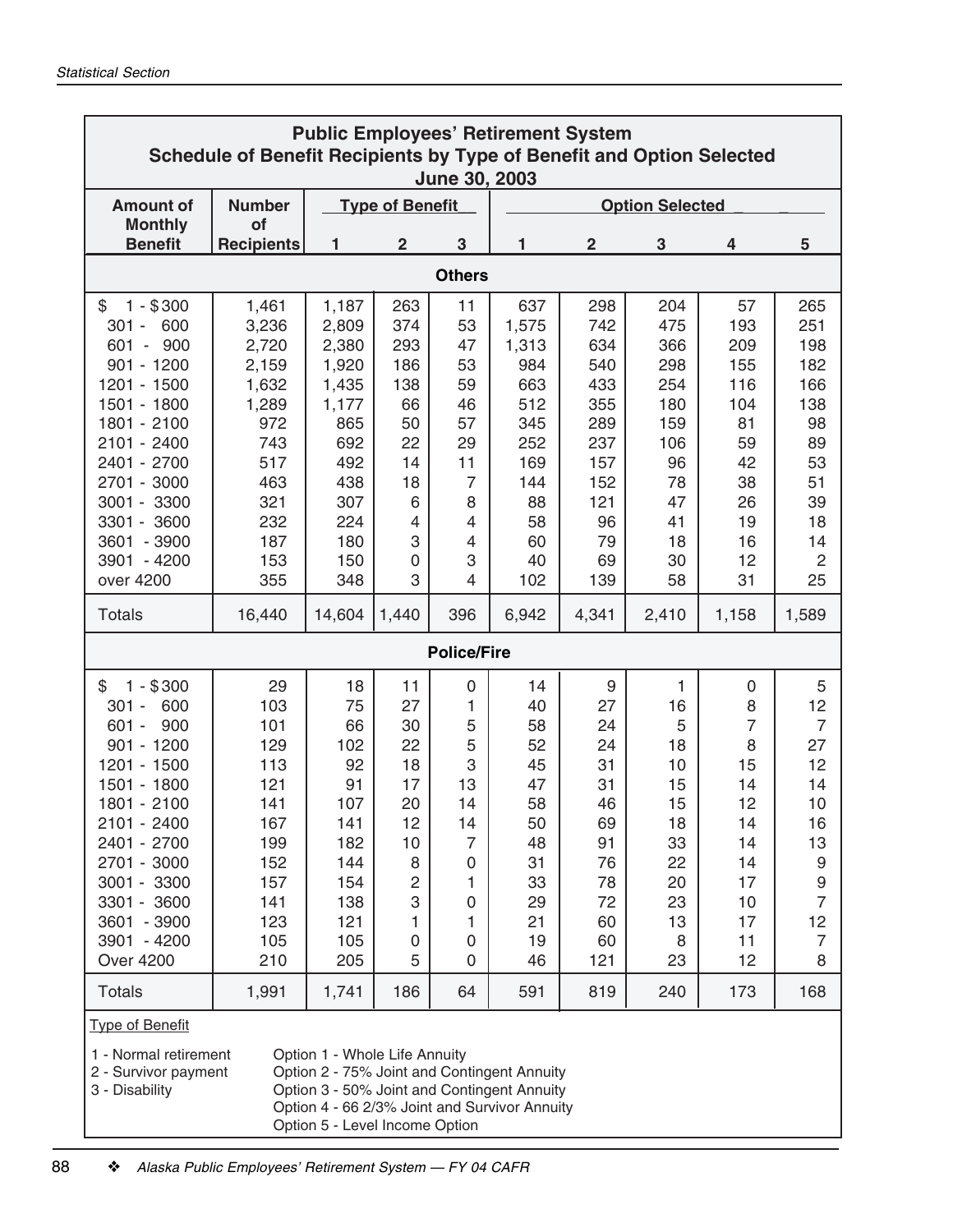| <b>Public Employees' Retirement System</b><br><b>Schedule of Average Benefit Payments</b><br><b>New Benefit Recipients</b> |                                                                                                                     |                |                |                |                |                |                           |
|----------------------------------------------------------------------------------------------------------------------------|---------------------------------------------------------------------------------------------------------------------|----------------|----------------|----------------|----------------|----------------|---------------------------|
|                                                                                                                            | <b>Years of Credited Service</b><br>$5 - 9$<br>$10 - 14$<br>$0 - 4$<br>$15 - 19$<br>$20 - 24$<br>$25 - 29$<br>$30+$ |                |                |                |                |                |                           |
|                                                                                                                            |                                                                                                                     | <b>Others</b>  |                |                |                |                |                           |
| Period 7/1/96 - 6/30/97:<br><b>Average Monthly Benefit</b><br><b>Number of Recipients</b>                                  | \$<br>905<br>43                                                                                                     | \$481<br>254   | \$872<br>223   | \$1,507<br>191 | \$2,086<br>112 | \$2,821<br>54  | \$3,308<br>27             |
| Period 7/1/97 - 6/30/98:<br><b>Average Monthly Benefit</b><br>Number of Recipients                                         | \$<br>943<br>107                                                                                                    | \$511<br>246   | \$935<br>281   | \$1,512<br>282 | \$2,090<br>175 | \$3,007<br>86  | \$3,700<br>42             |
| Period 7/1/98 - 6/30/99:<br><b>Average Monthly Benefit</b><br>Number of Recipients                                         | \$<br>653<br>55                                                                                                     | \$518<br>237   | \$894<br>249   | \$1,477<br>225 | \$2,129<br>157 | \$2,853<br>86  | \$3,813<br>44             |
| Period 7/1/99 - 6/30/01:<br><b>Average Monthly Benefit</b><br>Number of Recipients                                         | \$<br>602<br>8                                                                                                      | \$577<br>174   | \$791<br>289   | \$1,129<br>594 | \$1,392<br>542 | \$1,771<br>438 | \$1,949<br>297            |
| Period 7/1/01 - 6/30/02:<br><b>Average Monthly Benefit</b><br>Number of Recipients                                         | \$<br>488<br>15                                                                                                     | \$500<br>283   | \$886<br>246   | \$1,428<br>227 | \$2,020<br>198 | \$2,663<br>94  | \$3,653<br>72             |
| Period 7/1/02 - 6/30/03:<br><b>Average Monthly Benefit</b><br>Number of Recipients                                         | \$<br>984<br>202                                                                                                    | \$ 678<br>379  | \$1,022<br>290 | \$1,601<br>219 | \$2,201<br>179 | \$3,116<br>99  | \$4,004<br>77             |
| <b>Police/Fire</b>                                                                                                         |                                                                                                                     |                |                |                |                |                |                           |
| Period 7/1/96 - 6/30/97:<br><b>Average Monthly Benefit</b><br>Number of Recipients                                         | \$1,263<br>10                                                                                                       | \$592<br>12    | \$957<br>18    | \$1,719<br>40  | \$2,811<br>68  | \$3,545<br>15  | \$4,733<br>3              |
| Period 7/1/97 - 6/30/98:<br><b>Average Monthly Benefit</b><br>Number of Recipients                                         | \$1,472<br>13                                                                                                       | \$723<br>8     | \$1,177<br>13  | \$2,091<br>40  | \$3,199<br>64  | \$3,548<br>22  | \$3,380<br>$\overline{4}$ |
| Period 7/1/98 - 6/30/99:<br><b>Average Monthly Benefit</b><br>Number of Recipients                                         | \$1,879<br>22                                                                                                       | \$ 698<br>8    | \$1,214<br>23  | \$1,808<br>29  | \$2,849<br>61  | \$3,713<br>17  | \$4,097<br>З              |
| Period 7/1/99 - 6/30/01:<br><b>Average Monthly Benefit</b><br>Number of Recipients                                         | \$1,416<br>2                                                                                                        | \$927<br>13    | \$1,249<br>34  | \$1,704<br>61  | \$2,824<br>143 | \$2,892<br>57  | \$2,702<br>18             |
| Period 7/1/01 - 6/30/02:<br><b>Average Monthly Benefit</b><br>Number of Recipients                                         | \$1,903<br>1.                                                                                                       | \$466<br>6     | \$1,056<br>12  | \$1,561<br>19  | \$2,567<br>85  | \$3,447<br>32  | \$5,996<br>2              |
| Period 7/1/02 - 6/30/03:<br><b>Average Monthly Benefit</b><br>Number of Recipients                                         | \$1,594<br>1                                                                                                        | \$<br>697<br>9 | \$1,131<br>20  | \$2,043<br>20  | \$3,013<br>79  | \$4,079<br>11  | \$4,313<br>3              |
| "Average Monthly Benefit" includes post-retirement pension adjustments and cost-of-living increases.                       |                                                                                                                     |                |                |                |                |                |                           |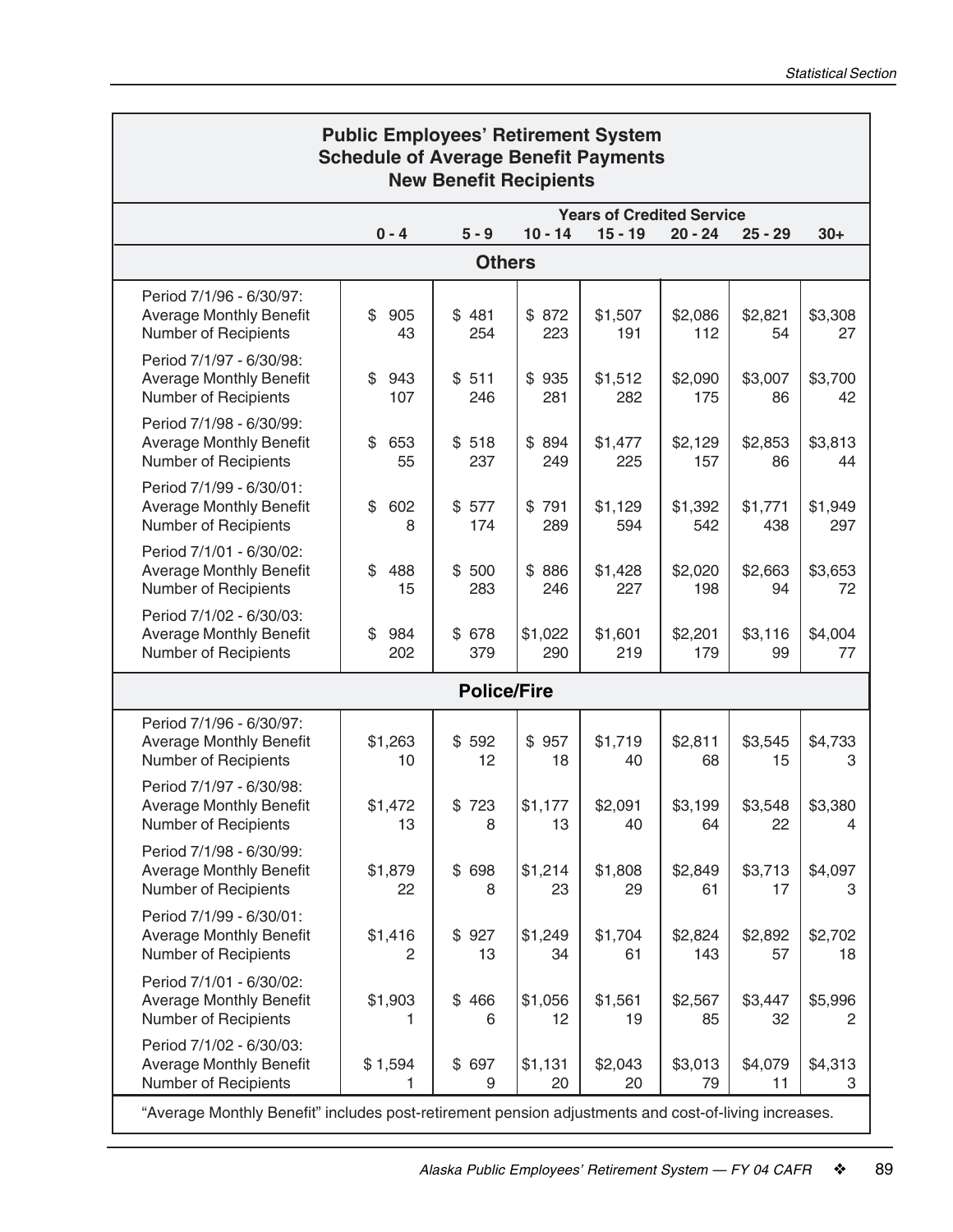# **Public Employees' Retirement System Participating Employers**

Akutan, City of Alaska, State of Alaska Gateway School District Alaska Housing Finance Corporation Alaska Municipal League Alaska, University of Alaska Geophysical Institute, University of Aleutian Housing Authority Aleutian Region School District Aleutians East Borough Aleutians East Borough School District Aleutians West Coastal Resource Service Area Allakaket, City of Anchorage, Municipality of Anchorage Parking Authority Anchorage School District Anderson, City of Angoon, City of Annette Island School District Atka, City of

Baranof Island Housing Authority Barrow, City of Bartlett Regional Hospital Bering Straits Coastal Resource Service Area Bering Straits Regional Housing Authority Bering Strait School District Bethel, City of Bristol Bay Borough Bristol Bay Borough School District Bristol Bay Housing Authority

Chatham School District Chugach School District Cook Inlet Housing Authority Copper River Basin Regional Housing Authority Copper River School District Cordova, City of Cordova Community Medical Center Cordova City School District Craig, City of Craig City School District

Delta-Greely School District Delta Junction, City of Denali Borough

Denali Borough School District Dillingham, City of Dillingham City School District

Eek, City of Egegik, City of Elim, City of

Fairbanks, City of Fairbanks North Star Borough Fairbanks North Star Borough School District Fort Yukon, City of

Galena, City of Galena City School District

Haines Borough Haines Borough School District Homer, City of Hoonah, City of Hoonah City School District Hooper Bay, City of Huslia, City of Hydaburg City School District

Iditarod Area School District Ilisagvik College Interior Regional Housing Authority Inter-island Ferry Authority

Juneau School District, City and Borough of Juneau, City and Borough of

Kachemak, City of Kake, City of Kake City School District Kaltag, City of Kashunamiut School District Kenai, City of Kenai Peninsula Borough Kenai Peninsula Borough School District Ketchikan, City of Ketchikan Gateway Borough Ketchikan Gateway Borough School District King Cove, City of Kivalina, City of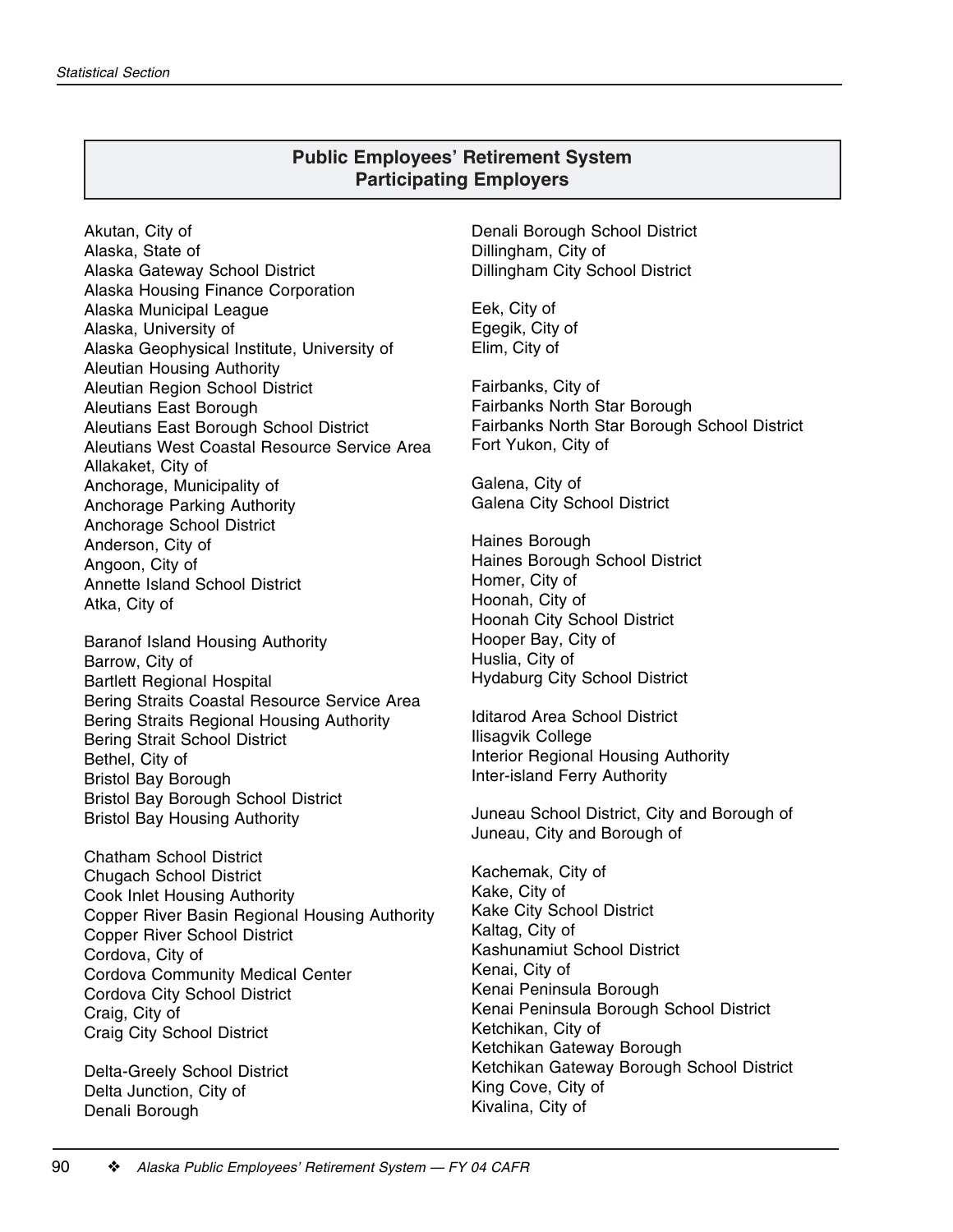# **Public Employees' Retirement System Participating Employers (continued)**

Klawock, City of Klawock City School District Kodiak, City of Kodiak Island Borough Kodiak Island Borough School District Kotzebue, City of Koyuk, City of Kuspuk School District

Lake and Peninsula Borough Lake and Peninsula Borough School District Lower Kuskokwim School District Lower Yukon School District

Matanuska-Susitna Borough Matanuska-Susitna Borough School District Mekoryuk, City of

Nenana, City of Nenana City School District Nome, City of Nome City School District Nome Joint Utility System Noorvik, City of North Pacific Fishery Management Council North Pacific Rim Housing Authority North Pole, City of North Slope Borough North Slope Borough School District Northwest Arctic Borough Northwest Arctic Borough School District Northwest Inupiat Housing Authority

Palmer, City of Pelican, City of Pelican City School District Petersburg, City of Petersburg General Hospital Petersburg City School District Pribilof School District

Quinhagak, City of

Ruby, City of

Saint George, City of Saint Mary's, City of Saint Mary's School District Saint Paul, City of Sand Point, City of Saxman, City of Saxman Seaport Selawik, City of Seldovia, City of Seward, City of Shaktoolik, City of Sitka, City and Borough of Sitka Community Hospital Sitka Borough School District Skagway, City of Skagway City School District Soldotna, City of Southeast Island School District Southeast Regional Resource Center Southwest Region School District Special Education Service Agency

Tanana, City of Tanana School District Thorne Bay, City of Tlingit-Haida Regional Housing Authority Toksook Bay, City of

Unalakleet, City of Unalaska, City of Unalaska City School District Upper Kalskag, City of

Valdez, City of Valdez City School District

Wasilla, City of Whittier, City of Wrangell, City of Wrangell Public School District

Yakutat, City and Borough of Yakutat School District Yukon Flats School District Yukon-Koyukuk School District Yupiit School District